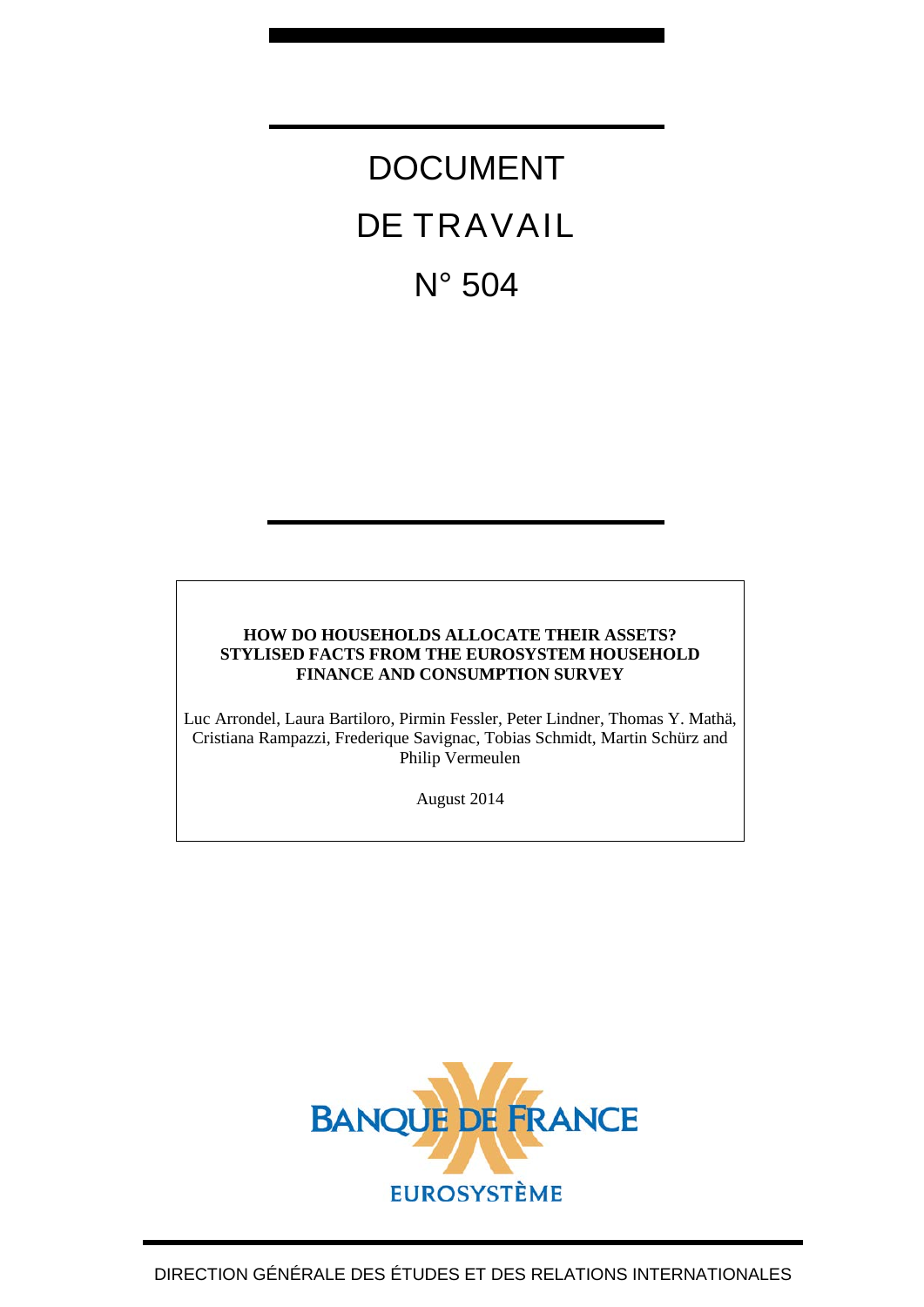# DIRECTION GÉNÉRALE DES ÉTUDES ET DES RELATIONS INTERNATIONALES

#### **HOW DO HOUSEHOLDS ALLOCATE THEIR ASSETS? STYLISED FACTS FROM THE EUROSYSTEM HOUSEHOLD FINANCE AND CONSUMPTION SURVEY**

Luc Arrondel, Laura Bartiloro, Pirmin Fessler, Peter Lindner, Thomas Y. Mathä, Cristiana Rampazzi, Frederique Savignac, Tobias Schmidt, Martin Schürz and Philip Vermeulen

August 2014

Les Documents de travail reflètent les idées personnelles de leurs auteurs et n'expriment pas nécessairement la position de la Banque de France. Ce document est disponible sur le site internet de la Banque de France « [www.banque-france.fr](http://www.banque-france.fr/) ».

Working Papers reflect the opinions of the authors and do not necessarily express the views of the Banque de France. This document is available on the Banque de France Website ["www.banque-france.fr"](http://www.banque-france.fr/).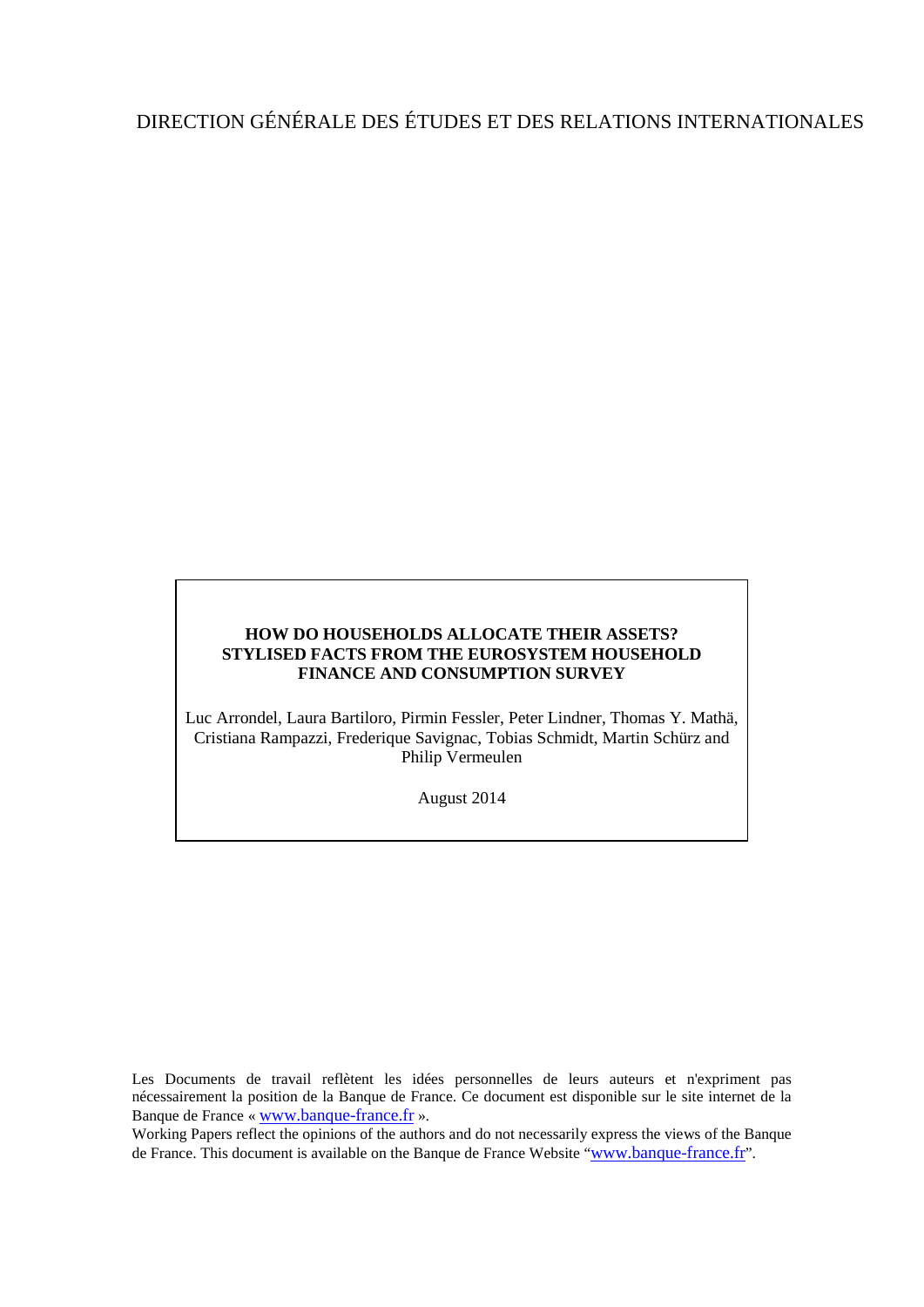# **How do households allocate their assets? Stylised facts from the Eurosystem Household Finance and Consumption Survey**[\\*](#page-2-0)

Luc Arrondel Laura Bartiloro CNRS-PSE & Banque de France Banca d'Italia [luc.arrondel@banque-france.fr](mailto:luc.arrondel@banque-france.fr) [laura.bartiloro@bancaditalia.it](mailto:laura.bartiloro@bancaditalia.it)

#### Pirmin Fessler **Peter Lindner**

Oesterreichische Nationalbank Oesterreichische Nationalbank [pirmin.fessler@oenb.at](mailto:Pirmin.Fessler@oenb.at) [peter.lindner@oenb.at](mailto:peter.lindner@oenb.at)

Thomas Y. Mathä Cristiana Rampazzi

Banque centrale du Luxembourg Banca d'Italia [thomas.mathae@bcl.lu](mailto:thomas.mathae@bcl.lu) [cristiana.rampazzi@bancaditalia.it](mailto:cristiana.rampazzi@bancaditalia.it)

#### Frederique Savignac Tobias Schmidt

Banque de France Deutsche Bundesbank [frederique.savignac@banque-france.fr](mailto:frederique.savignac@banque-france.fr) [tobias.schmidt@bundesbank.de](mailto:tobias.schmidt@bundesbank.de)

Martin Schürz **Philip Vermeulen** 

Oesterreichische Nationalbank European Central Bank [martin.schuerz@oenb.at](mailto:martin.schuerz@oenb.at) [philip.vermeulen@ecb.europa.eu](mailto:philip.vermeulen@ecb.europa.eu)

<span id="page-2-0"></span><sup>\*</sup> This paper should not be reported as representing the views of the Banca d'Italia, Banque de France, Banque centrale du Luxembourg, Deutsche Bundesbank, Oesterreichische Nationalbank, European Central Bank, the Eurosystem or any other institution the authors are affiliated with. The views expressed are those of the authors and may not be shared by other research staff or policymakers in the Banca d'Italia, Banque de France, Banque centrale du Luxembourg, Deutsche Bundesbank, Oesterreichische Nationalbank, European Central Bank or the Eurosystem. Any remaining errors are the authors' own responsibility. The views expressed are solely those of the authors and do not necessarily reflect those of the central banks of the Eurosystem or of the ECB. We would like to thank Richard Blundell, Michael Haliassos, Jirka Slacalek, Gabriel Fagan, and the participants of Royal Economic Society Annual conference in April 2013 and the HFCN conference in October 2013 for their valuable comments. We also thank Sylvie Tarrieu for her excellent research assistance.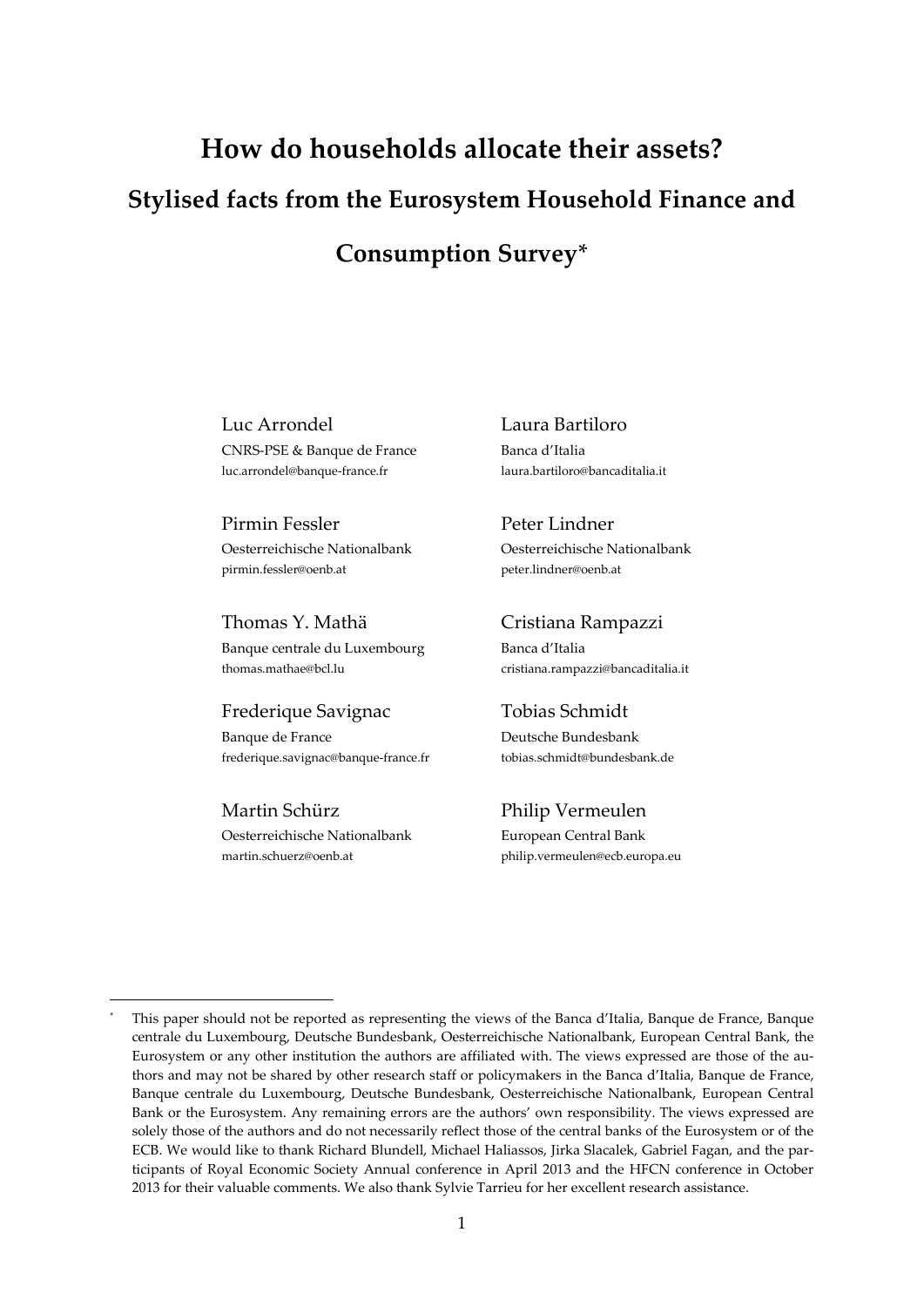#### **Abstract**

Using the first wave of the Eurosystem Household Finance and Consumption Survey (HFCS), a large micro-level dataset on households' balance sheets in 15 euro area countries, this paper explores how households allocate their assets. We derive stylised facts on asset participation as well as levels of asset holdings and investigate the systematic relationships between household characteristics and asset holding patterns. Real assets make up the bulk of total assets. Whereas ownership of the main residence varies strongly between countries, the value of the main residence tends to be the major asset for homeowners and represents a significant part of total assets in all countries. While almost all households hold safe financial assets, a low share of households holds risky assets. The ownership rates of all asset categories generally increase with wealth (and income). The significance of inheritances for home ownership and holding of other real estate is remarkable. We tentatively link differences in asset holding patterns across countries to differences in institutions, such as mortgage market institutions and house price-to-rent ratios.

**Keywords:** Household financial decisions, individual portfolio choice, real and financial assets, cross-country comparisons

**JEL Classification:** D1, D3

#### **Résumé**

Comment les ménages répartissent-ils leur patrimoine ? Nous nous s'appuyons sur la première vague de l'enquête de l'Eurosystème, le *Household Finance and Consumption Survey,* constituée de données individuelles sur le patrimoine des ménages de 15 pays de la zone euro, pour mettre en évidence des faits stylisés sur la détention des actifs et la composition des patrimoines des ménages dans la zone euro. Nous étudions notamment la relation entre les caractéristiques des ménages et la composition de leur patrimoine. Les actifs immobiliers constituent l'essentiel des patrimoines privés. Bien que le pourcentage de ménages propriétaires varie d'un pays à l'autre, la résidence principale tend à être la composante principale des patrimoines des ménages. Si près de la totalité des ménages détiennent des actifs financiers non risqués, une proportion plus limitée de ménages investie dans des actifs financiers risqués. Quel que soit le type d'actif considéré, le pourcentage de ménages détenteurs s'accroit généralement avec le niveau global de patrimoine (et de revenu) des ménages. L'effet des transmissions intergénérationnelles (héritage) sur la détention d'actifs immobiliers (résidence principale et autres) est particulièrement remarquable. Enfin, nous tentons de relier les différences de comportements patrimoniaux entre pays aux caractéristiques institutionnelles de ces pays, en particulier les fonctionnements des marchés des crédits immobiliers (*mortgages market*) et les prix des logements.

**Mots clés :** décisions financières des ménages, choix de portefeuille, actifs immobiliers et financiers, comparaisons internationales

**Codes JEL**: D1, D3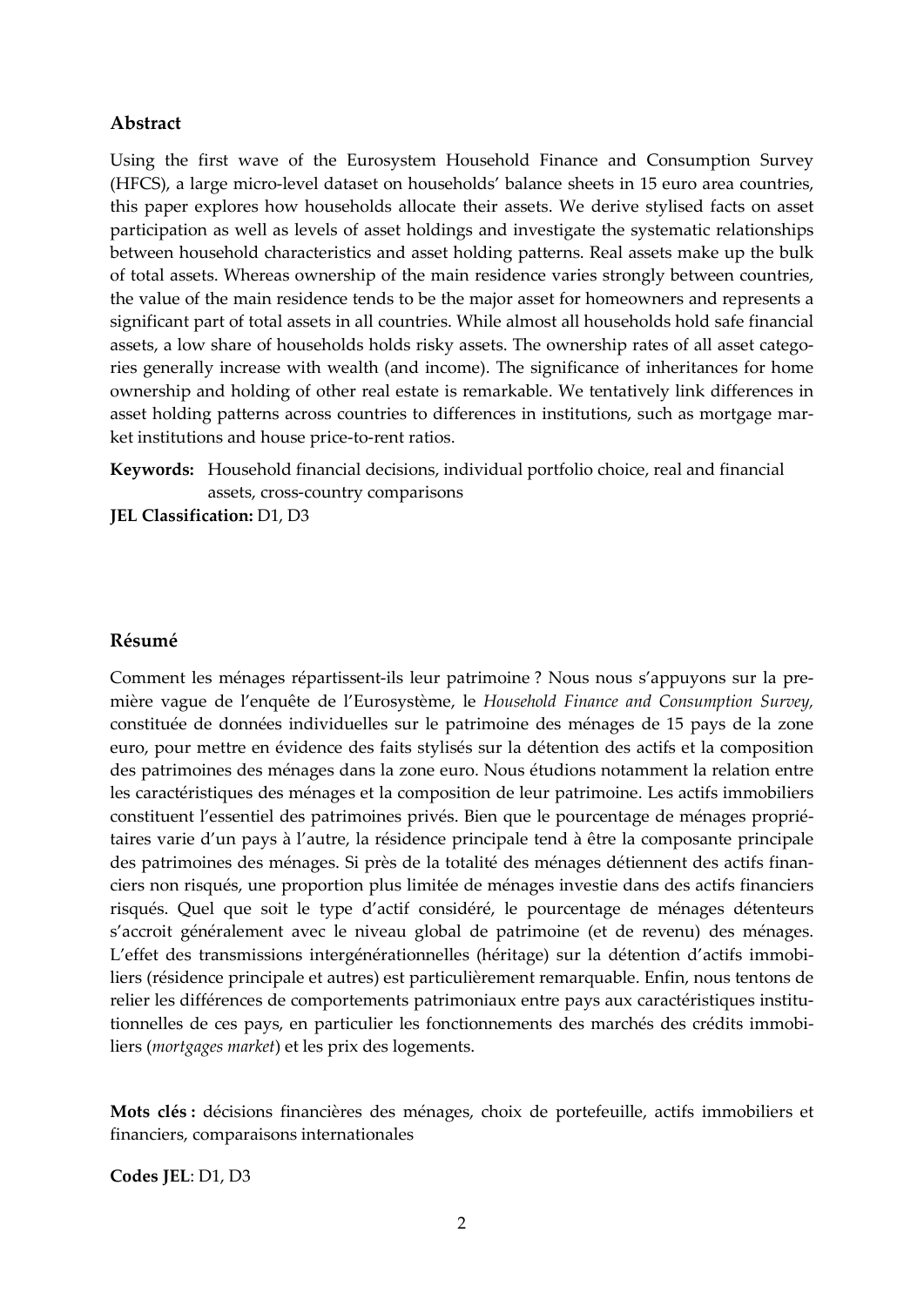# **Non-technical summary**

This paper provides a set of stylised facts on the asset composition of households in the euro area. It uses the results from the first wave of the Eurosystem Household Finance and Consumption Survey (HFCS), carried out between end-2008 and mid-2011, and covering household level information on wealth, debt, income and consumption, from around 62000 households, from 15 euro area countries.

Although knowledge about asset holdings of households is interesting in its own right, understanding the reasons why households decide to hold certain assets (and the respective amounts) are also important for policy-makers. Asset ownership is the main vehicle for households to transform current income into future consumption. Interest rate changes caused by monetary policy affect both the value of assets and this transformation process. Monetary policy-makers are interested, among other things, in the cross-sectional effects of policy interventions. This might allow them to better understand the transmission of monetary policy.

Stylised facts are derived for asset participation (i.e. why households decide to own a particular asset or not) as well as levels of asset holdings (i.e. the value of the asset they own). The systematic relationship between household characteristics and asset holding patterns is investigated using probit and tobit regressions. These regressions allow us to uncover the determinants which are important for the asset holding decisions of households. Since the values of financial and real assets, might change substantially over time, especially during the financial and economic crisis during which the survey was carried out, we focus on more structural determinants rather than conjunctural ones.

The heterogeneity in wealth levels of typical households across euro area countries is sizeable. Also the heterogeneity within countries is very large across households. We find that the following stylised facts form a good description of household financial positions. First, wealthier households are more likely to own their main residence (i.e. the dwelling they live in), other real estate, risky assets (such as stocks and bonds) and are more likely to own a private business. Although this result is not surprising, it points to the direct relationship between diversity of asset holdings and the level of wealth. Second, inheritances are positively related to owning the main residence and other real estate. These effects are quite sizeable, pointing towards a significant degree of passing down of houses and other real estate across generations in the euro area. Third, couples with children are more likely to own a house than singles. Fourth, educational attainment of the head of the household is positively related to the probability of owning risky assets. This result confirms the role of education for the portfolio choice of households. It is also suggestive of the possible role of financial education. Fifth, single households are more likely to hold (and have higher values) of risky assets. Single households do not have to 'cover' for the income risk of other household members, and can therefore take on higher risks. Sixth, there is little systematic difference between the employed and the unemployed in the asset portfolio. This is likely to be explained by unemployment being considered a transitory and unexpected period in life. Given a quasiuniversal unemployment insurance in the European Union, the lack of any link may be due to ability of the unemployed to survive the unemployment spell without having to liquidate (at least partially) the assets in question.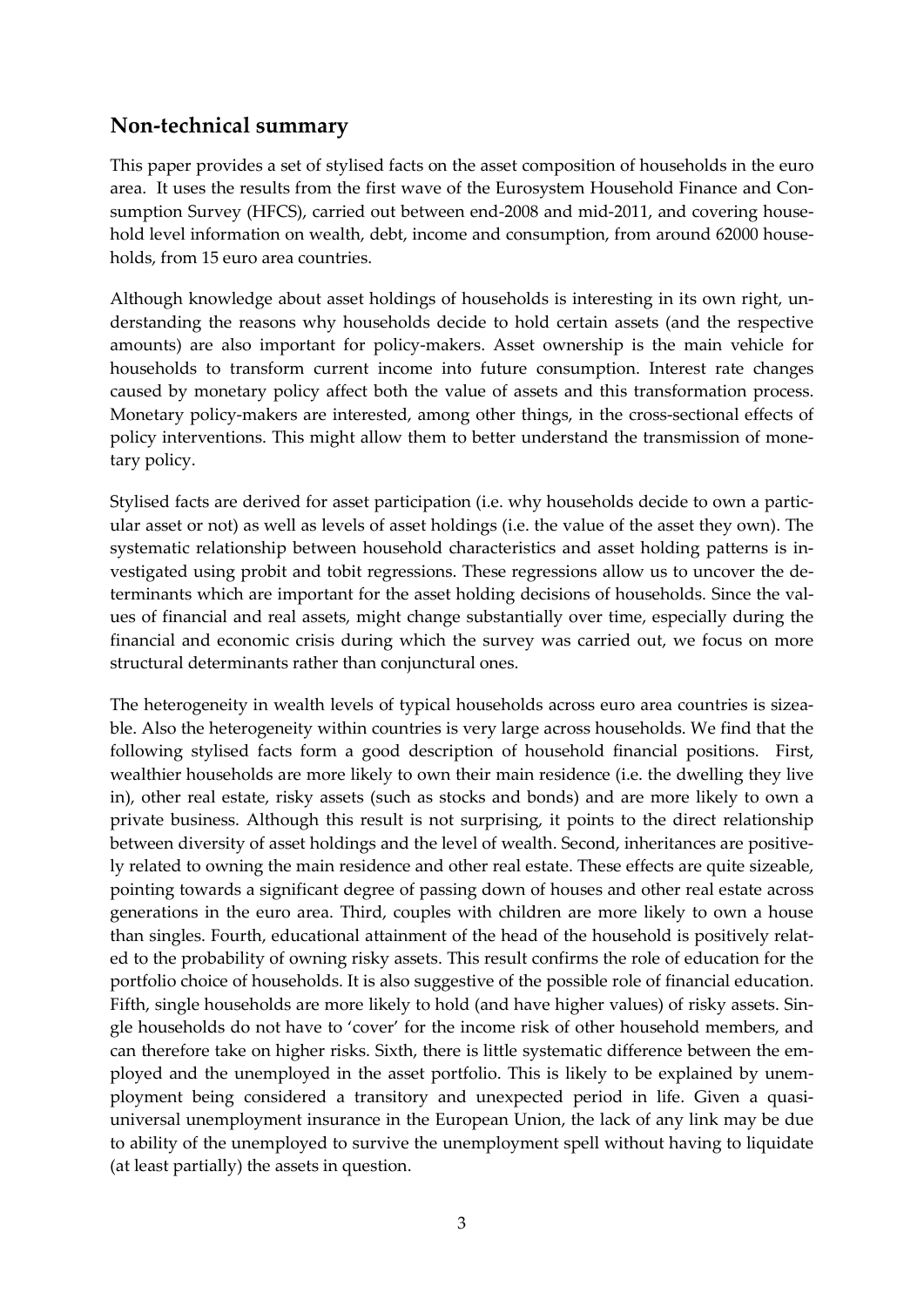This paper also attempts to identify institutional sources that are behind the differences in the estimated effects of the demographic variables on asset holdings. Many environmental and institutional factors (culture, history, welfare state, housing and credit markets, financial institutions, etc.) are likely to affect wealth accumulation and portfolio choices of households so that any conclusion can only be tentative. One of the main striking differences across euro area countries is the large heterogeneity in the share of households that owns the main residence. We find that the cross-country heterogeneity in the correlations between ownership and various demographic variables may be linked to cross-country differences in terms of price-to-rent ratios and mortgages markets. Households that have older household heads are generally more likely to own their home. However, this age-related effect is heterogeneous across countries. We find a negative cross-country correlation between the price-to-rent ratios and the age effect of ownership. This correlation with the age variable indicates that the life-cycle profile of housing wealth (main residence) in a country is related to the housing market conditions, and in particular to housing prices. We also find cross-country differences in the correlation between the ownership of other real estate and income that are related to the price-to-rent ratios. We further find that the impact of net wealth on ownership of the main residence is less important in countries where households use contracted mortgages to finance other purposes, which could reflect differences in credit constraints faced by households across countries. Finally, the results show that households with higher wealth tend to hold more risky assets. The effect of wealth is, however, less strong in countries with higher internet access. This is consistent with the idea that better access to information lowers the entry and transaction costs, so that households' own resources become less important for holding risky financial assets.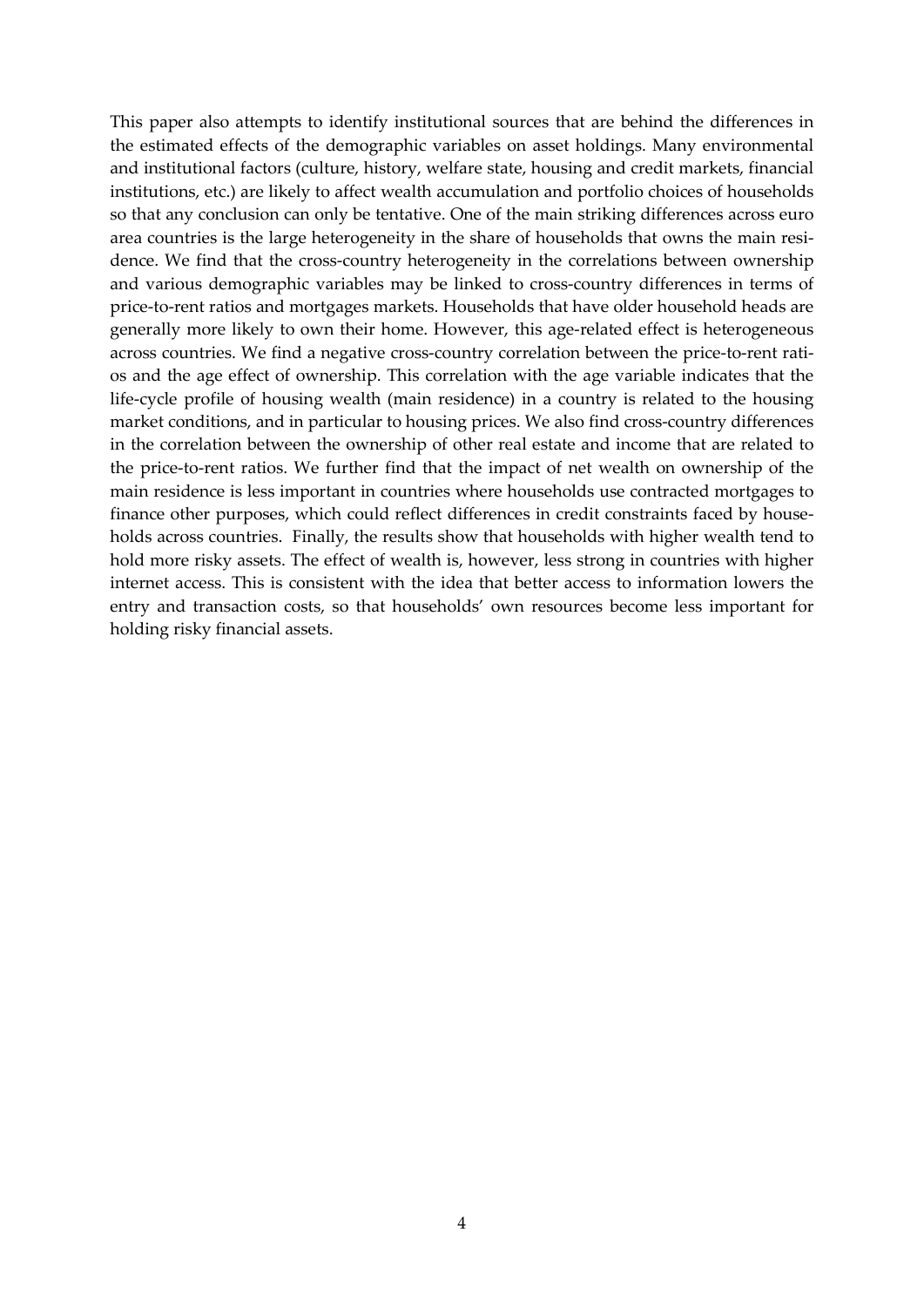# **1 Introduction**

How do households choose to allocate their wealth across available assets? Is there a systematic relationship between underlying household characteristics and asset holding patterns across countries? This paper uses a large dataset containing comparable household microdata from 15 euro area countries to shed light on these research- and policy-relevant questions.

Recent findings in the household finance literature have emphasised that asset holdings are heterogeneous across households and across countries (See Guiso et al., 2002, 2003; Christelis et al., 2013 and Sierminska and Doorley, 2012). Unlike the existing literature, this paper documents differences in asset participation and holdings across a broad range of assets for 15 euro area countries in a dataset consisting of ex ante comparable country surveys representative of the respective total population.

Our analysis is based on the Eurosystem Household Finance and Consumption Survey (HFCN, 2013a), which provides detailed household-level information on wealth, assets and debt holding, income, as well as on household composition for 15 euro area countries. We study the determinants of both asset holdings (extensive margin) and the amount invested in each asset by households (intensive margin). The main components of household wealth considered are: housing assets (decomposed into household main residence and other real estate), risky financial assets (mutual funds, bonds and shares), and safe financial assets (defined as deposits, life insurance contracts, and voluntary private pension plans) and business wealth (defined as self-employment participation).

We first document participation rates and conditional holdings in these asset categories across wealth quintiles and across euro area countries. We confirm the standard finding that wealthier households tend to participate in a wider range of asset categories and to hold larger amounts conditional on participation. However, we uncover substantial differences across countries, in particular for housing wealth.

In a second step, we analyse the household level determinants of asset participation and of the amount invested by estimating, respectively, probit and tobit models. We find considerable overlap in the factors that determine asset participation choices and amounts invested. We find that a number of household characteristics are robust predictors of household portfolio choices in the sense that, in a majority of countries, their estimated marginal effects are statistically significant and have the same sign, even though their estimated sizes may differ. This not only points to the importance of such factors but also to the conclusion that the variation in institutional, policy, and other environmental factors within the euro area does not seem to reverse or render insignificant the importance of such underlying household characteristics.

Nevertheless, there remain differences across countries in the measured effects of demographic variables. Identifying the potential sources explaining those differences is not an easy task. Many factors, including culture, history, welfare state, housing and credit markets, financial institutions, are likely to affect the wealth accumulation process and portfolio choices of households. To this end, we examine the correlations between the estimated marginal effects from the estimations on key socio-demographic explanatory variables and selected institutional factors. We find some evidence that suggests the strength of the influence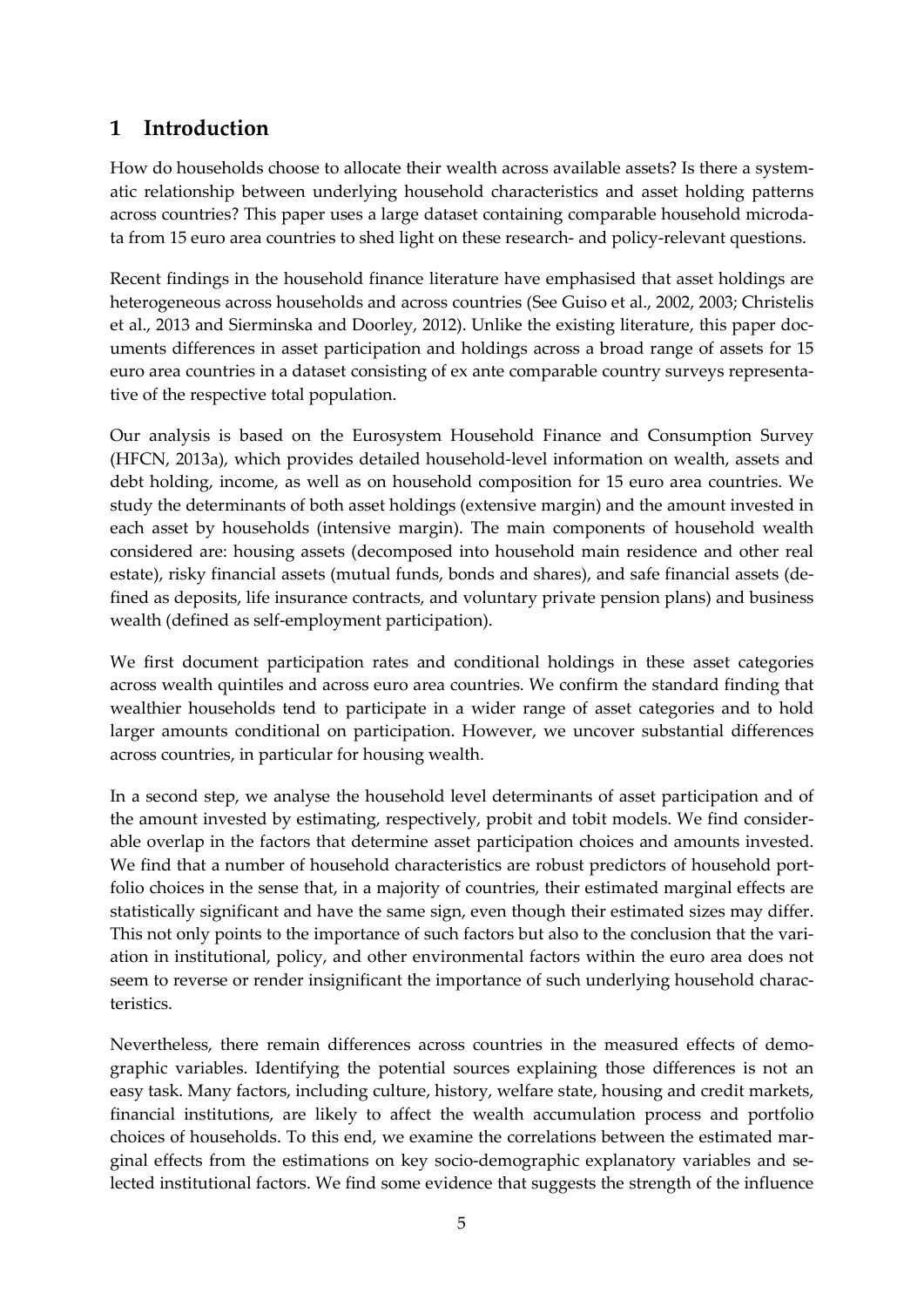of the socio-demographic factors on the choice of holding real and risky financial assets to be correlated with the institutional framework in a given country.

A brief literature review (section II) introduces the topic of household portfolio choices and the issues that have evolved in this field. After presenting the data and the first descriptive analysis of assets composition in section III, we analyse extensive margins using probit regressions for different asset categories and countries. Furthermore, we present results on the intensive margins using tobit regressions (both in section IV). Section V investigates the role of institutions as factors altering the impact of certain household characteristics on portfolio choice. Section VI concludes the paper.

# **2 International differences in asset holding behaviour**

## *2.1 Existing research*

**.** 

The first cross-country comparisons of wealth and investment behaviour at the household level on a relatively large scale were provided by Guiso et al. (2002, 2003). They find substantial differences in stock market participation between major European countries (France, Germany, Italy, the Netherlands, Sweden, and the UK), and the US. They also emphasise some regular empirical facts, such as the positive correlation of stockholding with financial wealth and with education. More recently, Christelis et al. (2013) use SHARE, ELSA and HRS microdata<sup>[1](#page-7-0)</sup> to document international differences in ownership and holdings of stocks, private businesses, homes, and mortgages among households with age of 50+ in thirteen countries (the US, the UK and eleven continental European countries). They find that households with given characteristics have different probabilities of participating in a given asset category both across the Atlantic and within Europe. US households tend to invest more in stocks and less in homes, and tend to have larger mortgages than European households with similar characteristics. Based on counterfactual analysis, they show that these differences in ownership and amounts are primarily linked to differences in economic environments (i.e. institutional factors) rather than related to population characteristics. Furthermore, reported differences seem to be even more pronounced among European countries than among US regions, suggesting the potential for more harmonisation. From the point of view of this paper, their finding suggests a higher potential for testing the relevance of each household characteristic across euro area countries than across US regions and more importance of robust effects of any given factor across euro area countries.

Sierminska and Doorley (2012) extend the Christelis et al. (2013) approach in the direction of studying survey data that is representative of the entire population. They use the ex post harmonised dataset from the Luxembourg Wealth Study (LWS) to analyse household portfolios for the whole population in 5 countries (US, Germany, Italy, Luxembourg and Spain). Concerning cross-country differences in asset participation, their results confirm the limited role of demographic characteristics for households with age of 50+; and they also reveal a stronger role of observable demographic characteristics for younger households. They find

<span id="page-7-0"></span><sup>1</sup> SHARE is one major survey with standardised information on household behaviour, including wealth and portfolio composition. It also includes the ELSA survey for England and HRS data for the US. As it focuses on retirement and ageing issues, it includes only individuals over 50 years and does not provide any information for the rest of the population.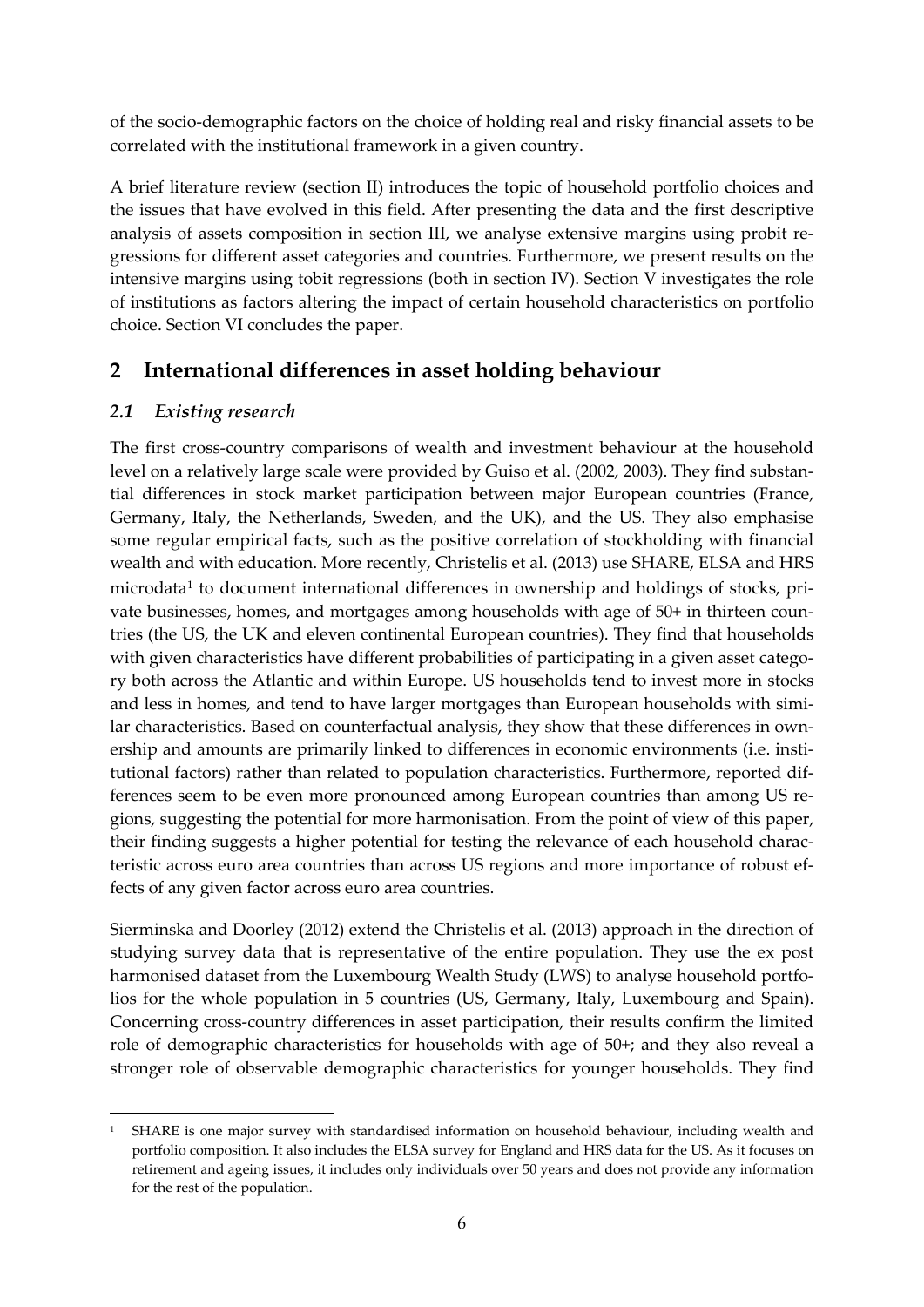that the household characteristics helping to explain the amount of assets held change along the wealth distribution. It seems that they do better in explaining the existing cross-country differences in the middle than in the tails of the wealth distribution. All in all, they conclude that institutional and non-observed characteristics are more likely to influence cross-country differences for old and wealthy households.

#### *2.2 Asset holdings in the euro area*

**.** 

Our data is taken from the Eurosystem HFCS.<sup>[2](#page-8-0)</sup> The net sample of the survey includes 62,521 households from Belgium (BE), Germany (DE), Greece (GR), Spain (ES), France (FR), Italy (IT), Cyprus (CY), Luxembourg (LU), Malta (MT), Netherlands (NL), Austria (AT), Portugal (PT), Slovenia (SI), Slovakia (SK), and Finland (FI).<sup>[3](#page-8-1)</sup> The survey was conducted in each country separately under common guidelines. Households were interviewed in 2010/2011 with the exception of France (2009/2010), Spain (2008/2009) and Greece (2009). $4$  The reference period for most of the information on wealth is the time of the interview. In comparing especially the values of the asset holdings across countries the differences in the reference years have to be kept in mind. Notwithstanding this, our focus is more on structural determinants of asset holdings, which should be less fluctuating over time. The HFCS contains detailed information on asset holdings. We distinguish the following asset categories:

- Household main residence (HMR): owner occupied housing
- Other real estate (ORE): real estate other than the main residence (including holiday homes/apartments, commercially used real estates, and land)
- Self-employed businesses (BUS): market value of all business assets including property and intangibles minus value of liabilities (net value concept)
- Safe financial assets (SAFE): comprising deposits (sight and savings accounts), life insurance contracts, and voluntary private pension plans
- Risky financial assets<sup>[5](#page-8-3)</sup> (RISKY): comprising mutual funds, bonds (including public bonds for which the degree of risk is lower), and shares

In the next sections, we document households' wealth composition for each of the 15 euro area countries. More specifically, for each of the outlined asset categories, we provide the participation rates (extensive margin) and the conditional median values (intensive margin) and explore their variations along the wealth distribution.<sup>[6](#page-8-4)</sup>

<span id="page-8-0"></span><sup>&</sup>lt;sup>2</sup> Here, we only briefly summarise the most basic information on the survey. For more detail see HFCN (2013a,b).

<span id="page-8-1"></span><sup>&</sup>lt;sup>3</sup> The remaining euro area countries Estonia, Ireland and Latvia did not take part in the first wave of the HFCS.

<span id="page-8-2"></span><sup>4</sup> Although differences in the valuation of real estate are acknowledged, internal calculations by the ECB adjusting for price variations show only small variation in the results. Hence in this analysis, we refrain from any adjustment of the collected data.

<span id="page-8-3"></span><sup>5</sup> The separation of safe and risky financial assets is along the lines laid out in Guiso et al. (1996) who also include long-term government bonds as well as corporate bonds in the category of risky financial assets.

<span id="page-8-4"></span>The estimations of the results below are based on all 5 implicates of the multiple imputed data provided in the Eurosystem HFCS. That means that the estimations are done on each implicate separately and then combined using Rubin's rule. All the estimations - including probit and tobit models - are done using the final household weights in order to take the survey design of the underlying data into account. For the calculation of the standard errors in the multivariate analysis a bootstrap procedure using replicate weights, which are also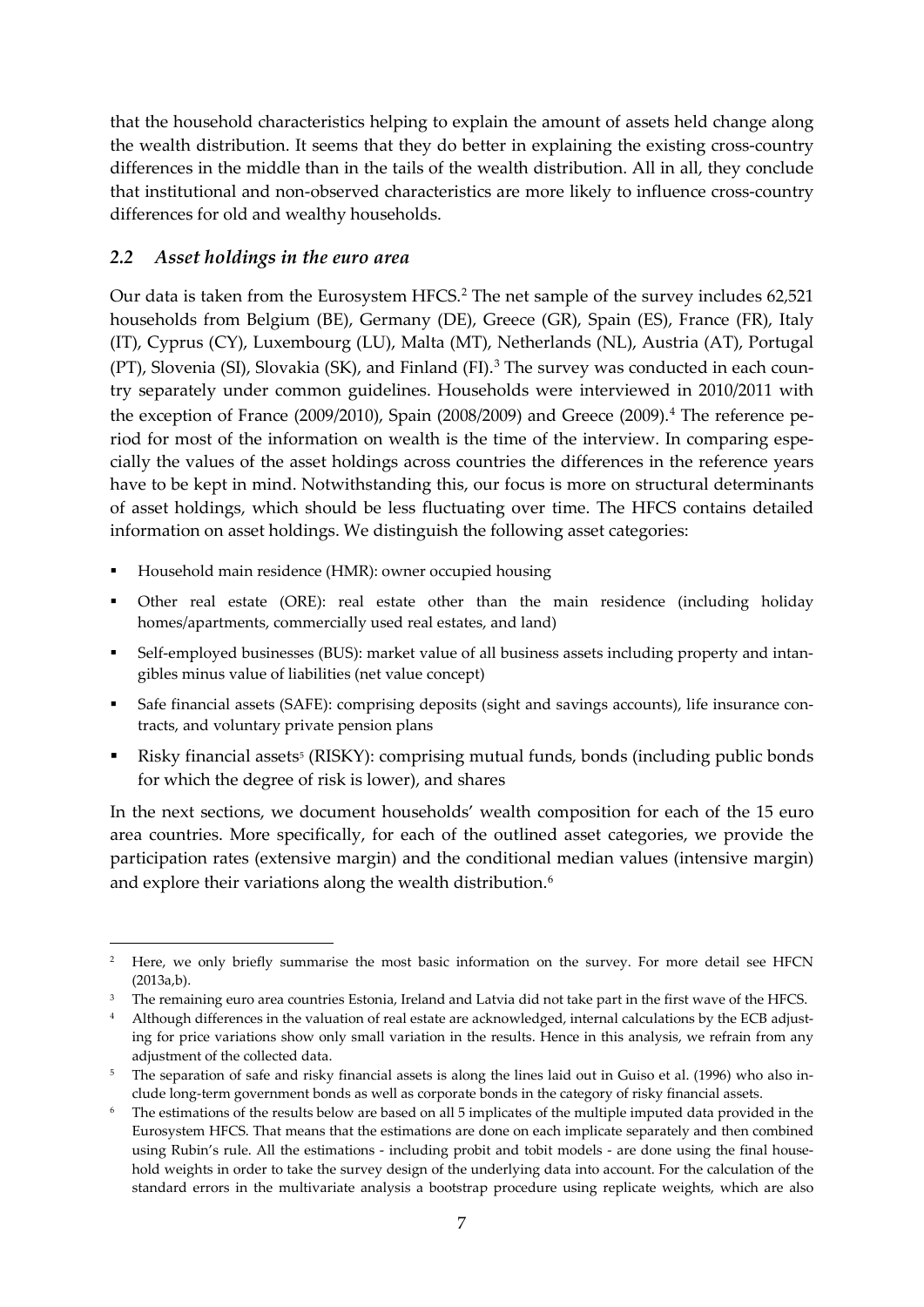### **3 Descriptive results**

#### *3.1 The distribution of net wealth in the euro area*

Before looking at the household wealth composition, Table 1 provides an overview of the distribution of household net wealth within and across countries. Net wealth values differ substantially within and across euro area countries. This fact holds for all parts of the wealth distribution. For example, the households' median net wealth is around €109,000 for the euro area as a whole and it ranges from roughly €51,000 in Germany to €398,000 in Luxembourg.

|                    | <b>Observations</b> | Median | Mean  | P <sub>5</sub> | P95     |
|--------------------|---------------------|--------|-------|----------------|---------|
| Euro area          | 62,521              | 109.2  | 230.8 | 0.0            | 762.1   |
| Austria            | 2,380               | 76.4   | 265.0 | $-0.2$         | 934.6   |
| Belgium            | 2,327               | 206.2  | 338.6 | 0.3            | 1,073.4 |
| Cyprus             | 1,237               | 266.9  | 670.9 | 0.0            | 2,411.9 |
| Germany            | 3,565               | 51.4   | 195.2 | $-1.6$         | 661.2   |
| Spain              | 6,197               | 182.7  | 291.4 | 0.2            | 878.5   |
| Finland            | 10,989              | 85.8   | 161.5 | $-8.4$         | 553.6   |
| France             | 15,006              | 115.8  | 233.4 | 0.4            | 775.4   |
| Greece             | 2,971               | 101.9  | 147.8 | 0.0            | 469.3   |
| Italy              | 7,951               | 173.5  | 275.2 | 1.0            | 855.0   |
| Luxembourg         | 950                 | 397.8  | 710.1 | 0.1            | 2,023.9 |
| Malta              | 843                 | 215.9  | 366.0 | 4.0            | 1,049.4 |
| <b>Netherlands</b> | 1,301               | 103.6  | 170.2 | $-34.6$        | 581.2   |
| Portugal           | 4,404               | 75.2   | 152.9 | 0.1            | 482.4   |
| Slovenia           | 343                 | 100.7  | 148.7 | 0.3            | 434.5   |
| Slovakia           | 2,057               | 61.2   | 79.7  | 1.5            | 207.4   |

*Table 1: Descriptive statistics of net wealth (EUR thousands)*

Source: HFCS 2013. Estimates – apart from the number of observations – are given in thousands of euro.

Common across countries, the distribution of net wealth is very unequal and highly skewed to the right, as illustrated by the difference between the median and the mean values. This concentration of wealth at the top end of the wealth distribution is a well-documented fact (see for instance Davies and Shorrocks, 1999; Campbell, 2006) and also confirmed by our data across 15 euro area countries. In the euro area, 50% of households below or just at the median level hold only 12% of the net wealth, while the top decile holds 50% of net wealth.

#### *3.2 The composition of total assets*

**.** 

Household portfolios consist of real assets and financial assets. Taken all 15 countries together, the share of the household main residence in total gross assets is about 51%. This means that households in the euro area hold the majority of their wealth in the form of their main residence (see Figure 1).<sup>[7](#page-9-0)</sup> Country figures range from 41% in Germany to 61% in Italy and the Netherlands. All other asset categories account for substantially smaller shares of gross

provided in the HFCS, is applied. Standard errors presented below are based on the first one hundred replicate weights in the dataset.

<span id="page-9-0"></span><sup>7</sup> The figures reported here are calculated by dividing the total value of all assets of a specific type by the total gross assets. This is a different approach compared to calculating the share of an asset type in the portfolio of each household and then averaging across the shares.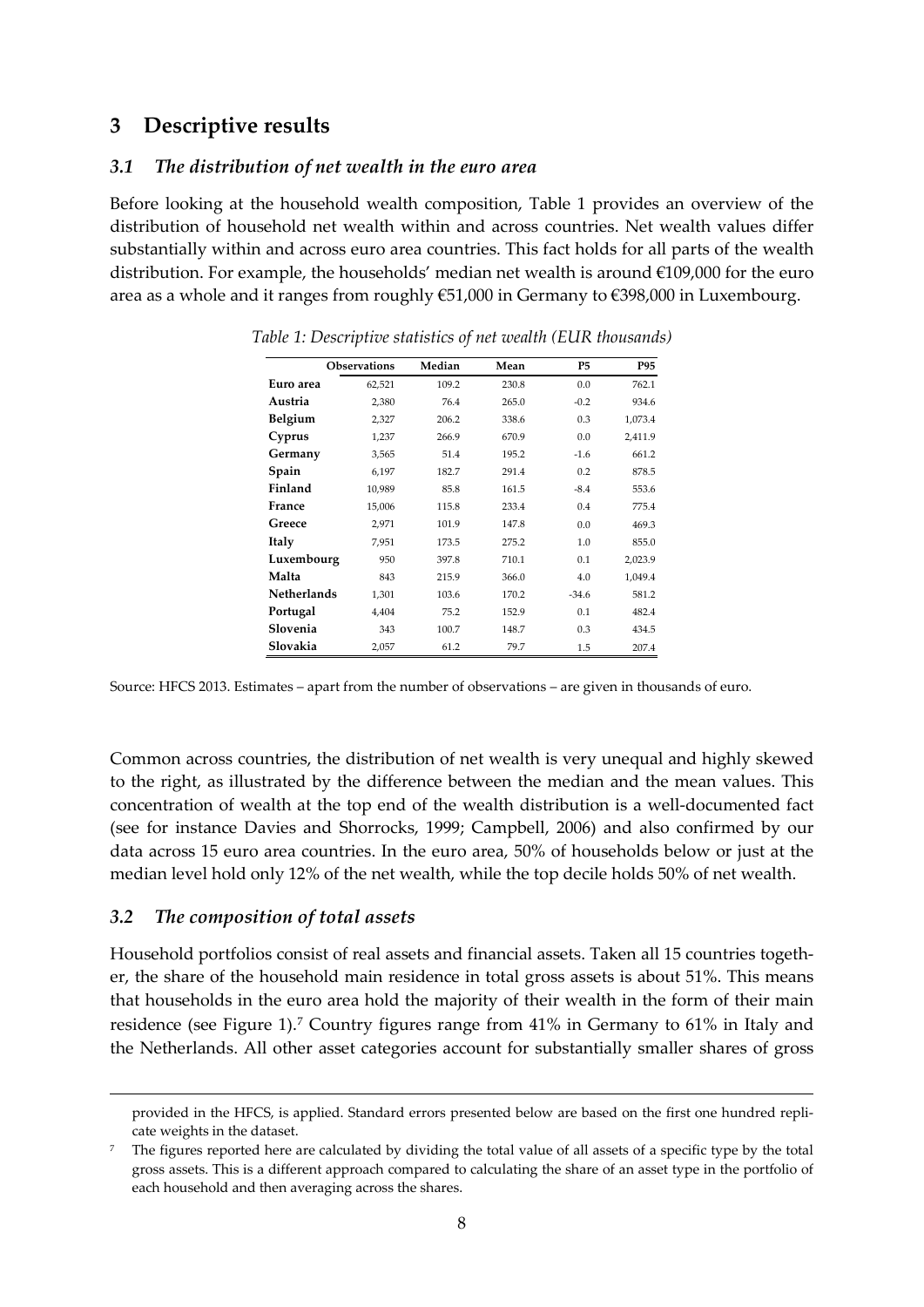wealth. The share of risky financial assets (4%), i.e. the least important category in average terms, ranges from about 1% for Cyprus and Slovenia to 11% for Belgium. There is also considerable cross-country variation, e.g. while, in the Netherlands, 22% of gross wealth is held in safe financial assets this asset category only represents 6% and 4% of gross wealth in Italy and Slovenia.[8](#page-10-0)



#### *Figure 1: Shares of asset categories relative to gross wealth*

Source: HFCS 2013.

**.** 

Notes: HMR: Household main residence, ORE: other real estate, BUS: Self-employment business, SAFE: Safe financial assets, RISKY: Risky financial assets, OTHER: other real assets (e.g. vehicles) and other financial assets (e.g. money owed to the households, money held in managed accounts).

<sup>1</sup> Finland collects information on BUS only in a summarizing way, estimates are not comparable.

These differences in the aggregate wealth composition reflect differences both in the extensive margin (the percentage of households owning a particular asset) and in the intensive margin (the value of this particular asset held by the household).<sup>[9](#page-10-1)</sup> Overall, positive participation rates are observed for each of the asset categories in each of the 15 euro area countries. The majority of households own their household main residence (notable exceptions are Austria and Germany) whereas other real estate, business and risky assets are held only by a comparatively small share of the population. The highest conditional median values are generally found in real assets especially in the form of real estate (household main residence as well as other real estate) whilst the conditional median value of financial assets is comparatively small. In terms of cross-country variation, the participation rate of HMR ranges from 44% in Germany to 83% in Spain, and the conditional median value ranges from  $\epsilon$ 90,000 in Portugal to €500,000 in Luxembourg. Despite being substantially less prevalent and of lower value than HMR, both participation and the level of risky assets display a huge level of vari-

<span id="page-10-0"></span><sup>8</sup> For safe assets a large part of the heterogeneity may be due to the different role of public pension schemes: where the latter are predominant, voluntary private pension plans are less relevant.

<span id="page-10-1"></span><sup>9</sup> The figures for the extensive (participation rate) and intensive margin (conditional median) are given in the appendix (see Table A1.1a and A1.1b).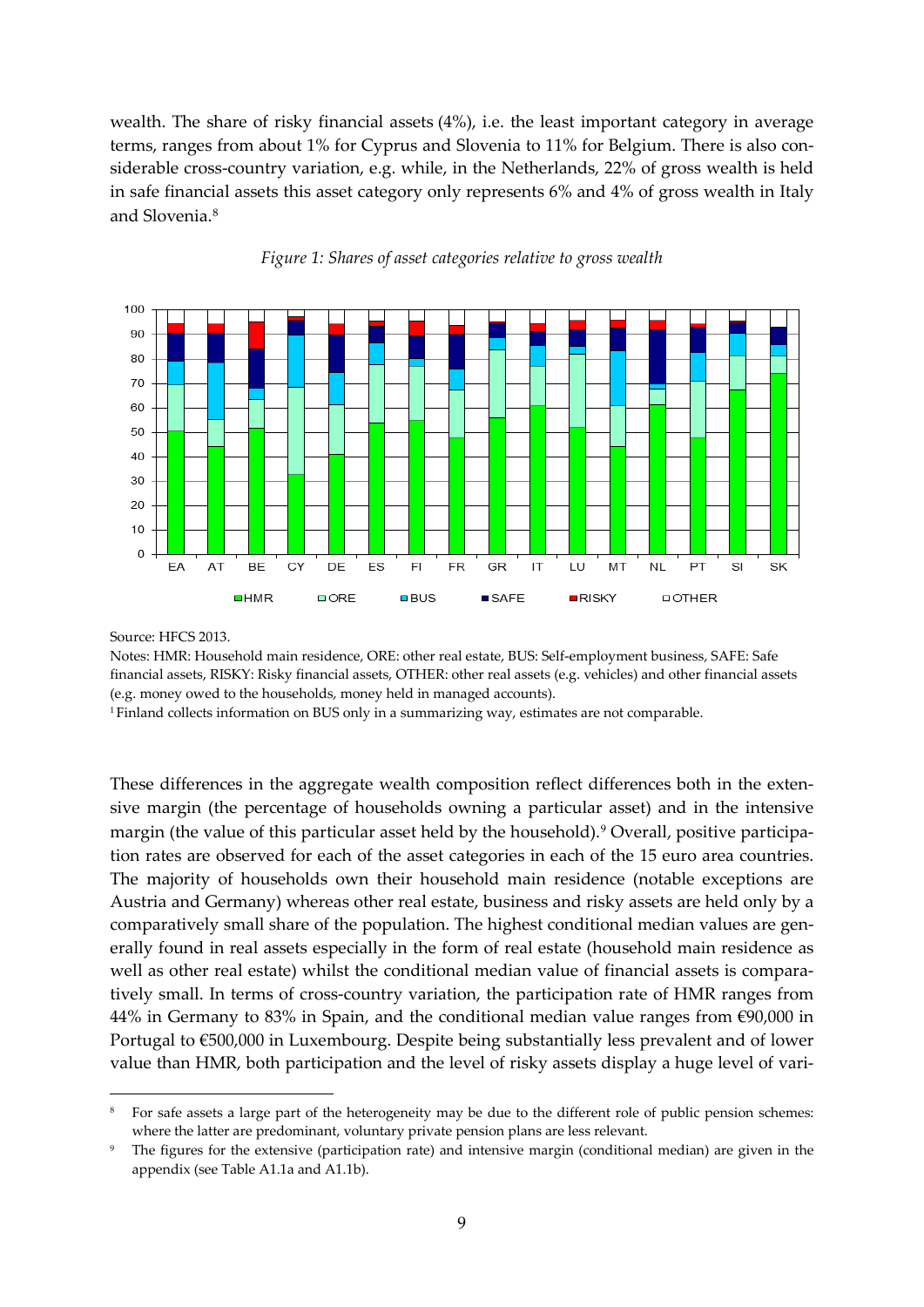ation across countries as well. A more homogenous picture between countries is obtained for the other real estate assets. Other real estate assets seem to be somewhat more important in terms of participation in Southern euro area countries and Luxembourg, than in Northern euro area countries. It should be stressed that "other" real estate in the South does not necessarily mean real estate purchased for investment or recreational purposes after the HMR is secured. In many cases, it is inherited real estate, such as the deceased parents' home in the village and is kept not so much because of its asset properties but more so in order to keep in touch with the circle of relatives.

In addition to these variations in the composition of household wealth across countries, differences in the composition are also observed along the wealth distribution within countries. In particular, the existing empirical literature shows that the portfolio breadth increases with wealth. We contribute to this literature by comparing the participation rates and median values of asset categories along the net wealth distribution for each of the 15 euro area countries. This confirms the larger variety of assets held as wealth increases and reveals moreover some interesting cross-country differences.

#### *3.2.1. Real assets over the net wealth distribution*

**.** 

Real assets represent the predominant asset category, accounting for 85% of total gross assets on average (HFCS, 2013b). And among real assets, the HMR is the most important asset category. Table 2 shows the share of households owning their main residence broken down by quintiles of the net wealth distribution. As expected the percentage of households owning either their household main residence (Table 2) or other real estate (Table 3) increases with net wealth. For the HMR, the participation rate reaches more than 90% in the 5th net wealth quintile for every country. However, there are pronounced differences between countries at the lower half of the wealth distribution. Participation is already above 90% in the 2nd quintile in Spain; it stays below 10% in Austria and Germany and below 15% in France.

With regard to the HMR, the conditional medians shown in Table 2 reveal interesting patterns at the lower end of the net wealth distribution. Median values for the main residence are lower in the second than in the 1<sup>st</sup> net wealth quintile in Austria, Belgium, Germany, Finland, France, the Netherlands and Portugal. Apart from this irregularity, they always increase for larger quintiles in each country. A more homogenous picture between countries is obtained for other real estate. The conditional medians in Table 3 reveal that, for most countries, at the bottom of the net wealth distribution the values invested in other real estate are relatively low compared to the HMR<sup>[10](#page-11-0)</sup> and rise with net wealth. Low net wealth either signals limited gross asset values, in which case owning other real estate is unlikely to be a priority or high indebtedness (usually in the form of mortgages), in which case the household would be more likely to have a mortgage for an HMR rather than for other real estate.

<span id="page-11-0"></span><sup>&</sup>lt;sup>10</sup> Note that for some countries we find a similar decreasing pattern from the first to the second net wealth quintile as described for the HMR.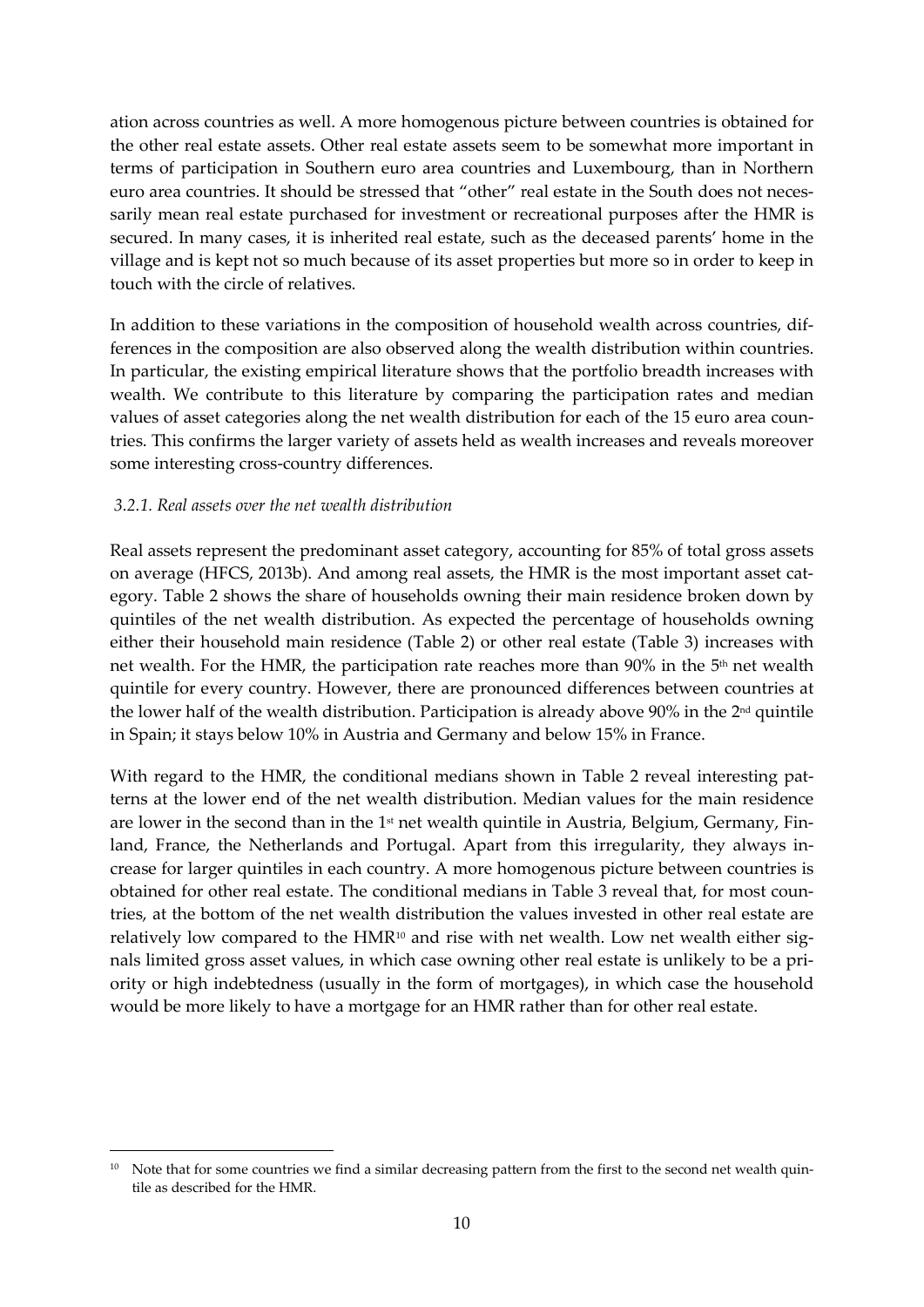|                    |         |      |      |                                |      | Participation rates over net wealth distribution (percentages) |      |                    |       |       | (EUR thousands)                | Conditional median over net wealth distribution |       |         |
|--------------------|---------|------|------|--------------------------------|------|----------------------------------------------------------------|------|--------------------|-------|-------|--------------------------------|-------------------------------------------------|-------|---------|
|                    |         |      |      | <i><u><b>Ouintiles</b></u></i> |      |                                                                |      |                    |       |       | <i><u><b>Ouintiles</b></u></i> |                                                 |       |         |
|                    | Overall | 1st  | 2nd  | 3rd                            | 4th  |                                                                |      | 5th Top 5% Overall | 1st   | 2nd   | 3rd                            | 4th                                             | 5th   | Top~5%  |
| Euro area          | 60.1    | 4.8  | 28.7 | 78.9                           | 93.4 | 94.8                                                           | 94.1 | 180.3              | 130.2 | 50.0  | 112.5                          | 200.0                                           | 300.3 | 438.6   |
| Austria            | 47.7    | 3.1  | 3.9  | 52.0                           | 87.9 | 91.7                                                           | 90.1 | 200.0              | 145.3 | 42.2  | 90.2                           | 180.7                                           | 323.4 | 514.2   |
| <b>Belgium</b>     | 69.6    | 2.7  | 60.0 | 94.8                           | 96.1 | 95.0                                                           | 92.8 | 250.0              | 146.0 | 129.8 | 200.0                          | 278.8                                           | 350.0 | 423.6   |
| Cyprus             | 76.7    | 19.3 | 81.4 | 94.7                           | 92.7 | 96.0                                                           | 98.6 | 240.3              | 103.0 | 139.9 | 208.0                          | 312.1                                           | 414.0 | 500.0   |
| Germany            | 44.2    | 3.8  | 6.7  | 39.4                           | 79.0 | 92.3                                                           | 91.8 | 168.0              | 90.0  | 20.0  | 77.8                           | 150.0                                           | 252.0 | 400.0   |
| Spain              | 82.7    | 30.6 | 92.6 | 96.6                           | 96.9 | 96.9                                                           | 96.9 | 180.3              | 67.3  | 114.3 | 180.3                          | 240.2                                           | 332.4 | 420.7   |
| Finland            | 69.2    | 22.5 | 36.7 | 91.5                           | 96.8 | 98.3                                                           | 98.7 | 127.8              | 90.5  | 77.7  | 92.2                           | 139.0                                           | 218.1 | 306.8   |
| <b>France</b>      | 55.3    | 1.2  | 13.4 | 77.5                           | 91.1 | 93.2                                                           | 93.7 | 193.8              | 126.1 | 102.4 | 128.0                          | 200.1                                           | 301.0 | 368.5   |
| Greece             | 72.4    | 6.5  | 73.9 | 92.8                           | 95.0 | 94.4                                                           | 93.8 | 100.0              | 48.0  | 50.0  | 91.5                           | 134.1                                           | 180.0 | 200.0   |
| Italy              | 68.7    | 2.3  | 54.1 | 93.2                           | 97.2 | 97.0                                                           | 97.3 | 200.0              | 16.3  | 80.0  | 150.0                          | 240.0                                           | 400.0 | 700.0   |
| Luxembourg         | 67.1    | 3.8  | 48.2 | 93.9                           | 95.7 | 94.4                                                           | 94.5 | 500.0              | 215.6 | 299.6 | 400.0                          | 549.6                                           | 800.0 | 1,000.0 |
| Malta              | 77.7    | 12.8 | 85.2 | 97.0                           | 98.5 | 95.5                                                           | 94.5 | 186.6              | 41.5  | 96.2  | 176.7                          | 232.9                                           | 286.0 | 293.6   |
| <b>Netherlands</b> | 57.1    | 25.0 | 22.8 | 55.1                           | 87.3 | 95.5                                                           | 96.9 | 240.0              | 203.0 | 194.8 | 201.0                          | 226.0                                           | 323.5 | 450.0   |
| Portugal           | 71.5    | 12.4 | 66.6 | 89.2                           | 94.5 | 94.9                                                           | 92.5 | 90.0               | 61.4  | 37.5  | 70.5                           | 109.5                                           | 175.0 | 200.0   |
| Slovenia           | 81.8    | 23.7 | 92.6 | 97.9                           | 98.8 | 98.2                                                           | 95.9 | 110.9              | 23.5  | 51.4  | 92.5                           | 156.0                                           | 196.0 | 222.9   |
| Slovakia           | 89.9    | 52.7 | 98.7 | 99.6                           | 99.0 | 99.5                                                           | 98.5 | 55.9               | 22.2  | 38.5  | 52.2                           | 75.0                                            | 114.5 | 200.5   |

*Table 2: Shares of households owning their main residence and conditional median values*

Source: HFCS 2013

*Table 3: Shares of households owning other real estate and conditional median values*

|                          |         |                          | Participation rates over net wealth distribution (percentages) |                                |      |      |      |                    |       |       | (EUR thousands)  | Conditional median over net wealth distribution |       |          |
|--------------------------|---------|--------------------------|----------------------------------------------------------------|--------------------------------|------|------|------|--------------------|-------|-------|------------------|-------------------------------------------------|-------|----------|
|                          |         |                          |                                                                | <i><u><b>Ouintiles</b></u></i> |      |      |      |                    |       |       | <b>Ouintiles</b> |                                                 |       |          |
|                          | Overall | I <sub>st</sub>          | 2nd                                                            | 3rd                            | 4th  |      |      | 5th Top 5% Overall | 1st   | 2nd   | 3rd              | 4th                                             | 5th   | Top $5%$ |
| Euro area                | 23.8    | 2.3                      | 8.7                                                            | 20.2                           | 28.2 | 59.8 | 78.3 | 100.0              | 42.2  | 15.5  | 39.9             | 70.3                                            | 200.0 | 422.6    |
| Austria                  | 13.4    | 1.4                      | 1.9                                                            | 9.2                            | 18.2 | 36.6 | 50.5 | 94.0               | 68.4  | 11.7  | 35.0             | 64.9                                            | 178.8 | 321.8    |
| <b>Belgium</b>           | 16.4    | 2.0                      | 8.8                                                            | 6.8                            | 18.0 | 46.3 | 61.0 | 174.0              | 46.0  | 51.0  | 66.4             | 105.4                                           | 256.2 | 566.0    |
| Cyprus                   | 51.6    | 13.1                     | 28.8                                                           | 52.6                           | 71.4 | 92.5 | 93.9 | 202.2              | 48.5  | 62.1  | 100.0            | 212.1                                           | 758.0 | 1,766.4  |
| Germany                  | 17.8    | 3.1                      | 2.2                                                            | 9.9                            | 21.5 | 52.4 | 79.4 | 115.0              | 91.0  | 7.2   | 44.6             | 79.0                                            | 199.6 | 385.1    |
| Spain                    | 36.2    | 8.6                      | 19.6                                                           | 29.6                           | 47.9 | 75.4 | 89.9 | 120.2              | 21.8  | 41.0  | 49.3             | 101.0                                           | 258.7 | 510.4    |
| <b>Finland</b>           | 29.8    | 2.8                      | 6.3                                                            | 20.5                           | 45.3 | 74.2 | 87.9 | 107.6              | 42.8  | 26.6  | 50.3             | 76.6                                            | 176.3 | 322.6    |
| France <sup>1</sup>      | 28.5    | 2.4                      | 8.6                                                            | 25.8                           | 36.6 | 69.0 | 86.2 | 96.1               | ٠     | 11.8  | 27.3             | 60.6                                            | 187.0 | 396.6    |
| Greece                   | 37.9    | 5.1                      | 26.2                                                           | 31.6                           | 48.3 | 78.4 | 92.0 | 61.9               | 10.0  | 20.0  | 30.0             | 60.0                                            | 150.0 | 360.0    |
| <b>Italy</b>             | 24.9    | 1.8                      | 16.6                                                           | 17.3                           | 27.8 | 61.2 | 76.6 | 100.0              | 5.0   | 20.0  | 45.0             | 60.0                                            | 200.0 | 430.0    |
| Luxembourg               | 28.2    | 5.1                      | 23.8                                                           | 17.2                           | 24.7 | 70.4 | 86.6 | 300.0              | 205.2 | 141.8 | 170.8            | 238.2                                           | 742.0 | 1,641.8  |
| Malta                    | 31.4    | 4.5                      | 14.5                                                           | 23.7                           | 44.8 | 69.5 | 65.2 | 120.1              | 15.8  | 27.2  | 55.2             | 95.2                                            | 236.1 | 531.0    |
| Netherlands <sup>2</sup> | 6.1     | $\overline{\phantom{a}}$ | 0.8                                                            | 2.3                            | 4.7  | 22.0 | 41.7 | 165.5              | ٠     | 184.1 | 80.5             | 134.5                                           | 197.4 | 235.7    |
| Portugal                 | 27.1    | 3.5                      | 15.1                                                           | 21.9                           | 31.2 | 64.1 | 91.6 | 53.5               | 4.1   | 8.8   | 16.9             | 41.9                                            | 137.8 | 405.4    |
| Slovenia <sup>3</sup>    | 23.2    | $\overline{\phantom{a}}$ | 17.9                                                           | 17.9                           | 26.5 | 54.8 | 69.5 | 52.4               |       | 16.0  | 31.1             | 30.9                                            | 105.6 | 204.2    |
| Slovakia                 | 15.3    | 2.1                      | 8.6                                                            | 16.1                           | 14.0 | 35.9 | 45.2 | 16.4               | 14.6  | 5.5   | 9.4              | 25.3                                            | 39.0  | 62.6     |

Source: HFCS 2013.

 $\overline{\phantom{a}}$ 

Notes: <sup>1</sup> Missing values in France for owners of other real estate. <sup>2</sup> No observation in the Netherlands in the first quintile for some implicates. <sup>3</sup> No observation in Slovenia in the first quintile for some implicates. Other real estate is defined as real estate other than the main residence. It includes holiday homes/apartments, commercially used real estates, and land.

Turning to business wealth, the participation rate also clearly increases with net wealth.<sup>[11](#page-12-0)</sup> In particular, in the top 5% of the net wealth distribution almost 50% of the households in the euro area hold business wealth, whereas in the 1<sup>st</sup> four wealth quintiles ownership is restricted to a maximum of 10% of the households (only 2% of the households in the 1<sup>st</sup> quintile own a business). The pattern of ownership is relatively similar across countries with the exception

<span id="page-12-0"></span><sup>&</sup>lt;sup>11</sup> These non-reported results are available from the authors upon request.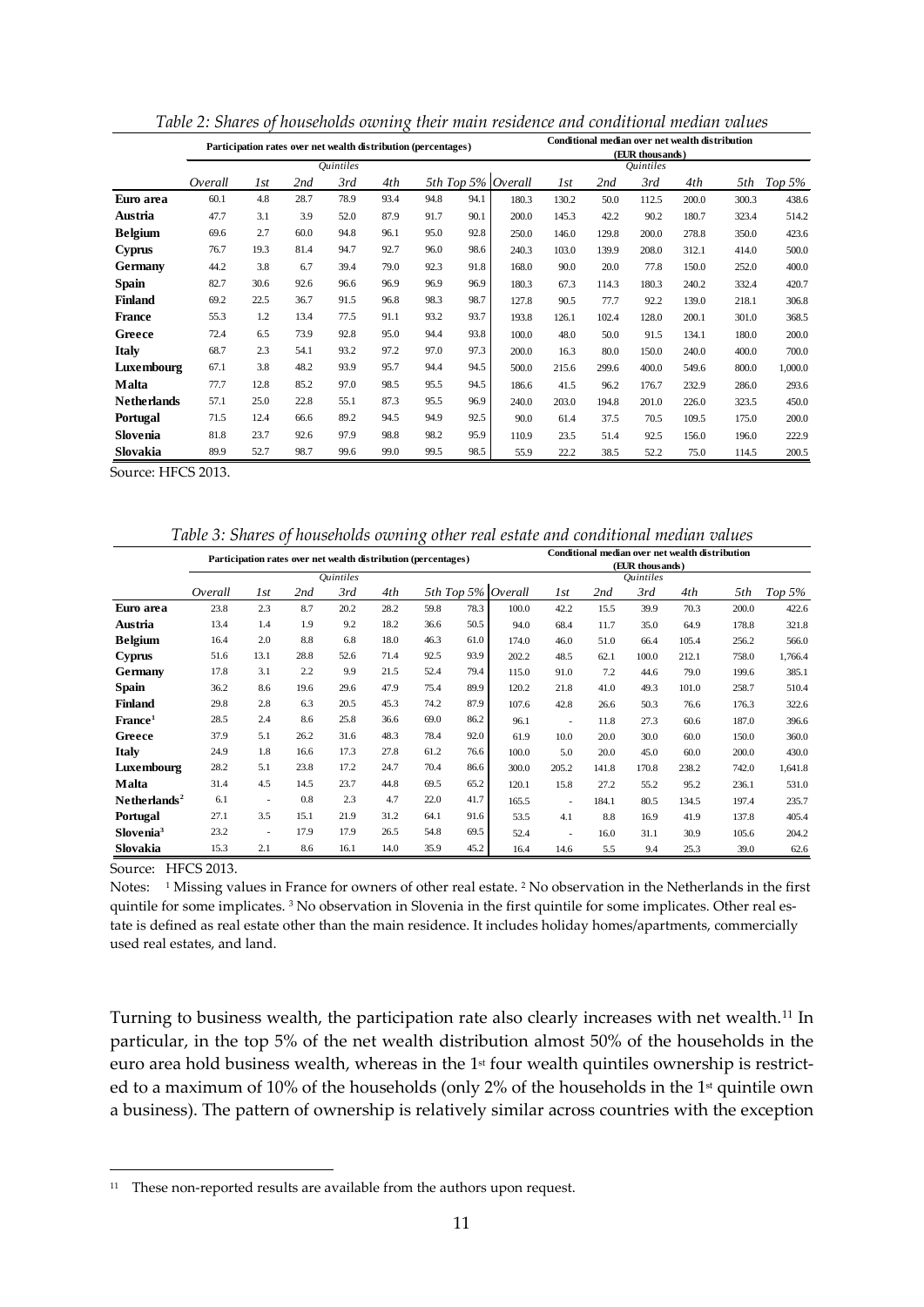of Cyprus, Finland,[12](#page-13-0) Italy, and, to some degree, Spain, where ownership rates start to increase at a lower net wealth quintile than in other countries. The median values (see Table 4) generally increase with net wealth but display a very high degree of cross-country heterogeneity.[13](#page-13-1)

|                             |         |     |                          | Participation rates over net wealth distribution (percentages) |      |      |      |                    |                | Conditional median over net wealth distribution | (EUR thousands) |       |       |            |
|-----------------------------|---------|-----|--------------------------|----------------------------------------------------------------|------|------|------|--------------------|----------------|-------------------------------------------------|-----------------|-------|-------|------------|
|                             |         |     |                          | Quintiles                                                      |      |      |      |                    |                |                                                 | Quintiles       |       |       |            |
|                             | Overall | 1st | 2nd                      | 3rd                                                            | 4th  |      |      | 5th Top 5% Overall | $I_{st}$       | 2nd                                             | 3rd             | 4th   | 5th   | $Top\,5\%$ |
| Euro area                   | 11.1    | 2.3 | 7.3                      | 8.5                                                            | 10.3 | 26.9 | 46.9 | 30.0               | 1.7            | 2.9                                             | 13.4            | 30.0  | 100.0 | 298.6      |
| Austria                     | 9.4     | 1.0 | 1.8                      | 3.4                                                            | 5.9  | 34.7 | 67.5 | 180.6              | 0.0            | 7.1                                             | 8.7             | 26.3  | 356.1 | 924.3      |
| <b>Belgium</b>              | 6.6     | 0.4 | 3.2                      | 4.7                                                            | 7.5  | 17.1 | 27.8 | 50.0               | 6.9            | 13.5                                            | 15.4            | 50.0  | 123.4 | 475.6      |
| <b>Cyprus</b>               | 19.5    | 4.1 | 6.3                      | 17.4                                                           | 20.5 | 49.5 | 77.7 | 98.8               | 2.8            | 23.0                                            | 33.2            | 97.0  | 475.9 | 2,036.6    |
| Germany                     | 9.1     | 1.4 | 4.9                      | 8.8                                                            | 7.8  | 22.7 | 50.7 | 19.4               | 4.8            | 1.6                                             | 4.8             | 20.0  | 100.0 | 294.0      |
| Spain                       | 14.2    | 5.7 | 5.9                      | 9.3                                                            | 16.7 | 33.7 | 50.9 | 50.8               | 5.1            | 17.2                                            | 29.0            | 30.8  | 140.0 | 355.8      |
| Finland <sup>1</sup>        | 13.8    | 3.8 | 6.3                      | 13.9                                                           | 18.6 | 26.6 | 37.2 | 0.9                | 0.7            | 0.8                                             | 0.9             | 0.8   | 1.1   | 15.8       |
| <b>France</b>               | 8.9     | 1.0 | 4.7                      | 6.4                                                            | 7.2  | 25.3 | 42.5 | 53.1               | 2.4            | 5.1                                             | 24.5            | 40.7  | 130.3 | 302.0      |
| Greece                      | 9.8     | 2.5 | 7.4                      | 7.8                                                            | 11.0 | 20.4 | 22.3 | 36.2               | 8.6            | 15.8                                            | 16.6            | 33.5  | 100.0 | 200.0      |
| <b>Italy</b>                | 18.0    | 6.7 | 16.8                     | 12.5                                                           | 18.1 | 36.1 | 52.9 | 15.0               | 0.0            | 2.5                                             | 20.0            | 15.0  | 80.0  | 160.0      |
| Luxembourg                  | 5.2     | 1.0 | 3.3                      | 1.5                                                            | 4.7  | 15.6 | 32.5 | 97.6               | 29.9           | 53.5                                            | 123.0           | 33.3  | 200.0 | 468.6      |
| $M$ alta <sup>2</sup>       | 11.5    | ÷   | 2.2                      | 4.5                                                            | 9.3  | 41.2 | 73.5 | 136.5              | $\blacksquare$ | 13.0                                            | 28.4            | 26.5  | 300.6 | 928.7      |
| $N$ etherlands <sup>3</sup> | 4.8     | 3.5 | $\overline{\phantom{a}}$ | 4.8                                                            | 6.0  | 8.5  | 17.0 | 51.7               | 17.5           | ٠                                               | 44.7            | 198.8 | 123.8 | 92.8       |
| Portugal                    | 7.7     | 0.2 | 2.5                      | 4.7                                                            | 6.6  | 24.2 | 35.4 | 47.1               | 4.4            | 5.5                                             | 27.5            | 18.7  | 92.5  | 250.0      |
| Slovenia                    | 11.6    | 1.7 | 7.0                      | 7.1                                                            | 9.6  | 33.5 | 79.2 | 25.5               | 5.0            | 3.9                                             | 16.3            | 6.8   | 140.1 | 103.6      |
| Slovakia                    | 10.7    | 5.7 | 5.9                      | 7.9                                                            | 9.0  | 25.2 | 39.8 | 4.6                | 0.2            | 0.9                                             | 1.4             | 1.0   | 30.7  | 89.6       |

*Table 4: Shares of households owning business assets and conditional median values*

Source: HFCS 2013.

1

Notes: <sup>1</sup> Finland collects information on Business Assets only in a summary way, estimates are not comparable. <sup>2</sup> No observation in Malta in the 1<sup>st</sup> quintile for some implicates.<sup>3</sup> No observation in the Netherlands in the  $2<sup>nd</sup>$ quintile for some implicates.

#### *3.2.2. Financial assets over the wealth distribution*

By far the most commonly held assets are safe financial assets. These are held by almost every household, whether rich or poor (see Table 5): 93% of the households in the euro area in the lowest wealth quintile hold safe financial assets and this share increases to 99% for the highest wealth quintile.<sup>[14](#page-13-2)</sup> The financial instrument with the highest participation rate is deposits. The amounts held in deposits are nevertheless rather limited, even in the top of the wealth distribution.[15](#page-13-3) As expected, the picture for risky financial assets is very different (Table 6). Overall, only a few households hold such assets, which is an illustration of the "stockmarket participation puzzle" commonly mentioned in the literature. For each country, this percentage increases with wealth. In the 5<sup>th</sup> net wealth quintile, it ranges between 8% (Slovakia) and 67% (Finland).

<span id="page-13-0"></span><sup>&</sup>lt;sup>12</sup> Finland collects the information on business wealth only in an aggregate way and hence the estimates are not completely comparable.

<span id="page-13-1"></span><sup>&</sup>lt;sup>13</sup> For example, in the top 5% of the net wealth distribution, median values of business wealth range from about €16,000 in Finland, €93,000 in the Netherlands to €924,000 in Austria and over €2 million in Cyprus.

<span id="page-13-2"></span><sup>&</sup>lt;sup>14</sup> Detailed information on participation rates and median values over the wealth distribution is available from the authors upon request.

<span id="page-13-3"></span><sup>&</sup>lt;sup>15</sup> The top 5% show values ranging from  $\epsilon$ 9,000 in Slovakia to  $\epsilon$ 137,000 in the Netherlands; in the lowest wealth quintile for some countries (Austria, Germany, Finland, France, Portugal, Slovenia and Slovakia) the conditional median is even below €1,000.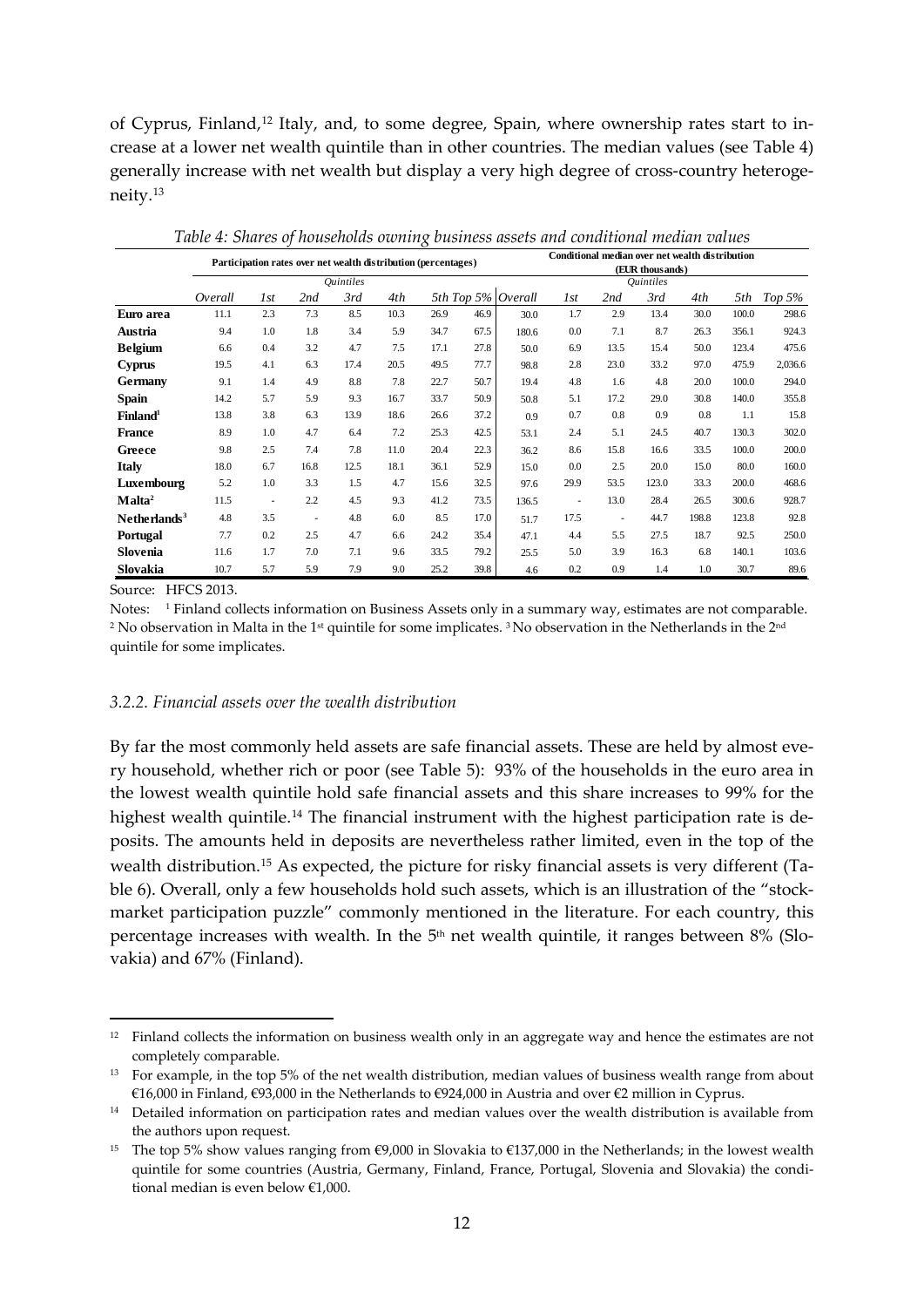|                    |         |                 | Participation rates over net wealth distribution (percentages) |                                |       |       |       |                    |     |      | (EUR thousands)                | Conditional median over net wealth distribution |      |            |
|--------------------|---------|-----------------|----------------------------------------------------------------|--------------------------------|-------|-------|-------|--------------------|-----|------|--------------------------------|-------------------------------------------------|------|------------|
|                    |         |                 |                                                                | <i><u><b>Ouintiles</b></u></i> |       |       |       |                    |     |      | <i><u><b>Ouintiles</b></u></i> |                                                 |      |            |
|                    | Overall | I <sub>st</sub> | 2nd                                                            | 3rd                            | 4th   |       |       | 5th Top 5% Overall | 1st | 2nd  | 3rd                            | 4th                                             | 5th  | $Top\,5\%$ |
| Euro area          | 96.7    | 92.8            | 96.5                                                           | 96.3                           | 98.4  | 99.4  | 99.7  | 9.2                | 1.1 | 8.7  | 9.5                            | 15.0                                            | 37.9 | 61.1       |
| Austria            | 99.4    | 98.6            | 99.8                                                           | 99.5                           | 99.9  | 98.9  | 99.4  | 11.9               | 1.0 | 8.2  | 18.7                           | 20.7                                            | 50.6 | 59.8       |
| <b>Belgium</b>     | 97.9    | 92.8            | 99.5                                                           | 99.0                           | 98.5  | 99.5  | 99.3  | 20.7               | 1.8 | 15.5 | 18.5                           | 52.2                                            | 92.9 | 102.1      |
| <b>Cyprus</b>      | 85.9    | 70.1            | 85.5                                                           | 87.2                           | 90.9  | 96.0  | 97.9  | 18.3               | 4.3 | 13.9 | 15.3                           | 27.2                                            | 61.4 | 120.8      |
| Germany            | 99.1    | 96.8            | 98.9                                                           | 99.8                           | 100.0 | 100.0 | 100.0 | 13.2               | 0.6 | 6.6  | 22.5                           | 29.8                                            | 62.9 | 100.9      |
| Spain              | 98.2    | 96.7            | 98.0                                                           | 97.1                           | 99.5  | 99.7  | 99.9  | 5.1                | 1.0 | 2.2  | 5.0                            | 10.0                                            | 26.3 | 60.4       |
| <b>Finland</b>     | 100.0   | 100.0           | 100.0                                                          | 100.0                          | 100.0 | 100.0 | 100.0 | 5.7                | 0.7 | 4.3  | 5.7                            | 11.3                                            | 23.0 | 39.6       |
| <b>France</b>      | 99.6    | 98.4            | 99.8                                                           | 99.8                           | 100.0 | 100.0 | 100.0 | 8.9                | 1.0 | 7.5  | 9.5                            | 16.7                                            | 47.1 | 106.6      |
| Greece             | 73.9    | 61.5            | 64.4                                                           | 74.9                           | 82.2  | 86.4  | 92.6  | 3.9                | 1.0 | 2.3  | 3.6                            | 5.2                                             | 14.1 | 23.1       |
| <b>Italy</b>       | 91.9    | 77.8            | 90.2                                                           | 94.7                           | 97.7  | 99.2  | 99.5  | 7.4                | 2.0 | 6.5  | 7.3                            | 10.0                                            | 20.0 | 27.0       |
| Luxembourg         | 98.4    | 94.8            | 98.6                                                           | 99.9                           | 100.0 | 98.5  | 98.7  | 23.1               | 2.9 | 22.4 | 22.2                           | 40.4                                            | 79.4 | 99.2       |
| Malta              | 96.9    | 90.6            | 96.9                                                           | 97.2                           | 100.0 | 99.6  | 100.0 | 17.7               | 7.9 | 10.2 | 16.8                           | 30.4                                            | 39.5 | 61.6       |
| <b>Netherlands</b> | 97.3    | 92.9            | 98.8                                                           | 97.7                           | 97.9  | 99.1  | 99.5  | 30.4               | 2.7 | 18.7 | 55.9                           | 50.1                                            | 97.3 | 137.4      |
| Portugal           | 94.3    | 86.1            | 94.2                                                           | 95.0                           | 97.4  | 98.8  | 100.0 | 3.8                | 0.7 | 2.4  | 3.9                            | 6.1                                             | 24.6 | 59.2       |
| Slovenia           | 93.6    | 85.4            | 91.2                                                           | 95.5                           | 98.5  | 97.7  | 97.0  | 1.1                | 0.3 | 0.5  | 1.1                            | 1.3                                             | 8.7  | 14.2       |
| Slovakia           | 91.5    | 83.8            | 88.8                                                           | 95.4                           | 91.8  | 97.5  | 97.4  | 2.3                | 0.8 | 1.6  | 2.3                            | 2.8                                             | 7.3  | 9.3        |

*Table 5: Shares of households owning safe financial asset and conditional median values*

Source: HFCS 2013.

*Table 6: Shares of households owning risky financial assets and conditional median values*

|                    |         |      | Participation rates over net wealth distribution (percentages) |                                |      |      |      |                    |      |      | (EUR thousands)                | Conditional median over net wealth distribution |      |            |
|--------------------|---------|------|----------------------------------------------------------------|--------------------------------|------|------|------|--------------------|------|------|--------------------------------|-------------------------------------------------|------|------------|
|                    |         |      |                                                                | <i><u><b>Ouintiles</b></u></i> |      |      |      |                    |      |      | <i><u><b>Ouintiles</b></u></i> |                                                 |      |            |
|                    | Overall | 1st  | 2nd                                                            | 3rd                            | 4th  |      |      | 5th Top 5% Overall | 1st  | 2nd  | 3rd                            | 4th                                             | 5th  | $Top\,5\%$ |
| Euro area          | 20.2    | 3.1  | 13.0                                                           | 17.0                           | 23.7 | 44.2 | 55.0 | 12.1               | 1.7  | 5.0  | 8.2                            | 11.2                                            | 28.2 | 50.4       |
| Austria            | 14.6    | 2.4  | 4.4                                                            | 13.8                           | 18.5 | 33.8 | 38.9 | 12.3               | 3.0  | 4.5  | 10.3                           | 11.5                                            | 22.0 | 107.3      |
| <b>Belgium</b>     | 30.7    | 4.8  | 18.6                                                           | 25.7                           | 38.8 | 65.7 | 72.8 | 20.1               | 4.0  | 5.0  | 6.8                            | 19.8                                            | 75.0 | 363.2      |
| <b>Cyprus</b>      | 36.3    | 18.1 | 24.3                                                           | 35.3                           | 41.7 | 62.4 | 77.6 | 2.0                | 0.2  | 1.5  | 0.9                            | 2.2                                             | 6.6  | 13.9       |
| Germany            | 23.0    | 3.5  | 9.0                                                            | 27.1                           | 28.0 | 47.5 | 55.7 | 12.1               | 1.7  | 3.0  | 7.8                            | 12.5                                            | 30.0 | 49.7       |
| Spain              | 14.0    | 1.8  | 5.1                                                            | 9.3                            | 17.8 | 36.2 | 48.6 | 12.0               | 5.8  | 8.5  | 7.6                            | 7.6                                             | 19.1 | 56.0       |
| <b>Finland</b>     | 38.7    | 14.6 | 29.7                                                           | 36.1                           | 45.7 | 67.4 | 81.7 | 3.7                | 0.5  | 2.2  | 2.2                            | 3.8                                             | 12.8 | 33.6       |
| <b>France</b>      | 21.7    | 3.0  | 10.9                                                           | 19.1                           | 27.9 | 47.5 | 63.8 | 8.1                | 1.0  | 2.3  | 4.1                            | 7.3                                             | 20.5 | 47.3       |
| Greece             | 4.0     | 0.4  | 1.1                                                            | 1.6                            | 3.9  | 12.8 | 22.8 | 7.3                | 1.9  | 0.7  | 4.9                            | 4.9                                             | 10.0 | 30.8       |
| <b>Italy</b>       | 19.8    | 1.0  | 11.1                                                           | 14.4                           | 28.6 | 44.0 | 53.6 | 22.4               | 4.0  | 13.0 | 15.0                           | 20.0                                            | 35.0 | 60.0       |
| Luxembourg         | 25.8    | 4.6  | 17.4                                                           | 21.3                           | 31.8 | 54.4 | 65.6 | 28.5               | 10.2 | 9.6  | 15.3                           | 26.9                                            | 87.8 | 282.6      |
| Malta              | 33.7    | 10.8 | 17.9                                                           | 30.4                           | 48.6 | 60.7 | 61.8 | 21.6               | 8.9  | 10.0 | 16.5                           | 24.1                                            | 45.6 | 57.0       |
| <b>Netherlands</b> | 23.9    | 7.8  | 12.4                                                           | 23.9                           | 29.7 | 45.8 | 60.3 | 8.2                | 4.2  | 2.9  | 5.3                            | 10.8                                            | 21.7 | 105.9      |
| Portugal           | 6.5     | 0.9  | 1.4                                                            | 4.0                            | 6.5  | 19.9 | 37.6 | 8.9                | 0.8  | 3.0  | 8.0                            | 5.0                                             | 15.7 | 28.2       |
| Slovenia           | 20.3    | 9.8  | 11.6                                                           | 15.3                           | 27.4 | 37.9 | 55.0 | 3.4                | 2.2  | 1.4  | 2.4                            | 3.3                                             | 4.8  | 5.3        |
| Slovakia           | 4.1     | 1.6  | 2.2                                                            | 3.9                            | 5.2  | 7.6  | 11.8 | 1.1                | 0.7  | 0.4  | 0.7                            | 1.2                                             | 4.1  | 9.3        |

Source: HFCS 2013.

**.** 

Note: Risky financial assets are defined as mutual funds, bonds and shares.

#### **4 Determinants of asset ownership rates**

#### *4.1 Model specification*

We focus on the household main residence, other real assets and risky financial assets and estimate the ownership and conditional holdings of these assets with a multivariate model. For each of these assets categories, the asset ownership (dummy that equals 1 if the household holds a certain asset category) and the asset level is analysed for the euro area as a whole and each country separately by applying a probit and tobit model respectively.<sup>[16](#page-14-0)</sup> All

<span id="page-14-0"></span><sup>&</sup>lt;sup>16</sup> While the former estimator is standard in the participation literature, the latter is used when the data do not include variables that could plausibly influence the participation decision but not the amount conditional on participation.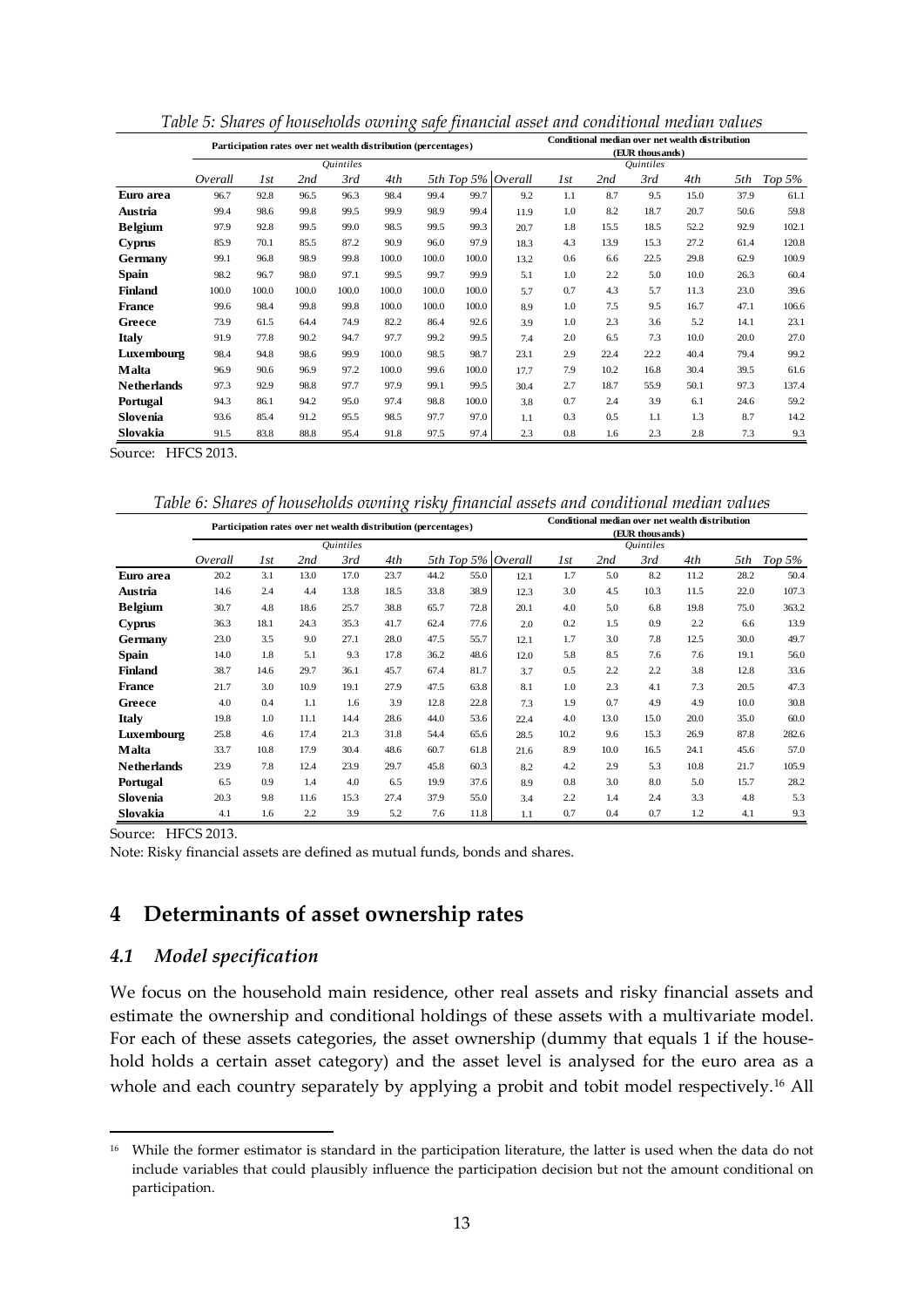estimations take appropriate household weights as well as the imputation structure into account. In particular, both the probit and the tobit models make use of the final household weights and the resulting average marginal effects are population estimates. The standard errors are based on 100 replicate weights. As the tobit model depends on the normality assumption that hardly can be justified with wealth data, we apply the inverse hyperbolic sine transformation (IHS) (see e.g. Burbidge et al., 1988) with the scaling parameter of  $\theta = 1$  to the level of each asset for a given household. Hence, the coefficients can be interpreted as conditional percentage changes for the part of the distribution where the IHS is close to the logarithmic transformation (see e.g. Pence, 2006).

Trying to find systematic relationships between socio-economic characteristics and households' asset composition or investment behaviour, there are plenty of traits that could be potentially relevant. In line with the household finance literature, the following determinants commonly used are considered<sup>[17](#page-15-0)</sup>: household composition (household type, gender and marital status of the reference person), age, education, inheritance received, labour market situation (employment status), and resources (net wealth and income distribution quintiles).

Net wealth is an endogenous explanatory variable by construction since each asset component is part of the net wealth definition. However, as demonstrated in the descriptive analysis above, the position in the net wealth distribution is a (very) important factor for the explanation of the portfolio composition, and hence we need to control for the household's position in the distribution of net wealth when investigating the conditional correlations. Addressing this endogeneity, either the indicator for the position of a household in the net wealth distribution can be dropped or, as it is sometimes done in the literature, the specific type of asset that is modelled can be excluded and the remaining "aggregate wealth" distribution can be used. The latter approach has the weakness that the household's position in the distribution of the remaining wealth ceases to be a good indicator for its position in the overall net wealth distribution. This problem is particularly pronounced if major wealth components are excluded. Furthermore, one does not condition on the same indicator of the wealth distribution in the different models (i.e. each model for the separated asset types) that are estimated below. Thus, we take the model including the net wealth quintiles and examine systematic correlations between wealth and asset behaviour of households, without attributing a causal role to wealth. In the appendix, we additionally provide results of the model where the indicator for the household position in the net wealth distribution (and the indicator for the marital status of the household reference person) is excluded from the explanatory variables. The fundamental results remain unchanged, but this exclusion has an impact on some variables. Especially variables other than the wealth quintiles gain significance, typically because they act as proxies for the excluded wealth component.

In what follows, we report stylised facts, i.e. results for variables that exhibit both a fairly systematic cross-country and significant relationship with the respect to the particular asset analysed. Our informal rule for classifying an observed relationship as a stylised fact is that the empirical result should be statistically significant in the estimation for the euro area as a whole. To make sure that the "stylised fact" is not driven by only very few (large) countries, we require additionally that i) an analogous (and statistically significant) coefficient estimate

 $\overline{\phantom{a}}$ 

<span id="page-15-0"></span><sup>&</sup>lt;sup>17</sup> See detailed definitions in the appendix 6.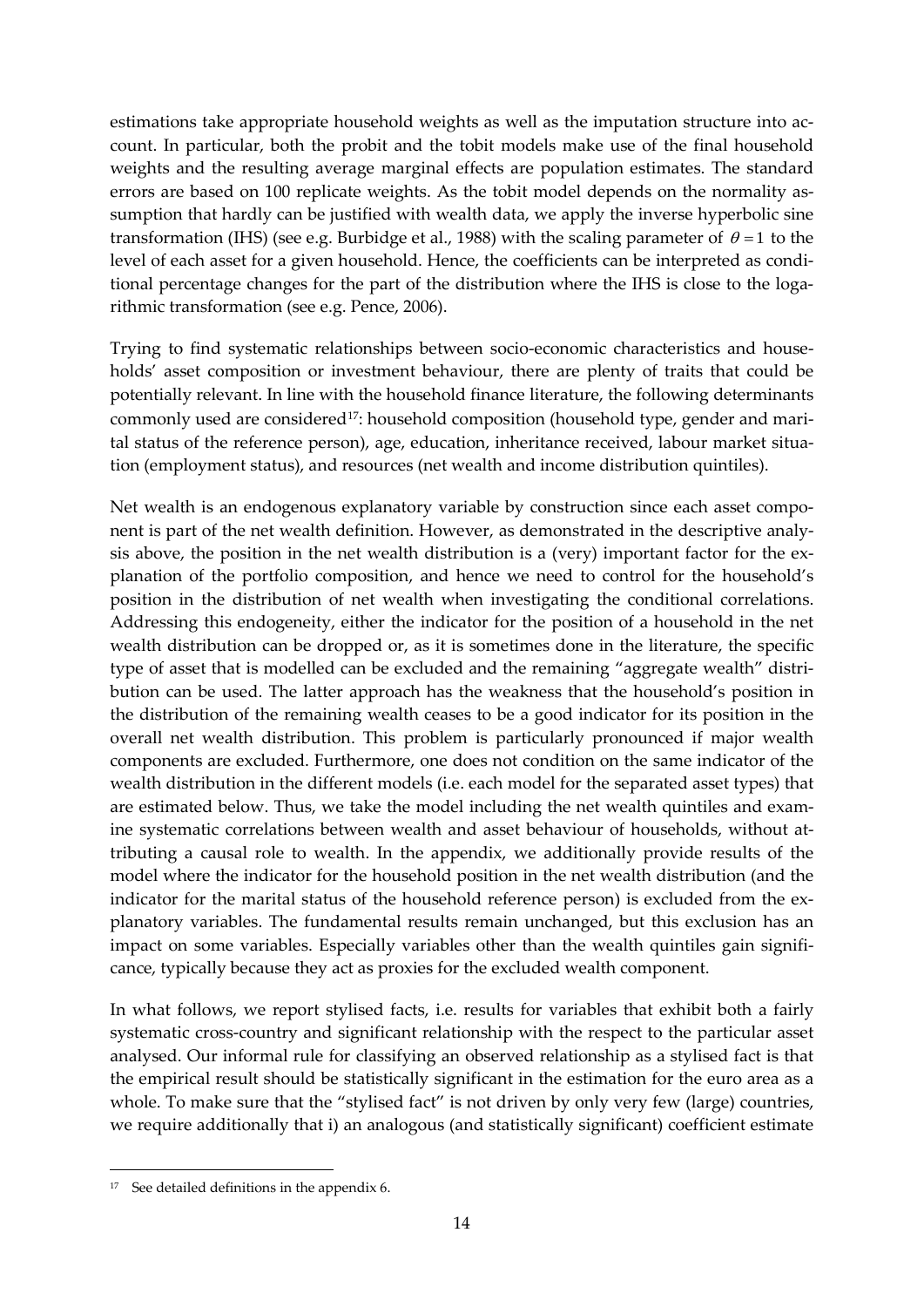is observed in at least 8 euro area countries under consideration (the so called 50 percent rule), and ii) there is maximal one country with a opposite significant coefficient estimate (the so called "exception to the rule"). Although, we comment primarily those results, we also report some interesting anomalies.

#### *4.2 Stylised facts*

 $\overline{\phantom{a}}$ 

*Fact 1: The probability of ownership and the value of the household main residence, other real estate, risky asset assets and business ownership are positively related to net wealth, even after controlling for other observable household characteristics.* 

The varying probabilities of owning an asset between the  $1<sup>st</sup>$  and the  $5<sup>th</sup>$  quintile of the net wealth distribution (the wealthiest versus the poorest) is substantial in each country and every type of asset considered. This implies that wealthier households have more portfolio breadth in all euro area countries, consistent with Carroll's (2002) report for the US.

*Fact 2: Ownership and the value of both the main residence and other real estate are positively linked to previously having received inheritances* 

In the euro area as a whole and in 8 countries individually, the inheritance dummy is a positively significant factor for explaining ownership of the household main residence. [18](#page-16-0) This effect is much expected, as clearly, some households have inherited their household main residence or have used the proceeds of any bequests and gifts to acquire a dwelling for use as their household main residence. In some countries, the effect can be quite sizeable. In Germany for instance, a country with a low HMR ownership rate (44%), overall, having received an inheritance increases households' likelihood to own their main residence by 8 percentage points. In Greece, the average marginal effect is a very large 20 percentage points. Also in 9 countries and the euro area as a whole, the inheritance dummy is significant and positively related to other real estate ownership (which includes holiday homes). In Spain, a country with a high rate of other real estate ownership (36%), probably related to holidayhomes, the average marginal effect is largest with 22 percentage points. As family tradition is known to influence bequest behaviour (Cox and Stark, 2005), these cross-country differences are likely to reflect varying cultural traditions of passing houses down generations.

*Fact 3: Couples with dependent children both are more likely to own and to have a more valuable household main residence (relative to singles).* 

In 8 countries and the euro area as a whole, we find that couples with children are significantly more likely to own their household main residence relative to singles. One possible rationale for this fact is that house ownership has large reversibility costs so that it is economically meaningful to wait until family structure is more certain before deciding on homeownership. Singles, especially young ones, are likely to be more uncertain about future family structure.

*Fact 4: The probability of owning risky assets and the value thereof is positively related to the educational attainment of the household (head).*

<span id="page-16-0"></span><sup>&</sup>lt;sup>18</sup> France has a small negative coefficient, which is puzzling as it is the only country with such a negative sign.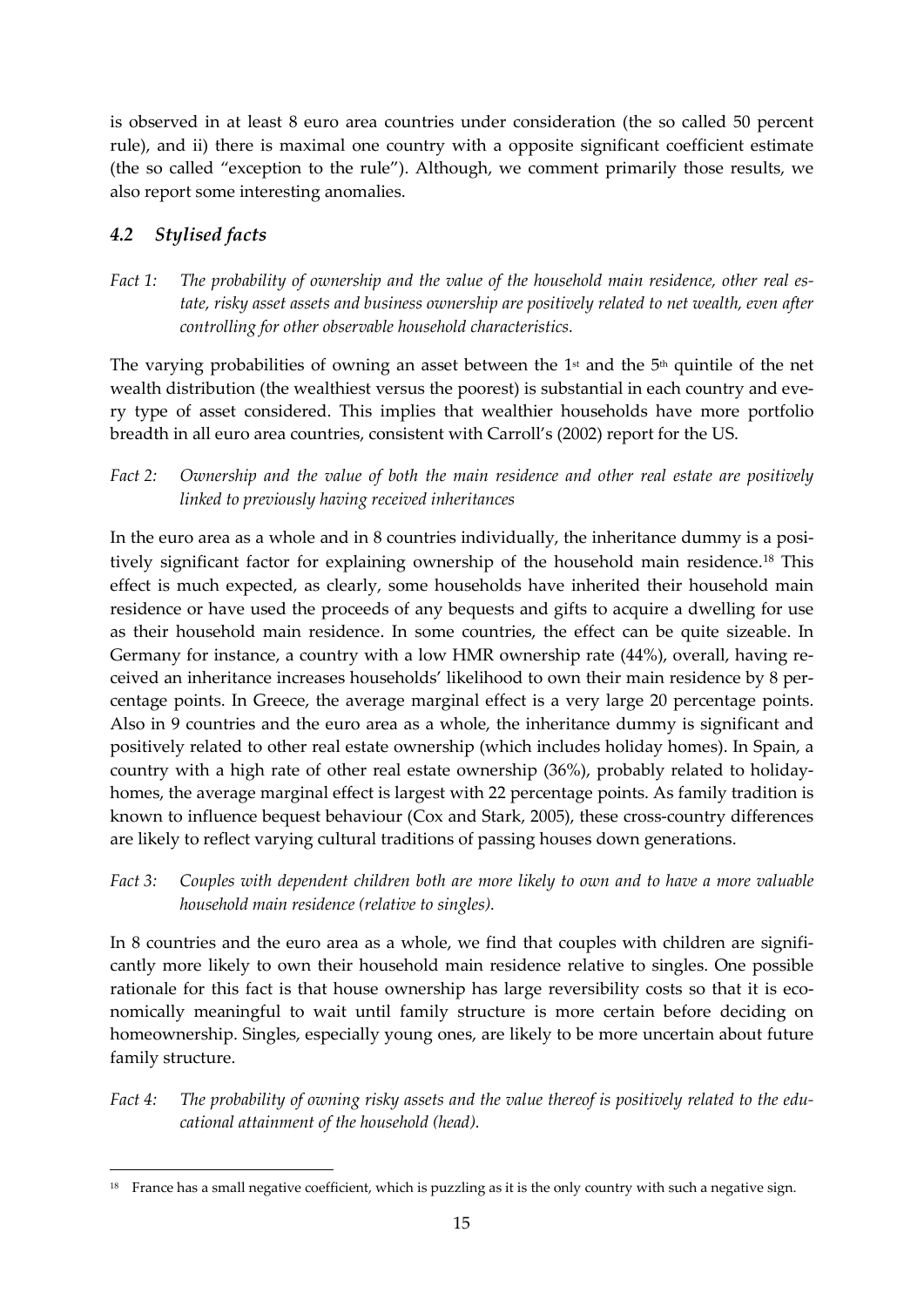Having a higher education increases the likelihood of owning risky assets. This effect could reflect various underlying factors. It could be linked to a permanent income effect, if education is positively associated with future income profiles and higher expected wage earnings. It could also be linked to a background risk effect (especially unemployment risk): educated people may face lower unemployment risk, and thus they could be incited to invest in risky financial assets (Guiso et al., 1996, Heaton and Lucas, 2000). Finally, there is a wide literature on financial literacy which shows that less educated people are less likely to hold stocks (see for instance van Rooij et al., 2011).

#### *Fact 5: The probability of owning and the value of risky assets are higher for single households.*

Relative to two or more person households, single households are much more likely to own risky assets. One likely factor is that having responsibilities for children and/or a partner increases the risk aversion. It could also simply reflect that having children implies certain committed expenditures that households may have to meet, so that they are less prone to take additional financial risks when they have children.

*Fact 6: Varying labour market statuses have remarkably little effect on ownership and values of assets with the obvious exception of the self-employed being much more likely to own businesses (and to some extent other real estate).*

There is little systematic difference between being employed or unemployed and being employed and retired in the ownership of assets. This implies that unemployment (after controlling for income, education and relative wealth position has little explanatory power for the asset participation decision. A possible explanation may be that unemployment is considered a transitory and unexpected event in life. Given quasi-universal unemployment insurance in the European Union, the lack of any significant link may indicate the ability of the unemployed to survive the unemployment spell without having to liquidate (at least partially) the assets in question. On a less positive note, however, it may also imply that the households most likely to suffer unemployment spells and financial pressures to liquidate assets are those who find it most difficult to liquidate their assets in order to preserve the consumption levels to which they are accustomed.

#### *4.2.1. Determinants of asset ownership*

**.** 

The results presented in the tables refer to average marginal effects (*ame*) derived from the probit models introduced above. Thus, the estimates can be interpreted in terms of a conditional increase in the likelihood of holding a certain asset type in a given country relative to the baseline. For example, we investigate whether conditional on all other factors there are relatively more single parents that own the household main residence compared to the baseline which in this case is a household with a single occupant. Due to space constraints we discuss only the results of the specifications<sup>[19](#page-17-0)</sup> concerning the extensive margin for the household main residence and risky financial assets. Results for other specifications are provided in the tables in the appendix and are discussed only very briefly in the text. All tables contain

<span id="page-17-0"></span><sup>&</sup>lt;sup>19</sup> The specification referred to in the main text includes an indicator for the position of the household in the net wealth distribution. Results for an alternative specification of the model excluding net wealth and marital status are provided in the appendix.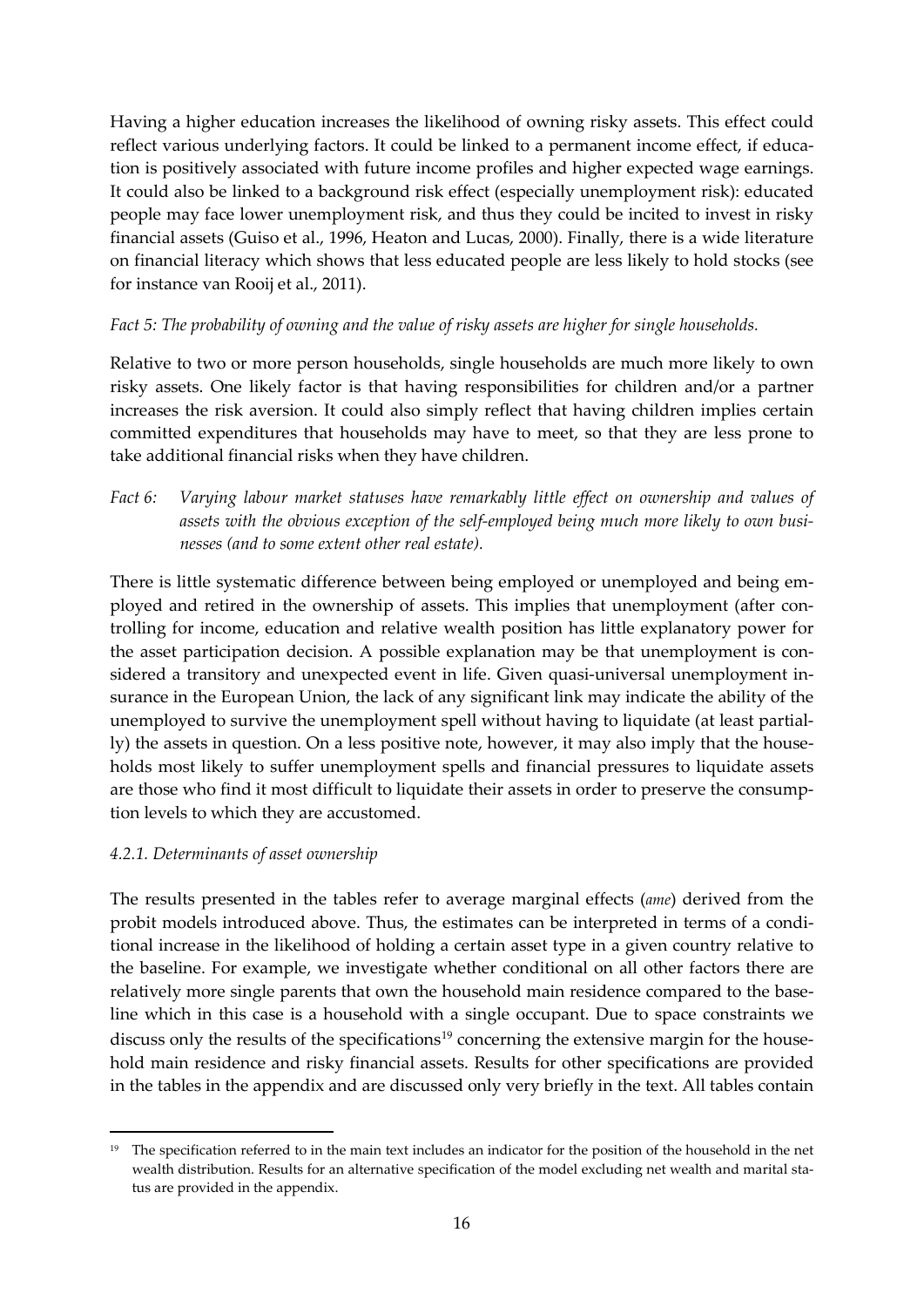the estimation results for each individual country as well the as the euro area as a whole. The euro area results are provided as a point of reference. The discussion below mainly focuses on cross country differences and similarities.

The results for the ownership rate of HMR (see Table 7) suggest, beyond the significance of the position in the wealth distribution and conditional on all other factors, that the likelihood of owning the household main residence is higher in all countries (except Cyprus and Malta) for a couple with dependent children compared to a single household, although it is statistically significant in only 8 out of 15 countries. Somewhat surprisingly, conditional on all other factors, higher education seems to indicate a reduction in the likelihood of owning the main residence (statistically significant in only some countries, e.g. Austria, Spain, Greece, and Portugal, but also in the euro area as a whole). This is probably linked to a need for more mobility of more educated people and a delayed decision to settle down and to become a homeowner. In all but one countries, the dummy for inheritance has the expected positive  $sign.<sup>20</sup>$  $sign.<sup>20</sup>$  $sign.<sup>20</sup>$ 

There are also some interesting anomalies in the sense that results for some countries deviate from the main observed relationship. For example, whereas the likelihood of owning the HMR for households with a self-employed reference person is significantly lower than for an employee in the euro area as a whole and in several individual countries, the estimate for Finland has the opposite sign (and is statistically significant).

Considering the specification without explicitly controlling for the position of the household in the wealth distribution (see appendix Table A3.1) we find that in particular the age and inheritance indicator are affected. So without controlling for the net wealth position households with an older reference person and/or households that have previously received an inheritance are much more likely to own their main residence. These changes, however, are likely reflect that households with an older reference person and those having inherited are higher up in the net wealth distribution. Additionally, in the specification without the control for the net wealth position, the coefficient estimates of the position of the household in the income distribution display the expected positive sign. This is likely to be due to the positive correlation between income and net wealth.

**.** 

<span id="page-18-0"></span><sup>&</sup>lt;sup>20</sup> The only exception to this finding is France with a statistically negative coefficient estimate for the inheritance dummy. In the model excluding the wealth position controls, the coefficient has the expected sign and is significant, though (see Appendix 10, Table A3.1).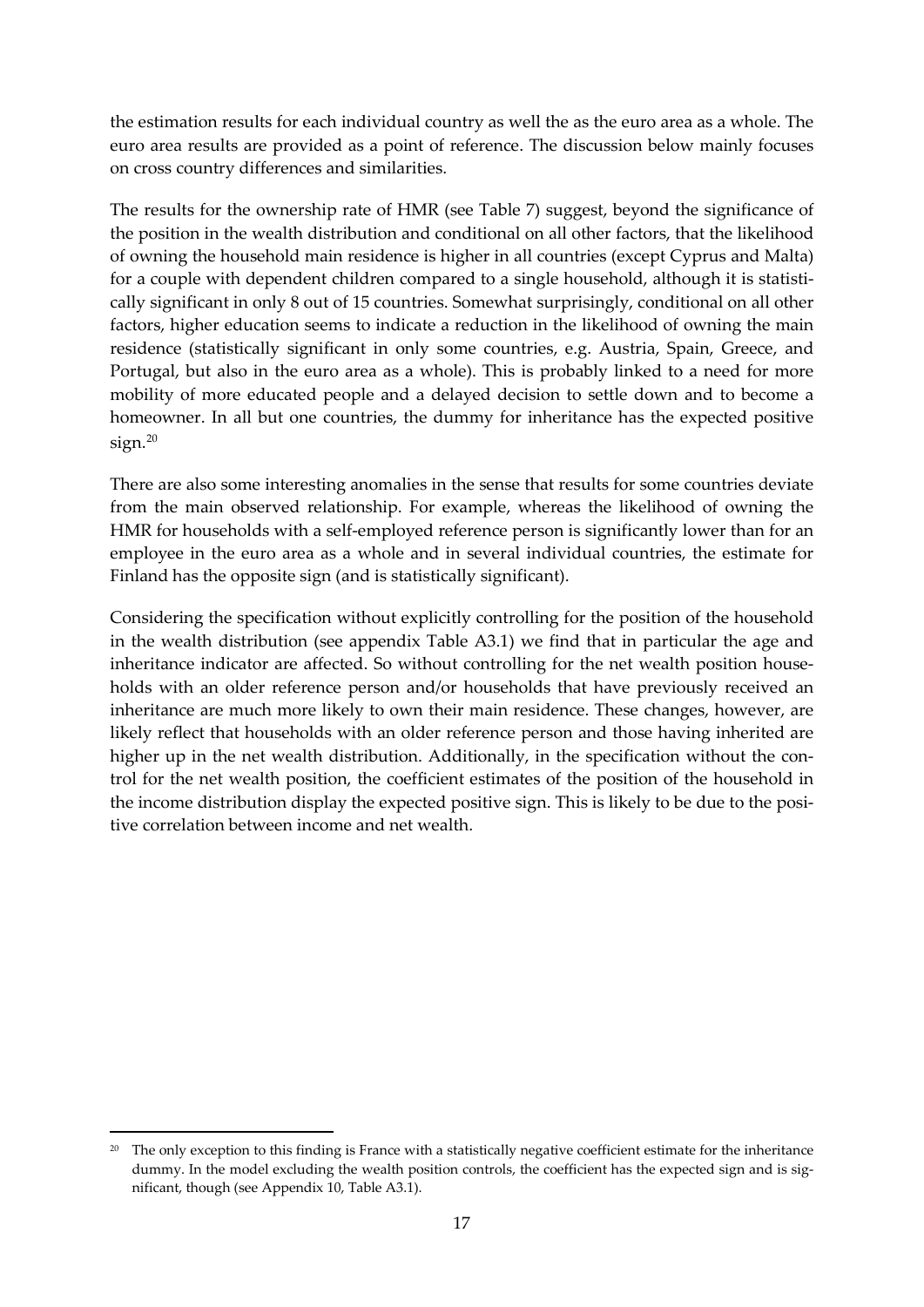*Table 7: Average marginal effects from a probit model of participation in the HMR*

|                                                          | $EA^1$                | AT                   | ВE                    | CY                    | DE                    | ES                    | FI                    | FR                    | GR                    | IT                    | LU                    | MТ                    | NL                    | PT                    | SI                    | SK                    |
|----------------------------------------------------------|-----------------------|----------------------|-----------------------|-----------------------|-----------------------|-----------------------|-----------------------|-----------------------|-----------------------|-----------------------|-----------------------|-----------------------|-----------------------|-----------------------|-----------------------|-----------------------|
|                                                          |                       |                      |                       |                       |                       |                       |                       |                       |                       |                       |                       |                       |                       |                       |                       |                       |
| Household Type [Base: Single]                            |                       |                      |                       |                       |                       |                       |                       |                       |                       |                       |                       |                       |                       |                       |                       |                       |
| Couple                                                   | $0.042***$            | 0.036                | 0.016                 | $-0.124*$             | 0.024                 | $0.035*$              | $-0.020$              | 0.021                 | $0.097***$            | 0.005                 | 0.007                 | $-0.042$              | $-0.003$              | 0.037                 | $0.202***$            | $0.048**$             |
| w/o children                                             | (0.013)<br>$0.049***$ | (0.027)              | (0.031)               | (0.069)               | (0.034)               | (0.021)               | (0.013)               | (0.016)               | (0.032)               | (0.016)               | (0.042)               | (0.040)               | (0.053)               | (0.031)               | (0.077)               | (0.023)               |
| >=3 adults                                               |                       | 0.050                | $-0.019$              | $-0.086$              | $0.085**$             | $-0.011$              | $-0.007$              | $0.055**$             | $0.115***$            | 0.010                 | $-0.095$              | $-0.076$              | $-0.041$              | 0.061                 | $0.186*$              | $0.055*$              |
| w/o children                                             | (0.018)               | (0.044)              | (0.046)               | (0.086)               | (0.043)               | (0.027)               | (0.036)               | (0.025)               | (0.040)               | (0.024)               | (0.061)               | (0.059)               | (0.116)               | (0.040)               | (0.096)               | (0.032)               |
| Single Parent                                            | 0.024                 | $-0.014$             | 0.025                 | 0.016                 | 0.011                 | 0.008                 | $-0.007$              | $-0.005$              | 0.054                 | 0.026                 | $-0.078$              | $-0.027$              | 0.030                 | $0.065**$             | 0.112                 | 0.014                 |
|                                                          | (0.022)<br>$0.065***$ | (0.046)<br>$0.076**$ | (0.039)               | (0.078)               | (0.068)               | (0.033)               | (0.021)               | (0.023)<br>$0.066***$ | (0.043)<br>$0.101***$ | (0.025)               | (0.063)               | (0.063)               | (0.077)<br>$0.172**$  | (0.031)<br>$0.076**$  | (0.078)<br>$0.194**$  | (0.026)<br>$0.065**$  |
| Couple<br>with children                                  |                       |                      | 0.048                 | $-0.022$<br>(0.072)   | 0.044<br>(0.037)      | $0.045*$<br>(0.023)   | 0.012<br>(0.016)      |                       |                       | 0.002                 | 0.003                 | $-0.029$              |                       |                       |                       |                       |
| >=3 adults                                               | (0.013)<br>$0.060***$ | (0.037)<br>$0.111*$  | (0.034)<br>0.046      | $-0.113$              | 0.088                 | 0.013                 | $-0.022$              | (0.018)<br>0.038      | (0.033)<br>$0.124***$ | (0.018)<br>0.022      | (0.045)<br>0.042      | (0.052)<br>$-0.007$   | (0.070)<br>0.135      | (0.033)<br>0.058      | (0.094)<br>$0.164*$   | (0.026)<br>$0.057*$   |
| with children                                            | (0.020)               | (0.057)              | (0.071)               | (0.099)               | (0.068)               | (0.031)               | (0.048)               | (0.028)               | (0.045)               | (0.027)               | (0.069)               | (0.060)               | (0.185)               | (0.045)               | (0.087)               | (0.034)               |
| Gender (Reference Person)                                |                       |                      |                       |                       |                       |                       |                       |                       |                       |                       |                       |                       |                       |                       |                       |                       |
| Male                                                     | $-0.000$              | $-0.016$             | $-0.011$              | $-0.102**$            | 0.002                 | 0.003                 | 0.001                 | 0.007                 | 0.001                 | $-0.004$              | $-0.075**$            | $-0.000$              | $-0.012$              | $-0.007$              | 0.022                 | $-0.000$              |
|                                                          | (0.008)               | (0.027)              | (0.019)               | (0.042)               | (0.023)               | (0.014)               | (0.009)               | (0.011)               | (0.017)               | (0.013)               | (0.034)               | (0.033)               | (0.035)               | (0.015)               | (0.019)               | (0.011)               |
| Age (Reference Person) [Base: Below 40 years]            |                       |                      |                       |                       |                       |                       |                       |                       |                       |                       |                       |                       |                       |                       |                       |                       |
| 40-64 years                                              | $0.027***$            | $-0.007$             | 0.007                 | 0.012                 | $0.070***$            | 0.004                 | $0.025**$             | $0.033**$             | $0.073***$            | $-0.017$              | $-0.027$              | $-0.051*$             | $-0.112***$           | $0.060**$             | $-0.026$              | $0.035**$             |
|                                                          |                       | (0.021)              | (0.024)               | (0.054)               | (0.024)               | (0.017)               | (0.012)               | (0.013)               | (0.023)               | (0.013)               | (0.026)               | (0.030)               | (0.041)               | (0.028)               | (0.024)               | (0.014)               |
|                                                          | (0.008)<br>0.024      | 0.009                | $-0.066$              |                       | 0.054                 | 0.009                 | $-0.014$              | 0.020                 | $0.085**$             |                       |                       | $-0.075$              | $-0.091$              | $0.079**$             | $-0.075$              |                       |
| 65 years and over                                        |                       |                      | (0.050)               | 0.106                 |                       |                       |                       |                       |                       | $-0.005$              | 0.011                 |                       |                       |                       |                       | 0.031                 |
|                                                          | (0.015)               | (0.034)              |                       | (0.094)               | (0.050)               | (0.026)               | (0.022)               | (0.028)               | (0.042)               | (0.020)               | (0.052)               | (0.047)               | (0.063)               | (0.035)               | (0.052)               | (0.033)               |
| Marital Status (Reference Person)                        |                       |                      | [Base: Unmarried]     |                       |                       |                       |                       |                       |                       |                       |                       |                       |                       |                       |                       |                       |
| Married                                                  | $0.039***$            | 0.030                | $0.053*$              | 0.041                 | $0.108***$            | 0.005                 | $0.035***$            | 0.021                 | $-0.011$              | 0.007                 | 0.007                 | $0.085*$              | $0.104*$              | 0.020                 | $-0.023$              | 0.001                 |
|                                                          | (0.011)               | (0.032)              | (0.030)               | (0.092)               | (0.038)               | (0.021)               | (0.013)               | (0.013)               | (0.029)               | (0.017)               | (0.040)               | (0.052)               | (0.058)               | (0.027)               | (0.040)               | (0.016)               |
| Divorced                                                 | 0.003                 | $-0.013$             | $-0.054$              | $-0.105$              | 0.064                 | $-0.023$              | 0.007                 | $-0.006$              | $-0.012$              | $-0.019$              | $-0.054$              | 0.046                 | 0.021                 | 0.002                 | 0.044                 | $-0.008$              |
|                                                          | (0.013)               | (0.033)              | (0.036)               | (0.110)               | (0.039)               | (0.025)               | (0.014)               | (0.015)               | (0.033)               | (0.022)               | (0.046)               | (0.052)               | (0.060)               | (0.026)               | (0.030)               | (0.019)               |
| Widowed                                                  | $0.067***$            | $-0.018$             | $0.058*$              | $-0.148$              | $0.139***$            | 0.012                 | 0.025                 | 0.004                 | 0.045                 | 0.030                 | $-0.019$              | $-0.044$              | 0.059                 | 0.037                 | $0.107***$            | 0.022                 |
|                                                          | (0.013)               | (0.043)              | (0.032)               | (0.094)               | (0.039)               | (0.026)               | (0.017)               | (0.019)               | (0.031)               | (0.019)               | (0.067)               | (0.066)               | (0.062)               | (0.025)               | (0.034)               | (0.023)               |
| Labor market status (Reference Person) [Base: Employee]  |                       |                      |                       |                       |                       |                       |                       | $-0.071***$           |                       | $-0.097***$           |                       |                       |                       |                       |                       |                       |
| Self-employed                                            | $-0.072***$           | $-0.015$             | $-0.064$              | $-0.066$              | $-0.017$              | $-0.115***$           | $0.088***$            |                       | $-0.055**$            |                       | $-0.116**$            | $-0.079$              | $-0.117$              | $-0.069***$           | $-0.071$              | $-0.005$              |
|                                                          | (0.014)               | (0.035)              | (0.049)               | (0.058)               | (0.035)               | (0.029)               | (0.021)               | (0.021)               | (0.023)               | (0.015)               | (0.056)               | (0.052)               | (0.099)               | (0.025)               | (0.067)               | (0.023)               |
| Unemployed                                               | $-0.015$              | $-0.109$             | $-0.008$              | $-0.044$              | $-0.005$              | $-0.013$              | $-0.034**$            | $-0.053**$            | 0.027                 | 0.029                 | $-0.009$              | $-0.024$              | $-0.148$              | $-0.053$              | 0.032                 | $-0.109**$            |
|                                                          | (0.013)               | (0.067)              | (0.038)               | (0.076)               | (0.047)               | (0.019)               | (0.017)               | (0.023)               | (0.045)               | (0.028)               | (0.078)               | (0.053)               | (0.120)               | (0.033)               | (0.042)               | (0.054)               |
| Retired                                                  | 0.014                 | 0.012                | 0.062                 | $-0.030$              | 0.006                 | 0.023                 | $0.057**$             | 0.017                 | 0.033                 | 0.010                 | $-0.035$              | $-0.051$              | $-0.105*$             | $-0.046**$            | $0.126***$            | $0.043*$              |
|                                                          | (0.012)               | (0.032)              | (0.041)               | (0.072)               | (0.043)               | (0.022)               | (0.023)               | (0.021)               | (0.027)               | (0.014)               | (0.044)               | (0.041)               | (0.057)               | (0.022)               | (0.040)               | (0.025)               |
| Other                                                    | $-0.050***$           | $-0.026$             | 0.006                 | $-0.066$              | $-0.056$              | $-0.008$              | $-0.075***$           | $-0.029$              | $-0.029$              | $-0.011$              | $0.094**$             | 0.045                 | $-0.127**$            | $-0.054$              | 0.044                 | 0.032                 |
|                                                          | (0.016)               | (0.060)              | (0.045)               | (0.093)               | (0.057)               | (0.023)               | (0.017)               | (0.022)               | (0.037)               | (0.037)               | (0.038)               | (0.044)               | (0.058)               | (0.039)               | (0.034)               | (0.022)               |
| Missing                                                  | 0.015                 |                      | $-0.039$              | $-0.133$              |                       |                       |                       |                       |                       |                       |                       |                       | $-0.089$              | $-0.059$              |                       | x4                    |
|                                                          | (0.042)               |                      | (0.119)               | (0.153)               |                       |                       |                       |                       |                       |                       |                       |                       | (0.055)               | (0.106)               |                       |                       |
| Education (Reference Person) [Base: Low (ISCED 1 and 2)] |                       |                      |                       |                       |                       |                       |                       |                       |                       |                       |                       |                       |                       |                       |                       |                       |
| Middle (ISCED 3)                                         | $-0.006$              | $-0.025$             | $-0.016$              | $-0.021$              | 0.019                 | $-0.039***$           | $0.018*$              | 0.009                 | $-0.028$              | $-0.017$              | 0.011                 | 0.014                 | 0.001                 | $-0.045**$            | $-0.025$              | $-0.024$              |
|                                                          | (0.008)               | (0.024)              | (0.023)               | (0.041)               | (0.029)               | (0.014)               | (0.011)               | (0.011)               | (0.020)               | (0.012)               | (0.027)               | (0.030)               | (0.032)               | (0.022)               | (0.064)               | (0.024)               |
| High (ISCED 4-6)                                         | $-0.023**$            | $-0.108***$          | $-0.009$              | $-0.030$              | $-0.030$              | $-0.058***$           | $0.024*$              | 0.006                 | $-0.089***$           | $-0.016$              | $-0.074*$             | $-0.033$              | 0.053                 | $-0.068***$           | $-0.067$              | $-0.031$              |
|                                                          | (0.010)               | (0.034)              | (0.024)               | (0.047)               | (0.031)               | (0.017)               | (0.014)               | (0.013)               | (0.026)               | (0.018)               | (0.038)               | (0.041)               | (0.037)               | (0.025)               | (0.055)               | (0.029)               |
| Inheritance                                              |                       |                      |                       |                       |                       |                       |                       |                       |                       |                       |                       |                       |                       |                       |                       |                       |
| Dummy                                                    | $0.048***$            | 0.033                | 0.000                 | $0.064*$              | $0.080***$            | 0.024                 | x2                    | $-0.019*$             | $0.198***$            | x3                    | $0.044*$              | $0.055*$              | 0.075                 | $0.075***$            | $0.098***$            | $0.076***$            |
|                                                          | (0.009)               | (0.023)              | (0.017)               | (0.034)               | (0.024)               | (0.016)               |                       | (0.010)               | (0.027)               |                       | (0.026)               | (0.028)               | (0.063)               | (0.016)               | (0.025)               | (0.014)               |
| Net Wealth Distribution [Base: First Quintile]           |                       |                      |                       |                       |                       |                       |                       |                       |                       |                       |                       |                       |                       |                       |                       |                       |
| Second Quintile                                          | $0.256***$            | 0.011                | $0.573***$            | $0.589***$            | 0.010                 | $0.614***$            | $0.129***$            | $0.134***$            | $0.526***$            | $0.492***$            | $0.435***$            | $0.688***$            | $-0.001$              | $0.482***$            | $0.620***$            | $0.392***$            |
|                                                          | (0.010)               | (0.036)              | (0.036)<br>$0.910***$ | (0.070)<br>$0.693***$ | (0.024)               | (0.032)<br>$0.670***$ | (0.020)               | (0.015)               | (0.040)               | (0.022)<br>$0.906***$ | (0.058)               | (0.055)               | (0.060)<br>$0.259***$ | (0.030)<br>$0.746***$ | (0.039)               | (0.038)<br>$0.409***$ |
| Third Quintile                                           | $0.609***$            | $0.466***$           |                       | (0.064)               | $0.345***$<br>(0.038) | (0.032)               | $0.581***$<br>(0.017) | $0.755***$<br>(0.016) | $0.733***$<br>(0.041) | (0.011)               | $0.870***$<br>(0.047) | $0.823***$<br>(0.043) | (0.068)               | (0.027)               | $0.732***$<br>(0.040) | (0.039)               |
|                                                          | (0.012)               | (0.065)              | (0.021)               |                       |                       |                       |                       |                       |                       |                       |                       |                       |                       |                       |                       |                       |
| Fourth Quintile                                          | $0.772***$            | $0.828***$           | $0.913***$            | $0.658***$            | $0.667***$            | $0.678***$            | $0.618***$            | $0.890***$            | $0.768***$            | $0.963***$            | $0.896***$            | $0.848***$            | $0.562***$            | $0.815***$            | $0.747***$            | $0.396***$            |
|                                                          | (0.010)               | (0.055)              | (0.028)               | (0.075)               | (0.036)               | (0.032)               | (0.016)               | (0.012)               | (0.041)               | (0.007)               | (0.039)               | (0.055)               | (0.058)               | (0.021)               | (0.033)               | (0.039)               |
| Fifth Quintile                                           | $0.823***$            | $0.879***$           | $0.901***$            | $0.697***$            | $0.809***$            | $0.691***$            | $0.626***$            | $0.926***$            | $0.772***$            | $0.974***$            | $0.899***$            | $0.823***$            | $0.627***$            | $0.835***$            | $0.743***$            | $0.408***$            |
|                                                          | (0.010)               | (0.046)              | (0.030)               | (0.077)               | (0.042)               | (0.033)               | (0.017)               | (0.012)               | (0.043)               | (0.006)               | (0.036)               | (0.055)               | (0.052)               | (0.022)               | (0.033)               | (0.038)               |
| Income Distribtuion [Base: First Quintile]               |                       |                      |                       |                       |                       |                       |                       |                       |                       |                       |                       |                       |                       |                       |                       |                       |
| Second Ouintile                                          | $-0.012$              | $-0.024$             | $-0.020$              | 0.062                 | 0.056                 | $-0.021$              | $0.051***$            | $-0.023*$             | $-0.028$              | $-0.037**$            | 0.059                 | $-0.009$              | $-0.001$              | $-0.044**$            | $-0.090***$           | $-0.023$              |
|                                                          | (0.012)               | (0.032)              | (0.032)               | (0.061)               | (0.043)               | (0.021)               | (0.015)               | (0.012)               | (0.019)               | (0.014)               | (0.054)               | (0.036)               | (0.061)               | (0.019)               | (0.032)               | (0.015)               |
| Third Quintile                                           | $-0.020$              | $-0.048$             | $-0.009$              | 0.025                 | 0.015                 | $-0.010$              | $0.088***$            | $-0.029$              | $-0.046**$            | $-0.068***$           | $0.087*$              | $-0.023$              | 0.026                 | $-0.047**$            | $-0.090***$           | $-0.022$              |
|                                                          | (0.014)               | (0.035)              | (0.027)               | (0.066)               | (0.045)               | (0.020)               | (0.018)               | (0.018)               | (0.022)               | (0.013)               | (0.048)               | (0.041)               | (0.068)               | (0.022)               | (0.033)               | (0.019)               |
| Fourth Quintile                                          | $-0.013$              | $-0.100***$          | $-0.001$              | 0.080                 | 0.014                 | $-0.005$              | $0.143***$            | $-0.009$              | $-0.053$              | $-0.077***$           | $0.126**$             | $-0.031$              | 0.068                 | $-0.067**$            | $-0.012$              | $-0.024$              |
|                                                          | (0.014)               | (0.037)              | (0.029)               | (0.065)               | (0.042)               | (0.020)               | (0.024)               | (0.017)               | (0.035)               | (0.016)               | (0.055)               | (0.048)               | (0.068)               | (0.031)               | (0.036)               | (0.022)               |
| Fifth Quintile                                           | $-0.041***$           | $-0.110***$          | $-0.001$              | 0.107                 | $-0.001$              | $-0.032$              | $0.166***$            | $-0.068***$           | $-0.062*$             | $-0.132***$           | 0.060                 | $-0.059$              | 0.065                 | $-0.086***$           | $-0.041$              | $-0.047$              |
|                                                          | (0.016)               | (0.035)              | (0.032)               | (0.077)               | (0.048)               | (0.025)               | (0.028)               | (0.019)               | (0.033)               | (0.020)               | (0.060)               | (0.059)               | (0.062)               | (0.031)               | (0.038)               | (0.029)               |

Standard errors in parentheses \*\*\* p<0.01, \*\* p<0.05, \* p<0.1

Source: HFCS 2013

1) The model for the euro area includes country fixed effects for which the estimates are not reported.

2) Dummy for inheritance for Finnland is dropped from the model due no recorded inheritances.

3) Italy does not collect information on inheritance.

4) Slovakia has missing observations, but dummy is dropped due to perfect prediction.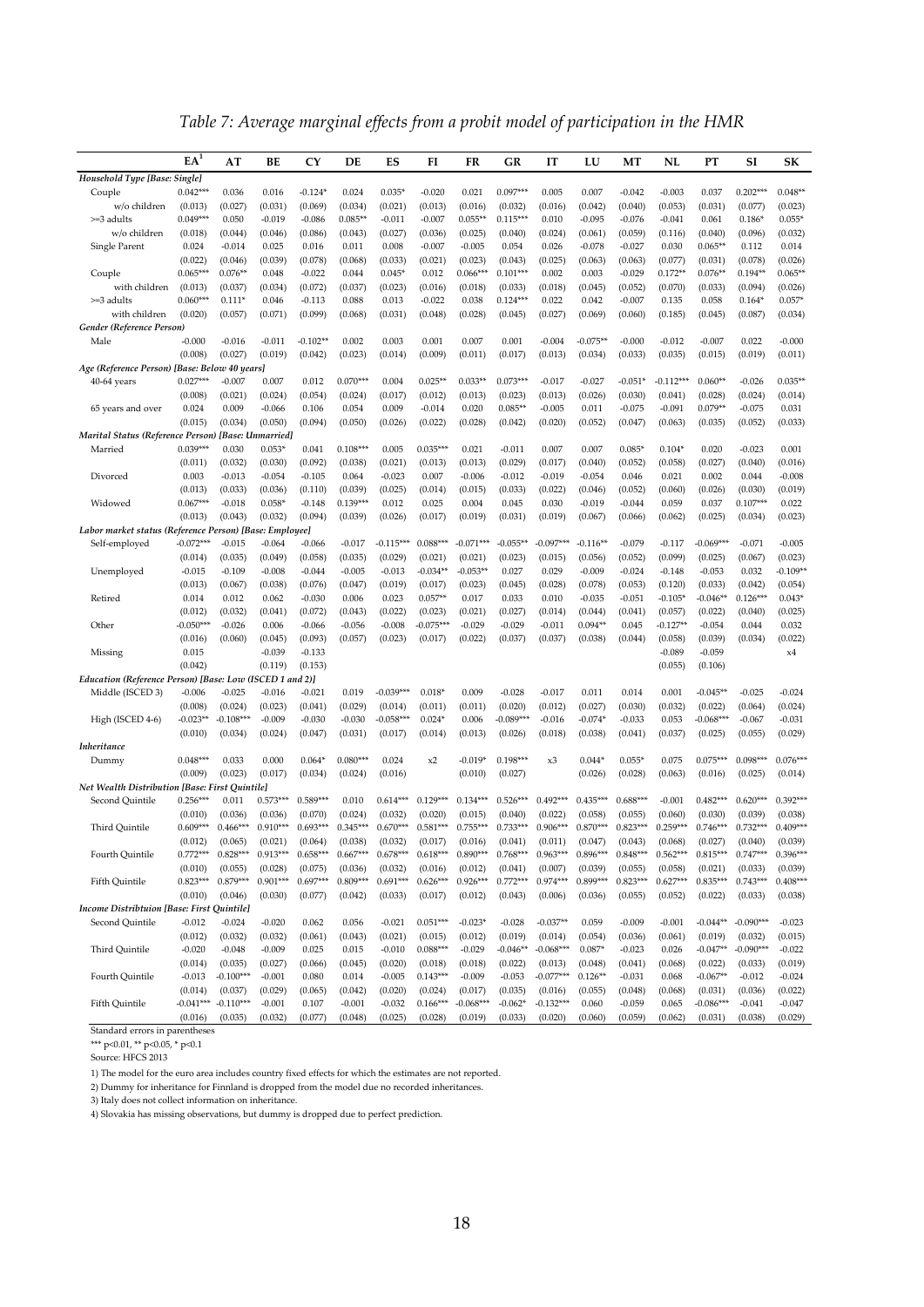*Table 8: Average marginal effects from a probit model of participation in risky financial assets*

|                                                          | EA                     |                       |                       |                  |                        |                       |                     |                        |                     |                        |                      |                  |                        |                        |                  |                  |
|----------------------------------------------------------|------------------------|-----------------------|-----------------------|------------------|------------------------|-----------------------|---------------------|------------------------|---------------------|------------------------|----------------------|------------------|------------------------|------------------------|------------------|------------------|
|                                                          |                        | AT                    | BE                    | CY               | DE                     | ES                    | FI                  | FR                     | GR                  | IT                     | LU                   | MТ               | NL                     | PT                     | SI               | SК               |
| Household Type [Base: Single]                            |                        |                       |                       |                  |                        |                       |                     |                        |                     |                        |                      |                  |                        |                        |                  |                  |
| Couple                                                   | $-0.065***$            | $-0.045*$             | $-0.064*$             | $-0.127$         | $-0.071**$             | $-0.029$              | 0.005               | $-0.084***$            | $-0.002$            | $-0.080***$            | $-0.096$             | $-0.009$         | $-0.068$               | $-0.088**$             | 0.054            | $-0.000$         |
| w/o children                                             | (0.013)<br>$-0.109***$ | (0.027)<br>$-0.080**$ | (0.035)<br>$-0.068$   | (0.131)          | (0.034)<br>$-0.107***$ | (0.032)               | (0.017)             | (0.016)<br>$-0.144***$ | (0.022)             | (0.027)<br>$-0.150***$ | (0.064)              | (0.073)<br>0.024 | (0.063)<br>$-0.218***$ | (0.035)<br>$-0.121***$ | (0.068)          | (0.020)<br>0.009 |
| >=3 adults<br>w/o children                               |                        |                       |                       | $-0.080$         | (0.040)                | $-0.069**$            | $-0.034$            | (0.024)                | $-0.002$<br>(0.024) | (0.030)                | $-0.115*$<br>(0.069) | (0.092)          |                        | (0.041)                | 0.010<br>(0.072) |                  |
| Single Parent                                            | (0.015)<br>$-0.014$    | (0.032)<br>$-0.018$   | (0.052)<br>$-0.109*$  | (0.158)<br>0.126 | 0.083                  | (0.034)<br>0.034      | (0.029)<br>$-0.011$ | $-0.071***$            | $-0.040**$          | $-0.065$               | $-0.206**$           | $-0.035$         | (0.075)<br>$-0.172$    | $-0.041$               | $-0.086$         | (0.028)<br>0.007 |
|                                                          | (0.028)                | (0.058)               | (0.062)               | (0.121)          | (0.077)                | (0.056)               | (0.030)             | (0.027)                | (0.016)             | (0.058)                | (0.081)              | (0.172)          | (0.139)                | (0.045)                | (0.068)          | (0.032)          |
| Couple                                                   | $-0.086***$            | $-0.039$              | $-0.064$              | $-0.096$         | $-0.077**$             | $-0.042$              | $-0.023$            | $-0.094***$            | $-0.012$            | $-0.132***$            | $-0.112*$            | 0.040            | $-0.148**$             | $-0.101**$             | 0.076            | 0.005            |
| with children                                            | (0.015)                | (0.034)               | (0.040)               | (0.132)          | (0.039)                | (0.040)               | (0.020)             | (0.020)                | (0.028)             | (0.031)                | (0.066)              | (0.086)          | (0.065)                | (0.041)                | (0.077)          | (0.022)          |
| >=3 adults                                               | $-0.106***$            | $-0.101***$           | $-0.104*$             | $-0.070$         | $-0.150***$            | 0.004                 | $-0.067**$          | $-0.133***$            | $-0.002$            | $-0.158***$            | $-0.196**$           | 0.025            | $-0.092$               | $-0.122***$            | 0.114            | $-0.001$         |
| with children                                            | (0.019)                | (0.037)               | (0.062)               | (0.173)          | (0.045)                | (0.054)               | (0.032)             | (0.024)                | (0.033)             | (0.031)                | (0.080)              | (0.105)          | (0.103)                | (0.041)                | (0.088)          | (0.032)          |
| Gender (Reference Person)                                |                        |                       |                       |                  |                        |                       |                     |                        |                     |                        |                      |                  |                        |                        |                  |                  |
| Male                                                     | $0.015*$               | $0.029*$              | 0.007                 | 0.065            | $-0.006$               | 0.016                 | 0.002               | $0.029**$              | $-0.002$            | 0.022                  | 0.022                | $-0.099*$        | $-0.003$               | 0.023                  | 0.036            | 0.008            |
|                                                          | (0.008)                | (0.016)               | (0.024)               | (0.051)          | (0.024)                | (0.019)               | (0.012)             | (0.012)                | (0.016)             | (0.014)                | (0.038)              | (0.051)          | (0.033)                | (0.015)                | (0.036)          | (0.013)          |
| Age (Reference Person) [Base: Below 40 years]            |                        |                       |                       |                  |                        |                       |                     |                        |                     |                        |                      |                  |                        |                        |                  |                  |
| 40-64 years                                              | $-0.016$               | $-0.019$              | $-0.017$              | $0.230***$       | $-0.059**$             | 0.036                 | $-0.041***$         | $-0.014$               | 0.010               | $0.084***$             | 0.004                | $-0.002$         | $-0.000$               | $-0.014$               | $0.123***$       | 0.002            |
|                                                          | (0.012)                | (0.023)               | (0.037)               | (0.047)          | (0.030)                | (0.022)               | (0.016)             | (0.014)                | (0.013)             | (0.015)                | (0.039)              | (0.056)          | (0.046)                | (0.023)                | (0.035)          | (0.013)          |
| 65 years and over                                        | $-0.009$               | $-0.049$              | 0.057                 | 0.155            | $-0.029$               | $0.099**$             | 0.002               | $-0.026$               | 0.043               | $0.047*$               | 0.066                | 0.022            | 0.103                  | $-0.016$               | $0.149***$       | 0.007            |
|                                                          | (0.016)                | (0.035)               | (0.060)               | (0.160)          | (0.050)                | (0.044)               | (0.029)             | (0.023)                | (0.032)             | (0.026)                | (0.085)              | (0.082)          | (0.065)                | (0.025)                | (0.054)          | (0.030)          |
| Marital Status (Reference Person) [Base: Unmarried]      |                        |                       |                       |                  |                        |                       |                     |                        |                     |                        |                      |                  |                        |                        |                  |                  |
| Married                                                  | $-0.024**$             | $-0.038$              | 0.024                 | $-0.019$         | $-0.041$               | $-0.048$              | $-0.079***$         | $-0.006$               | $-0.000$            | $-0.023$               | 0.056                | 0.108            | 0.021                  | $0.071***$             | $-0.241***$      | $-0.011$         |
|                                                          | (0.012)                | (0.026)               | (0.036)               | (0.143)          | (0.038)                | (0.032)               | (0.015)             | (0.017)                | (0.023)             | (0.024)                | (0.058)              | (0.075)          | (0.059)                | (0.020)                | (0.072)          | (0.021)          |
| Divorced                                                 | $-0.040***$            | $-0.037$              | 0.033                 | $-0.107$         | $-0.070*$              | $-0.084**$            | $-0.048**$          | $-0.007$               | 0.043               | $-0.044*$              | 0.070                | 0.034            | 0.071                  | 0.022                  | $-0.297***$      | 0.004            |
|                                                          | (0.015)                | (0.027)               | (0.050)               | (0.105)          | (0.039)                | (0.036)               | (0.020)             | (0.021)                | (0.045)             | (0.026)                | (0.056)              | (0.077)          | (0.067)                | (0.024)                | (0.081)          | (0.026)          |
| Widowed                                                  | $-0.042***$            | $-0.065*$             | $-0.046$              | $-0.140$         | $-0.039$               | $-0.061*$             | $-0.063**$          | $-0.005$               | $-0.022$            | $-0.002$               | 0.018                | $0.170**$        | $-0.039$               | $-0.005$               | $-0.284***$      | 0.037            |
|                                                          | (0.016)                | (0.035)               | (0.047)               | (0.100)          | (0.046)                | (0.037)               | (0.025)             | (0.025)                | (0.025)             | (0.027)                | (0.081)              | (0.084)          | (0.063)                | (0.018)                | (0.082)          | (0.037)          |
| Labor market status (Reference Person) [Base: Employee]  |                        |                       |                       |                  |                        |                       |                     |                        |                     |                        |                      |                  |                        |                        |                  |                  |
| Self-employed                                            | $-0.036***$            | 0.009                 | $-0.069$              | $-0.070$         | $-0.067***$            | $-0.032$              | $0.039**$           | $-0.043***$            | $-0.016$            | $-0.001$               | 0.026                | $-0.057$         | 0.004                  | $-0.008$               | $-0.038$         | 0.007            |
|                                                          | (0.009)                | (0.027)               | (0.049)               | (0.062)          | (0.026)                | (0.026)               | (0.017)             | (0.016)                | (0.018)             | (0.016)                | (0.051)              | (0.056)          | (0.084)                | (0.019)                | (0.080)          | (0.021)          |
| Unemployed                                               | $-0.029$               | 0.040                 | 0.001                 | $-0.026$         | 0.004                  | $-0.032$              | $-0.078***$         | $-0.077***$            | x3                  | 0.032                  | 0.099                | 0.068            | $-0.111$               | 0.002                  | $-0.043$         | $-0.028$         |
|                                                          | (0.020)                | (0.062)               | (0.068)               | (0.102)          | (0.066)                | (0.027)               | (0.025)             | (0.026)                |                     | (0.050)                | (0.084)              | (0.127)          | (0.111)                | (0.032)                | (0.068)          | (0.045)          |
| Retired                                                  | 0.006                  | 0.038                 | 0.017                 | 0.072            | $-0.030$               | $-0.007$              | 0.023               | $-0.041**$             | $-0.028$            | $0.083***$             | $-0.033$             | 0.014            | $-0.104**$             | 0.008                  | $-0.026$         | $-0.030$         |
|                                                          | (0.010)                | (0.029)               | (0.047)               | (0.153)          | (0.035)                | (0.033)               | (0.025)             | (0.019)                | (0.021)             | (0.017)                | (0.063)              | (0.070)          | (0.051)                | (0.020)                | (0.050)          | (0.023)          |
| Other                                                    | 0.036                  | 0.044                 | $-0.040$              | $-0.141$         | 0.061                  | $-0.036$              | 0.008               | $-0.055$               | x3                  | 0.077                  | 0.055                | $-0.081$         | 0.039                  | $-0.037$               | $-0.188***$      | 0.001            |
|                                                          | (0.023)                | (0.065)               | (0.085)               | (0.165)          | (0.052)                | (0.042)               | (0.024)             | (0.035)                |                     | (0.079)                | (0.125)              | (0.088)          | (0.066)                | (0.030)                | (0.045)          | (0.061)          |
| Missing                                                  | $-0.009$               |                       | $-0.087$              | 0.302            |                        |                       |                     |                        |                     |                        |                      |                  | 0.019                  | x5                     |                  | x5               |
|                                                          | (0.041)                |                       | (0.150)               | (0.296)          |                        |                       |                     |                        |                     |                        |                      |                  | (0.059)                |                        |                  |                  |
| Education (Reference Person) [Base: Low (ISCED 1 and 2)] |                        |                       |                       |                  |                        |                       |                     |                        |                     |                        |                      |                  |                        |                        |                  |                  |
| Middle (ISCED 3)                                         | $0.037***$             | $0.081***$            | $0.093***$            | 0.007            | $0.069*$               | $0.075***$            | $0.050***$          | $0.025**$              | 0.021               | $0.024**$              | $0.111***$           | $-0.007$         | 0.059                  | $0.052***$             | $0.110**$        | $-0.006$         |
|                                                          | (0.007)                | (0.023)               | (0.029)               | (0.058)          | (0.036)                | (0.019)               | (0.014)             | (0.012)                | (0.013)             | (0.012)                | (0.029)              | (0.045)          | (0.044)                | (0.016)                | (0.044)          | (0.056)          |
| High (ISCED 4-6)                                         | $0.095***$             | $0.138***$            | $0.139***$            | 0.043            | $0.169***$             | $0.133***$            | $0.127***$          | $0.060***$             | $0.033**$           | 0.013                  | $0.242***$           | 0.028            | $0.077*$               | $0.104***$             | $0.305***$       | 0.038            |
|                                                          | (0.011)                | (0.036)               | (0.034)               | (0.065)          | (0.043)                | (0.019)               | (0.016)             | (0.015)                | (0.013)             | (0.018)                | (0.045)              | (0.053)          | (0.043)                | (0.019)                | (0.061)          | (0.058)          |
| Inheritance                                              |                        |                       |                       |                  |                        |                       |                     |                        |                     |                        |                      |                  |                        |                        |                  |                  |
| Dummy                                                    | $0.029***$             | 0.023                 | $0.054**$             | 0.069            | 0.002                  | $0.031*$              | x2                  | $0.059***$             | $-0.019$            | x4                     | 0.037                | $0.142***$       | $0.118***$             | $0.037***$             | 0.008            | $-0.006$         |
|                                                          | (0.009)                | (0.017)               | (0.022)               | (0.042)          | (0.019)                | (0.016)               |                     | (0.009)                | (0.011)             |                        | (0.032)              | (0.039)          | (0.046)                | (0.012)                | (0.034)          | (0.013)          |
| Net Wealth Distribution [Base: First Quintile]           |                        |                       |                       |                  |                        |                       | $0.138***$          | $0.063***$             |                     | $0.113***$             |                      |                  |                        | 0.004                  |                  |                  |
| Second Quintile                                          | $0.063***$<br>(0.008)  | 0.016<br>(0.019)      | $0.103***$<br>(0.039) | 0.022<br>(0.065) | $0.051**$<br>(0.020)   | $0.054***$<br>(0.018) | (0.019)             | (0.015)                | 0.012<br>(0.008)    | (0.016)                | 0.067<br>(0.058)     | 0.046<br>(0.052) | 0.050<br>(0.054)       | (0.022)                | 0.030<br>(0.049) | 0.007<br>(0.014) |
| Third Quintile                                           | $0.145***$             | $0.108***$            | $0.167***$            | 0.046            | $0.185***$             | $0.102***$            | $0.202***$          | $0.123***$             | 0.020               | $0.132***$             | $0.124**$            | $0.146**$        | $0.174***$             | $0.041*$               | 0.020            | 0.029            |
|                                                          | (0.012)                | (0.028)               | (0.035)               | (0.070)          | (0.038)                | (0.022)               | (0.018)             | (0.015)                | (0.012)             | (0.015)                | (0.059)              | (0.060)          | (0.049)                | (0.024)                | (0.056)          | (0.026)          |
| Fourth Quintile                                          | $0.193***$             | $0.135***$            | $0.265***$            | 0.071            | $0.203***$             | $0.168***$            | $0.269***$          | $0.179***$             | $0.043***$          | $0.218***$             | $0.145**$            | $0.291***$       | $0.231***$             | $0.069***$             | $0.135**$        | 0.045            |
|                                                          | (0.011)                | (0.027)               | (0.039)               | (0.077)          | (0.032)                | (0.024)               | (0.016)             | (0.017)                | (0.015)             | (0.018)                | (0.060)              | (0.066)          | (0.053)                | (0.023)                | (0.065)          | (0.028)          |
| Fifth Quintile                                           | $0.311***$             | $0.243***$            | $0.489***$            | $0.199**$        | $0.343***$             | $0.293***$            | $0.426***$          | $0.282***$             | $0.118***$          | $0.283***$             | $0.240***$           | $0.395***$       | $0.358***$             | $0.144***$             | $0.187***$       | $0.070**$        |
|                                                          | (0.013)                | (0.034)               | (0.045)               | (0.087)          | (0.041)                | (0.032)               | (0.020)             | (0.021)                | (0.028)             | (0.019)                | (0.075)              | (0.077)          | (0.051)                | (0.025)                | (0.057)          | (0.033)          |
| Income Distribtuion [Base: First Quintile]               |                        |                       |                       |                  |                        |                       |                     |                        |                     |                        |                      |                  |                        |                        |                  |                  |
| Second Quintile                                          | $0.037***$             | 0.019                 | $0.106***$            | 0.101            | 0.011                  | 0.035                 | $0.060***$          | $0.058***$             | $-0.015$            | $0.073***$             | 0.069                | 0.073            | 0.031                  | $-0.006$               | 0.024            | $-0.002$         |
|                                                          | (0.010)                | (0.028)               | (0.036)               | (0.071)          | (0.033)                | (0.025)               | (0.022)             | (0.014)                | (0.024)             | (0.010)                | (0.050)              | (0.058)          | (0.057)                | (0.021)                | (0.057)          | (0.029)          |
| Third Quintile                                           | $0.089***$             | $0.055*$              | $0.167***$            | 0.123            | $0.098**$              | $-0.005$              | $0.117***$          | $0.117***$             | $-0.014$            | $0.149***$             | $0.159***$           | 0.086            | 0.039                  | 0.018                  | 0.089            | $-0.000$         |
|                                                          | (0.014)                | (0.030)               | (0.042)               | (0.081)          | (0.043)                | (0.028)               | (0.023)             | (0.015)                | (0.027)             | (0.015)                | (0.054)              | (0.061)          | (0.050)                | (0.024)                | (0.058)          | (0.025)          |
| Fourth Quintile                                          | $0.126***$             | $0.111***$            | $0.156***$            | $0.178**$        | $0.107***$             | 0.021                 | $0.168***$          | $0.178***$             | 0.006               | $0.236***$             | $0.231***$           | $0.129*$         | 0.092                  | 0.036                  | $-0.015$         | $-0.033$         |
|                                                          | (0.013)                | (0.036)               | (0.035)               | (0.073)          | (0.039)                | (0.029)               | (0.026)             | (0.017)                | (0.025)             | (0.021)                | (0.056)              | (0.071)          | (0.057)                | (0.023)                | (0.061)          | (0.025)          |
| Fifth Quintile                                           | $0.211***$             | $0.125***$            | $0.155***$            | $0.313***$       | $0.202***$             | $0.101***$            | $0.290***$          | $0.296***$             | 0.018               | $0.345***$             | $0.392***$           | 0.132            | $0.123**$              | $0.122***$             | $-0.033$         | $-0.026$         |
|                                                          | (0.016)                | (0.035)               | (0.039)               | (0.087)          | (0.052)                | (0.032)               | (0.030)             | (0.023)                | (0.028)             | (0.026)                | (0.068)              | (0.082)          | (0.057)                | (0.027)                | (0.056)          | (0.027)          |

Standard errors in parentheses \*\*\* p<0.01, \*\* p<0.05, \* p<0.1

Source: HFCS 2013

1) The model for the euro area includes country fixed effects for which the estimates are not reported.

2) Dummy for inheritance for Finnland is dropped from the model due no recorded inheritances.

3) In Greece coefficients on the labor market status for "unemployed" and "other" cannot be estimated due to perfect prediction.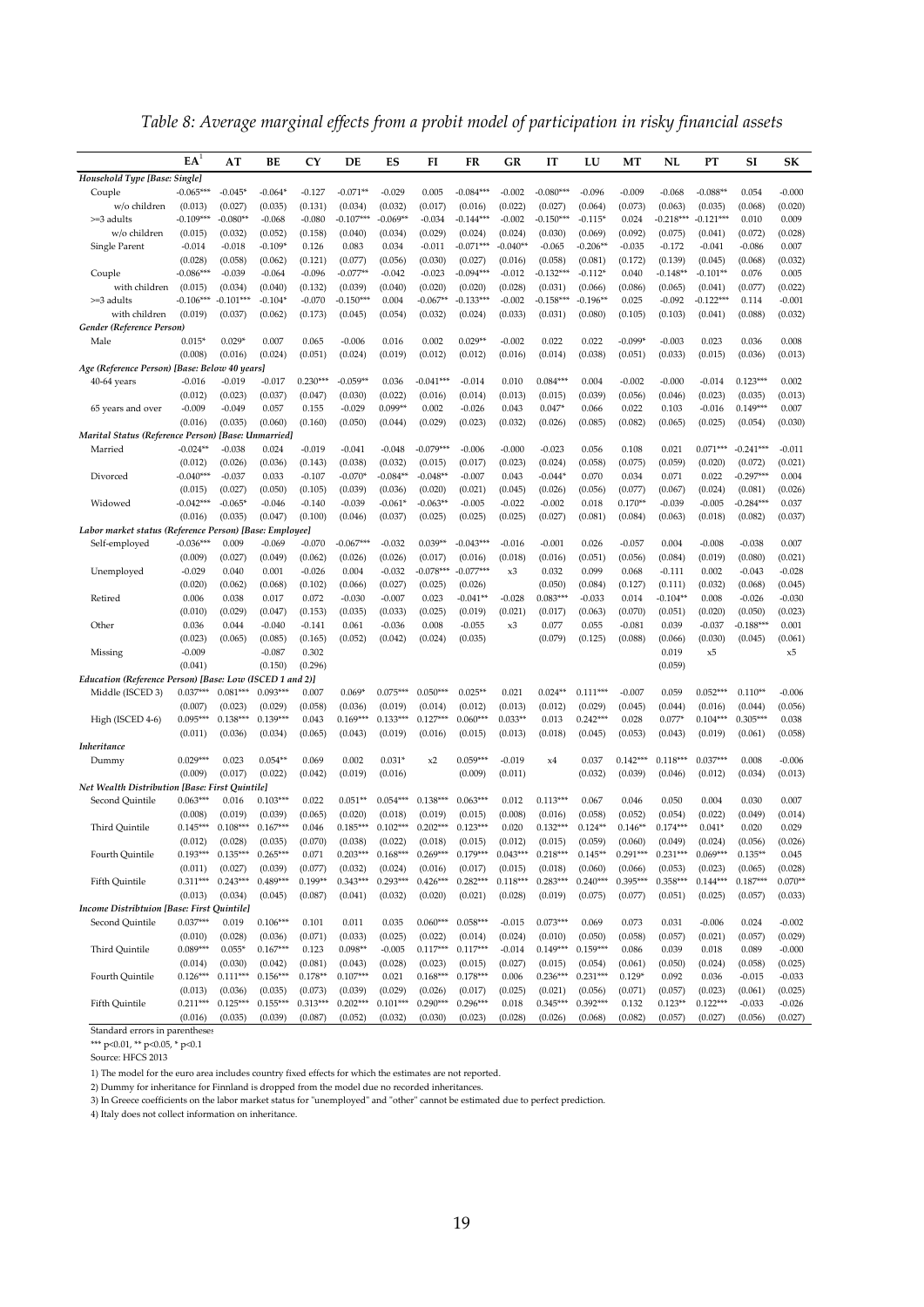The estimates of the ownership of risky financial assets are reported in Table 8. Households with dependent children are in general less likely to hold risky financial assets compared to single households in the euro area (not statistically significant in some countries). These estimates seem to suggest that single households have a different risk profile than households with dependent children. Apart from the control for the position in the net wealth distribution, the likelihood of ownership of risky financial assets varies across levels of educational attainment. As said above, the higher the level of education of the household (head) the more likely the household is to hold these assets. The coefficient estimates are statistically significant for the euro area as a whole and all countries with exception of Cyprus, Malta and Slovakia for both medium and high education, Greece and the Netherlands for the medium education, and Italy for high education. Even after controlling for the position in the net wealth distribution, households with higher incomes are more likely to hold risky financial assets. This is consistent with intertemporal portfolio models with fixed costs; higher income and higher wealth are associated with more demand for risky assets and, for given entry or participation costs, a higher probability to overcome the threshold and decide that it is worthwhile to enter the asset market or remain in it. Especially for the highest income quintile the estimated average marginal effects are positive and statistically significant (exceptions are Greece, Malta, Slovenia and Slovakia). The specification without net wealth (Table A3.2 in the appendix) qualitatively provides similar results. A noteworthy difference is that the indicator for inheritances gains significance.

The conditional participation in real estate other than the main residence shows two homogeneous patterns. As discussed in above results variables explicitly controlling for the position of a household in the net wealth distribution (see Table A2.1 in the appendix) soak up most of the variation in the data. In particular the top two quintiles are significant everywhere and have the expected positive sign. In addition, the dummy for inheritance received is positively significant in 9 countries. Leaving out the control for the position in the net wealth distribution, age and being self-employed are positively linked (in the majority countries in a statistically significant manner) to holding other real estate (see Table A3.3 in the appendix). For the regression on business assets, obviously being self-employed (on top of the distribution of net wealth) plays the expected important role (see Table A2.2 for the model including and A3.4 excluding the net wealth distribution respectively).

#### *4.2.2. Determinants of asset values*

 $\overline{\phantom{a}}$ 

As in the section above, we present here the results from the tobit models for the level<sup>[21](#page-21-0)</sup> of asset holdings in form of the main residence and in form of risky financial assets. All remaining results are provided in the appendix.

Controlling for the position in the net wealth distribution, couples with dependent children (and three or more adults with dependent children) tend to have a household main residence of higher value compared to single households (some countries show a statistically insignificant effect; Cyprus, Finland and Malta seem to be exceptions with negative but statistically insignificant estimates; Table 9). This reflects the obvious need for more space of households with more household members. Furthermore, the inheritance dummy is positive for all countries, except for France, and significantly so for a majority of countries, including France. It is

<span id="page-21-0"></span><sup>&</sup>lt;sup>21</sup> Using the inverse hyperbolic sine transformation, as was explained above.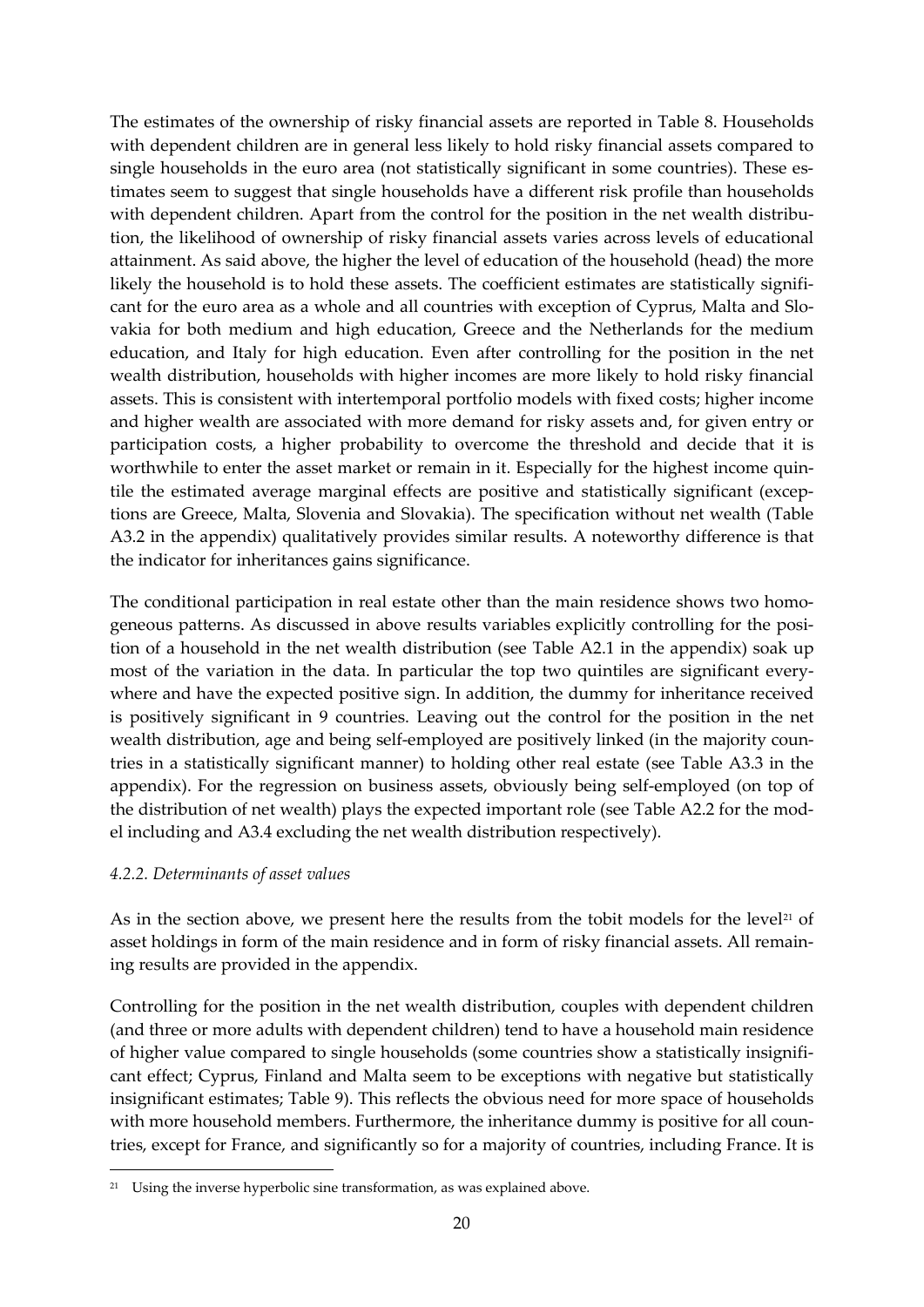positively significant in all countries, including France, once the position of the household in the net wealth distribution is not explicitly controlled for (see Table A5.1).

Quite interestingly, while we find some significant effects for other household characteristics for the euro area (e.g. age and marital status) there is no consistent pattern of significance for these covariates across countries, pointing towards diversity in the factors that influence the value of the main residence in each country. Considering the specification without controlling for the position in the net wealth distribution (see Table A5.1 in the appendix) the significant relationships remain qualitatively in tact and are complemented with significant income and age correlations that now proxy for the missing level of wealth: households with an older reference person and higher income live in a more valuable household main residence.

Turning to the tobit model for the value of risky financial assets (Table 10), the results suggest that the positions in the wealth and in the income distribution are both significantly correlated with the amount of exposure to risky financial assets, especially at the upper end. This holds for the euro area and most countries individually.

Furthermore, consistent with the nature of risky financial assets being information-intensive, there is a significant positive correlation between the level of education and the level of risky asset holdings. This positive correlation could also reflect a permanent income effect or differences in unemployment risk (background risk). The obtained average marginal effects are quite substantial. Highly educated households have investments in this asset category more than four times higher than low educated households in the euro area. In several countries, the differences across education levels are even more pronounced. In Austria, Germany, Spain, Greece, Luxembourg, Portugal, and Slovenia the risky financial asset holdings of highly educated households are between 8 and 12 times higher than for low educated households. We find that households with dependent children tend to have less money invested in risky financial assets than single households (this result is also in line with a lower extensive margin for these types of households, i.e. they are both less likely to hold this particular type of financial asset and conditional on holding they have less money invested in it). Again, these patterns are qualitatively robust to not controlling for the position in the net wealth distribution, except again inheritance tends to play a more important role; it is positively significant for the euro area, as well as in all countries but Greece, Slovenia and Slovakia (see Table A5.2 in the appendix). The likely explanation is that having received inheritance acts as a proxy for the missing indicator for the position of the household in the net wealth distribution.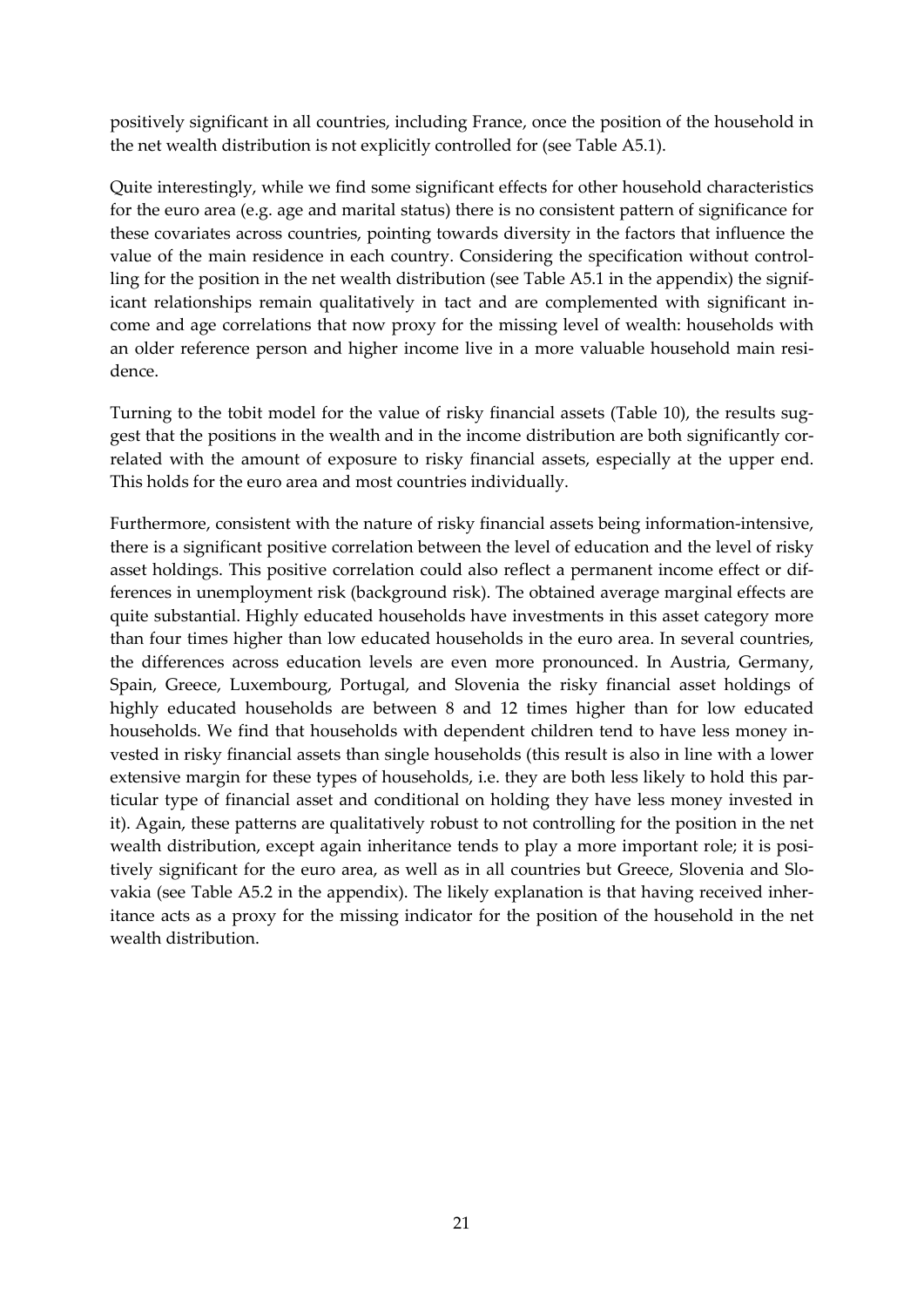*Table 9: Tobit model for the value of the households' main residence*

|                                                               | EA                    | AT                              | BE                   | CY                                                                                        | DE                   | ES                     | FI                    | FR                                                                    | GR                     | IT                  | LU                   | MТ                  | NL                                                                                                                                                    | PT                     | SI                  | SK                    |
|---------------------------------------------------------------|-----------------------|---------------------------------|----------------------|-------------------------------------------------------------------------------------------|----------------------|------------------------|-----------------------|-----------------------------------------------------------------------|------------------------|---------------------|----------------------|---------------------|-------------------------------------------------------------------------------------------------------------------------------------------------------|------------------------|---------------------|-----------------------|
| Household Type [Base: Single]                                 |                       |                                 |                      |                                                                                           |                      |                        |                       |                                                                       |                        |                     |                      |                     |                                                                                                                                                       |                        |                     |                       |
| Couple                                                        | $1.191***$            | 0.757                           | 0.479                | $-2.280$                                                                                  | 0.932                | 0.493                  | $-0.229$              | 0.530                                                                 | $1.631***$             | 0.071               | 0.237                | $-0.749$            | 0.249                                                                                                                                                 | 0.415                  | $2.230**$           | $1.079***$            |
| w/o children                                                  | (0.280)               | (0.639)                         | (0.606)              | (1.612)                                                                                   | (0.973)              | (0.313)                | (0.272)               | (0.405)                                                               | (0.483)                | (0.316)             | (0.889)              | (0.773)             | (1.290)                                                                                                                                               | (0.556)                | (0.893)             | (0.325)               |
| >=3 adults                                                    | $0.931***$            | 0.942                           | 0.135                | $-1.781$                                                                                  | 1.840*               | $-0.115$               | $-0.367$              | $1.138**$                                                             | 1.793***               | 0.267               | $-1.222$             | $-1.283$            | $-0.664$                                                                                                                                              | 0.699                  | 2.460**             | 1.317***              |
| w/o children                                                  | (0.325)               | (0.918)                         | (0.734)              | (1.702)                                                                                   | (1.083)              | (0.382)                | (0.370)               | (0.501)                                                               | (0.587)                | (0.441)             | (1.117)              | (1.023)             | (2.312)                                                                                                                                               | (0.673)                | (0.970)             | (0.418)               |
| Single Parent                                                 | 0.419                 | $-0.154$                        | 0.927                | 0.983                                                                                     | 0.188                | 0.225                  | $-0.637$              | $-0.187$                                                              | 0.805                  | 0.669               | $-1.103$             | $-0.421$            | 0.313                                                                                                                                                 | $1.044*$               | 2.381**             | 0.407                 |
|                                                               | (0.510)               | (1.329)                         | (1.063)              | (1.969)                                                                                   | (2.134)              | (0.591)                | (0.466)               | (0.632)                                                               | (0.754)                | (0.544)             | (1.219)              | (1.427)             | (2.155)                                                                                                                                               | (0.590)                | (1.049)             | (0.376)               |
| Couple<br>with children                                       | 1.779***              | 1.952**                         | 1.314*<br>(0.698)    | $-0.640$                                                                                  | 1.473                | $0.782**$              | $0.533*$              | 1.725***                                                              | 1.716***               | 0.159<br>(0.360)    | 0.190<br>(1.018)     | $-0.652$            | 2.874**                                                                                                                                               | $1.230**$              | 2.786***            | $1.517***$            |
| >=3 adults                                                    | (0.283)<br>1.425***   | (0.868)<br>2.287**              | 1.101                | (1.801)<br>$-1.984$                                                                       | (1.037)<br>2.312     | (0.373)<br>0.071       | (0.302)<br>$-0.341$   | (0.447)<br>0.929                                                      | (0.520)<br>1.867***    | 0.621               | 1.137                | (0.888)<br>$-0.368$ | (1.397)<br>3.397                                                                                                                                      | (0.622)<br>0.858       | (0.850)<br>2.419*** | (0.396)<br>$1.183***$ |
| with children                                                 | (0.376)               | (1.003)                         | (0.980)              | (1.963)                                                                                   | (1.483)              | (0.491)                | (0.439)               | (0.668)                                                               | (0.660)                | (0.516)             | (1.428)              | (0.938)             | (2.073)                                                                                                                                               | (0.768)                | (0.757)             | (0.443)               |
| Gender (Reference Person)                                     |                       |                                 |                      |                                                                                           |                      |                        |                       |                                                                       |                        |                     |                      |                     |                                                                                                                                                       |                        |                     |                       |
| Male                                                          | 0.048                 | $-0.397$                        | $-0.242$             | $-1.212**$                                                                                | 0.025                | 0.108                  | $-0.000$              | 0.184                                                                 | $-0.049$               | $-0.116$            | $-1.585**$           | 0.042               | $-0.175$                                                                                                                                              | $-0.126$               | 0.237               | $-0.018$              |
|                                                               | (0.164)               | (0.671)                         | (0.346)              | (0.617)                                                                                   | (0.615)              | (0.218)                | (0.158)               | (0.256)                                                               | (0.280)                | (0.209)             | (0.630)              | (0.421)             | (0.854)                                                                                                                                               | (0.258)                | (0.431)             | (0.143)               |
| Age (Reference Person) [Base: Below 40 years]                 |                       |                                 |                      |                                                                                           |                      |                        |                       |                                                                       |                        |                     |                      |                     |                                                                                                                                                       |                        |                     |                       |
| 40-64 years                                                   | $0.689***$            | $-0.098$                        | $-0.068$             | $-0.138$                                                                                  | $2.421***$           | 0.071                  | 0.087                 | $0.685**$                                                             | 1.397***               | $-0.224$            | $-0.816$             | $-0.648$            | $-3.526***$                                                                                                                                           | $0.827*$               | 0.009               | $0.802***$            |
|                                                               | (0.181)               | (0.590)                         | (0.538)              | (0.731)                                                                                   | (0.735)              | (0.301)                | (0.269)               | (0.326)                                                               | (0.383)                | (0.336)             | (0.634)              | (0.430)             | (1.040)                                                                                                                                               | (0.483)                | (0.529)             | (0.201)               |
| 65 years and over                                             | $0.907***$            | 0.327                           | $-0.915$             | 1.492                                                                                     | 2.209*               | 0.218                  | $-0.111$              | 0.445                                                                 | $1.552***$             | 0.178               | $-0.305$             | $-1.093$            | $-2.750*$                                                                                                                                             | 1.100*                 | $-0.014$            | $0.693**$             |
|                                                               | (0.281)               | (0.804)                         | (0.681)              | (1.730)                                                                                   | (1.184)              | (0.394)                | (0.317)               | (0.584)                                                               | (0.520)                | (0.384)             | (0.872)              | (0.727)             | (1.501)                                                                                                                                               | (0.578)                | (0.682)             | (0.353)               |
| Marital Status (Reference Person)                             |                       |                                 | [Base: Unmarried]    |                                                                                           |                      |                        |                       |                                                                       |                        |                     |                      |                     |                                                                                                                                                       |                        |                     |                       |
| Married                                                       | $1.114***$            | 0.833                           | $1.304**$            | 0.896                                                                                     | 3.536***             | 0.183                  | $0.664***$            | 0.532                                                                 | $-0.040$               | 0.122               | 0.205                | 1.188               | $2.658**$                                                                                                                                             | 0.648                  | 0.194               | 0.214                 |
|                                                               | (0.242)               | (0.779)                         | (0.624)              | (1.885)                                                                                   | (1.097)              | (0.372)                | (0.228)               | (0.341)                                                               | (0.523)                | (0.345)             | (0.871)              | (0.761)             | (1.175)                                                                                                                                               | (0.500)                | (0.798)             | (0.317)               |
| Divorced                                                      | 0.543                 | $-0.459$                        | $-0.575$             | $-1.285$                                                                                  | 2.388*               | $-0.361$               | $0.474*$              | 0.107                                                                 | $-0.236$               | $-0.315$            | $-1.137$<br>(0.993)  | 0.722               | 0.394                                                                                                                                                 | 0.320                  | 1.333               | 0.338                 |
|                                                               | (0.337)<br>$2.110***$ | (0.971)<br>$-0.427$             | (0.705)<br>$1.559**$ | (1.733)<br>$-1.611$                                                                       | (1.244)<br>4.442***  | (0.418)<br>0.483       | (0.277)<br>$0.931***$ | (0.387)<br>0.314                                                      | (0.647)<br>1.248**     | (0.436)             |                      | (0.976)             | (1.542)                                                                                                                                               | (0.476)                | (1.002)             | (0.367)<br>$1.027***$ |
| Widowed                                                       | (0.300)               | (1.060)                         | (0.687)              | (1.409)                                                                                   | (1.153)              | (0.393)                | (0.253)               | (0.440)                                                               | (0.542)                | 0.544<br>(0.333)    | $-0.015$<br>(1.075)  | $-1.118$<br>(0.900) | 1.660<br>(1.480)                                                                                                                                      | $0.851*$<br>(0.443)    | 1.814**<br>(0.825)  | (0.374)               |
| Labor market status (Reference Person) [Base: Employee]       |                       |                                 |                      |                                                                                           |                      |                        |                       |                                                                       |                        |                     |                      |                     |                                                                                                                                                       |                        |                     |                       |
| Self-employed                                                 | $-1.299***$           | $-0.392$                        | $-0.825$             | $-0.885$                                                                                  | $-0.320$             | $-1.475***$            | 1.232***              | $-1.470***$                                                           | $-0.717**$             | $-1.862***$         | $-2.866**$           | $-1.177**$          | $-2.689$                                                                                                                                              | $-1.073***$            | $-0.643$            | 0.183                 |
|                                                               | (0.262)               | (0.752)                         | (0.638)              | (0.890)                                                                                   | (0.845)              | (0.343)                | (0.283)               | (0.433)                                                               | (0.336)                | (0.279)             | (1.271)              | (0.513)             | (1.925)                                                                                                                                               | (0.345)                | (0.818)             | (0.238)               |
| Unemployed                                                    | $-0.108$              | $-3.226$                        | $-0.184$             | $-0.948$                                                                                  | $-0.304$             | $-0.281$               | $-0.991**$            | $-1.405**$                                                            | 0.906                  | 0.788               | $-0.436$             | $-0.500$            | $-2.794$                                                                                                                                              | $-0.898$               | 1.075               | $-2.487**$            |
|                                                               | (0.298)               | (2.044)                         | (0.896)              | (1.267)                                                                                   | (1.517)              | (0.405)                | (0.390)               | (0.592)                                                               | (0.974)                | (0.665)             | (6.833)              | (0.726)             | (2.382)                                                                                                                                               | (0.576)                | (0.958)             | (1.134)               |
| Retired                                                       | $-0.002$              | 0.373                           | $0.911*$             | $-0.510$                                                                                  | $-0.263$             | 0.012                  | $0.571**$             | 0.325                                                                 | 0.375                  | $-0.053$            | $-0.804$             | $-0.797$            | $-2.489**$                                                                                                                                            | $-0.727**$             | 1.859***            | $0.565**$             |
|                                                               | (0.206)               | (0.773)                         | (0.520)              | (1.458)                                                                                   | (0.904)              | (0.297)                | (0.277)               | (0.445)                                                               | (0.351)                | (0.253)             | (0.733)              | (0.648)             | (1.241)                                                                                                                                               | (0.311)                | (0.554)             | (0.251)               |
| Other                                                         | $-1.215***$           | $-0.788$                        | 0.164                | $-1.740$                                                                                  | $-2.225$             | $-0.126$               | $-2.206***$           | $-0.907$                                                              | $-0.706$               | $-0.417$            | 1.749                | 1.368               | $-2.894**$                                                                                                                                            | $-1.000*$              | 0.056               | 0.484                 |
|                                                               | (0.340)               | (1.696)                         | (0.923)              | (1.774)                                                                                   | (1.775)              | (0.354)                | (0.336)               | (0.565)                                                               | (0.476)                | (0.618)             | (1.066)              | (1.011)             | (1.435)                                                                                                                                               | (0.594)                | (1.187)             | (0.330)               |
| Missing                                                       | 0.535                 |                                 | $-0.176$             | $-2.499$                                                                                  |                      |                        |                       |                                                                       |                        |                     |                      |                     | $-1.955*$                                                                                                                                             | $-1.187$               |                     | 5.436***              |
|                                                               | (0.937)               |                                 | (1.937)              | (5.571)                                                                                   |                      |                        |                       |                                                                       |                        |                     |                      |                     | (1.060)                                                                                                                                               | (8.078)                |                     | (0.410)               |
| Education (Reference Person) [Base: Low (ISCED 1 and 2)]      |                       |                                 |                      |                                                                                           |                      |                        |                       |                                                                       |                        |                     |                      |                     |                                                                                                                                                       |                        |                     |                       |
| Middle (ISCED 3)                                              | $-0.221$              | $-0.677$                        | $-0.257$             | $-0.288$                                                                                  | 0.428                | $-0.606**$             | 0.157                 | 0.184                                                                 | $-0.325$               | $-0.323$            | 0.226                | 0.109               | 0.037                                                                                                                                                 | $-0.677*$              | $-0.384$            | $-0.558$              |
| High (ISCED 4-6)                                              | (0.159)<br>$-0.433**$ | (0.608)<br>$-2.788***$          | (0.436)<br>$-0.146$  | (0.703)<br>$-0.347$                                                                       | (0.838)<br>$-0.774$  | (0.251)<br>$-0.683***$ | (0.184)<br>0.191      | (0.238)<br>0.227                                                      | (0.298)<br>$-1.089***$ | (0.213)<br>$-0.267$ | (0.510)<br>$-1.256*$ | (0.355)<br>$-0.396$ | (0.685)<br>1.644**                                                                                                                                    | (0.368)<br>$-0.803**$  | (0.932)<br>$-0.782$ | (0.409)<br>$-0.546$   |
|                                                               | (0.191)               | (0.861)                         | (0.437)              | (0.768)                                                                                   | (0.872)              | (0.251)                | (0.211)               | (0.300)                                                               | (0.415)                | (0.306)             | (0.732)              | (0.489)             | (0.737)                                                                                                                                               | (0.375)                | (0.790)             | (0.426)               |
| Inheritance                                                   |                       |                                 |                      |                                                                                           |                      |                        |                       |                                                                       |                        |                     |                      |                     |                                                                                                                                                       |                        |                     |                       |
| Dummy                                                         | $1.256***$            | $0.919*$                        | 0.010                | $0.943*$                                                                                  | 2.001***             | 0.212                  | x2                    | $-0.419*$                                                             | 1.981***               | x3                  | 0.412                | $0.649*$            | 0.899                                                                                                                                                 | $0.790***$             | 1.290***            | $0.887***$            |
|                                                               | (0.166)               | (0.518)                         | (0.291)              | (0.501)                                                                                   | (0.600)              | (0.191)                |                       | (0.230)                                                               | (0.240)                |                     | (0.372)              | (0.358)             | (1.080)                                                                                                                                               | (0.199)                | (0.293)             | (0.118)               |
| Net Wealth Distribution [Base: First Quintile]                |                       |                                 |                      |                                                                                           |                      |                        |                       |                                                                       |                        |                     |                      |                     |                                                                                                                                                       |                        |                     |                       |
| Second Quintile                                               | 7.469***              | 1.809                           | 13.815***            | $11.048***$                                                                               | 0.920                | 9.217***               | 2.935***              | $7.751***$                                                            | $11.211***$            |                     | 13.490*** 12.342***  | 11.881***           | $-0.270$                                                                                                                                              | $10.013***$            | 9.193***            | 5.344***              |
|                                                               | (0.301)               | (4.387)                         | (1.023)              | (1.094)                                                                                   | (1.446)              | (0.479)                | (0.392)               | (1.077)                                                               | (0.682)                | (0.629)             | (1.700)              | (0.720)             | (1.535)                                                                                                                                               | (0.539)                | (0.674)             | (0.292)               |
| Third Quintile                                                |                       |                                 |                      | 14.127*** 15.857*** 19.094*** 12.764*** 11.612***                                         |                      |                        |                       | 10.262*** 11.416*** 20.220*** 14.234*** 19.740*** 19.823*** 13.952*** |                        |                     |                      |                     | $6.534***$                                                                                                                                            | 13.547*** 10.636***    |                     | 5.929***              |
|                                                               | (0.289)               | (4.331)                         | (0.922)              | (1.078)                                                                                   | (1.362)              | (0.498)                | (0.277)               | (0.916)                                                               | (0.653)                | (0.611)             | (1.583)              | (0.591)             | (1.450)                                                                                                                                               | (0.512)                | (0.754)             | (0.275)               |
| Fourth Quintile                                               |                       |                                 |                      |                                                                                           |                      |                        |                       |                                                                       |                        |                     |                      |                     | 17.029*** 22.282*** 19.419*** 12.612*** 18.056*** 10.611*** 11.907*** 22.548*** 15.099*** 21.187*** 20.628*** 14.762*** 12.680*** 14.751*** 11.092*** |                        |                     | $6.178***$            |
|                                                               | (0.266)               | (4.117)                         | (1.030)              | (1.128)                                                                                   | (1.155)              | (0.498)                | (0.254)               | (0.981)                                                               | (0.671)                | (0.632)             | (1.559)              | (0.743)             | (1.123)                                                                                                                                               | (0.555)                | (0.728)             | (0.275)               |
| Fifth Quintile                                                |                       |                                 |                      | 18.184*** 23.688*** 19.531*** 13.361*** 20.517*** 11.318*** 12.030*** 23.530*** 15.568*** |                      |                        |                       |                                                                       |                        |                     |                      |                     | 22.337*** 21.310*** 14.842*** 13.857*** 15.489*** 11.555***                                                                                           |                        |                     | $6.602***$            |
|                                                               | (0.304)               | (3.992)                         | (1.073)              | (1.186)                                                                                   | (1.389)              | (0.538)                | (0.274)               | (1.061)                                                               | (0.697)                | (0.613)             | (1.605)              | (0.745)             | (1.089)                                                                                                                                               | (0.580)                | (0.892)             | (0.284)               |
| Income Distribtuion [Base: First Quintile]<br>Second Quintile | $-0.286$              | $-0.821$                        | $-0.360$             | 1.128                                                                                     | 1.702                | $-0.318$               | 1.327***              | $-0.520$                                                              | $-0.519*$              | $-1.169***$         | 1.278                | 0.063               | 0.068                                                                                                                                                 | $-0.705**$             | $-0.881$            | $-0.494*$             |
|                                                               | (0.275)               | (1.005)                         | (0.632)              | (0.982)                                                                                   | (1.333)              | (0.307)                | (0.287)               | (0.350)                                                               | (0.308)                | (0.335)             | (1.010)              | (0.661)             | (1.534)                                                                                                                                               | (0.348)                | (0.616)             | (0.290)               |
| Third Quintile                                                | $-0.311$              | $-1.474$                        | $-0.054$             | 0.461                                                                                     | 0.656                | $-0.066$               | 2.193***              | $-0.552$                                                              | $-0.910***$            | $-1.891***$         | $1.622*$             | $-0.190$            | 1.235                                                                                                                                                 | $-0.639*$              | $-1.310**$          | $-0.559*$             |
|                                                               | (0.296)               | (1.068)                         | (0.534)              | (1.045)                                                                                   | (1.393)              | (0.312)                | (0.319)               | (0.482)                                                               | (0.347)                | (0.315)             | (0.919)              | (0.699)             | (1.644)                                                                                                                                               | (0.367)                | (0.548)             | (0.337)               |
| Fourth Quintile                                               | $-0.064$              | $-2.690**$                      | 0.035                | 1.487                                                                                     | 0.411                | 0.036                  | 3.352***              | $-0.011$                                                              | $-1.050*$              | $-1.955***$         | 2.291**              | $-0.358$            | 2.108                                                                                                                                                 | $-0.925*$              | 0.084               | $-0.632*$             |
|                                                               | (0.298)               | (1.101)                         | (0.521)              | (1.006)                                                                                   | (1.316)              | (0.331)                | (0.369)               | (0.447)                                                               | (0.551)                | (0.353)             | (1.019)              | (0.693)             | (1.468)                                                                                                                                               | (0.518)                | (0.869)             | (0.347)               |
| Fifth Quintile                                                | $-0.365$              | $-2.717***$                     | $-0.003$             | 1.861*                                                                                    | 0.336                | $-0.143$               | 3.339***              | $-1.113**$                                                            | $-0.913*$              | $-2.479***$         | 1.495                | $-0.641$            | 2.049                                                                                                                                                 | $-1.079**$             | $-0.159$            | $-0.921**$            |
|                                                               | (0.331)               | (1.040)                         | (0.575)              | (1.114)                                                                                   | (1.449)              | (0.367)                | (0.412)               | (0.501)                                                               | (0.532)                | (0.377)             | (1.023)              | (0.812)             | (1.439)                                                                                                                                               | (0.509)                | (0.691)             | (0.365)               |
| Constant                                                      |                       | $-10.823***-10.234***-8.024***$ |                      | $-0.465$                                                                                  | $-16.289***1.697***$ |                        | $-3.108***$           | $-12.177***-5.684***$                                                 |                        | $-6.530***$         | $-6.873***$          | $-1.145$            | $-1.759$                                                                                                                                              | $-4.174***$ $-1.793**$ |                     | 4.241***              |
|                                                               | (0.450)               | (3.441)                         | (1.114)              | (1.623)                                                                                   | (1.654)              | (0.526)                | (0.403)               | (0.917)                                                               | (0.564)                | (0.709)             | (1.219)              | (1.035)             | (1.588)                                                                                                                                               | (0.805)                | (0.909)             | (0.505)               |
| Sigma                                                         | 5.985***              | 6.378***                        | 4.559***             | 4.972***                                                                                  | 7.123***             | 3.921***               | $5.116***$            | 5.624***                                                              | 4.115***               | 4.302***            | 5.195***             | $3.660***$          | 7.248***                                                                                                                                              | 4.885***               | 2.987***            | 2.715***              |
| Standard errors in parentheses                                | (0.056)               | (0.449)                         | (0.167)              | (0.324)                                                                                   | (0.200)              | (0.123)                | (0.071)               | (0.142)                                                               | (0.138)                | (0.110)             | (0.242)              | (0.254)             | (0.251)                                                                                                                                               | (0.169)                | (0.232)             | (0.062)               |
|                                                               |                       |                                 |                      |                                                                                           |                      |                        |                       |                                                                       |                        |                     |                      |                     |                                                                                                                                                       |                        |                     |                       |

\*\*\* p<0.01, \*\* p<0.05, \* p<0.1

Source: HFCS 2013

Notes:

1) The model for the euro area includes country fixed effects for which the estimates are not reported.

2) Dummy for inheritance for Finland is dropped from the model due no recorded inheritances.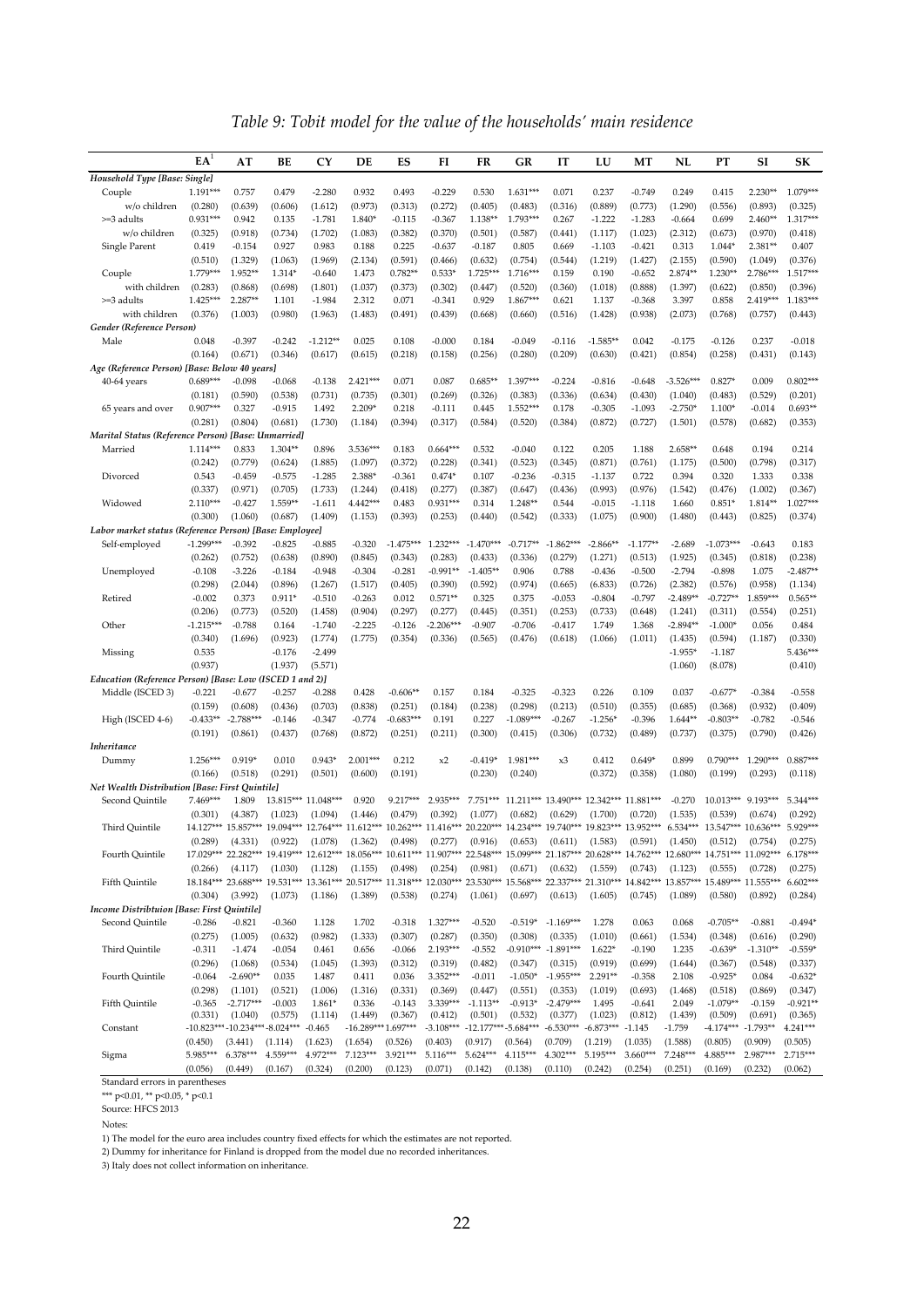*Table 10: Tobit model for the value of risky financial assets*

|                                                               | EA <sup>1</sup>     | AT         | BE                                     | CY                | DE                                                                                                                                                                             | ES                  | FI               | FR                                      | GR                   | IT                                      | LU                  | MТ               | NL                           | PT                                                | SI               | SK                     |
|---------------------------------------------------------------|---------------------|------------|----------------------------------------|-------------------|--------------------------------------------------------------------------------------------------------------------------------------------------------------------------------|---------------------|------------------|-----------------------------------------|----------------------|-----------------------------------------|---------------------|------------------|------------------------------|---------------------------------------------------|------------------|------------------------|
| Household Type [Base: Single]                                 |                     |            |                                        |                   |                                                                                                                                                                                |                     |                  |                                         |                      |                                         |                     |                  |                              |                                                   |                  |                        |
| Couple                                                        | $-3.253***$         | $-3.261*$  | $-2.075*$                              | $-4.757$          | $-3.509**$                                                                                                                                                                     | $-2.042$            | $-0.094$         | $-3.750***$                             | 2.134                | $-4.075***$                             | $-4.342*$           | $-0.136$         | $-2.392$                     | $-7.924***$                                       | 3.514            | 0.159                  |
| w/o children                                                  | (0.585)             | (1.690)    | (1.179)                                | (3.430)           | (1.483)                                                                                                                                                                        | (1.710)             | (0.417)          | (0.650)                                 | (4.464)              | (1.350)                                 | (2.401)             | (2.355)          | (2.337)                      | (2.581)                                           | (2.801)          | (3.515)                |
| >=3 adults                                                    | $-5.733***$         | $-6.140**$ | $-2.482$                               | $-4.940$          | $-5.636***$                                                                                                                                                                    | $-4.555**$          | $-1.088$         | $-6.964***$                             | 1.365                | $-8.171***$                             | $-5.108**$          | 1.009            |                              | $-10.428***-12.082***$                            | 1.343            | 1.675                  |
| w/o children                                                  | (0.714)             | (2.414)    | (1.842)                                | (3.787)           | (1.869)                                                                                                                                                                        | (2.015)             | (0.680)          | (1.217)                                 | (4.656)              | (1.637)                                 | (2.536)             | (2.865)          | (3.964)                      | (3.571)                                           | (3.202)          | (4.657)                |
| Single Parent                                                 | $-0.661$            | $-1.189$   | $-4.164*$                              | 2.142             | 3.519                                                                                                                                                                          | 1.516               | $-0.586$         | $-3.128***$                             | $-11.199$            | $-3.353$                                | $-9.863$            | $-1.330$         | $-7.663$                     | $-3.465$                                          | $-4.423$         | 1.147                  |
|                                                               | (1.305)             | (3.912)    | (2.504)                                | (2.742)           | (2.895)                                                                                                                                                                        | (2.794)             | (0.733)          | (1.204)                                 | (33.523)             | (3.007)                                 | (23.917)            | (6.304)          | (8.594)                      | (9.077)                                           | (3.543)          | (4.991)                |
| Couple                                                        | $-4.516***$         | $-2.859$   | $-2.050$                               | $-4.413$          | $-3.890**$                                                                                                                                                                     | $-2.956$            | $-0.996**$       | $-4.436***$                             | $-0.122$             | $-7.096***$                             | $-4.665*$           | 1.225            | $-5.987**$                   | $-9.512***$                                       | 4.309            | 0.986                  |
| with children                                                 | (0.690)             | (2.166)    | (1.406)                                | (3.287)           | (1.803)                                                                                                                                                                        | (2.251)             | (0.465)          | (0.812)                                 | (6.132)              | (1.663)                                 | (2.414)             | (2.725)          | (2.591)                      | (3.424)                                           | (3.185)          | (3.864)                |
| >=3 adults                                                    | $-5.574***$         | $-8.246**$ | $-3.818*$                              | $-4.637$          | $-8.279***$                                                                                                                                                                    | $-0.542$            | $-2.403***$      | $-6.257***$                             | 2.171                | $-8.726***$                             | $-8.989**$          | 0.561            | $-3.292$                     | $-12.365***$                                      | 5.561*           | $-0.124$               |
| with children                                                 | (1.009)             | (3.232)    | (2.287)                                | (3.835)           | (2.624)                                                                                                                                                                        | (2.814)             | (0.735)          | (1.148)                                 | (6.253)              | (1.798)                                 | (3.804)             | (3.238)          | (4.104)                      | (3.567)                                           | (3.361)          | (5.860)                |
| Gender (Reference Person)<br>Male                             | 0.675               | $2.219**$  | 0.226                                  | 1.725             | $-0.451$                                                                                                                                                                       | 0.854               | 0.041            | 1.339***                                | 0.255                | 1.141                                   | 0.877               | $-2.808*$        | $-0.367$                     | 2.163                                             | 1.130            | 1.398                  |
|                                                               | (0.413)             | (1.114)    | (0.866)                                | (1.243)           | (1.078)                                                                                                                                                                        | (1.124)             | (0.274)          | (0.503)                                 | (3.290)              | (0.760)                                 | (1.522)             | (1.530)          | (1.312)                      | (1.397)                                           | (1.350)          | (2.181)                |
| Age (Reference Person) [Base: Below 40 years]                 |                     |            |                                        |                   |                                                                                                                                                                                |                     |                  |                                         |                      |                                         |                     |                  |                              |                                                   |                  |                        |
| 40-64 years                                                   | $-0.713$            | $-1.255$   | $-0.591$                               | 5.755***          | $-2.666**$                                                                                                                                                                     | 2.497*              | $-0.950***$      | $-0.506$                                | 3.578                | 4.870***                                | 0.284               | $-0.098$         | 0.197                        | $-1.632$                                          | 5.590***         | 0.388                  |
|                                                               | (0.563)             | (1.476)    | (1.303)                                | (1.124)           | (1.297)                                                                                                                                                                        | (1.507)             | (0.360)          | (0.582)                                 | (3.274)              | (1.001)                                 | (1.667)             | (1.820)          | (1.955)                      | (2.104)                                           | (1.658)          | (2.405)                |
| 65 years and over                                             | $-0.350$            | $-3.445$   | 1.939                                  | $6.283**$         | $-1.035$                                                                                                                                                                       | 5.797**             | 0.057            | $-1.073$                                | 8.122                | 3.184**                                 | 3.317               | 0.686            | $4.225*$                     | $-1.624$                                          | $6.418***$       | 1.292                  |
|                                                               | (0.769)             | (2.524)    | (1.908)                                | (3.179)           | (2.202)                                                                                                                                                                        | (2.424)             | (0.659)          | (1.012)                                 | (5.010)              | (1.524)                                 | (3.182)             | (2.578)          | (2.557)                      | (2.372)                                           | (2.220)          | (4.991)                |
| Marital Status (Reference Person) [Base: Unmarried]           |                     |            |                                        |                   |                                                                                                                                                                                |                     |                  |                                         |                      |                                         |                     |                  |                              |                                                   |                  |                        |
| Married                                                       | $-1.173**$          | $-2.772*$  | 0.468                                  | 1.137             | $-1.871$                                                                                                                                                                       | $-2.645$            | $-2.044***$      | $-0.239$                                | $-2.927$             | $-1.238$                                | 2.006               | 3.494            | 0.781                        | 7.657***                                          | $-8.878***$      | $-1.932$               |
|                                                               | (0.556)             | (1.663)    | (1.274)                                | (3.427)           | (1.664)                                                                                                                                                                        | (1.753)             | (0.344)          | (0.719)                                 | (5.214)              | (1.240)                                 | (2.121)             | (2.507)          | (2.342)                      | (2.115)                                           | (2.383)          | (3.658)                |
| Divorced                                                      | $-2.019***$         | $-2.632$   | 1.219                                  | $-2.286$          | $-3.511*$                                                                                                                                                                      | $-5.128**$          | $-1.323***$      | $-0.405$                                | 4.514                | $-2.335$                                | 2.931               | 0.720            | 3.150                        | 2.844                                             | $-11.450***$     | 0.812                  |
|                                                               | (0.739)             | (1.812)    | (1.713)                                | (2.422)           | (1.835)                                                                                                                                                                        | (2.321)             | (0.489)          | (0.931)                                 | (5.252)              | (1.431)                                 | (2.494)             | (2.743)          | (2.409)                      | (2.822)                                           | (3.015)          | (3.956)                |
| Widowed                                                       | $-2.262***$         | $-4.979*$  | $-2.333$                               | $-4.202*$         | $-1.963$                                                                                                                                                                       | $-3.650*$           | $-1.691***$      | $-0.269$                                | $-7.470$             | $-0.116$                                | 0.354               | 5.632**          | $-1.722$                     | $-0.679$                                          | $-11.363***$     | 5.064                  |
|                                                               | (0.799)             | (2.801)    | (1.735)                                | (2.455)           | (2.095)                                                                                                                                                                        | (2.097)             | (0.614)          | (1.066)                                 | (21.958)             | (1.395)                                 | (3.664)             | (2.616)          | (2.689)                      | (2.639)                                           | (2.911)          | (4.283)                |
| Labor market status (Reference Person) [Base: Employee]       |                     |            |                                        |                   |                                                                                                                                                                                |                     |                  |                                         |                      |                                         |                     |                  |                              |                                                   |                  |                        |
| Self-employed                                                 | $-1.651***$         | 0.664      | $-2.068$                               | $-1.642$          | $-3.028**$                                                                                                                                                                     | $-2.023$            | $0.797**$        | $-1.783***$                             | $-3.137$             | 0.070                                   | 1.300               | $-1.691$         | 0.103                        | $-0.665$                                          | $-1.663$         | 1.084                  |
|                                                               | (0.482)             | (1.931)    | (1.841)                                | (1.495)           | (1.411)                                                                                                                                                                        | (1.601)             | (0.349)          | (0.683)                                 | (3.209)              | (0.884)                                 | (1.818)             | (1.778)          | (3.044)                      | (1.920)                                           | (3.608)          | (2.827)                |
| Unemployed                                                    | $-1.445$            | 3.160      | 0.323                                  | $-0.532$          | 0.188                                                                                                                                                                          | $-1.894$            | $-2.116***$      | $-3.687***$                             | $-94.013***$         | 1.510                                   | 3.948               | 2.761            | $-5.096$                     | 0.303                                             | $-1.766$         | $-5.063$               |
|                                                               | (1.115)             | (4.070)    | (2.446)                                | (2.355)           | (3.200)                                                                                                                                                                        | (1.787)             | (0.682)          | (1.384)                                 | (6.176)              | (2.760)                                 | (34.771)            | (3.987)          | (5.552)                      | (3.347)                                           | (2.804)          | (10.386)               |
| Retired                                                       | 0.464               | 2.915      | 0.401                                  | $-0.344$          | $-1.228$                                                                                                                                                                       | $-0.136$            | 0.832            | $-1.556**$                              | $-4.957$             | 4.318***                                | $-0.860$            | 0.573            | $-4.143*$                    | 0.710                                             | $-0.862$         | $-5.907$               |
|                                                               | (0.504)             | (1.964)    | (1.554)                                | (2.881)           | (1.682)                                                                                                                                                                        | (1.845)             | (0.559)          | (0.790)                                 | (4.285)              | (0.821)                                 | (2.465)             | (2.129)          | (2.125)                      | (1.863)                                           | (1.878)          | (4.536)                |
| Other                                                         | 1.874*              | 3.197      | $-1.524$                               | $-2.994$          | 2.790                                                                                                                                                                          | $-2.375$<br>(2.659) | 0.182<br>(0.570) | $-2.403$<br>(1.709)                     | $-1.857$             | 4.268                                   | 2.113               | $-2.241$         | 1.235                        | $-4.413$<br>(25.312)                              | $-11.123***$     | 0.064                  |
| Missing                                                       | (1.029)<br>$-0.373$ | (4.191)    | (3.490)<br>$-3.705$                    | (10.044)<br>7.140 | (2.110)                                                                                                                                                                        |                     |                  |                                         | (45.156)             | (4.006)                                 | (6.112)             | (3.045)          | (2.261)<br>0.685             | $-56.248$                                         | (3.038)          | (8.500)<br>$-63.388**$ |
|                                                               | (2.109)             |            | (12.451)                               | (12.833)          |                                                                                                                                                                                |                     |                  |                                         |                      |                                         |                     |                  | (2.101)                      | (39.272)                                          |                  | (5.128)                |
| Education (Reference Person) [Base: Low (ISCED 1 and 2)]      |                     |            |                                        |                   |                                                                                                                                                                                |                     |                  |                                         |                      |                                         |                     |                  |                              |                                                   |                  |                        |
| Middle (ISCED 3)                                              | 2.032***            | 7.566***   | $3.109***$                             | 0.844             | $4.015*$                                                                                                                                                                       | 5.265***            | $1.193***$       | $1.180**$                               | 5.837*               | 1.328**                                 | 5.452***            | $-0.080$         | 2.206                        | 6.679***                                          | $6.242**$        | $-0.791$               |
|                                                               | (0.363)             | (2.590)    | (1.106)                                | (1.296)           | (2.416)                                                                                                                                                                        | (1.204)             | (0.348)          | (0.556)                                 | (3.086)              | (0.620)                                 | (1.612)             | (1.423)          | (1.799)                      | (1.703)                                           | (2.697)          | (11.057)               |
| High (ISCED 4-6)                                              | 4.692***            | 10.915***  | 4.535***                               | 1.729             | 8.123***                                                                                                                                                                       | 8.318***            | 2.967***         | 2.798***                                | 7.760***             | 0.954                                   | 9.373***            | 0.751            | $3.227*$                     | 10.913***                                         | 12.423***        | 6.140                  |
|                                                               | (0.484)             | (2.956)    | (1.156)                                | (1.394)           | (2.567)                                                                                                                                                                        | (1.098)             | (0.351)          | (0.645)                                 | (3.001)              | (0.909)                                 | (1.757)             | (1.465)          | (1.760)                      | (1.667)                                           | (2.751)          | (11.223)               |
| Inheritance                                                   |                     |            |                                        |                   |                                                                                                                                                                                |                     |                  |                                         |                      |                                         |                     |                  |                              |                                                   |                  |                        |
| Dummy                                                         | $1.440***$          | 1.654      | 1.924**                                | 1.143             | 0.127                                                                                                                                                                          | 1.956**             | x2               | 2.685***                                | $-3.566$             | x3                                      | 1.360               | $4.465***$       | 4.686***                     | $3.648***$                                        | 0.310            | $-1.349$               |
|                                                               | (0.402)             | (1.202)    | (0.801)                                | (0.928)           | (0.846)                                                                                                                                                                        | (0.926)             |                  | (0.407)                                 | (2.289)              |                                         | (1.246)             | (1.201)          | (1.570)                      | (1.161)                                           | (1.332)          | (2.153)                |
| Net Wealth Distribution [Base: First Quintile]                |                     |            |                                        |                   |                                                                                                                                                                                |                     |                  |                                         |                      |                                         |                     |                  |                              |                                                   |                  |                        |
| Second Quintile                                               | $6.074***$          | 2.856      | 6.542***                               | 1.702             | 5.346**                                                                                                                                                                        | $6.619***$          | $4.463***$       | $4.821***$                              | 8.330                | $11.603***$                             | 3.845               | 2.366            | 3.220                        | 0.845                                             | 1.392            | 2.040                  |
|                                                               | (0.830)             | (3.271)    | (2.355)                                | (1.505)           | (2.197)                                                                                                                                                                        | (2.007)             | (0.569)          | (1.161)                                 | (18.482)             | (1.738)                                 | (3.227)             | (2.257)          | (3.554)                      | (4.005)                                           | (2.428)          | (4.259)                |
| Third Quintile                                                | 10.789***           | 11.751***  | $8.619***$                             | 2.378             | 12.832***                                                                                                                                                                      | 10.305***           | 5.991***         | 7.873***                                | 10.977               | 12.720***                               | 5.989*              | $6.109***$       | 8.910***                     | 6.473*                                            | 0.796            | $7.165*$               |
|                                                               | (0.929)             | (3.160)    | (2.073)                                | (1.613)           | (2.562)                                                                                                                                                                        | (2.151)             | (0.496)          | (1.095)                                 | (13.129)             | (1.617)                                 | (3.356)             | (2.283)          | (2.806)                      | (3.762)                                           | (2.884)          | (4.115)                |
| Fourth Quintile                                               |                     |            | 12.997*** 13.510*** 12.734***          | $2.814*$          |                                                                                                                                                                                | 13.568*** 13.927*** |                  | 7.721*** 10.365***                      |                      | 16.491 16.996***                        | $7.257**$           |                  | 10.296*** 11.158*** 9.332*** |                                                   | 5.583**          | 9.686***               |
|                                                               | (0.827)             | (3.004)    | (2.121)                                | (1.708)           | (2.345)                                                                                                                                                                        | (1.931)             | (0.442)          | (1.147)                                 | (13.371)             | (1.585)                                 | (3.285)             | (2.195)          | (2.846)                      | (3.538)                                           | (2.513)          | (3.341)                |
| Fifth Quintile                                                |                     |            | 17.284*** 18.939*** 18.710***          | $6.211***$        |                                                                                                                                                                                |                     |                  | 18.546*** 19.118*** 11.085*** 13.913*** | 25.844*              | 19.447***                               | 10.525***           |                  |                              | 12.745*** 15.137*** 14.943***                     | $7.721***$       | 12.848***              |
|                                                               | (0.841)             | (3.123)    | (2.058)                                | (1.709)           | (2.357)                                                                                                                                                                        | (2.004)             | (0.509)          | (1.161)                                 | (13.254)             | (1.618)                                 | (3.232)             | (2.356)          | (2.700)                      | (3.444)                                           | (2.025)          | (3.238)                |
| Income Distribtuion [Base: First Quintile]<br>Second Quintile | 2.490***            | 2.194      | $4.035**$                              |                   | 0.411                                                                                                                                                                          |                     | 1.811***         | $4.256***$                              |                      | $8.141***$                              |                     |                  |                              |                                                   |                  |                        |
|                                                               | (0.748)             | (3.109)    | (1.582)                                | 2.645<br>(1.815)  |                                                                                                                                                                                | 2.231<br>(1.569)    | (0.619)          |                                         | $-1.826$<br>(10.642) | (1.342)                                 | 4.530<br>(3.486)    | 2.682<br>(2.010) | 1.151<br>(2.643)             | $-0.799$<br>(3.051)                               | 0.449<br>(2.365) | $-0.061$<br>(4.018)    |
| Third Quintile                                                | 5.375***            | 5.307*     | 6.196***                               | 2.827             | (2.257)<br>5.175**                                                                                                                                                             | $-0.311$            | 3.317***         | (1.124)<br>7.283***                     | $-2.634$             | 12.838***                               | 8.781***            | 3.229            | 1.315                        | 2.473                                             | 2.810            | $-0.136$               |
|                                                               | (0.934)             | (2.934)    | (1.654)                                | (2.065)           | (2.503)                                                                                                                                                                        | (1.949)             | (0.618)          | (1.110)                                 | (11.008)             | (1.606)                                 | (2.994)             | (2.074)          | (2.271)                      | (3.244)                                           | (2.245)          | (3.469)                |
| Fourth Quintile                                               | 7.116***            | 9.069***   | 5.903***                               | 4.530**           | 5.693**                                                                                                                                                                        | 1.304               | $4.514***$       | 9.869***                                | 1.869                |                                         | 16.749*** 11.585*** | $4.469**$        | 3.579                        | 4.622                                             | $-1.240$         | $-6.121$               |
|                                                               | (0.797)             | (3.002)    | (1.433)                                | (1.760)           | (2.248)                                                                                                                                                                        | (1.827)             | (0.662)          | (1.092)                                 | (10.466)             | (1.863)                                 | (2.873)             | (2.264)          | (2.391)                      | (2.958)                                           | (2.623)          | (3.744)                |
| Fifth Quintile                                                | $10.471***$         | 9.937***   | 5.832***                               | 6.973***          | 9.353***                                                                                                                                                                       | $5.674***$          | $7.103***$       | 13.624***                               | 4.010                |                                         | 21.035*** 16.171*** | 4.688*           | 4.868**                      | 11.387***                                         | $-1.709$         | $-4.600$               |
|                                                               | (0.891)             | (2.921)    | (1.579)                                | (1.860)           | (2.524)                                                                                                                                                                        | (1.836)             | (0.718)          | (1.209)                                 | (10.567)             | (1.916)                                 | (3.083)             | (2.556)          | (2.342)                      | (3.061)                                           | (2.521)          | (4.271)                |
| Constant                                                      |                     |            |                                        |                   | -27.734*** -36.202*** -22.236*** -11.665*** -23.114*** -30.681*** -10.571*** -23.202*** -51.305*** -38.920*** -26.720*** -16.351*** -18.629*** -38.666*** -17.850*** -34.026** |                     |                  |                                         |                      |                                         |                     |                  |                              |                                                   |                  |                        |
|                                                               | (1.139)             | (3.565)    | (2.230)                                | (2.529)           | (3.382)                                                                                                                                                                        | (2.839)             | (0.639)          | (1.311)                                 | $(16.386)$ $(2.260)$ |                                         | (3.741)             | (2.458)          | (4.637)                      | (4.684)                                           | (4.899)          | (12.268)               |
| Sigma                                                         |                     |            | 11.878*** 13.654*** 10.450*** 8.062*** |                   | 11.305*** 13.100*** 8.294***                                                                                                                                                   |                     |                  |                                         |                      | 10.822*** 17.458*** 12.567*** 10.736*** |                     |                  |                              | 10.543*** 11.529*** 14.460*** 10.343*** 16.301*** |                  |                        |
|                                                               | (0.124)             | (0.431)    | (0.279)                                | (0.374)           | (0.347)                                                                                                                                                                        | (0.333)             | (0.078)          | (0.140)                                 | (0.892)              | (0.196)                                 | (0.402)             | (0.407)          | (0.363)                      | (0.500)                                           | (0.594)          | (0.633)                |
| Standard errors in parentheses                                |                     |            |                                        |                   |                                                                                                                                                                                |                     |                  |                                         |                      |                                         |                     |                  |                              |                                                   |                  |                        |

23

\*\*\* p<0.01, \*\* p<0.05, \* p<0.1

Source: HFCS 2013

Notes:

1) The model for the euro area includes country fixed effects for which the estimates are not reported.

2) Dummy for inheritance for Finland is dropped from the model due no recorded inheritances.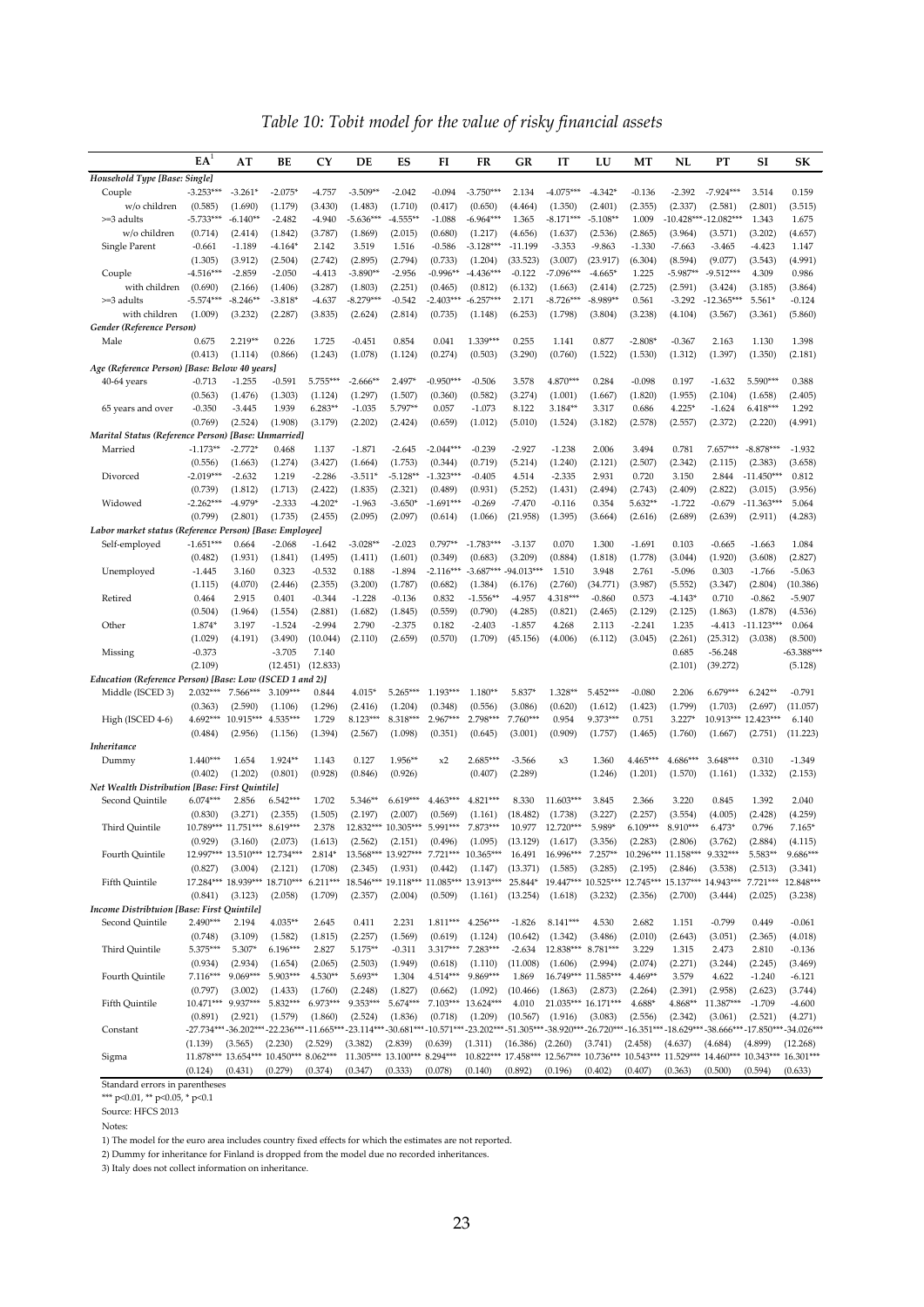In the tobit model for the value of other real estate (see Table A4.1 in the appendix) the largest and in most countries also significant coefficient (other than the controls for the household position in the net wealth distribution) is the dummy on inheritance. The conditional mean value of other real estate in the euro area almost 5 times larger for households that have received an inheritance. This may be due to the receipt of real estate assets other than the household main residence in the form of inheritance or due to a tendency to devote at least part of inheritances to acquiring other real estate. Self-employment of the reference person is another factor that has a positive and statistically significant impact on the mean value of other real estate held by euro area households. The same effect is also observed in 8 out of 15 countries (i.e. in Belgium, Cyprus, Finland, France, Italy, Luxembourg, Portugal, and Slovakia). This suggests that the tendency to take income risks in terms of self-employment tends to correlate with the tendency to invest in real estate beyond the main residence. Removing the controls for the position in the net wealth distribution (Table A5.3 in the appendix), has a substantial effect for the estimates of age, the positioning the income distribution and to some extent the indicator for retirement, as these three variables now proxy for the missing wealth control.

Confirming the finding from the tobit model above, the labour market status, especially being self-employed, exhibits generally the highest marginal effect in the regression on business assets (see Table A4.2 in the appendix). This may arise from a close relationship between ownership of businesses and employment in those businesses, or from a tendency to own a private business only if the person still works and is able to monitor it. The significantly higher probability of households belonging to the top 20% of the net wealth distribution to own a private business is a finding that is consistent across all countries except for Luxembourg and Portugal. For the euro area, the coefficient estimates for wealth controls are positively significant. In contrast, for a majority of countries, only the highest (or second to highest) wealth quintile exerts a significantly positive effect. However, most large countries show a pattern similar to the euro area.

Finally, one can also look at the level of safe financial assets (recall that there is no probit model since almost all households hold this type of assets). Table A4.3 in the appendix reveals that the two indicators that are significant with a qualitatively similar pattern across (almost) all countries are the controls for the position in the wealth and income distribution. So households with a higher position in the income and the net wealth distribution in general also tend to have substantially larger amounts in safe assets, along with higher amounts in all other types of assets, as we saw above. Somewhat surprisingly for low-risk, widely held assets, we find that the level of education has a positively significant effect. This may be partly linked to a diminished tendency of the better educated to be unbanked, and result from a higher tendency to save for retirement or to keep liquid assets in order to meet committed expenditures (such as children's education, mortgage payments, and the like). For the euro area and most countries alike, households with unemployed reference person have significantly lower level of safe financial assets, as would be expected, as this is a reflection of the run-down of liquid assets induced by the effort to maintain expenditure commitments in a period with reduced (or no) income inflows. For the euro area, we obtain a few more statistically significant effects, e.g. for marital status and household structure. However, looking at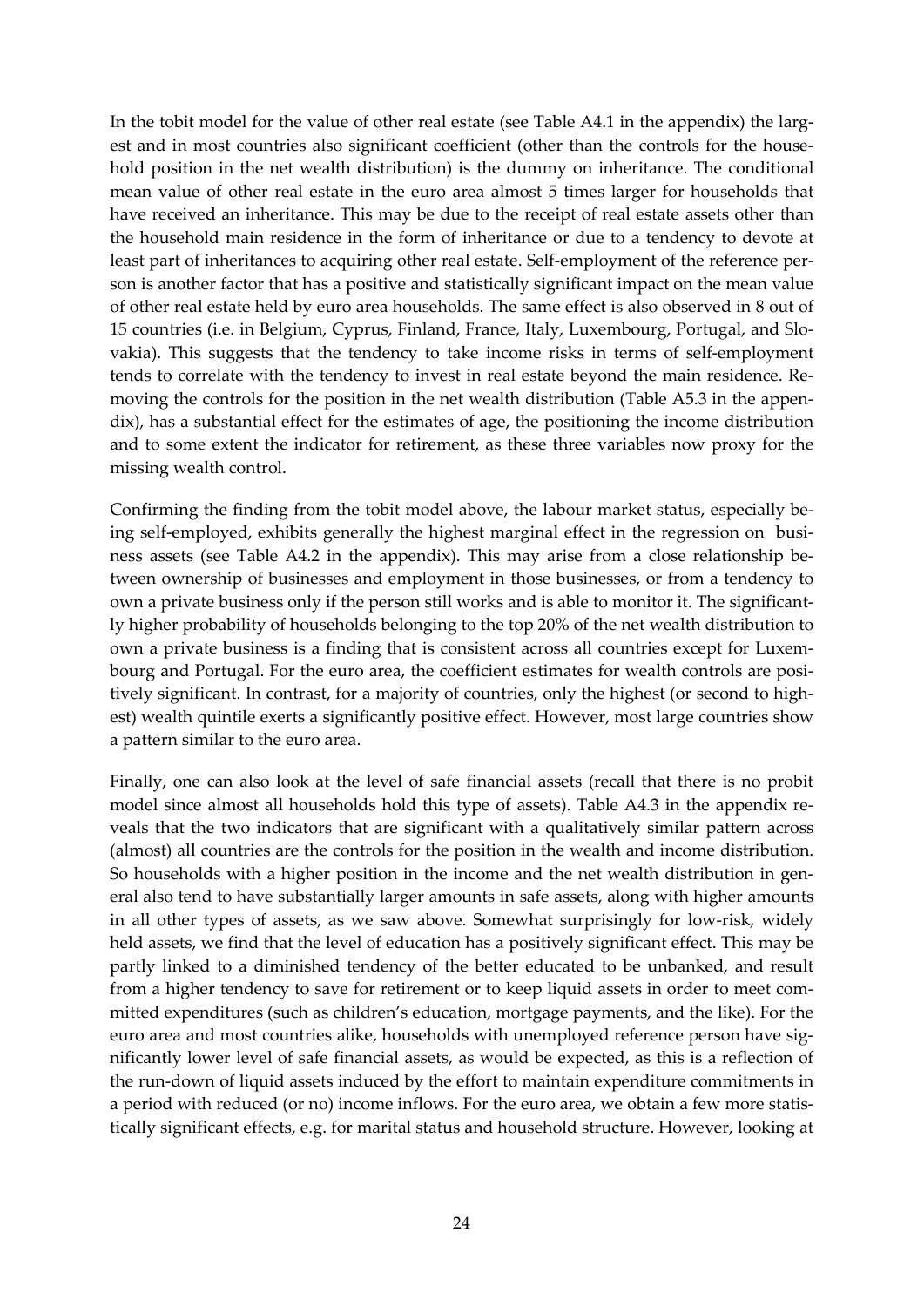results for individual countries, the other determinants are often statistically insignificant and their pattern is not consistent across countries.<sup>[22](#page-26-0)</sup>

# **5 Cross-country differences in coefficient estimates and institutional factors**

Identifying the sources of the differences in the estimated effects of the demographic variables on the conditional mean for certain assets categories across countries is not an easy task. Many environmental and institutional factors (culture, history, welfare state, housing and credit markets, financial institutions, etc.) are likely to affect the wealth accumulation and portfolio choices of households. This section aims to shed some light on these potential sources of cross-country heterogeneity. To this end we focus on real estate and risky financial assets and examine the correlations<sup>[23](#page-26-1)</sup> between the estimated marginal effects of the key socio-demographic explanatory variables on the propensity to hold these assets (see above) and some institutional factors.<sup>[24](#page-26-2)</sup> We adopt a pragmatic approach and choose to investigate the correlations between selected institutional factors and the estimated marginal effects of the following variables:<sup>[25](#page-26-3)</sup> education and income on risky assets holding, age, net wealth, income and inheritances on housing decisions.

#### *5.1 Cross country differences in real estate holdings*

The decision to hold real estate in general and household main residence in particular, results from a dual role of this asset for households: as a generator of housing services, housing satisfies consumption needs, and being an asset, it is also driven by investment decisions. In addition, housing wealth also represents household debt collateral, as loans contracted for buying housing assets or for financing other needs (such as acquiring other assets or financing consumption spending) could be guaranteed by the value of the housing asset. This is why, when turning to cross-country comparisons, national specificities about the functioning of mortgage markets, housing market conditions, wealth taxation or long-term financing needs are likely to affect household investment decisions concerning real estate via their impact on consumption or investment motives and via the collateral effect. These institutional factors may indeed induce the cross-country heterogeneity in the impact of the sociodemographic determinants on real estate assets discussed in the previous section. We investigate this link between the institutional context and the cross-country heterogeneity in the estimated average marginal effects by studying the correlations between institutional indicators (related to the buy/rent trade-off, the mortgage market and the wealth taxation) and the country specific average marginal effects of net wealth, income, age and inheritance, both on the value of the household main residence and on the value of other real estate.

**.** 

<span id="page-26-0"></span><sup>&</sup>lt;sup>22</sup> For completeness the models for BUS and SAFE categories excluding the indicator for net wealth are reported in the appendix in Tables A5.4 and A5.5 respectively.

<span id="page-26-1"></span><sup>&</sup>lt;sup>23</sup> Our approach is similar to Christelis et al. (2013), Bover et al. (2013) and Le Blanc et al. (2014). Given the limited number of countries available this analysis, one should interpret results with caution.

<span id="page-26-2"></span><sup>24</sup> See Appendix 6 for the definitions of the institutional indicators.

<span id="page-26-3"></span><sup>&</sup>lt;sup>25</sup> These variables have been selected according to their significant estimated impacts obtained in the regressions, their links with the theoretical backgrounds of wealth accumulation and portfolio choices as well as according to their potential interactions with institutional factors.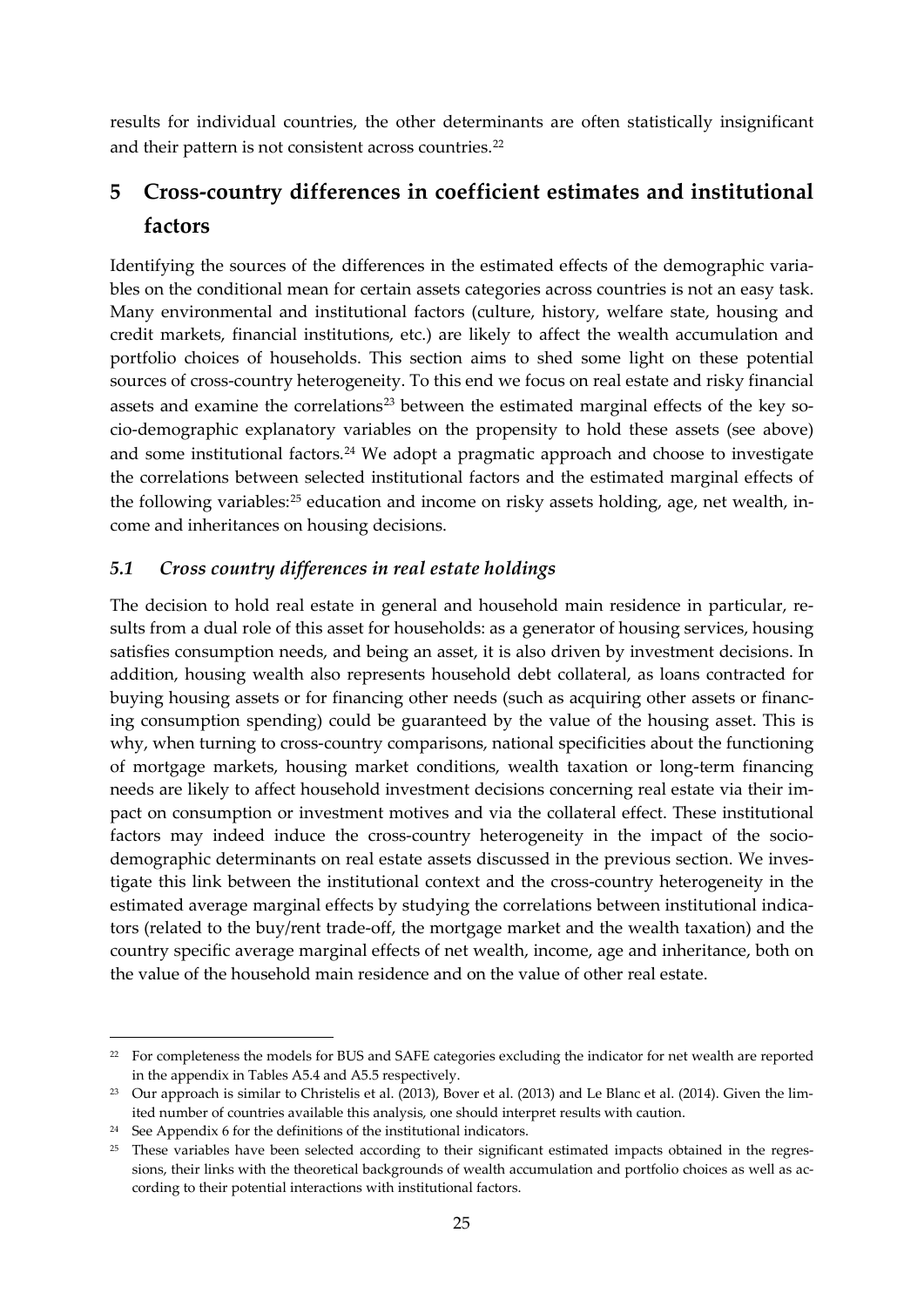#### *5.1.1. Mortgage markets*

Household credit conditions vary across the euro area (Bover et al., 2013) and mortgage markets exhibit differences in many aspects (European Commission, 2011). In particular, in some countries the use of mortgages to finance purposes other than acquiring the collateralised housing asset is widespread, while in other countries this phenomenon is very rare. According to ECB (2009), the share of debt secured on housing assets used for other purposes than financing a new home varies from less than 1% in Luxembourg to 30% in Greece. We use this information as an indicator for the prevalence of the role of housing wealth as debt collateral (Table 11 and Table 12).

A negative cross-country correlation is obtained between this mortgage market indicator and the marginal effects of net wealth ( $4<sup>th</sup>$  and  $5<sup>th</sup>$  quintiles) on the value of the household's main residence. This result is consistent with the idea that the impact of net wealth (excluding HMR) on investment in HMR is less important in countries where households use contracted mortgages to finance other purposes. It could reflect differences in credit constraints faced by households with respect to home acquisitions (and potentially through differences in down payment requirement, e.g. Chiuri and Jappelli, 2003) and the financing of other spending (consumption, repayment of unsecured debt).

|                             |          |          | Net wealth |          |                | Income   |          |          |           | Age         | Inheritance |
|-----------------------------|----------|----------|------------|----------|----------------|----------|----------|----------|-----------|-------------|-------------|
|                             | Q2       | Q3       | Q4         | Q5       | Q <sub>2</sub> | Q3       | Q4       | Q5       | $40 - 64$ | 65 and over |             |
| Mortgage market             | 0.174    | $-0.274$ | $-0.474$   | $-0.499$ | $-0.184$       | $-0.149$ | $-0.116$ | $-0.020$ | 0.312     | 0.354       | 0.513       |
|                             | 0.571    | 0.365    | 0.101      | 0.082    | 0.547          | 0.626    | 0.706    | 0.949    | 0.299     | 0.236       | 0.107       |
| Housing price-to-rent ratio | 0.140    | $-0.003$ | $-0.124$   | $-0.174$ | $-0.181$       | 0.209    | 0.274    | 0.275    | $-0.504$  | $-0.657$    | $-0.627$    |
|                             | 0.648    | 0.991    | 0.687      | 0.571    | 0.553          | 0.494    | 0.365    | 0.364    | 0.079     | 0.015       | 0.039       |
| Inheritance tax on HMR      | $-0.378$ | 0.100    | 0.297      | 0.323    | 0.019          | 0.139    | 0.163    | 0.069    | $-0.180$  | $-0.312$    | $-0.290$    |
|                             | 0.182    | 0.734    | 0.302      | 0.260    | 0.948          | 0.635    | 0.578    | 0.814    | 0.539     | 0.277       | 0.361       |
| Pension -replacement rate   | 0.254    | $-0.225$ | $-0.343$   | $-0.344$ | $-0.164$       | $-0.149$ | $-0.103$ | $-0.069$ | 0.077     | 0.206       | 0.335       |
|                             | 0.403    | 0.461    | 0.251      | 0.250    | 0.592          | 0.628    | 0.738    | 0.823    | 0.803     | 0.499       | 0.313       |

*Table 11: HMR - Correlations between estimated marginal effects and institutional indicators* 

*P value in italics, cells with significant estimates are shaded.*

*Estimated marginal effects are taken from the tobit regression (Table 7) - see the definition of the institutional indicators in the appendix.*

*Table 12: Other real estate - Correlations between estimated marginal effects and institutional indica-*

|                             |          |            |       |          | wrs            |          |          |                |           |             |             |
|-----------------------------|----------|------------|-------|----------|----------------|----------|----------|----------------|-----------|-------------|-------------|
|                             |          | Net wealth |       |          |                | Income   |          |                |           | Age         | Inheritance |
|                             | Q2       | Q3         | Q4    | Q5       | Q <sub>2</sub> | Q3       | Q4       | O <sub>5</sub> | $40 - 64$ | 65 and over |             |
| Mortgage market             | 0.120    | 0.103      | 0.079 | $-0.008$ | 0.024          | 0.147    | $-0.053$ | $-0.123$       | $-0.075$  | 0.061       | $-0.338$    |
|                             | 0.696    | 0.739      | 0.798 | 0.980    | 0.939          | 0.632    | 0.863    | 0.690          | 0.808     | 0.844       | 0.310       |
| Housing price-to-rent ratio | $-0.007$ | $-0.010$   | 0.064 | 0.107    | $-0.115$       | $-0.544$ | $-0.500$ | $-0.470$       | $-0.016$  | $-0.298$    | $-0.046$    |
|                             | 0.983    | 0.974      | 0.835 | 0.727    | 0.709          | 0.054    | 0.082    | 0.105          | 0.959     | 0.323       | 0.892       |
| Inheritance tax on HMR      | 0.156    | 0.181      | 0.229 | 0.311    | 0.225          | 0.072    | 0.251    | 0.211          | 0.312     | 0.195       | 0.237       |
|                             | 0.594    | 0.537      | 0.430 | 0.279    | 0.438          | 0.806    | 0.386    | 0.469          | 0.277     | 0.503       | 0.458       |
| Pension -replacement rate   | 0.142    | 0.080      | 0.028 | $-0.019$ | 0.221          | 0.234    | 0.079    | 0.016          | 0.020     | 0.042       | $-0.326$    |
|                             | 0.645    | 0.796      | 0.927 | 0.952    | 0.468          | 0.442    | 0.798    | 0.958          | 0.948     | 0.892       | 0.327       |

*tors* 

*P value in italics, cells with significant estimates are shaded.*

*Estimated marginal effects are taken from the tobit regression (Table A4.1) see the definition of the institutional indicators in the appendix.*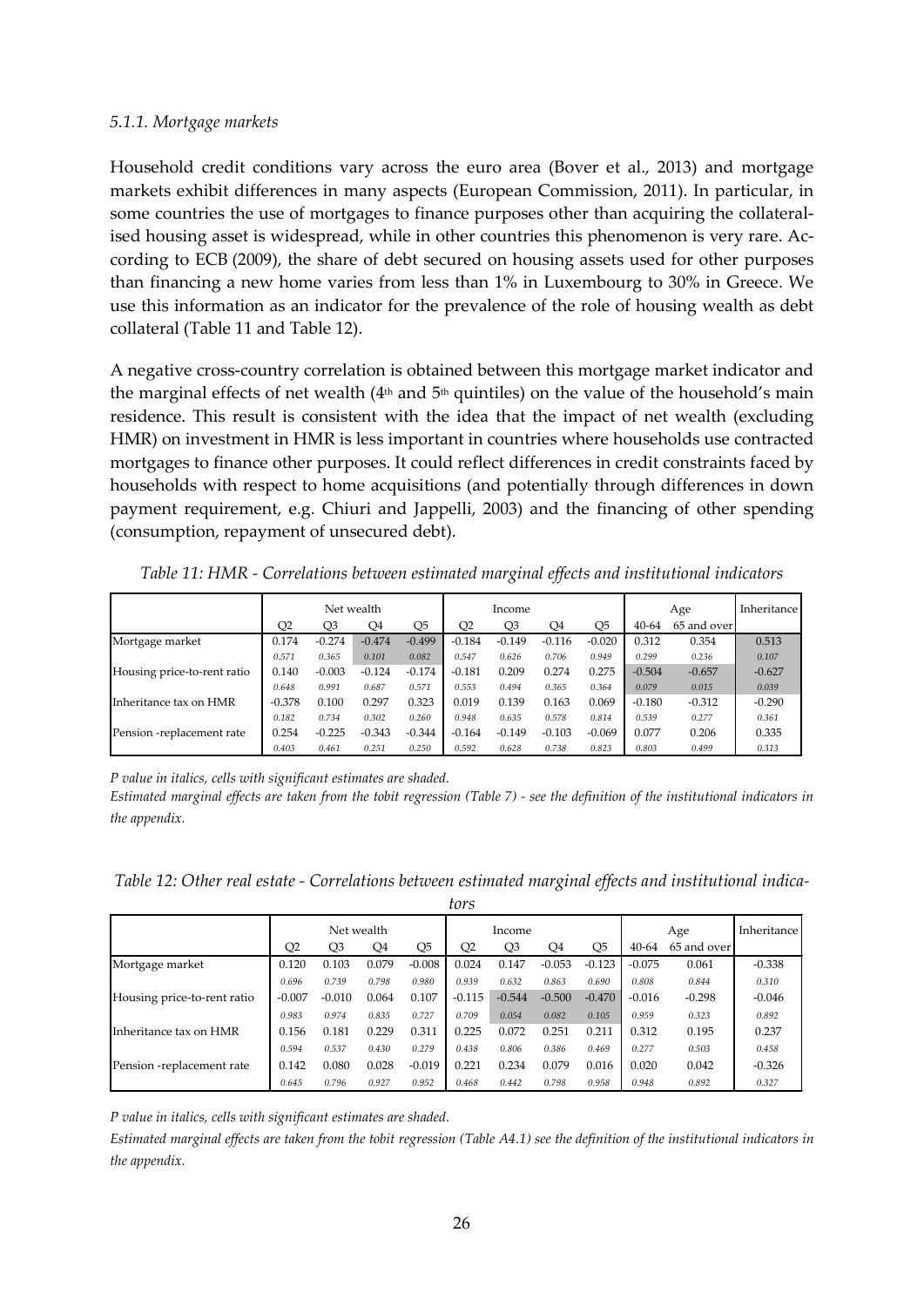The positive correlation between the average marginal effects of inheritance and the mortgage market indicator is also likely to reflect a collateral effect. Having received inheritances increases the ownership of the household main residence and this effect tends to be higher in countries where mortgage markets are better developed, probably because assets received as inheritances can be used to finance home acquisition or other spending.

#### *5.1.2. Buy-Rent trade-off and long term financing needs*

Obviously, the housing markets and the relative prices for buying versus renting could lead to cross-country heterogeneity in the participation and in the values of the household main residence and of other housing assets. In particular, differences in these market conditions may induce cross-country heterogeneity in the estimated effects of available household resources (e.g. income and wealth) on the decision to be or not to be a homeowner.

Another source for cross-country heterogeneity in the trade-off between renting versus buying could be the need to finance household consumption in old age. In that respect, one could expect that holding assets in the form of real estate is linked to expectations concerning the evolution of house prices and national features of the pension system.<sup>[26](#page-28-0)</sup> The diversity of national pension systems could lead to the very heterogeneous impacts of age on the value of the household main residence: a positive increasing effect, a hump shaped profile or a decreasing effect depending on the country (Table 9).

We investigate these possible underlying factors leading to cross-country heterogeneity in the tenancy choice trade-off by considering two indicators, the price-to-rent ratio and the average pension replacement rate, and their links with the determinants of the value of the household main residence and other real estate (see Tables 11 and 12).

Concerning the determinants of household main residence, we obtain negative correlations between the price-to-rent ratio and age (40-64 and 65+). This correlation with the age variable indicates that the life-cycle profile of housing wealth (main residence) in a country is related to the housing market conditions, and in particular to house prices. We do not obtain such a significant correlation for the age profile of other real estate.

For other real estate, we find a negative correlation between the buy-to-rent ratio and the marginal effects of income (which are estimated to be positive with large cross-country heterogeneity in the magnitude of the effects, except in Italy where the income levels are negatively related to the value of other real estate, see Table A4.1). This negative correlation between the buy-to-rent ratio and the marginal effects of income could reflect that relative house prices are likely to influence households' investment decisions in housing assets: an increase in the relative price-to-rent ratio decreases the rent yield and may reduce the incentive to invest savings in real estate.

The differences in correlations between the buy-to-rent ratio on the one hand and the age and income effects on the other hand across the two real estate assets considered (household main residence and other real assets), can probably be explained by the dual nature of hous-

**.** 

<span id="page-28-0"></span><sup>&</sup>lt;sup>26</sup> One also could think about other institutional factors such as intergenerational cohabitation or housing equity withdrawal.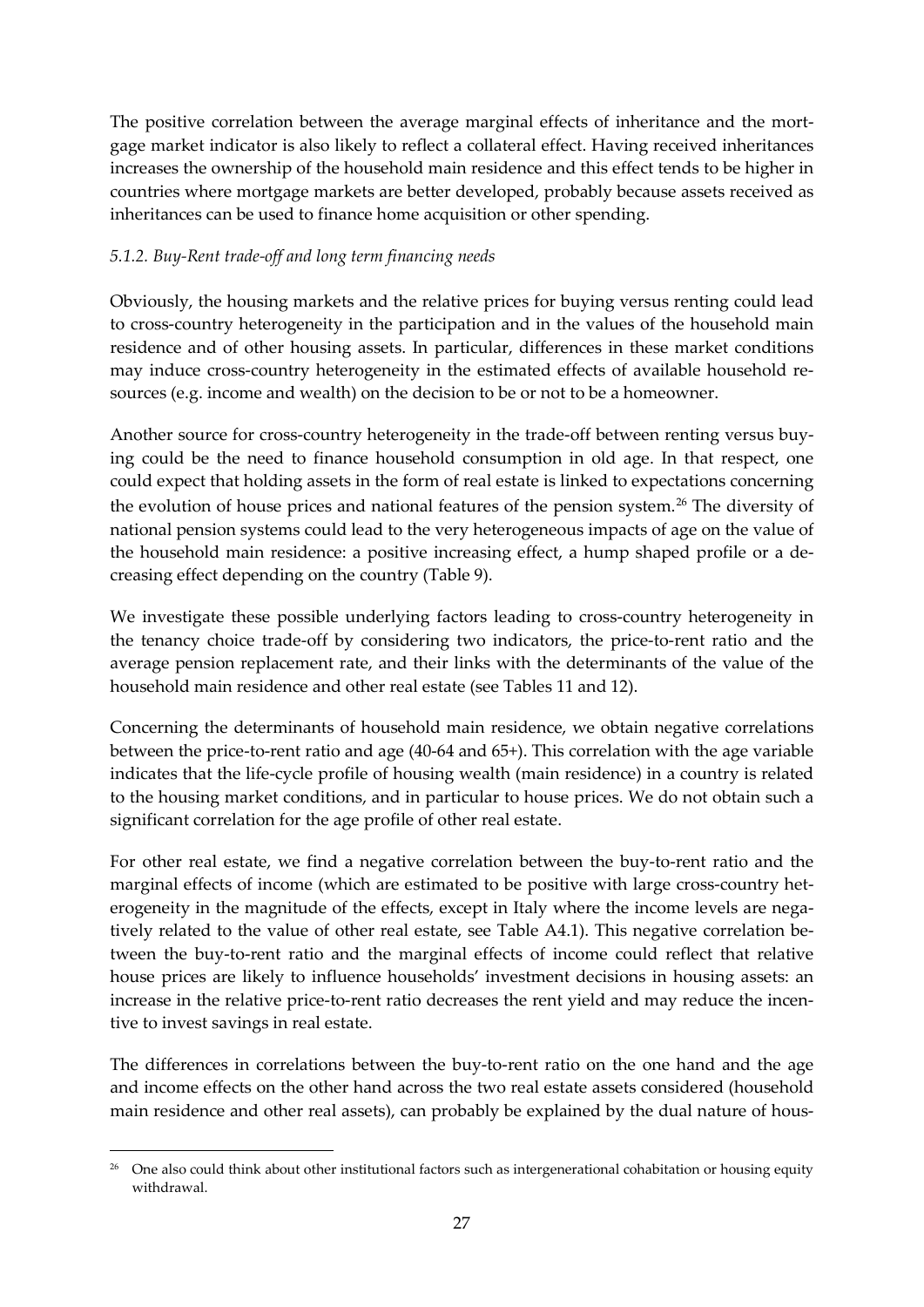ing assets, the household main residence being more related to housing consumption and other real estate being more driven by investment decisions.

Finally, we can conclude that we draw some hints on the links between the holding of real estate assets in the euro area and the mortgage and housing market conditions. These correlations tend to hold when considering simultaneously both indicators (see regression results in the appendix). We do not find evidence for the role of taxes, $27$  and the negative correlation between the estimated average marginal effects of inheritances and the price-to-rent ratio is unexpected, because in case of an increase in the price-to-rent ratio, we would have expected a larger positive impact of having past intergenerational transfers on holding of the HMR.

#### *5.2 Cross country differences in risky financial assets holding*

Institutional factors are also likely to affect households' decisions to invest in risky financial assets. In particular, one could suspect that cross-country heterogeneity in the households' capacities to gather and process financial information, local firms' demand for long-term financing or the existence of country-specific factors affecting risk perceptions and expectations at the household level could induce heterogeneity in the estimated marginal effects of the socio-demographic variables (Table 10). The correlation between various institutional factors and the estimated average marginal effect of net wealth, income, education and inheritances are computed in Table 13.

|                             |          |          | Net wealth |          |          | Income   |          |          | Education |          | Inheritance |
|-----------------------------|----------|----------|------------|----------|----------|----------|----------|----------|-----------|----------|-------------|
|                             | Q2       | Q3       | Q4         | Q5       | Q2       | Q3       | Q4       | Q5       | Middle    | High     |             |
| Stock market capitalization | 0.019    | 0.009    | $-0.126$   | $-0.108$ | 0.206    | 0.238    | 0.285    | 0.353    | 0.259     | 0.210    | 0.190       |
|                             | 0.946    | 0.973    | 0.655      | 0.702    | 0.462    | 0.393    | 0.303    | 0.197    | 0.351     | 0.452    | 0.535       |
| Literacy                    | $-0.129$ | $-0.032$ | $-0.178$   | $-0.168$ | 0.231    | 0.149    | 0.199    | 0.058    | $-0.243$  | $-0.350$ | 0.355       |
|                             | 0.674    | 0.918    | 0.562      | 0.584    | 0.448    | 0.627    | 0.514    | 0.852    | 0.423     | 0.241    | 0.284       |
| Trust                       | 0.291    | 0.364    | 0.257      | 0.214    | 0.076    | 0.130    | 0.207    | 0.115    | $-0.045$  | $-0.176$ | 0.083       |
|                             | 0.293    | 0.183    | 0.355      | 0.443    | 0.788    | 0.644    | 0.458    | 0.682    | 0.875     | 0.530    | 0.787       |
| Confidence                  | 0.186    | 0.303    | 0.290      | 0.257    | 0.042    | $-0.003$ | 0.074    | $-0.083$ | $-0.192$  | $-0.311$ | 0.313       |
|                             | 0.524    | 0.293    | 0.315      | 0.374    | 0.887    | 0.992    | 0.802    | 0.777    | 0.511     | 0.280    | 0.322       |
| Internet access             | $-0.338$ | $-0.236$ | $-0.489$   | $-0.488$ | 0.138    | 0.193    | 0.143    | 0.066    | $-0.068$  | $-0.113$ | 0.652       |
|                             | 0.259    | 0.439    | 0.090      | 0.091    | 0.653    | 0.529    | 0.640    | 0.830    | 0.826     | 0.712    | 0.030       |
| wealth taxe                 | 0.183    | 0.134    | 0.143      | 0.115    | 0.183    | $-0.043$ | 0.037    | 0.127    | $-0.017$  | $-0.052$ | 0.166       |
|                             | 0.515    | 0.633    | 0.611      | 0.682    | 0.514    | 0.879    | 0.896    | 0.651    | 0.952     | 0.853    | 0.587       |
| Pension -replacement rate   | 0.240    | 0.074    | 0.280      | 0.388    | $-0.373$ | $-0.579$ | $-0.323$ | $-0.235$ | 0.334     | 0.283    | $-0.503$    |

*Table 13: Risky financial assets - Correlations between estimated marginal effects and institutional indicators*

*P values are in italics. Cells with significant estimates are shaded.*

**.** 

*Estimated marginal effects are taken from the tobit regression (Table A4.1)- see the definition of the institutional indicators in the appendix.*

We find some evidence of a negative cross-country correlation between the share of households with internet access and the average marginal effects of the controls for the position of the household in the net wealth distribution. Such an effect is consistent with the idea that a better access to information lowers the entry and transaction costs so that households' own resources play a less important role for the holding of risky financial assets.

<span id="page-29-0"></span><sup>&</sup>lt;sup>27</sup> Various indicators for taxes have been tested: an indicator for inheritance tax wealth on HMR, the existence of the wealth tax in the country or the property tax.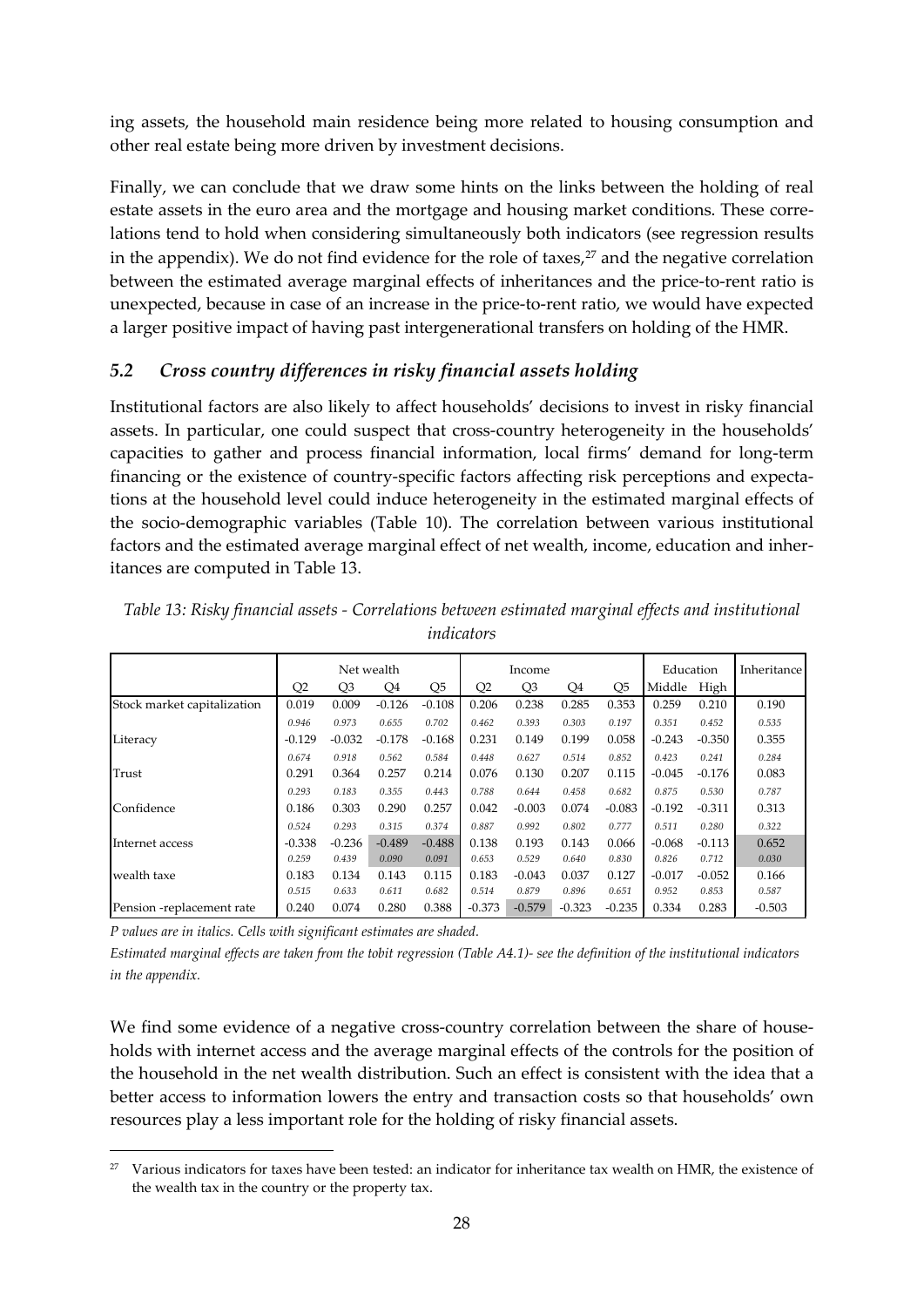There is also some weak evidence suggesting the existence of a negative cross-country correlation between the average marginal effects of the controls for the position of the household in the income distribution and the average pension replacement rate, which could reflect that, in countries, with a high replacement rate, households are less incited to invest in longterm assets.

These correlations tend to be confirmed when running multivariate regressions (see the results in appendix 7). In addition, there is some weak evidence of a positive correlation between the level of trust in the country and the positive income effect on risky assets, consistent with results reported by Guiso et al. (2008).

# **6 Conclusions**

This paper provides stylised facts on the asset composition of households in the euro area. The heterogeneity across euro area countries is sizeable, across a number of dimensions, such as income and wealth. Still, some facts of general validity are obtained.

Whereas ownership of the household main residence varies strongly between countries, the value of the main residence is the main asset for those who own it and it represents a significant part of total assets in all countries including those with relatively low ownership rates. The vast majority of total assets consist of real assets. With regard to financial assets, almost all households hold safe assets, such as deposit or savings accounts while a rather low share of households holds risky assets, such as stocks, bonds and mutual funds.

The ownership rates of all asset categories generally increase with households' position in the net wealth and income distribution. Ownership rates of safe financial assets are uniformly high across all euro area countries. They diverge substantially for ownership of the household main residence. Especially the share of risky financial asset holders rises sharply with the position of the household in the net wealth distribution but stays surprisingly low even for households in the highest net wealth deciles. The significance of inheritances for the wealth accumulation process is remarkable.

Although our stylized facts are derived from survey data obtained in a high turmoil period (2010-2011), we believe they are related to structural factors of asset holdings that are not so much varying over the cycle. A joint analysis of structural determinants and factors that vary over the business cycle will become possible when more waves of the survey become available.

Our analysis of the relationship between institutions and the impact of socio-demographics on asset holdings indicates that institutional factors can moderate the impact of some household characteristics on households' portfolio choices in different countries. Investigating institutional factors in more detail, in particular uncovering the mechanisms how they affect portfolio choice is a promising avenue for future research. The particularly large heterogeneity in homeownership rates across the euro area seems an area worth further research (see for example Mathä, Porpiglia and Ziegelmeyer, 2014). House price developments and mortgage indebtedness were key factors in the financial crisis so that homeownership has important macro-economic implications. Public policies such as mortgage interest tax deductibility, subsidized housing, rent policies, taxation on house buying transactions and inher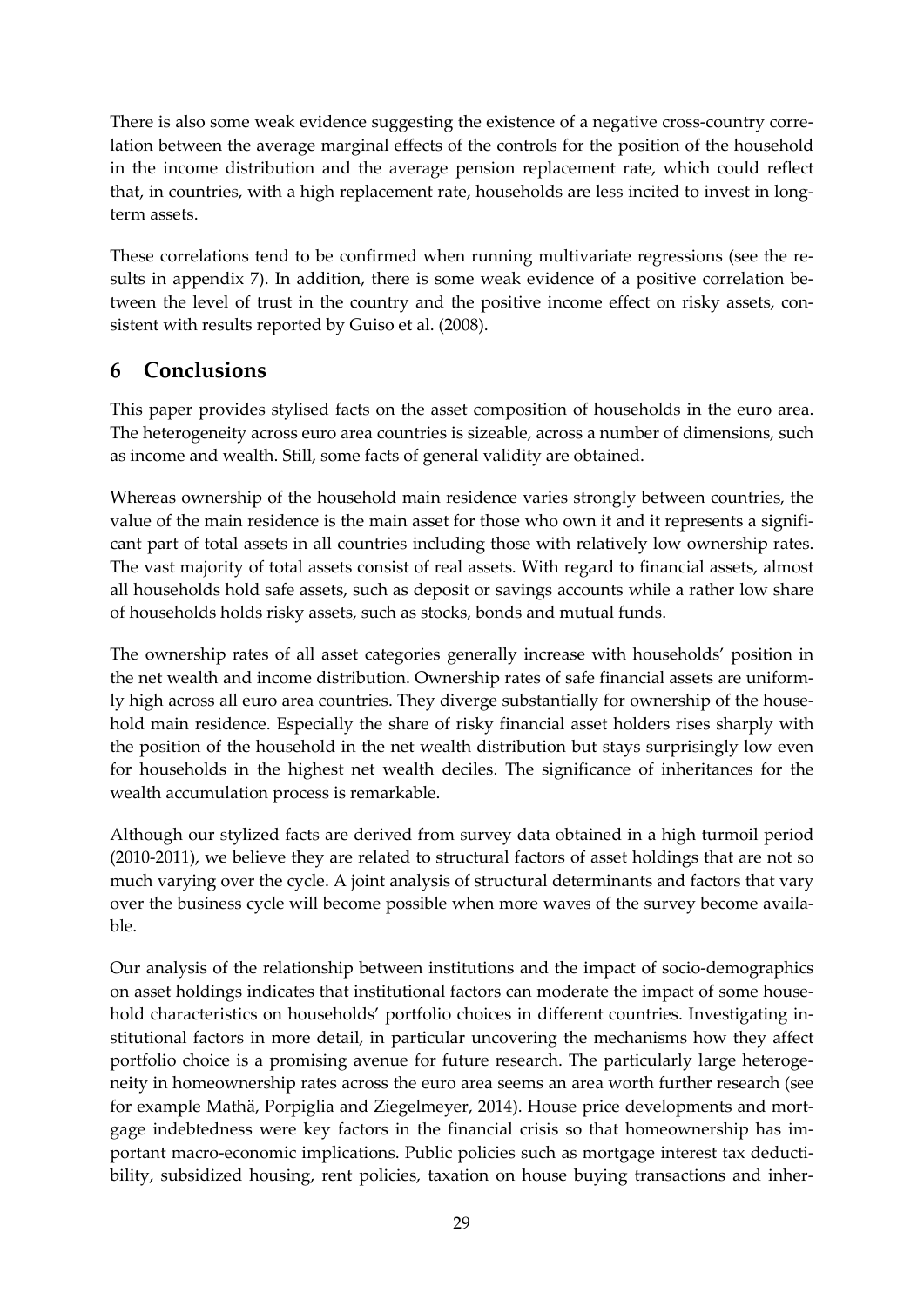itance tax on homes are not only substantially different across countries they are also likely all playing a significant role in shaping the decisions of households. Disentangling the effects of a multitude of policies on household asset holding choices in a number of ways is certainly not easy. As more household wealth survey data becomes available, not only across countries but also across time one can hope that the role of public policies can be more vigorously investigated.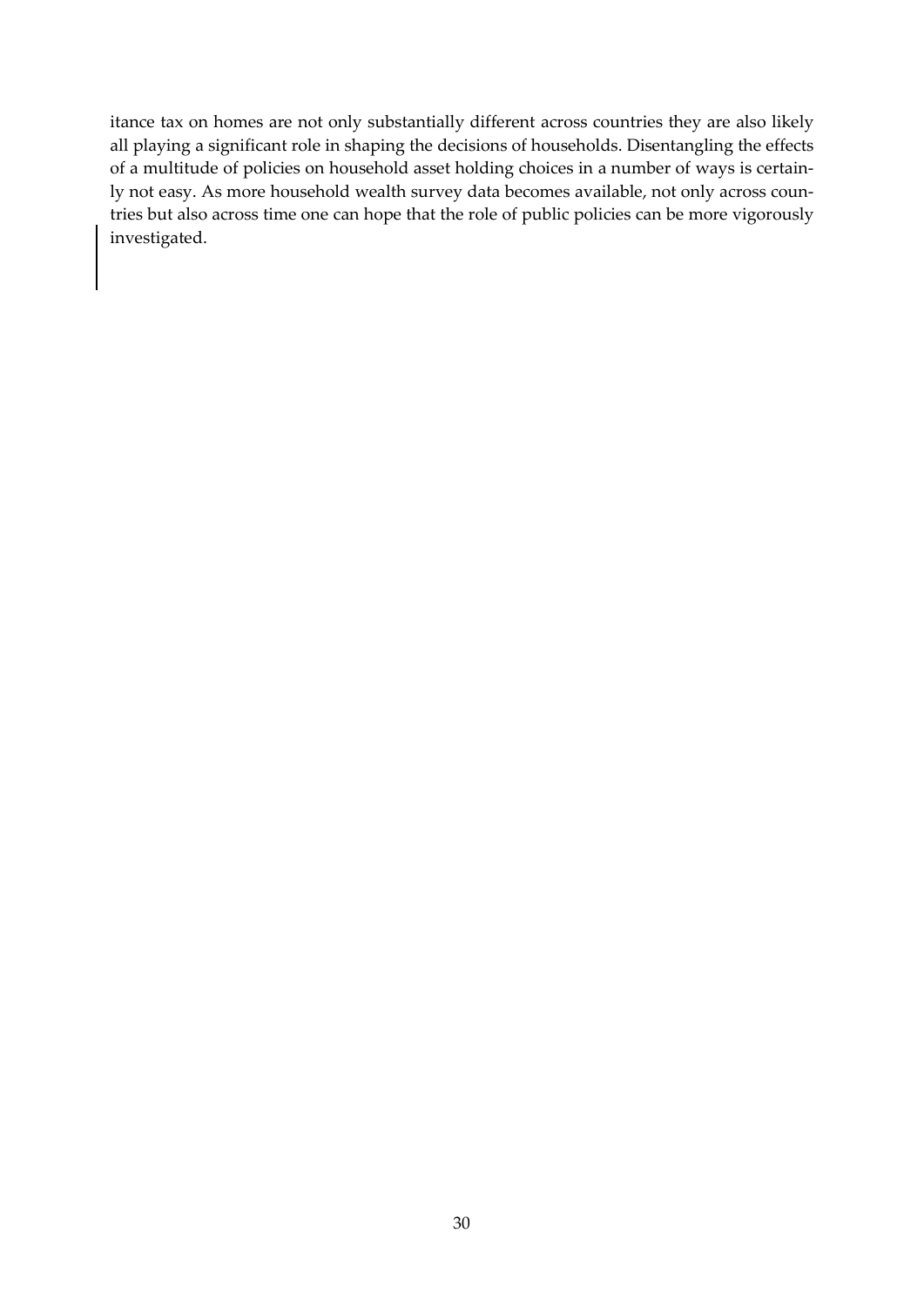# **7 References**

Bilias, Y., Georgarakos, D. and Haliassos, M. (2010). "Portfolio Inertia and Stock Market Fluctuations", *Journal of Money, Credit, and Banking 42*(4): 715-42*.*

Bover, O., Casado, J., Costa, S., Du Caju, P., Mc Carthy, I., Sierminska, E., Tzamourani, P., Villanueva, E. and Zavadil, T. (2013) "The Distribution of Debt Across Euro Area Countries: The Role of Individual Characteristics, Institutions and Credit Conditions", ECB Working Paper No. 1639.

Burbidge, B.J., Magee, L. and Robb, A.L. (1988). ["Alternative](http://ideas.repec.org/a/bla/jfinan/v61y2006i4p1553-1604.html) Transformations to Handle Extreme Values of the Dependent Variable", *[Journal of the](http://ideas.repec.org/s/bla/jfinan.html) American Statistical Association 83*(401),): 123-127.

Campbell, J. (2006). ["Household Finance"](http://ideas.repec.org/a/bla/jfinan/v61y2006i4p1553-1604.html), *[Journal of Finance](http://ideas.repec.org/s/bla/jfinan.html) 61*(4): 1553-1604.

Cox, C. and Stark, O. (2005) "Bequests, Inheritances and Family Traditions", CRR working paper 2005-09.

Christelis, D., Georgarakos, D. and Haliassos, M. (2013). "Differences in Portfolios Across Countries: Economic Environment or Household Characteristics?", *The Review of Economics and Statistics 95*(1): 220-236.

Chiuri, M.C. and Jappelli, T. (2003), "Financial Market Imperfections and Home Ownership: A comparative study", *European Economic Review 47*(5): 857-875.

Davies, J.B. and Shorrocks, A.F. (1999), "The Distribution of Wealth", in Atkinson, A.B. and Bourguignon, F. (eds.) *Handbook of Income Distribution 1*. Chapter 11.

European Central Bank (2009), "Housing Finance in the Euro area", *ECB Occasional Paper series*, No.101.

European Commission (2011), "Study on the Costs and Benefits of Different Policy Options for mortgage credit", *final report*.

Guiso, L., Haliassos, M. and Jappelli, T. (2002). *Household Portfolios*, Cambridge: MIT Press, 2002.

Guiso L., Haliassos, M. and Jappelli, T. (2003). "Stockholding in Europe: Where Do We Stand and Where Do We Go?", *Economic Policy 18*(36): 123-170.

Guiso, L., Jappelli, T. and Terlizzese, D. (1996). "Income Risk, Borrowing Constraints, and Portfolio Choice", *American Economic Review 86*(1), 158-172.

Guiso, L., Sapienza, P. and Zingales, L. (2008), "Trusting the Stock Market", *Journal of Finance 63*(6): 2557-2600.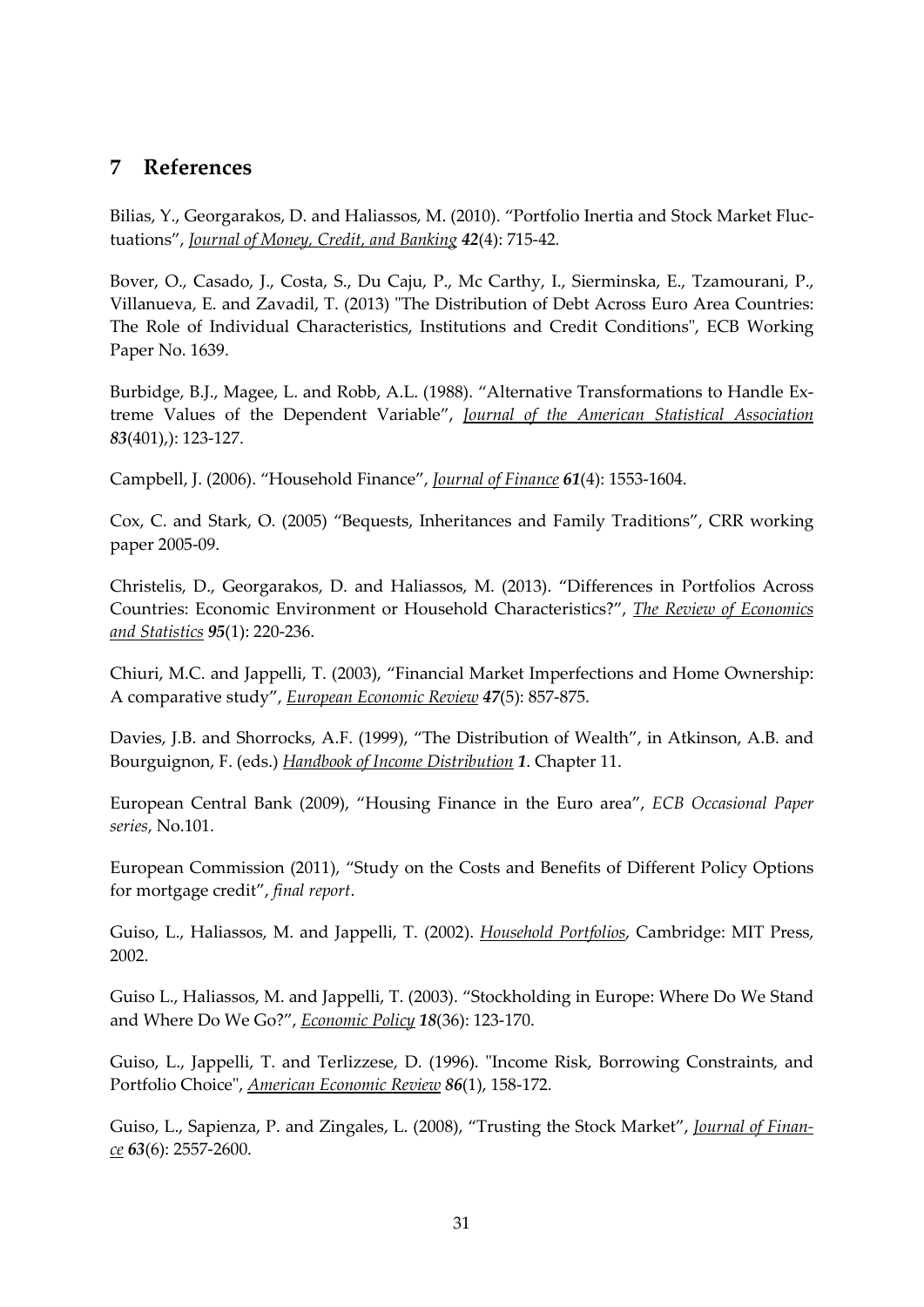Haliassos, M. (2003). "Stockholding: Recent Lessons from Theory and Computations", in Guiso, L., Haliassos, M. and T. Jappelli (eds.) *Stockholding in Europe*, Palgrave Macmillan Publishers.

Haliassos, M. and Bertaut, C. (1995). "Why Do So Few Hold Stocks?", *The Economic Journal 105*: 1110-1129.

Heaton, J. and Lucas, D. (2000). "Portfolio Choice in the Presence of Background Risk", *The Economic Journal 110*: 1-26.

HFCN (2013a). "The Eurosystem Household Finance and Consumption Survey: Methodological report for the first wave", *ECB Statistical Paper Series*, No. 1.

HFCN (2013b). "The Eurosystem Household Finance and Consumption Survey: Results from the first wave", *ECB Statistical Paper Series*, No.2.

Jappelli, T. (2010), "Financial Literacy: An International Comparison", *The Economic Journal 120*: 429-451.

Le Blanc, J., Porpiglia, A. Teppa, F., Zhu, J. and Ziegelmeyer, M. (2014): "Household Saving Behaviour and Credit Constraints in the Euro Area", forthcoming ECB WP.

Mathä, T.Y., Porpiglia, A. and Ziegelmeyer, M. (2014). "Household wealth in the euro area: The importance of intergenerational transfers, homeownership and house price dynamics," BCL WP 91 and ECB WP 1690.

OECD (2011), "*Pensions at a Glance 2011: Retirement-income Systems in OECD and G20 Countries*", OECD Press.

Pence, K.M. (2006), "The role of wealth transformations: An Application to Estimating the Effect of Tax Incentives on Saving", *[Contributions to Economic Analysis & Policy](http://ideas.repec.org/s/bla/jfinan.html) 1*(1), Article 20.

Sierminska, E. and Doorley, K. (2012), "Decomposing Wealth portfolios Across Countries: An Age-old Question?", *CEPS/INSTEAD* WP No. 2012-32.

United Nations (2011): *Canberra Group Handbook on Household Income Statistics*, 2nd edition, Geneva: United Nations.

Van Rooij, M., Lusardi, A. and Alessie, R. (2011). ["Financial Literacy and Stock Market Par](http://ideas.repec.org/a/eee/jfinec/v101y2011i2p449-472.html)[ticipation"](http://ideas.repec.org/a/eee/jfinec/v101y2011i2p449-472.html), *[Journal of Financial Economics](http://ideas.repec.org/s/eee/jfinec.html) 101*(2): 449-472.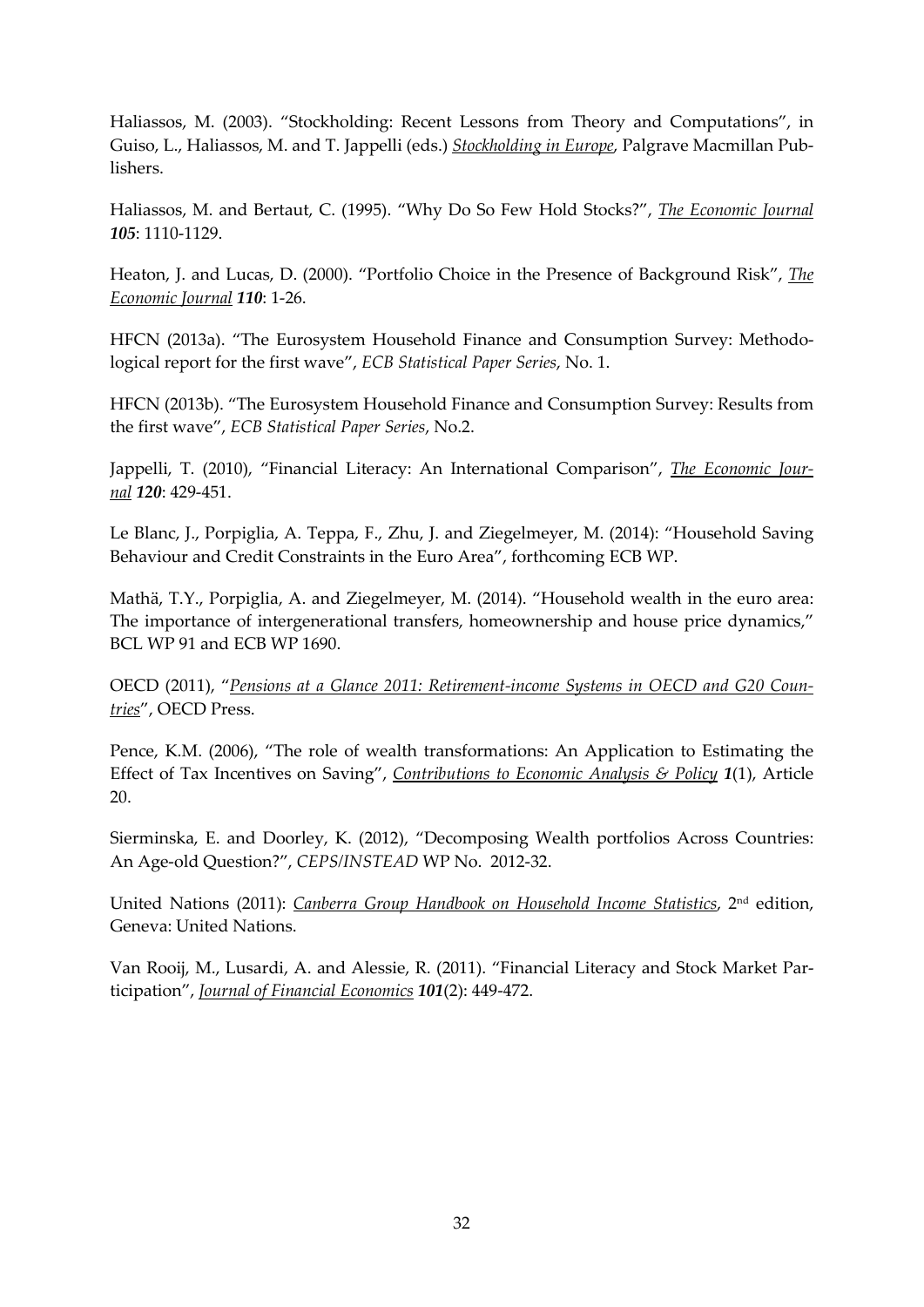# **8 Appendix 1: Results on the extensive and intensive margin**

|                      | <b>HMR</b> | ORE  | <b>BUS</b> | SAFE  | <b>RISKY</b> |
|----------------------|------------|------|------------|-------|--------------|
| Euro area            | 60.1       | 23.8 | 11.1       | 96.7  | 20.2         |
| Austria              | 47.7       | 13.4 | 9.4        | 99.4  | 14.6         |
| <b>Belgium</b>       | 69.6       | 16.4 | 6.6        | 97.9  | 30.7         |
| Cyprus               | 76.7       | 51.6 | 19.5       | 85.9  | 36.3         |
| Germany              | 44.2       | 17.8 | 9.1        | 99.1  | 23.0         |
| Spain                | 82.7       | 36.2 | 14.2       | 98.2  | 14.0         |
| Finland <sup>1</sup> | 69.2       | 29.8 | 13.8       | 100.0 | 38.7         |
| <b>France</b>        | 55.3       | 28.5 | 8.9        | 99.6  | 21.7         |
| Greece               | 72.4       | 37.9 | 9.8        | 73.9  | 4.0          |
| Italy                | 68.7       | 24.9 | 18.0       | 91.9  | 19.8         |
| Luxembourg           | 67.1       | 28.2 | 5.2        | 98.4  | 25.8         |
| Malta                | 77.7       | 31.4 | 11.5       | 96.9  | 33.7         |
| <b>Netherlands</b>   | 57.1       | 6.1  | 4.8        | 97.3  | 23.9         |
| Portugal             | 71.5       | 27.1 | 7.7        | 94.3  | 6.5          |
| Slovenia             | 81.8       | 23.2 | 11.6       | 93.6  | 20.3         |
| Slovakia             | 89.9       | 15.3 | 10.7       | 91.5  | 4.1          |

*Table A1.1a: Participation rates for asset categories, in %*

Source: HFCS 2013.

Notes: HMR: Households main residence, ORE: Other real estates, BUS: Selfemployment business, SAFE: Safe financial assets, RISKY: Risky financial assets.

<sup>1</sup> Finland collects information on BUS only in a summarizing way, estimates are not comparable.

*Table A1.1b: Conditional median of asset categories, in EUR thousands*

|                      | HMR   | ORE   | <b>BUS</b> | SAFE | <b>RISKY</b> | TOTAL |
|----------------------|-------|-------|------------|------|--------------|-------|
| Euro area            | 180.3 | 100.0 | 30.0       | 9.2  | 12.1         | 142.0 |
| Austria              | 200.0 | 94.0  | 180.6      | 11.9 | 12.3         | 92.8  |
| <b>Belgium</b>       | 250.0 | 174.0 | 50.0       | 20.7 | 20.1         | 249.9 |
| <b>Cyprus</b>        | 240.3 | 202.2 | 98.8       | 18.3 | 2.0          | 331.9 |
| Germany              | 168.0 | 115.0 | 19.4       | 13.2 | 12.1         | 67.9  |
| <b>Spain</b>         | 180.3 | 120.2 | 50.8       | 5.1  | 12.0         | 210.2 |
| Finland <sup>1</sup> | 127.8 | 107.6 | 0.9        | 5.7  | 3.7          | 132.7 |
| <b>France</b>        | 193.8 | 96.1  | 53.1       | 8.9  | 8.1          | 150.4 |
| Greece               | 100.0 | 61.9  | 36.2       | 3.9  | 7.3          | 110.2 |
| <b>Italy</b>         | 200.0 | 100.0 | 15.0       | 7.4  | 22.4         | 188.0 |
| Luxembourg           | 500.0 | 300.0 | 97.6       | 23.1 | 28.5         | 494.4 |
| Malta                | 186.6 | 120.1 | 136.5      | 17.7 | 21.6         | 227.4 |
| <b>Netherlands</b>   | 240.0 | 165.5 | 51.7       | 30.4 | 8.2          | 217.3 |
| Portugal             | 90.0  | 53.5  | 47.1       | 3.8  | 8.9          | 93.2  |
| Slovenia             | 110.9 | 52.4  | 25.5       | 1.1  | 3.4          | 105.2 |
| Slovakia             | 55.9  | 16.4  | 4.6        | 2.3  | 1.1          | 64.4  |

Source: HFCS 2013.

Notes: HMR: Households main residence, ORE: Other real estates, BUS: Selfemployment business, SAFE: Safe financial assets, RISKY: Risky financial assets.

<sup>1</sup> Finland collects information on BUS only in a summarizing way, estimates are not comparable.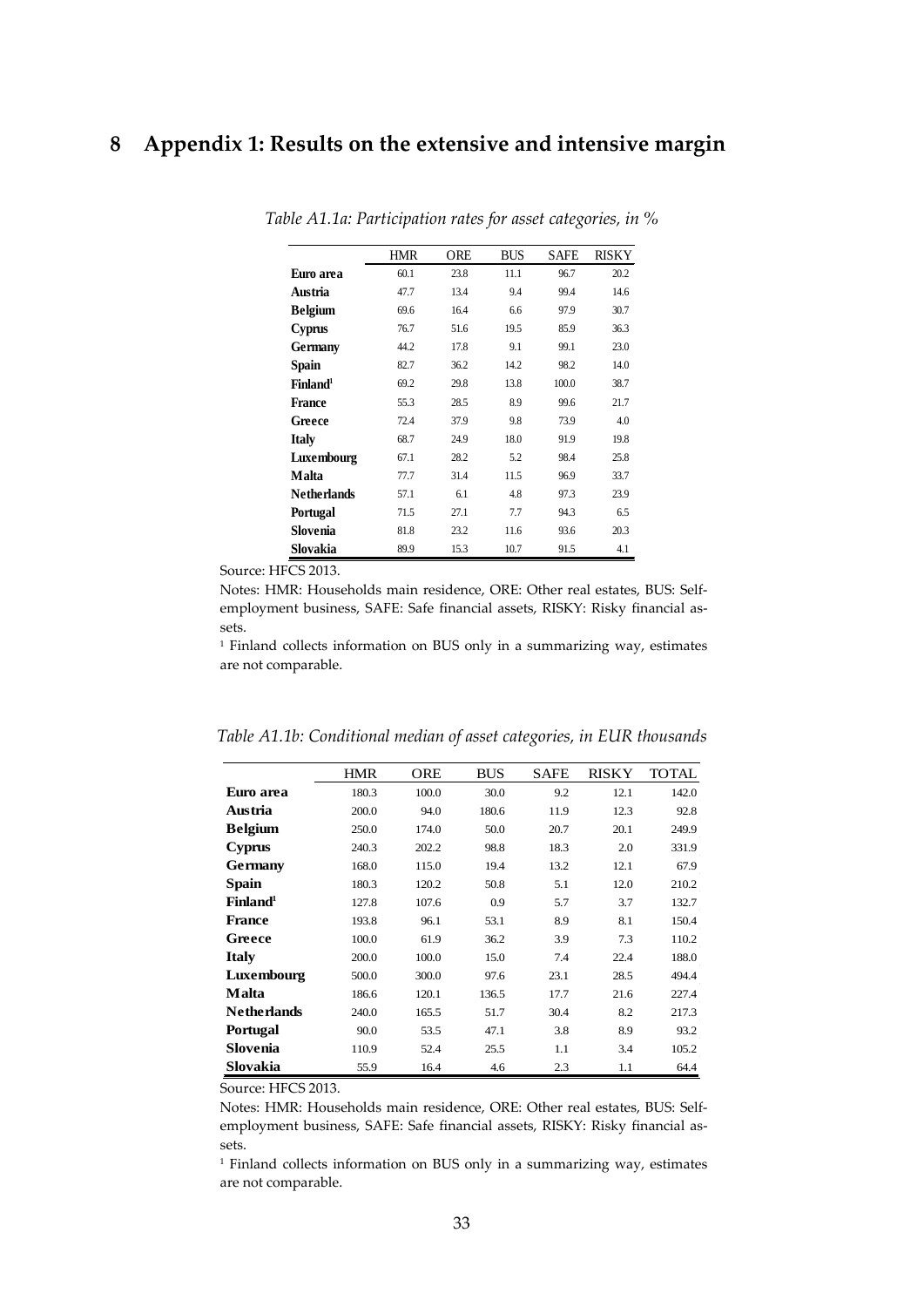# **9 Appendix 2: Probit Models (including net wealth indicator)**

*Table A2.1: Average marginal effects from a probit model of participation in other real estate*

|                                                          | $EA$ <sup>1</sup>   | AT         | BE                  | <b>CY</b>           | DE                  | ES               | FI                  | FR                     | GR                  | IT                   | LU                    | МT                  | NL                  | PT               | SI                    | SК               |
|----------------------------------------------------------|---------------------|------------|---------------------|---------------------|---------------------|------------------|---------------------|------------------------|---------------------|----------------------|-----------------------|---------------------|---------------------|------------------|-----------------------|------------------|
| Household Type [Base: Single]                            |                     |            |                     |                     |                     |                  |                     |                        |                     |                      |                       |                     |                     |                  |                       |                  |
|                                                          | 0.001               | $-0.008$   | 0.023               | 0.141               | $-0.036$            | 0.027            | $0.085***$          | $-0.001$               | 0.006               | 0.035                | $-0.063$              | $-0.042$            | $-0.017$            | 0.017            | 0.031                 | $-0.024$         |
| Couple<br>w/o children                                   | (0.012)             | (0.032)    | (0.035)             | (0.107)             | (0.033)             | (0.029)          | (0.018)             | (0.020)                | (0.041)             | (0.024)              | (0.067)               | (0.072)             | (0.049)             | (0.033)          | (0.053)               | (0.043)          |
| >=3 adults                                               | 0.008               | $-0.001$   | 0.008               | $0.236*$            | $-0.047$            | $-0.016$         | $0.208***$          | 0.010                  | 0.060               | $0.092***$           | $-0.030$              | 0.011               | $-0.021$            | 0.027            | 0.057                 | 0.052            |
| w/o children                                             | (0.017)             | (0.049)    | (0.047)             | (0.135)             | (0.037)             | (0.035)          | (0.036)             | (0.030)                | (0.051)             | (0.030)              | (0.081)               | (0.091)             | (0.062)             | (0.038)          | (0.069)               | (0.051)          |
| Single Parent                                            | 0.002               | 0.000      | 0.032               | $-0.065$            | 0.031               | 0.030            | 0.001               | $-0.004$               | 0.043               | $-0.055$             | $-0.000$              | 0.059               | $-0.018$            | $-0.049$         | $-0.173***$           | $-0.007$         |
|                                                          | (0.020)             | (0.065)    | (0.051)             | (0.106)             | (0.066)             | (0.055)          | (0.026)             | (0.027)                | (0.074)             | (0.042)              | (0.094)               | (0.178)             | (0.136)             | (0.043)          | (0.047)               | (0.064)          |
| Couple                                                   | $-0.002$            | $-0.021$   | 0.029               | 0.158               | $-0.034$            | 0.028            | $0.051***$          | 0.000                  | $-0.005$            | 0.038                | $-0.103$              | 0.055               | $-0.015$            | $-0.001$         | $-0.004$              | 0.011            |
| with children                                            | (0.015)             | (0.036)    | (0.042)             | (0.117)             | (0.037)             | (0.038)          | (0.017)             | (0.020)                | (0.048)             | (0.028)              | (0.066)               | (0.092)             | (0.061)             | (0.039)          | (0.063)               | (0.047)          |
| >=3 adults                                               | 0.011               | $-0.008$   | 0.038               | 0.106               | $-0.061$            | 0.072            | $0.103***$          | 0.019                  | 0.048               | $0.077**$            | $-0.074$              | 0.048               | $-0.086$            | 0.010            | 0.098                 | $-0.004$         |
| with children                                            | (0.019)             | (0.044)    | (0.080)             | (0.133)             | (0.045)             | (0.045)          | (0.037)             | (0.037)                | (0.067)             | (0.037)              | (0.084)               | (0.088)             | (0.080)             | (0.047)          | (0.083)               | (0.056)          |
| Gender (Reference Person)                                |                     |            |                     |                     |                     |                  |                     |                        |                     |                      |                       |                     |                     |                  |                       |                  |
| Male                                                     | $-0.001$            | $-0.003$   | $0.033*$            | 0.028               | $-0.017$            | $-0.037$         | $0.025***$          | 0.000                  | 0.005               | 0.004                | 0.023                 | $-0.033$            | $-0.002$            | 0.010            | $-0.079**$            | $-0.000$         |
|                                                          | (0.009)             | (0.018)    | (0.020)             | (0.047)             | (0.020)             | (0.023)          | (0.008)             | (0.012)                | (0.026)             | (0.015)              | (0.041)               | (0.050)             | (0.022)             | (0.014)          | (0.031)               | (0.024)          |
| Age (Reference Person) [Base: Below 40 years]            |                     |            |                     |                     |                     |                  |                     |                        |                     |                      |                       |                     |                     |                  |                       |                  |
| $40-64$ years                                            | $0.039***$          | 0.020      | 0.028               | $0.084*$            | 0.005               | $0.055**$        | $0.047***$          | 0.027                  | 0.007               | $0.083***$           | 0.044                 | 0.040               | $0.068***$          | 0.017            | $0.192***$            | $-0.012$         |
|                                                          | (0.009)             | (0.020)    | (0.033)             | (0.049)             | (0.025)             | (0.026)          | (0.012)             | (0.018)                | (0.026)             | (0.021)              | (0.045)               | (0.052)             | (0.024)             | (0.023)          | (0.028)               | (0.030)          |
| 65 years and over                                        | $0.030**$           | 0.026      | 0.021               | $-0.075$            | 0.010               | 0.021            | $0.054**$           | $-0.009$               | 0.016               | $0.093***$           | 0.126                 | 0.107               | 0.037               | 0.048            | $0.312***$            | $-0.071$         |
|                                                          | (0.014)             | (0.033)    | (0.043)             | (0.122)             | (0.044)             | (0.039)          | (0.022)             | (0.030)                | (0.045)             | (0.029)              | (0.083)               | (0.084)             | (0.035)             | (0.030)          | (0.059)               | (0.048)          |
| Marital Status (Reference Person)                        |                     |            | [Base: Unmarried]   |                     |                     |                  |                     |                        |                     |                      |                       |                     |                     |                  |                       |                  |
| Married                                                  | 0.013               | $-0.000$   | $-0.054$            | $-0.113$            | 0.038               | $-0.003$         | $-0.033**$          | 0.027                  | $-0.012$            | $-0.004$             | $0.117**$             | 0.016               | $0.073*$            | 0.003            | $-0.068$              | 0.001            |
|                                                          | (0.013)             | (0.027)    | (0.034)             | (0.095)             | (0.033)             | (0.032)          | (0.015)             | (0.020)                | (0.036)             | (0.027)              | (0.055)               | (0.059)             | (0.041)             | (0.026)          | (0.062)               | (0.052)          |
| Divorced                                                 | 0.003               | 0.011      | 0.013               | $-0.024$            | 0.036               | $-0.047$         | $-0.011$            | 0.002                  | $-0.003$            | $-0.046$             | 0.065                 | 0.098               | $-0.001$            | $-0.010$         | $-0.201***$           | 0.065            |
|                                                          | (0.015)             | (0.035)    | (0.047)             | (0.089)             | (0.032)             | (0.038)          | (0.016)             | (0.023)                | (0.056)             | (0.032)              | (0.055)               | (0.103)             | (0.028)             | (0.033)          | (0.066)               | (0.051)          |
| Widowed                                                  | $-0.026**$          | 0.027      | $-0.021$            | $-0.109$            | $-0.014$            | $-0.105***$      | $-0.063***$         | 0.011                  | $-0.053$            | $-0.039*$            | 0.033                 | $-0.040$            | $-0.016$            | 0.019            | $-0.171**$            | 0.016            |
|                                                          | (0.013)             | (0.041)    | (0.053)             | (0.085)             | (0.032)             | (0.036)          | (0.023)             | (0.025)                | (0.049)             | (0.024)              | (0.063)               | (0.084)             | (0.024)             | (0.034)          | (0.067)               | (0.055)          |
| Labor market status (Reference Person) [Base: Employee]  |                     |            |                     |                     |                     |                  |                     |                        |                     |                      |                       |                     |                     |                  |                       |                  |
| Self-employed                                            | $0.055***$          | 0.037      | $0.104**$           | $0.101*$            | 0.028               | 0.032            | $0.085***$          | $0.059***$             | 0.028               | $0.093***$           | $0.102*$              | 0.059               | 0.084               | $0.064***$       | 0.105                 | 0.057            |
|                                                          | (0.013)             | (0.028)    | (0.050)             | (0.057)             | (0.026)             | (0.033)          | (0.015)             | (0.020)                | (0.032)             | (0.021)              | (0.058)               | (0.057)             | (0.089)             | (0.023)          | (0.068)               | (0.038)          |
| Unemployed                                               | $-0.033**$          | 0.032      | $-0.050$            | 0.038               | $-0.070$            | 0.017            | $-0.046**$          | $-0.095***$            | $-0.076$            | $-0.059$             | x5                    | $-0.073$            | 0.130               | $-0.022$         | $-0.074$              | 0.012            |
|                                                          | (0.016)             | (0.068)    | (0.042)             | (0.114)             | (0.059)             | (0.036)          | (0.021)             | (0.025)                | (0.090)             | (0.041)              |                       | (0.193)             | (0.169)             | (0.039)          | (0.053)               | (0.089)          |
| Retired                                                  | 0.015               | $-0.006$   | 0.048               | 0.048               | 0.019               | $0.077**$        | 0.018               | $-0.002$               | 0.002               | $-0.016$             | $-0.043$              | 0.047               | 0.016               | 0.021            | $-0.056$              | $0.131***$       |
| Other                                                    | (0.012)<br>$-0.023$ | (0.023)    | (0.031)<br>$-0.034$ | (0.108)<br>$-0.008$ | (0.032)<br>$-0.012$ | (0.030)<br>0.056 | (0.018)<br>$-0.012$ | (0.023)<br>$-0.075***$ | (0.035)<br>$-0.096$ | (0.016)<br>$-0.074*$ | (0.053)<br>$-0.199**$ | (0.060)<br>$-0.077$ | (0.028)<br>$-0.024$ | (0.028)<br>0.056 | (0.044)<br>$-0.125**$ | (0.041)<br>0.078 |
|                                                          |                     | x2         |                     |                     | (0.047)             | (0.034)          | (0.017)             | (0.028)                | (0.066)             | (0.045)              | (0.081)               | (0.083)             | (0.022)             | (0.049)          | (0.064)               |                  |
|                                                          | (0.017)             |            | (0.063)<br>$-0.009$ | (0.090)             |                     |                  |                     |                        |                     |                      |                       |                     | $-0.007$            |                  |                       | (0.089)          |
| Missing                                                  | $-0.005$            |            | (0.076)             | 0.263               |                     |                  |                     |                        |                     |                      |                       |                     | (0.024)             | 0.085            |                       | x8               |
| Education (Reference Person) [Base: Low (ISCED 1 and 2)] | (0.043)             |            |                     | (0.189)             |                     |                  |                     |                        |                     |                      |                       |                     |                     | (0.140)          |                       |                  |
| Middle (ISCED 3)                                         | $-0.015**$          | $-0.016$   | 0.003               | 0.071               | $0.059**$           | $-0.014$         | 0.007               | 0.000                  | $-0.075**$          | $-0.010$             | $-0.057$              | 0.045               | 0.001               | $-0.035*$        | 0.000                 | $-0.168**$       |
|                                                          | (0.006)             | (0.025)    | (0.029)             | (0.049)             | (0.028)             | (0.029)          | (0.012)             | (0.012)                | (0.030)             | (0.014)              | (0.039)               | (0.038)             | (0.022)             | (0.021)          | (0.038)               | (0.082)          |
| High (ISCED 4-6)                                         | $0.017*$            | 0.052      | $-0.009$            | $-0.008$            | $0.099***$          | $-0.032$         | 0.000               | 0.008                  | $-0.060*$           | $0.044**$            | 0.025                 | 0.048               | $0.063**$           | 0.033            | 0.041                 | $-0.056$         |
|                                                          | (0.010)             | (0.034)    | (0.026)             | (0.054)             | (0.034)             | (0.023)          | (0.012)             | (0.015)                | (0.033)             | (0.019)              | (0.053)               | (0.053)             | (0.027)             | (0.029)          | (0.060)               | (0.090)          |
| Inheritance                                              |                     |            |                     |                     |                     |                  |                     |                        |                     |                      |                       |                     |                     |                  |                       |                  |
| Dummy                                                    | $0.098***$          | $0.104***$ | $0.041**$           | $0.171***$          | $0.046***$          | $0.222***$       | x3                  | $0.118***$             | $-0.028$            | x4                   | 0.054                 | $0.072*$            | 0.042               | $0.164***$       | $0.107***$            | 0.030            |
|                                                          | (0.008)             | (0.015)    | (0.018)             | (0.037)             | (0.013)             | (0.017)          |                     | (0.011)                | (0.022)             |                      | (0.036)               | (0.037)             | (0.030)             | (0.017)          | (0.030)               | (0.020)          |
| Net Wealth Distribution [Base: First Quintile]           |                     |            |                     |                     |                     |                  |                     |                        |                     |                      |                       |                     |                     |                  |                       |                  |
| Second Quintile                                          | $0.063***$          | 0.001      | $0.073**$           | $0.174***$          | $-0.022$            | $0.099**$        | $0.042***$          | $0.062***$             | $0.184***$          | $0.139***$           | $0.171**$             | $0.101**$           | x6                  | $0.104***$       | x7                    | $0.092***$       |
|                                                          | (0.008)             | (0.030)    | (0.031)             | (0.061)             | (0.020)             | (0.039)          | (0.009)             | (0.014)                | (0.024)             | (0.015)              | (0.068)               | (0.045)             |                     | (0.020)          |                       | (0.031)          |
| Third Quintile                                           | $0.131***$          | $0.067**$  | 0.040               | $0.344***$          | 0.035               | $0.174***$       | $0.186***$          | $0.209***$             | $0.232***$          | $0.143***$           | 0.083                 | $0.195***$          |                     | $0.154***$       |                       | $0.179***$       |
|                                                          | (0.009)             | (0.029)    | (0.024)             | (0.082)             | (0.027)             | (0.032)          | (0.014)             | (0.017)                | (0.029)             | (0.014)              | (0.062)               | (0.058)             |                     | (0.027)          |                       | (0.041)          |
| Fourth Quintile                                          | $0.216***$          | $0.126***$ | $0.133***$          | $0.422***$          | $0.110***$          | $0.295***$       | $0.402***$          | $0.284***$             | $0.392***$          | $0.236***$           | $0.138**$             | $0.370***$          |                     | $0.231***$       |                       | $0.147***$       |
|                                                          | (0.013)             | (0.035)    | (0.030)             | (0.077)             | (0.032)             | (0.038)          | (0.015)             | (0.020)                | (0.040)             | (0.015)              | (0.067)               | (0.057)             |                     | (0.026)          |                       | (0.036)          |
| Fifth Quintile                                           | $0.453***$          | $0.222***$ | $0.371***$          | $0.660***$          | $0.312***$          | $0.517***$       | $0.667***$          | $0.545***$             | $0.700***$          | $0.528***$           | $0.488***$            | $0.586***$          |                     | $0.497***$       |                       | $0.332***$       |
|                                                          | (0.015)             | (0.042)    | (0.039)             | (0.077)             | (0.044)             | (0.036)          | (0.015)             | (0.024)                | (0.030)             | (0.023)              | (0.074)               | (0.065)             |                     | (0.033)          |                       | (0.042)          |
| Income Distribtuion [Base: First Quintile]               |                     |            |                     |                     |                     |                  |                     |                        |                     |                      |                       |                     |                     |                  |                       |                  |
| Second Quintile                                          | $-0.002$            | 0.042      | $-0.027$            | 0.008               | $-0.029$            | $0.071***$       | $-0.014$            | 0.008                  | $-0.008$            | $-0.035$             | 0.030                 | $-0.001$            | 0.009               | $-0.011$         | $0.178***$            | 0.019            |
|                                                          | (0.011)             | (0.029)    | (0.035)             | (0.064)             | (0.029)             | (0.024)          | (0.020)             | (0.018)                | (0.033)             | (0.023)              | (0.071)               | (0.056)             | (0.046)             | (0.028)          | (0.047)               | (0.035)          |
| Third Quintile                                           | 0.011               | $0.043*$   | $-0.038$            | 0.013               | 0.030               | $0.080***$       | 0.000               | $-0.002$               | 0.051               | $-0.050**$           | 0.051                 | 0.040               | $-0.040$            | $-0.009$         | $0.199***$            | $0.094**$        |
|                                                          | (0.013)             | (0.025)    | (0.038)             | (0.071)             | (0.034)             | (0.023)          | (0.021)             | (0.024)                | (0.038)             | (0.025)              | (0.070)               | (0.064)             | (0.045)             | (0.031)          | (0.051)               | (0.045)          |
| Fourth Quintile                                          | $0.033**$           | $0.066**$  | 0.018               | $-0.007$            | $0.081**$           | $0.127***$       | $-0.005$            | 0.003                  | 0.015               | $-0.073***$          | 0.072                 | 0.008               | $-0.011$            | 0.018            | $0.123***$            | $0.121**$        |
|                                                          | (0.015)             | (0.027)    | (0.044)             | (0.074)             | (0.039)             | (0.035)          | (0.021)             | (0.022)                | (0.042)             | (0.024)              | (0.070)               | (0.059)             | (0.042)             | (0.033)          | (0.045)               | (0.050)          |
| Fifth Quintile                                           | $0.051***$          | $0.118***$ | 0.046               | 0.129               | $0.087*$            | $0.161***$       | $-0.022$            | 0.028                  | 0.025               | $-0.063**$           | 0.102                 | 0.024               | 0.000               | 0.038            | $0.280***$            | $0.142**$        |
|                                                          | (0.016)             | (0.030)    | (0.046)             | (0.082)             | (0.046)             | (0.040)          | (0.021)             | (0.023)                | (0.041)             | (0.026)              | (0.077)               | (0.069)             | (0.042)             | (0.031)          | (0.064)               | (0.061)          |

Standard errors in parentheses

\*\*\* p<0.01, \*\* p<0.05, \* p<0.1

Source: HFCS 2013

1) The model for the euro area includes country fixed effects for which the estimates are not reported.

2) In Austria "other" labor status perfectly predicts failure and is dropped from the estimation.

3) Dummy for inheritance for Finland is dropped from the model due no recorded inheritances.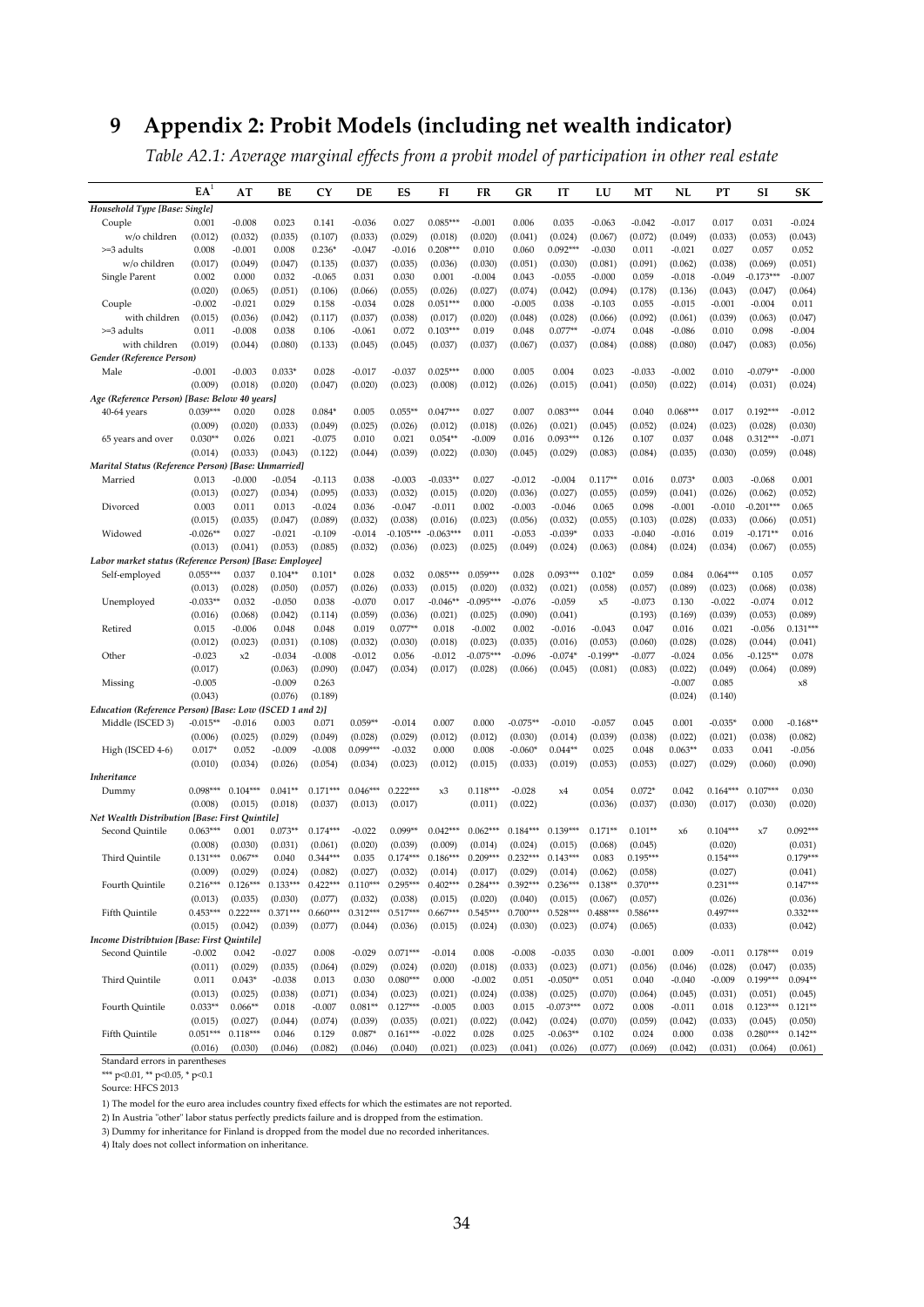*Table A2.2: Average marginal effects from a probit model of participation in business ownership*

|                                                          | EA          | AT         | ВE                | CY         | DE         | ES         | FI          | FR          | GR          | IT         | LU         | MТ         | NL         | PT          | SI          | SК         |
|----------------------------------------------------------|-------------|------------|-------------------|------------|------------|------------|-------------|-------------|-------------|------------|------------|------------|------------|-------------|-------------|------------|
| Household Type [Base: Single]                            |             |            |                   |            |            |            |             |             |             |            |            |            |            |             |             |            |
| Couple                                                   | $0.024***$  | 0.017      | 0.019             | $-0.035$   | $0.034**$  | 0.013      | $0.028*$    | $0.030***$  | 0.007       | $0.030***$ | 0.026      | $-0.105$   | 0.031      | 0.002       | x12         | $-0.068**$ |
| w/o children                                             | (0.007)     | (0.020)    | (0.018)           | (0.094)    | (0.016)    | (0.017)    | (0.014)     | (0.009)     | (0.010)     | (0.010)    | (0.027)    | (0.112)    | (0.030)    | (0.021)     |             | (0.032)    |
| >=3 adults                                               | $0.055***$  | $0.065**$  | 0.023             | 0.022      | $0.035*$   | 0.036      | 0.017       | $0.045***$  | $0.036**$   | $0.118***$ | 0.008      | $-0.113$   | x8         | 0.015       |             | $-0.030$   |
| w/o children                                             | (0.009)     | (0.029)    | (0.035)           | (0.106)    | (0.019)    | (0.023)    | (0.025)     | (0.015)     | (0.018)     | (0.021)    | (0.026)    | (0.115)    |            | (0.024)     |             | (0.037)    |
| Single Parent                                            | 0.002       | 0.003      | 0.021             | $-0.081$   | 0.014      | $-0.042**$ | 0.018       | $-0.007$    | $-0.025**$  | 0.008      | $-0.012$   | $-0.089$   | $-0.007$   | 0.041       |             | $-0.010$   |
|                                                          | (0.009)     | (0.042)    | (0.044)           | (0.093)    | (0.030)    | (0.020)    | (0.027)     | (0.010)     | (0.012)     | (0.016)    | (0.023)    | (0.143)    | (0.060)    | (0.047)     |             | (0.034)    |
| Couple                                                   | $0.029***$  | $-0.002$   | 0.012             | $-0.026$   | $0.032*$   | 0.020      | $0.029*$    | $0.044***$  | $0.025*$    | $0.053***$ | 0.019      | $-0.135$   | $-0.002$   | 0.003       |             | $-0.065**$ |
| with children                                            | (0.007)     | (0.018)    | (0.018)           | (0.093)    | (0.018)    | (0.020)    | (0.017)     | (0.010)     | (0.014)     | (0.015)    | (0.025)    | (0.112)    | (0.026)    | (0.022)     |             | (0.032)    |
| >=3 adults                                               | $0.045***$  | $0.046*$   | $-0.006$          | $-0.017$   | $0.055*$   | 0.023      | $-0.065***$ | $0.070***$  | $0.034*$    | $0.095***$ | 0.060      | $-0.112$   | 0.048      | $-0.009$    |             | $-0.059$   |
| with children                                            | (0.009)     | (0.027)    | (0.029)           | (0.096)    | (0.030)    | (0.025)    | (0.019)     | (0.016)     | (0.020)     | (0.019)    | (0.044)    | (0.123)    | (0.078)    | (0.022)     |             | (0.038)    |
| Gender (Reference Person)                                |             |            |                   |            |            |            |             |             |             |            |            |            |            |             |             |            |
| Male                                                     | $-0.017***$ | $-0.021$   | $-0.013$          | 0.052      | $-0.015$   | $-0.023**$ | $-0.013*$   | $-0.024***$ | $-0.029***$ | $-0.011$   | $-0.020$   | $-0.045$   | 0.009      | $-0.010$    | $-0.054***$ | $-0.018$   |
|                                                          | (0.004)     | (0.013)    | (0.016)           | (0.032)    | (0.012)    | (0.012)    | (0.008)     | (0.006)     | (0.010)     | (0.011)    | (0.019)    | (0.034)    | (0.017)    | (0.012)     | (0.019)     | (0.016)    |
| Age (Reference Person) [Base: Below 40 years]            |             |            |                   |            |            |            |             |             |             |            |            |            |            |             |             |            |
| $40-64$ years                                            | $-0.010$    | 0.002      | $-0.014$          | $-0.057$   | 0.020      | $-0.036**$ | $0.052***$  | $-0.021**$  | $-0.023*$   | $-0.011$   | $-0.020$   | $-0.014$   | $-0.009$   | $-0.029***$ | $-0.026$    | $-0.017$   |
|                                                          | (0.006)     | (0.017)    | (0.019)           | (0.038)    | (0.017)    | (0.018)    | (0.010)     | (0.008)     | (0.013)     | (0.014)    | (0.027)    | (0.036)    | (0.027)    | (0.011)     | (0.022)     | (0.015)    |
| 65 years and over                                        | $-0.031***$ | $-0.005$   | $-0.034$          | $-0.137$   | $-0.023$   | $-0.047$   | $0.067***$  | $-0.031**$  | $-0.029$    | $-0.027$   | $-0.045$   | $-0.066$   | $-0.040$   | $-0.012$    | $-0.053*$   | $-0.020$   |
|                                                          | (0.007)     | (0.025)    | (0.026)           | (0.137)    | (0.019)    | (0.029)    | (0.020)     | (0.012)     | (0.025)     | (0.017)    | (0.034)    | (0.054)    | (0.043)    | (0.024)     | (0.032)     | (0.039)    |
| Marital Status (Reference Person)                        |             |            | [Base: Unmarried] |            |            |            |             |             |             |            |            |            |            |             |             |            |
| Married                                                  | 0.008       | $-0.005$   | 0.022             | 0.039      | 0.009      | $0.027*$   | $0.024*$    | 0.004       | 0.017       | $-0.004$   | 0.006      | 0.107      | $-0.018$   | $0.032**$   | $0.076***$  | 0.021      |
|                                                          | (0.007)     | (0.018)    | (0.019)           | (0.067)    | (0.017)    | (0.015)    | (0.014)     | (0.008)     | (0.014)     | (0.020)    | (0.025)    | (0.082)    | (0.026)    | (0.015)     | (0.025)     | (0.021)    |
| Divorced                                                 | 0.012       | $-0.019$   | 0.038             | $0.170**$  | 0.021      | $-0.011$   | $-0.006$    | 0.005       | 0.010       | 0.045      | 0.009      | 0.058      | $-0.007$   | 0.028       | 0.015       | $-0.016$   |
|                                                          | (0.008)     | (0.021)    | (0.026)           | (0.068)    | (0.019)    | (0.019)    | (0.015)     | (0.011)     | (0.023)     | (0.032)    | (0.027)    | (0.044)    | (0.049)    | (0.022)     | (0.018)     | (0.017)    |
| Widowed                                                  | $-0.016*$   | $-0.029$   | $-0.024$          | 0.125      | $-0.001$   | $-0.004$   | 0.021       | $-0.022**$  | $-0.024**$  | $-0.011$   | 0.068      | x12        | $-0.009$   | $-0.004$    | x12         | $-0.046*$  |
|                                                          | (0.009)     | (0.038)    | (0.019)           | (0.085)    | (0.035)    | (0.020)    | (0.021)     | (0.010)     | (0.012)     | (0.026)    | (0.064)    |            | (0.104)    | (0.022)     |             | (0.026)    |
| Labor market status (Reference Person) [Base: Employee]  |             |            |                   |            |            |            |             |             |             |            |            |            |            |             |             |            |
| Self-employed                                            | $0.639***$  | $0.349***$ | $0.457***$        | $0.404***$ | $0.539***$ | $0.765***$ | $0.168***$  | $0.629***$  | $0.244***$  | x4         | $0.318***$ | $0.538***$ | $0.472***$ | $0.272***$  | $0.657***$  | $0.675***$ |
|                                                          | (0.018)     | (0.057)    | (0.053)           | (0.061)    | (0.050)    | (0.031)    | (0.017)     | (0.030)     | (0.030)     |            | (0.075)    | (0.086)    | (0.128)    | (0.031)     | (0.110)     | (0.065)    |
| Unemployed                                               | $-0.020***$ | $-0.005$   | $-0.004$          | $-0.067$   | x2         | $-0.032**$ | $-0.012$    | $-0.016$    | 0.016       | 0.034      | x6         | 0.034      | x9         | $-0.017$    | 0.016       | x12        |
|                                                          | (0.006)     | (0.060)    | (0.026)           | (0.048)    |            | (0.013)    | (0.022)     | (0.014)     | (0.018)     | (0.033)    |            | (0.138)    |            | (0.016)     | (0.031)     |            |
| Retired                                                  | $-0.004$    | $-0.028**$ | $-0.011$          | $-0.057$   | 0.004      | 0.003      | 0.020       | $-0.019**$  | 0.017       | 0.010      | $-0.001$   | 0.039      | $-0.009$   | $-0.025**$  | 0.004       | 0.033      |
|                                                          | (0.006)     | (0.012)    | (0.014)           | (0.121)    | (0.015)    | (0.024)    | (0.018)     | (0.008)     | (0.017)     | (0.013)    | (0.018)    | (0.040)    | (0.025)    | (0.011)     | (0.027)     | (0.026)    |
| Other                                                    | $-0.002$    | $-0.010$   | 0.052             | x12        | $-0.004$   | $-0.020$   | $-0.024*$   | $-0.023**$  | 0.042       | 0.002      |            | x12        | 0.036      | x11         | x12         | 0.046      |
|                                                          | (0.010)     | (0.057)    | (0.055)           |            | (0.023)    | (0.024)    | (0.014)     | (0.010)     | (0.031)     | (0.028)    |            |            | (0.050)    |             |             | (0.058)    |
| Missing                                                  | $0.068*$    |            | $-0.029***$       | $-0.115*$  |            |            |             |             |             |            |            |            | 0.068      | 0.280       |             | x12        |
|                                                          | (0.039)     |            | (0.008)           | (0.069)    |            |            |             |             |             |            |            |            | (0.042)    | (0.199)     |             |            |
| Education (Reference Person) [Base: Low (ISCED 1 and 2)] |             |            |                   |            |            |            |             |             |             |            |            |            |            |             |             |            |
| Middle (ISCED 3)                                         | 0.003       | $-0.013$   | 0.017             | 0.003      | 0.013      | 0.018      | $-0.000$    | 0.006       | $-0.014$    | $-0.003$   | 0.009      | 0.006      | 0.023      | 0.010       | 0.000       | $-0.015$   |
|                                                          | (0.004)     | (0.018)    | (0.015)           | (0.047)    | (0.016)    | (0.013)    | (0.011)     | (0.007)     | (0.012)     | (0.009)    | (0.017)    | (0.027)    | (0.019)    | (0.013)     | (0.045)     | (0.029)    |
| High (ISCED 4-6)                                         | 0.008       | $-0.019$   | $0.029*$          | $-0.051$   | 0.024      | 0.002      | $-0.007$    | $-0.002$    | $-0.033***$ | 0.015      | 0.006      | 0.007      | $0.064**$  | $-0.016$    | $-0.027$    | 0.025      |
|                                                          | (0.005)     | (0.024)    | (0.015)           | (0.044)    | (0.019)    | (0.011)    | (0.012)     | (0.009)     | (0.012)     | (0.016)    | (0.020)    | (0.031)    | (0.027)    | (0.011)     | (0.050)     | (0.037)    |
| Inheritance<br>Dummy                                     | $0.015***$  | 0.013      | 0.015             | $-0.051$   | $0.025**$  | $0.016*$   | x3          | 0.000       | $-0.009$    | x5         | 0.003      | 0.033      | $0.064**$  | 0.011       | $-0.022*$   | $-0.019$   |
|                                                          | (0.005)     | (0.010)    | (0.009)           | (0.035)    | (0.011)    | (0.009)    |             | (0.005)     | (0.006)     |            | (0.013)    | (0.027)    | (0.028)    | (0.010)     | (0.013)     | (0.013)    |
| Net Wealth Distribution [Base: First Quintile]           |             |            |                   |            |            |            |             |             |             |            |            |            |            |             |             |            |
| Second Quintile                                          | $0.030***$  | 0.012      | 0.033             | 0.001      | $0.054***$ | $-0.001$   | $0.033***$  | $0.034***$  | $0.025***$  | $0.033**$  | 0.008      | x7         | x10        | $0.031***$  | 0.009       | 0.007      |
|                                                          | (0.006)     | (0.019)    | (0.022)           | (0.042)    | (0.021)    | (0.012)    | (0.012)     | (0.011)     | (0.008)     | (0.016)    | (0.024)    |            |            | (0.011)     | (0.019)     | (0.016)    |
| Third Quintile                                           | $0.034***$  | 0.025      | $0.044*$          | $0.118**$  | $0.046***$ | 0.014      | $0.090***$  | $0.051***$  | $0.023**$   | $0.022**$  | 0.002      |            |            | $0.043***$  | 0.015       | 0.008      |
|                                                          | (0.005)     | (0.018)    | (0.024)           | (0.052)    | (0.017)    | (0.014)    | (0.012)     | (0.010)     | (0.009)     | (0.011)    | (0.026)    |            |            | (0.011)     | (0.029)     | (0.016)    |
| Fourth Quintile                                          | $0.035***$  | $0.045**$  | $0.055***$        | $0.130**$  | 0.020      | $0.040***$ | $0.108***$  | $0.061***$  | $0.030***$  | 0.012      | $0.044*$   |            |            | $0.056***$  | 0.037       | 0.016      |
|                                                          | (0.006)     | (0.019)    | (0.020)           | (0.061)    | (0.016)    | (0.013)    | (0.013)     | (0.011)     | (0.008)     | (0.009)    | (0.025)    |            |            | (0.010)     | (0.027)     | (0.022)    |
| Fifth Quintile                                           | $0.087***$  | $0.179***$ | $0.114***$        | $0.405***$ | $0.064***$ | $0.089***$ | $0.144***$  | $0.146***$  | $0.050***$  | $0.052***$ | $0.109**$  |            |            | $0.172***$  | 0.124       | $0.060**$  |
|                                                          | (0.008)     | (0.041)    | (0.031)           | (0.068)    | (0.018)    | (0.023)    | (0.014)     | (0.016)     | (0.013)     | (0.014)    | (0.044)    |            |            | (0.025)     | (0.072)     | (0.027)    |
| Income Distribtuion [Base: First Quintile]               |             |            |                   |            |            |            |             |             |             |            |            |            |            |             |             |            |
| Second Quintile                                          | 0.002       | $-0.011$   | 0.018             | 0.030      | 0.003      | 0.023      | $-0.002$    | $-0.011$    | 0.000       | 0.006      | 0.012      | 0.047      | $-0.021$   | 0.015       | $-0.002$    | 0.004      |
|                                                          | (0.007)     | (0.024)    | (0.019)           | (0.053)    | (0.025)    | (0.015)    | (0.014)     | (0.014)     | (0.006)     | (0.010)    | (0.028)    | (0.041)    | (0.045)    | (0.018)     | (0.023)     | (0.019)    |
| Third Quintile                                           | 0.013       | 0.011      | $0.062***$        | $0.107*$   | 0.008      | $0.039***$ | $-0.008$    | $-0.029**$  | 0.011       | $0.028**$  | 0.020      | 0.036      | 0.020      | 0.013       | 0.015       | 0.034      |
|                                                          | (0.008)     | (0.027)    | (0.024)           | (0.056)    | (0.022)    | (0.013)    | (0.015)     | (0.013)     | (0.012)     | (0.011)    | (0.028)    | (0.043)    | (0.042)    | (0.019)     | (0.021)     | (0.024)    |
| Fourth Quintile                                          | $0.016**$   | 0.008      | $0.039**$         | 0.059      | 0.017      | $0.061***$ | 0.007       | $-0.037***$ | $0.023**$   | $0.038***$ | 0.017      | 0.068      | $-0.010$   | 0.003       | 0.026       | 0.048      |
|                                                          | (0.007)     | (0.024)    | (0.019)           | (0.058)    | (0.022)    | (0.016)    | (0.016)     | (0.013)     | (0.012)     | (0.011)    | (0.023)    | (0.048)    | (0.036)    | (0.019)     | (0.019)     | (0.029)    |
| Fifth Quintile                                           | $0.034***$  | 0.008      | $0.042**$         | 0.083      | $0.054**$  | $0.047***$ | $0.065***$  | $-0.037***$ | $0.041***$  | $0.087***$ | 0.027      | $0.127**$  | 0.004      | 0.009       | 0.029       | $0.076**$  |
|                                                          | (0.008)     | (0.024)    | (0.020)           | (0.057)    | (0.028)    | (0.017)    | (0.020)     | (0.013)     | (0.014)     | (0.015)    | (0.029)    | (0.056)    | (0.039)    | (0.018)     | (0.033)     | (0.039)    |
|                                                          |             |            |                   |            |            |            |             |             |             |            |            |            |            |             |             |            |

ard errors in pa

\*\*\* p<0.01, \*\* p<0.05,

Source: HFCS 2013

1) The model for the euro area includes country fixed effects for which the estimates are not reported.

2) In Germany "unemployment" labor status perfectly predicts and is dropped from the estimation

3) Dummy for inheritance for Finland is dropped from the model due no recorded inheritances.

4) In Italy "self-employment" labor status perfectly predicts success and is dropped from the estimation.

5) Italy does not collect information on inheritance.

6) In Luxembourg "unemployment" and "other" labor status perfectly predicts and is dropped from the estimation.

7) In Malta in the first wealth quintile there is no observation in some implicates, so it is removed from the model.

8) In the Netherlands "three or more adults without children" household type perfectly predicts and is dropped from the estimation.

9) In the Netherlands "unemployment" labor status perfectly predicts and is dropped from the estimation.

10) In the Netherlands there are wealth quintiles with no observations that particiapte, so it is removed from the model.

11) In Portugal "other" labor status perfectly predicts and is dropped from the estimation.

12) Various indicators in several countries are perfect predictiors and hence dropped from the model.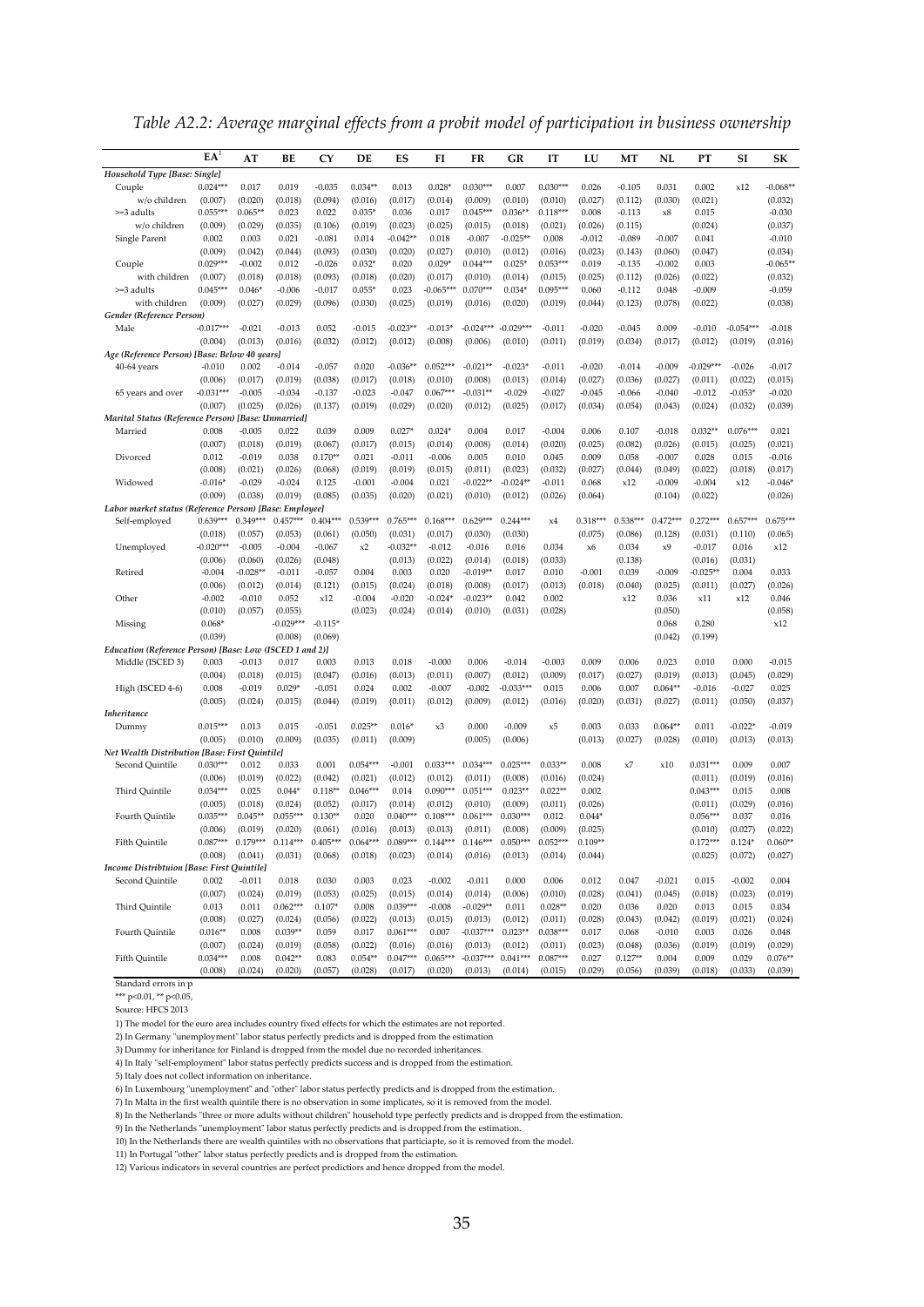# **10 Appendix 3: Probit Models (excluding net wealth indicator)**

*Table A3.1: Average marginal effects of probit model of participation in households' main residence*

|                                                          | EA <sup>1</sup> | AT         | <b>BE</b>  | <b>CY</b>  | DF.        | ES         | FI          | <b>FR</b>   | GR         | IT         | LU         | MT         | <b>NL</b>  | PT          | SI         | <b>SK</b>  |
|----------------------------------------------------------|-----------------|------------|------------|------------|------------|------------|-------------|-------------|------------|------------|------------|------------|------------|-------------|------------|------------|
| Household Type [Base: Single]                            |                 |            |            |            |            |            |             |             |            |            |            |            |            |             |            |            |
| Couple                                                   | $0.096***$      | $0.181***$ | $0.135***$ | $-0.015$   | $0.098***$ | $0.058**$  | $0.034**$   | $0.074***$  | $0.126***$ | $0.040**$  | 0.036      | $0.113**$  | $0.171***$ | $0.104***$  | $0.284***$ | $0.104***$ |
| w/o children                                             | (0.014)         | (0.027)    | (0.037)    | (0.056)    | (0.031)    | (0.025)    | (0.014)     | (0.022)     | (0.024)    | (0.020)    | (0.047)    | (0.055)    | (0.054)    | (0.027)     | (0.068)    | (0.029)    |
| >=3 adults                                               | $0.097***$      | $0.244***$ | $0.127*$   | 0.070      | $0.164***$ | 0.008      | 0.044       | $0.102***$  | $0.150***$ | 0.025      | $-0.107$   | 0.063      | 0.160      | $0.120***$  | $0.345***$ | $0.155***$ |
| w/o children                                             | (0.020)         | (0.063)    | (0.071)    | (0.079)    | (0.048)    | (0.039)    | (0.037)     | (0.035)     | (0.044)    | (0.032)    | (0.087)    | (0.080)    | (0.148)    | (0.035)     | (0.069)    | (0.038)    |
| Single Parent                                            | $-0.008$        | 0.037      | 0.006      | 0.026      | $-0.018$   | 0.040      | $-0.023$    | $-0.061**$  | 0.079      | 0.025      | $-0.002$   | $-0.021$   | $-0.026$   | $-0.012$    | $0.214**$  | 0.042      |
|                                                          | (0.025)         | (0.059)    | (0.057)    | (0.094)    | (0.072)    | (0.044)    | (0.026)     | (0.031)     | (0.067)    | (0.043)    | (0.079)    | (0.117)    | (0.107)    | (0.043)     | (0.096)    | (0.034)    |
| Couple                                                   | $0.147***$      | $0.233***$ | $0.164***$ | 0.079      | $0.135***$ | $0.110***$ | $0.087***$  | $0.145***$  | $0.147***$ | $0.070***$ | 0.046      | $0.235***$ | $0.382***$ | $0.149***$  | $0.353***$ | $0.141***$ |
| with children                                            | (0.014)         | (0.037)    | (0.038)    | (0.057)    | (0.042)    | (0.025)    | (0.019)     | (0.023)     | (0.026)    | (0.022)    | (0.048)    | (0.059)    | (0.058)    | (0.030)     | (0.070)    | (0.032)    |
| >=3 adults                                               | $0.100***$      | $0.229***$ | $0.208**$  | $-0.038$   | $0.249***$ | $-0.011$   | 0.058       | 0.016       | $0.145***$ | 0.033      | 0.081      | $0.193**$  | $0.324*$   | $0.098**$   | $0.408***$ | $0.146***$ |
| with children                                            | (0.023)         | (0.070)    | (0.084)    | (0.103)    | (0.067)    | (0.043)    | (0.064)     | (0.042)     | (0.041)    | (0.037)    | (0.074)    | (0.078)    | (0.196)    | (0.044)     | (0.073)    | (0.042)    |
| Gender (Reference Person)                                |                 |            |            |            |            |            |             |             |            |            |            |            |            |             |            |            |
| Male                                                     | $-0.005$        | 0.002      | $-0.043$   | $-0.036$   | $-0.004$   | $-0.003$   | $0.023**$   | 0.004       | 0.008      | $-0.014$   | $-0.080**$ | $-0.026$   | 0.042      | 0.014       | $-0.022$   | $-0.015$   |
|                                                          | (0.010)         | (0.034)    | (0.026)    | (0.046)    | (0.028)    | (0.020)    | (0.011)     | (0.013)     | (0.018)    | (0.014)    | (0.038)    | (0.040)    | (0.040)    | (0.018)     | (0.037)    | (0.016)    |
| Age (Reference Person) [Base: Below 40 years]            |                 |            |            |            |            |            |             |             |            |            |            |            |            |             |            |            |
| $40-64$ years                                            | $0.183***$      | $0.143***$ | $0.161***$ | 0.065      | $0.191***$ | $0.115***$ | $0.232***$  | $0.250***$  | $0.188***$ | $0.170***$ | $0.083**$  | 0.036      | 0.030      | $0.208***$  | $0.136***$ | $0.196***$ |
|                                                          | (0.009)         | (0.023)    | (0.034)    | (0.055)    | (0.025)    | (0.024)    | (0.013)     | (0.018)     | (0.019)    | (0.022)    | (0.039)    | (0.045)    | (0.050)    | (0.030)     | (0.048)    | (0.028)    |
| 65 years and over                                        | $0.233***$      | $0.181***$ | 0.069      | 0.134      | $0.239***$ | $0.134***$ | $0.257***$  | $0.266***$  | $0.242***$ | $0.237***$ | $0.238***$ | 0.024      | $0.145**$  | $0.251***$  | 0.113      | $0.234***$ |
|                                                          | (0.014)         | (0.040)    | (0.075)    | (0.123)    | (0.053)    | (0.037)    | (0.027)     | (0.028)     | (0.049)    | (0.032)    | (0.069)    | (0.060)    | (0.069)    | (0.039)     | (0.089)    | (0.047)    |
| Labor market status (Reference Person) [Base: Employee]  |                 |            |            |            |            |            |             |             |            |            |            |            |            |             |            |            |
| Self-employed                                            | $0.042**$       | $0.149***$ | 0.050      | $-0.042$   | 0.074      | $-0.041$   | $0.155***$  | $0.126***$  | 0.040      | 0.006      | $-0.131*$  | 0.055      | $-0.069$   | 0.031       | 0.101      | 0.035      |
|                                                          | (0.016)         | (0.043)    | (0.063)    | (0.078)    | (0.047)    | (0.036)    | (0.023)     | (0.027)     | (0.026)    | (0.024)    | (0.067)    | (0.053)    | (0.113)    | (0.027)     | (0.091)    | (0.032)    |
| Unemployed                                               | $-0.091***$     | $-0.136**$ | $-0.095*$  | $-0.042$   | $-0.113*$  | $-0.076**$ | $-0.073***$ | $-0.126***$ | 0.042      | 0.055      | $-0.192$   | 0.041      | $-0.074$   | $-0.132***$ | $-0.016$   | $-0.208**$ |
|                                                          | (0.020)         | (0.068)    | (0.050)    | (0.084)    | (0.061)    | (0.034)    | (0.027)     | (0.027)     | (0.066)    | (0.048)    | (0.183)    | (0.099)    | (0.157)    | (0.034)     | (0.060)    | (0.091)    |
| Retired                                                  | $0.103***$      | $0.072*$   | $0.237***$ | $-0.049$   | $0.099*$   | $0.091***$ | $0.133***$  | $0.141***$  | $0.147***$ | $0.177***$ | 0.088      | $-0.027$   | $-0.112*$  | $-0.018$    | $0.262***$ | 0.056      |
|                                                          | (0.013)         | (0.038)    | (0.049)    | (0.112)    | (0.052)    | (0.029)    | (0.024)     | (0.028)     | (0.038)    | (0.024)    | (0.060)    | (0.059)    | (0.065)    | (0.031)     | (0.060)    | (0.034)    |
| Other                                                    | $-0.014$        | $-0.061$   | $-0.096$   | $-0.208$   | $-0.051$   | 0.048      | $-0.082***$ | $-0.037$    | $-0.026$   | $0.222***$ | $0.147**$  | 0.050      | $-0.131**$ | $-0.009$    | 0.003      | $0.050*$   |
|                                                          | (0.020)         | (0.092)    | (0.063)    | (0.133)    | (0.067)    | (0.032)    | (0.024)     | (0.031)     | (0.056)    | (0.041)    | (0.060)    | (0.071)    | (0.064)    | (0.051)     | (0.081)    | (0.028)    |
| Missing                                                  | 0.060           |            | 0.071      | $-0.217$   |            |            |             |             |            |            |            |            | $-0.045$   | $-0.051$    |            | x4         |
|                                                          | (0.042)         |            | (0.116)    | (0.256)    |            |            |             |             |            |            |            |            | (0.055)    | (0.199)     |            |            |
| Education (Reference Person) [Base: Low (ISCED 1 and 2)] |                 |            |            |            |            |            |             |             |            |            |            |            |            |             |            |            |
| Middle (ISCED 3)                                         | $0.038***$      | $-0.009$   | 0.017      | 0.045      | 0.055      | $-0.048**$ | $0.036**$   | $0.062***$  | $-0.004$   | $0.086***$ | $0.101**$  | $0.083**$  | $-0.006$   | 0.020       | $0.093**$  | 0.021      |
|                                                          | (0.010)         | (0.028)    | (0.033)    | (0.054)    | (0.036)    | (0.022)    | (0.015)     | (0.014)     | (0.027)    | (0.018)    | (0.042)    | (0.038)    | (0.036)    | (0.025)     | (0.044)    | (0.044)    |
| High (ISCED 4-6)                                         | $0.054***$      | $-0.090**$ | $0.086**$  | 0.077      | 0.055      | $-0.012$   | $0.061***$  | $0.094***$  | $-0.049$   | $0.100***$ | $-0.006$   | $0.111**$  | $0.086**$  | 0.033       | 0.051      | 0.057      |
|                                                          | (0.012)         | (0.038)    | (0.035)    | (0.057)    | (0.042)    | (0.023)    | (0.016)     | (0.019)     | (0.037)    | (0.033)    | (0.057)    | (0.050)    | (0.039)    | (0.029)     | (0.050)    | (0.044)    |
| <b>Inheritance</b>                                       |                 |            |            |            |            |            |             |             |            |            |            |            |            |             |            |            |
| Dummy                                                    | $0.200***$      | $0.269***$ | $0.104***$ | $0.204***$ | $0.249***$ | $0.139***$ | x2          | $0.122***$  | $0.439***$ | x3         | $0.180***$ | $0.176***$ | $0.162**$  | $0.226***$  | $0.292***$ | $0.150***$ |
|                                                          | (0.010)         | (0.025)    | (0.025)    | (0.040)    | (0.021)    | (0.018)    |             | (0.012)     | (0.028)    |            | (0.036)    | (0.031)    | (0.065)    | (0.020)     | (0.040)    | (0.018)    |
| Income Distribtuion [Base: First Quintile]               |                 |            |            |            |            |            |             |             |            |            |            |            |            |             |            |            |
| Second Quintile                                          | $0.068***$      | 0.076      | 0.053      | $0.162**$  | $0.118**$  | 0.044      | $0.150***$  | $0.077***$  | 0.013      | $0.107***$ | $0.174**$  | 0.034      | $-0.011$   | $-0.051*$   | 0.031      | $-0.002$   |
|                                                          | (0.016)         | (0.046)    | (0.044)    | (0.078)    | (0.052)    | (0.034)    | (0.025)     | (0.021)     | (0.034)    | (0.024)    | (0.070)    | (0.060)    | (0.064)    | (0.031)     | (0.080)    | (0.025)    |
| Third Quintile                                           | $0.132***$      | $0.097**$  | $0.174***$ | 0.131      | $0.161***$ | $0.110***$ | $0.250***$  | $0.156***$  | 0.051      | $0.189***$ | $0.331***$ | 0.049      | 0.017      | 0.030       | 0.024      | 0.020      |
|                                                          | (0.017)         | (0.048)    | (0.048)    | (0.089)    | (0.050)    | (0.037)    | (0.024)     | (0.025)     | (0.035)    | (0.026)    | (0.067)    | (0.065)    | (0.067)    | (0.029)     | (0.073)    | (0.029)    |
| Fourth Quintile                                          | $0.220***$      | $0.102**$  | $0.264***$ | $0.276***$ | $0.264***$ | $0.117***$ | $0.349***$  | $0.287***$  | 0.070      | $0.297***$ | $0.457***$ | 0.081      | $0.131*$   | 0.050       | 0.090      | 0.032      |
|                                                          | (0.017)         | (0.050)    | (0.046)    | (0.085)    | (0.048)    | (0.039)    | (0.030)     | (0.026)     | (0.046)    | (0.026)    | (0.063)    | (0.069)    | (0.075)    | (0.035)     | (0.071)    | (0.028)    |
| Fifth Quintile                                           | $0.275***$      | $0.194***$ | $0.298***$ | $0.305***$ | $0.340***$ | $0.158***$ | $0.411***$  | $0.328***$  | $0.148***$ | $0.332***$ | $0.462***$ | 0.105      | $0.138**$  | $0.102***$  | 0.114      | $-0.004$   |
|                                                          | (0.020)         | (0.056)    | (0.054)    | (0.083)    | (0.058)    | (0.035)    | (0.031)     | (0.028)     | (0.044)    | (0.028)    | (0.070)    | (0.076)    | (0.069)    | (0.032)     | (0.074)    | (0.047)    |
| Standard errors in parentheses                           |                 |            |            |            |            |            |             |             |            |            |            |            |            |             |            |            |

\*\*\* p<0.01, \*\* p<0.05, \* p<0.1 Source: HFCS 2013

1) The model for the euro area includes country fixed effects for which the estimates are not reported.

2) Dummy for inheritance for Finland is dropped from the model due no recorded inheritances.

3) Italy does not collect information on inheritance.

4) In Slovakia there are missing observations in the labour market status, but due to perfect prediction the dummy is dropped.

Notes: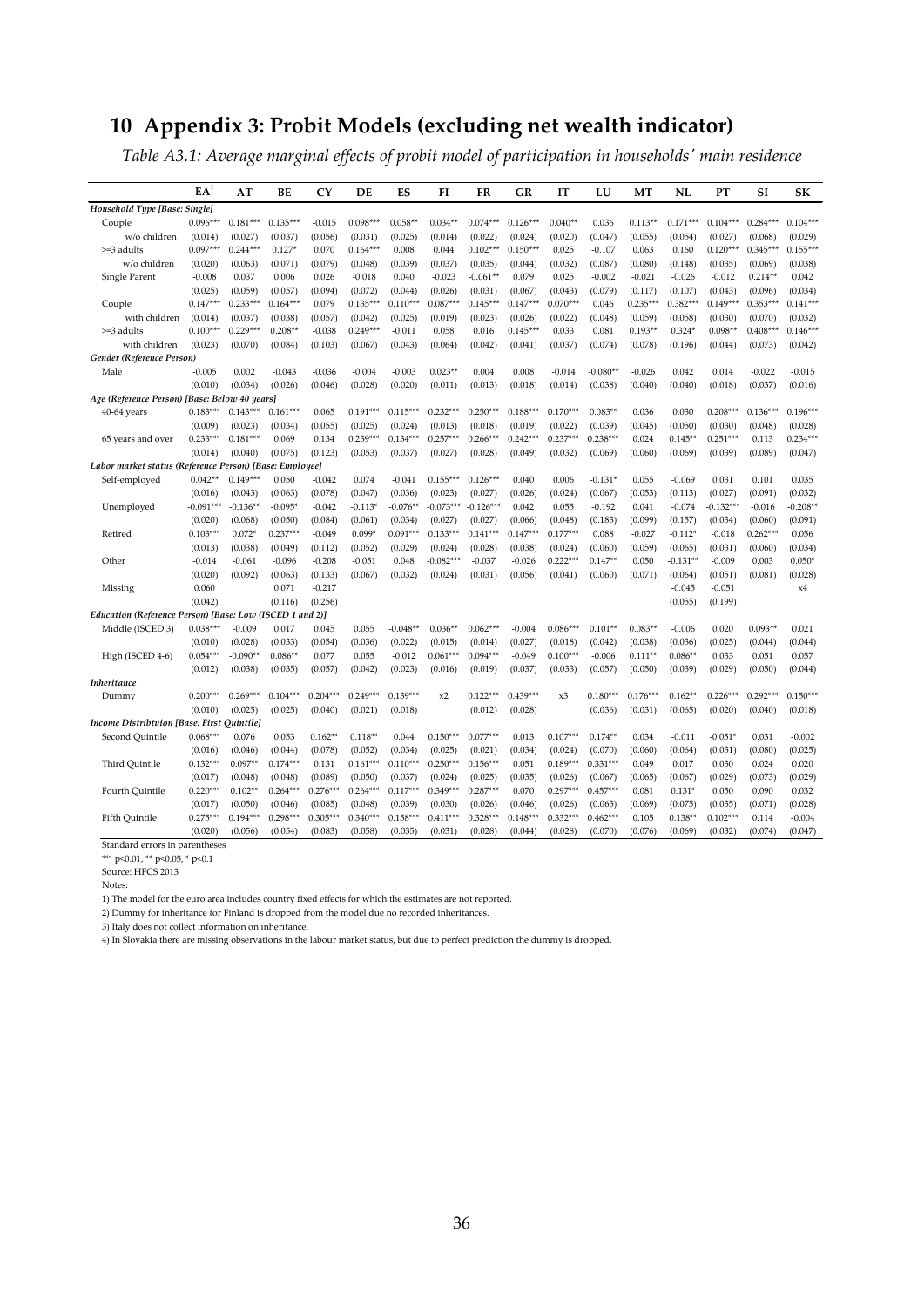| Table A3.2: Average marginal effects of a probit model of participation in risky financial assets |  |  |  |  |
|---------------------------------------------------------------------------------------------------|--|--|--|--|
|                                                                                                   |  |  |  |  |

|                                                          | EA <sup>1</sup> | AT          | BE         | CY         | DE          | ES          | FI          | FR          | GR         | IT          | LU          | МT         | NL         | PT         | SI          | SK       |
|----------------------------------------------------------|-----------------|-------------|------------|------------|-------------|-------------|-------------|-------------|------------|-------------|-------------|------------|------------|------------|-------------|----------|
| Household Type [Base: Single]                            |                 |             |            |            |             |             |             |             |            |             |             |            |            |            |             |          |
| Couple                                                   | $-0.050***$     | $-0.029$    | $-0.001$   | $-0.070$   | $-0.067***$ | $-0.028$    | 0.004       | $-0.080***$ | 0.014      | $-0.085***$ | $-0.069*$   | 0.029      | 0.002      | $-0.017$   | 0.048       | $-0.011$ |
| w/o children                                             | (0.010)         | (0.021)     | (0.032)    | (0.061)    | (0.025)     | (0.021)     | (0.017)     | (0.013)     | (0.017)    | (0.021)     | (0.042)     | (0.055)    | (0.040)    | (0.023)    | (0.059)     | (0.019)  |
| $>=$ 3 adults                                            | $-0.099***$     | $-0.062**$  | $-0.020$   | $-0.011$   | $-0.106***$ | $-0.075***$ | $-0.036$    | $-0.147***$ | 0.017      | $-0.165***$ | $-0.087$    | 0.055      | $-0.152**$ | $-0.051*$  | 0.014       | $-0.001$ |
| w/o children                                             | (0.012)         | (0.028)     | (0.051)    | (0.095)    | (0.036)     | (0.025)     | (0.030)     | (0.022)     | (0.021)    | (0.023)     | (0.055)     | (0.076)    | (0.076)    | (0.030)    | (0.061)     | (0.023)  |
| Single Parent                                            | $-0.039$        | $-0.015$    | $-0.094*$  | 0.085      | 0.028       | $-0.003$    | $-0.033$    | $-0.087***$ | $-0.013$   | $-0.083$    | $-0.153$    | $-0.093$   | $-0.176$   | $-0.029$   | $-0.040$    | 0.023    |
|                                                          | (0.029)         | (0.053)     | (0.054)    | (0.095)    | (0.073)     | (0.051)     | (0.032)     | (0.026)     | (0.015)    | (0.056)     | (0.102)     | (0.145)    | (0.145)    | (0.035)    | (0.070)     | (0.044)  |
| Couple                                                   | $-0.076***$     | $-0.026$    | $-0.015$   | $-0.055$   | $-0.084***$ | $-0.052*$   | $-0.043**$  | $-0.089***$ | 0.005      | $-0.134***$ | $-0.079*$   | $0.141**$  | $-0.070$   | $-0.022$   | 0.058       | $-0.002$ |
| with children                                            | (0.010)         | (0.026)     | (0.040)    | (0.060)    | (0.026)     | (0.027)     | (0.019)     | (0.016)     | (0.016)    | (0.024)     | (0.043)     | (0.068)    | (0.044)    | (0.029)    | (0.069)     | (0.016)  |
| >=3 adults                                               | $-0.100***$     | $-0.095***$ | $-0.041$   | $-0.040$   | $-0.133***$ | $-0.013$    | $-0.067*$   | $-0.147***$ | 0.012      | $-0.172***$ | $-0.170***$ | 0.080      | $-0.040$   | $-0.048$   | 0.109       | $-0.010$ |
| with children                                            | (0.017)         | (0.031)     | (0.066)    | (0.101)    | (0.040)     | (0.043)     | (0.035)     | (0.021)     | (0.028)    | (0.026)     | (0.061)     | (0.081)    | (0.089)    | (0.031)    | (0.083)     | (0.029)  |
| Gender (Reference Person)                                |                 |             |            |            |             |             |             |             |            |             |             |            |            |            |             |          |
| Male                                                     | $0.018**$       | $0.036**$   | 0.019      | $0.090*$   | $-0.004$    | 0.018       | 0.020       | $0.028**$   | 0.001      | 0.020       | 0.031       | $-0.104**$ | 0.015      | $0.037**$  | 0.036       | 0.005    |
|                                                          | (0.008)         | (0.017)     | (0.027)    | (0.047)    | (0.021)     | (0.019)     | (0.013)     | (0.012)     | (0.014)    | (0.015)     | (0.036)     | (0.050)    | (0.036)    | (0.016)    | (0.036)     | (0.013)  |
| Age (Reference Person) [Base: Below 40 years]            |                 |             |            |            |             |             |             |             |            |             |             |            |            |            |             |          |
| $40-64$ years                                            | $0.025**$       | 0.009       | $0.076**$  | $0.226***$ | $-0.044*$   | $0.072***$  | $0.028**$   | $0.037***$  | $0.021**$  | $0.121***$  | 0.049       | 0.069      | $0.083**$  | 0.023      | $0.082**$   | 0.015    |
|                                                          | (0.011)         | (0.022)     | (0.032)    | (0.047)    | (0.027)     | (0.021)     | (0.014)     | (0.012)     | (0.010)    | (0.013)     | (0.037)     | (0.055)    | (0.040)    | (0.019)    | (0.039)     | (0.011)  |
| 65 years and over                                        | $0.040***$      | $-0.025$    | $0.136**$  | 0.135      | 0.005       | $0.133***$  | $0.090***$  | 0.029       | $0.054*$   | $0.093***$  | 0.124       | 0.109      | $0.241***$ | 0.028      | 0.076       | 0.031    |
|                                                          | (0.015)         | (0.033)     | (0.058)    | (0.143)    | (0.050)     | (0.043)     | (0.027)     | (0.024)     | (0.032)    | (0.023)     | (0.080)     | (0.079)    | (0.066)    | (0.023)    | (0.059)     | (0.035)  |
| Labor market status (Reference Person) [Base: Employee]  |                 |             |            |            |             |             |             |             |            |             |             |            |            |            |             |          |
| Self-employed                                            | 0.004           | $0.052*$    | 0.006      | $-0.046$   | $-0.035$    | 0.017       | $0.093***$  | 0.018       | 0.002      | $0.029*$    | 0.038       | 0.069      | 0.046      | 0.019      | $-0.014$    | 0.013    |
|                                                          | (0.011)         | (0.030)     | (0.060)    | (0.064)    | (0.030)     | (0.027)     | (0.017)     | (0.019)     | (0.018)    | (0.016)     | (0.052)     | (0.059)    | (0.091)    | (0.023)    | (0.076)     | (0.022)  |
| Unemployed                                               | $-0.048**$      | 0.030       | $-0.022$   | $-0.039$   | $-0.044$    | $-0.042*$   | $-0.079***$ | $-0.084***$ | $-0.016$   | 0.043       | 0.042       | 0.086      | $-0.077$   | $-0.002$   | 0.000       | $-0.027$ |
|                                                          | (0.019)         | (0.057)     | (0.060)    | (0.097)    | (0.061)     | (0.024)     | (0.028)     | (0.023)     | (0.019)    | (0.054)     | (0.070)     | (0.134)    | (0.135)    | (0.033)    | (0.063)     | (0.041)  |
| Retired                                                  | $0.031***$      | 0.047       | $0.089*$   | 0.063      | $-0.011$    | 0.034       | $0.062**$   | $-0.008$    | x3         | $0.127***$  | 0.006       | 0.070      | $-0.116**$ | 0.019      | 0.005       | $-0.024$ |
|                                                          | (0.011)         | (0.029)     | (0.052)    | (0.140)    | (0.036)     | (0.036)     | (0.026)     | (0.018)     |            | (0.018)     | (0.062)     | (0.068)    | (0.056)    | (0.023)    | (0.053)     | (0.021)  |
| Other                                                    | $0.043*$        | 0.039       | $-0.064$   | $-0.150$   | 0.052       | $-0.016$    | 0.017       | $-0.044$    |            | $0.157*$    | 0.065       | $-0.034$   | 0.032      | $-0.033$   | $-0.135***$ | 0.012    |
|                                                          | (0.025)         | (0.064)     | (0.077)    | (0.163)    | (0.057)     | (0.043)     | (0.025)     | (0.035)     |            | (0.089)     | (0.120)     | (0.093)    | (0.071)    | (0.031)    | (0.045)     | (0.070)  |
| Missing                                                  | $-0.005$        |             | $-0.059$   | 0.287      |             |             |             |             |            |             |             |            | 0.024      | x5         |             | x6       |
|                                                          | (0.039)         |             | (0.153)    | (0.304)    |             |             |             |             |            |             |             |            | (0.060)    |            |             |          |
| Education (Reference Person) [Base: Low (ISCED 1 and 2)] |                 |             |            |            |             |             |             |             |            |             |             |            |            |            |             |          |
| Middle (ISCED 3)                                         | $0.056***$      | $0.085***$  | $0.110***$ | 0.028      | $0.085***$  | $0.096***$  | $0.066***$  | $0.036***$  | $0.027**$  | $0.050***$  | $0.126***$  | 0.030      | 0.071      | $0.065***$ | $0.110***$  | $-0.001$ |
|                                                          | (0.007)         | (0.021)     | (0.028)    | (0.055)    | (0.033)     | (0.019)     | (0.015)     | (0.012)     | (0.012)    | (0.012)     | (0.027)     | (0.043)    | (0.044)    | (0.017)    | (0.034)     | (0.049)  |
| High (ISCED 4-6)                                         | $0.135***$      | $0.146***$  | $0.200***$ | 0.076      | $0.217***$  | $0.176***$  | $0.163***$  | $0.083***$  | $0.041***$ | $0.051**$   | $0.256***$  | 0.084      | $0.106**$  | $0.130***$ | $0.332***$  | 0.056    |
|                                                          | (0.011)         | (0.033)     | (0.034)    | (0.060)    | (0.040)     | (0.020)     | (0.016)     | (0.015)     | (0.014)    | (0.020)     | (0.043)     | (0.054)    | (0.044)    | (0.020)    | (0.061)     | (0.054)  |
| Inheritance                                              |                 |             |            |            |             |             |             |             |            |             |             |            |            |            |             |          |
| Dummy                                                    | $0.076***$      | $0.077***$  | $0.112***$ | $0.102**$  | $0.058***$  | $0.077***$  | x2          | $0.095***$  | $-0.007$   | x4          | $0.075**$   | $0.207***$ | $0.173***$ | $0.062***$ | 0.021       | $-0.001$ |
|                                                          | (0.009)         | (0.017)     | (0.022)    | (0.041)    | (0.019)     | (0.017)     |             | (0.009)     | (0.010)    |             | (0.034)     | (0.038)    | (0.051)    | (0.014)    | (0.034)     | (0.013)  |
| Income Distribtuion [Base: First Quintile]               |                 |             |            |            |             |             |             |             |            |             |             |            |            |            |             |          |
| Second Quintile                                          | $0.048***$      | 0.030       | $0.117***$ | 0.109      | 0.025       | $0.058**$   | $0.091***$  | $0.058***$  | $-0.004$   | $0.074***$  | 0.064       | $0.100*$   | 0.044      | 0.001      | 0.010       | $-0.002$ |
|                                                          | (0.009)         | (0.021)     | (0.030)    | (0.068)    | (0.025)     | (0.024)     | (0.022)     | (0.011)     | (0.017)    | (0.009)     | (0.041)     | (0.056)    | (0.056)    | (0.017)    | (0.059)     | (0.028)  |
| Third Quintile                                           | $0.119***$      | $0.076***$  | $0.208***$ | 0.115      | $0.132***$  | 0.040       | $0.181***$  | $0.134***$  | 0.005      | $0.173***$  | $0.181***$  | $0.110*$   | 0.055      | 0.032      | $0.106*$    | 0.006    |
|                                                          | (0.012)         | (0.025)     | (0.038)    | (0.079)    | (0.033)     | (0.026)     | (0.023)     | (0.014)     | (0.019)    | (0.014)     | (0.051)     | (0.059)    | (0.052)    | (0.020)    | (0.060)     | (0.025)  |
| Fourth Quintile                                          | $0.187***$      | $0.150***$  | $0.236***$ | $0.207***$ | $0.182***$  | $0.084***$  | $0.261***$  | $0.229***$  | 0.025      | $0.300***$  | $0.281***$  | $0.206***$ | $0.134**$  | $0.059***$ | $-0.014$    | $-0.024$ |
|                                                          | (0.012)         | (0.034)     | (0.034)    | (0.079)    | (0.035)     | (0.029)     | (0.026)     | (0.017)     | (0.022)    | (0.020)     | (0.052)     | (0.065)    | (0.063)    | (0.020)    | (0.057)     | (0.023)  |
| Fifth Quintile                                           | $0.327***$      | $0.198***$  | $0.279***$ | $0.375***$ | $0.335***$  | $0.220***$  | $0.427***$  | $0.415***$  | $0.062**$  | $0.472***$  | $0.495***$  | $0.249***$ | $0.164***$ | $0.201***$ | 0.015       | $-0.014$ |
|                                                          | (0.013)         | (0.035)     | (0.038)    | (0.088)    | (0.042)     | (0.032)     | (0.030)     | (0.021)     | (0.029)    | (0.022)     | (0.060)     | (0.081)    | (0.057)    | (0.029)    | (0.068)     | (0.026)  |
| Standard errors in parentheses                           |                 |             |            |            |             |             |             |             |            |             |             |            |            |            |             |          |

\*\*\* p<0.01, \*\* p<0.05, \* p<0.1

Source: HFCS 2013

Notes:

1) The model for the euro area includes country fixed effects for which the estimates are not reported.

2) Dummy for inheritance for Finland is dropped from the model due no recorded inheritances.

3) In Greece some indicators for the labor market status are dropped due to perfect prediction.

4) Italy does not collect information on inheritance.

5) Portugal has missings in the labor market status, but a coefficient cannot be estimated due to perfect prediction.

6) In Slovakia there are missing observations in the labour market status, but due to perfect prediction the dummy is dropped.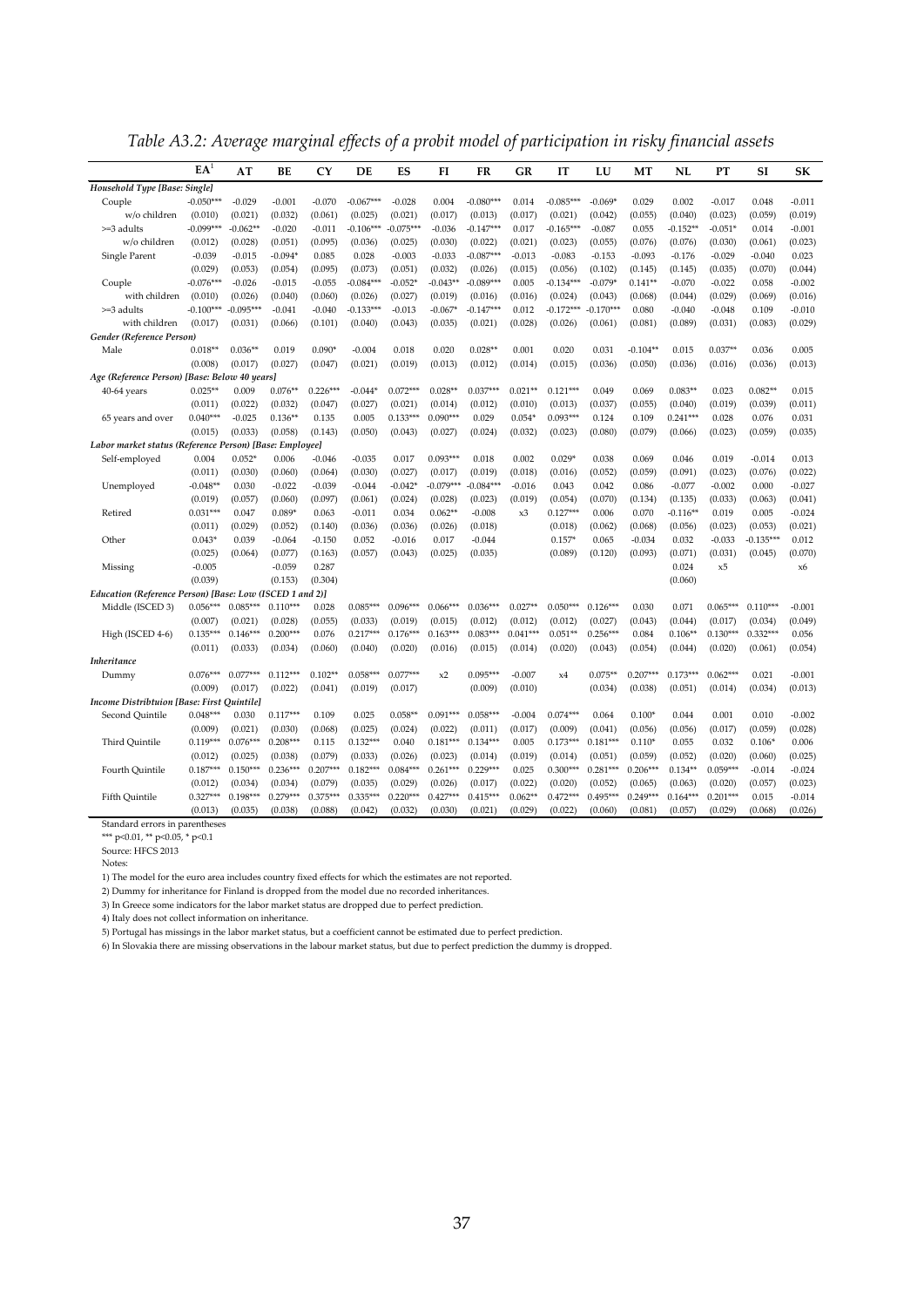*Table A3.3: Average marginal effects of a probit model of participation in other real estate*

|                                                          | EA <sup>1</sup> | AT         | BE         | <b>CY</b>  | DE         | ES         | FI             | FR          | GR         | IT         | LU         | MT         | NL         | PT         | SI         | SK         |
|----------------------------------------------------------|-----------------|------------|------------|------------|------------|------------|----------------|-------------|------------|------------|------------|------------|------------|------------|------------|------------|
| Household Type [Base: Single]                            |                 |            |            |            |            |            |                |             |            |            |            |            |            |            |            |            |
| Couple                                                   | $0.040***$      | 0.007      | 0.008      | $0.116**$  | 0.007      | $0.072***$ | $0.149***$     | $0.037**$   | $0.063**$  | $0.069***$ | 0.007      | $-0.007$   | 0.038      | 0.038      | 0.086      | $-0.022$   |
| w/o children                                             | (0.010)         | (0.021)    | (0.024)    | (0.058)    | (0.023)    | (0.024)    | (0.015)        | (0.016)     | (0.028)    | (0.017)    | (0.060)    | (0.056)    | (0.024)    | (0.032)    | (0.053)    | (0.039)    |
| $>=3$ adults                                             | $0.040***$      | 0.024      | $-0.016$   | $0.242**$  | $-0.004$   | 0.028      | $0.278***$     | 0.033       | $0.133***$ | $0.103***$ | 0.055      | 0.018      | 0.026      | 0.037      | $0.132**$  | 0.062      |
| w/o children                                             | (0.015)         | (0.045)    | (0.039)    | (0.102)    | (0.034)    | (0.033)    | (0.037)        | (0.029)     | (0.036)    | (0.024)    | (0.078)    | (0.071)    | (0.047)    | (0.035)    | (0.064)    | (0.052)    |
| Single Parent                                            | $-0.004$        | $-0.001$   | 0.032      | $-0.064$   | 0.046      | 0.025      | 0.005          | $-0.025$    | 0.083      | $-0.061*$  | 0.127      | 0.012      | $-0.011$   | $-0.079*$  | $-0.111**$ | 0.017      |
|                                                          | (0.020)         | (0.059)    | (0.054)    | (0.085)    | (0.067)    | (0.056)    | (0.030)        | (0.026)     | (0.062)    | (0.034)    | (0.095)    | (0.191)    | (0.102)    | (0.044)    | (0.045)    | (0.062)    |
| Couple                                                   | $0.035***$      | $-0.001$   | 0.006      | $0.111*$   | 0.001      | $0.063**$  | $0.095***$     | $0.040**$   | $0.072**$  | $0.083***$ | $-0.030$   | 0.107      | 0.047      | 0.015      | 0.055      | 0.028      |
| with children                                            | (0.013)         | (0.026)    | (0.035)    | (0.061)    | (0.027)    | (0.029)    | (0.017)        | (0.017)     | (0.036)    | (0.025)    | (0.059)    | (0.069)    | (0.039)    | (0.033)    | (0.062)    | (0.039)    |
| >=3 adults                                               | $0.036**$       | 0.003      | 0.023      | 0.026      | $-0.004$   | $0.087**$  | $0.181***$     | 0.022       | $0.098*$   | $0.087***$ | 0.032      | 0.085      | $-0.041$   | 0.017      | $0.160**$  | 0.002      |
| with children                                            | (0.018)         | (0.036)    | (0.073)    | (0.087)    | (0.042)    | (0.043)    | (0.044)        | (0.036)     | (0.053)    | (0.031)    | (0.085)    | (0.083)    | (0.068)    | (0.044)    | (0.078)    | (0.050)    |
| Gender (Reference Person)                                |                 |            |            |            |            |            |                |             |            |            |            |            |            |            |            |            |
| Male                                                     | 0.005           | $-0.003$   | $0.043**$  | 0.049      | $-0.009$   | $-0.017$   | $0.049***$     | $-0.001$    | 0.037      | 0.007      | $0.069*$   | $-0.043$   | 0.013      | 0.021      | $-0.060**$ | $-0.004$   |
|                                                          | (0.009)         | (0.017)    | (0.021)    | (0.042)    | (0.021)    | (0.023)    | (0.010)        | (0.012)     | (0.028)    | (0.016)    | (0.041)    | (0.049)    | (0.020)    | (0.016)    | (0.029)    | (0.025)    |
| Age (Reference Person) [Base: Below 40 years]            |                 |            |            |            |            |            |                |             |            |            |            |            |            |            |            |            |
| 40-64 years                                              | $0.103***$      | $0.053***$ | $0.086***$ | $0.130**$  | $0.046**$  | $0.131***$ | $0.206***$     | $0.124***$  | $0.089***$ | $0.146***$ | $0.094**$  | $0.112**$  | $0.076***$ | $0.086***$ | $0.169***$ | $0.051*$   |
|                                                          | (0.008)         | (0.017)    | (0.025)    | (0.056)    | (0.021)    | (0.024)    | (0.012)        | (0.015)     | (0.026)    | (0.017)    | (0.041)    | (0.053)    | (0.022)    | (0.023)    | (0.026)    | (0.026)    |
| 65 years and over                                        | $0.103***$      | $0.057*$   | 0.070      | $-0.032$   | 0.070      | $0.079**$  | $0.251***$     | $0.097***$  | $0.107**$  | $0.178***$ | $0.184**$  | $0.138*$   | 0.039      | $0.135***$ | $0.275***$ | 0.023      |
|                                                          | (0.013)         | (0.033)    | (0.043)    | (0.116)    | (0.044)    | (0.036)    | (0.025)        | (0.029)     | (0.044)    | (0.027)    | (0.079)    | (0.082)    | (0.031)    | (0.033)    | (0.056)    | (0.045)    |
| Labor market status (Reference Person) [Base: Employee]  |                 |            |            |            |            |            |                |             |            |            |            |            |            |            |            |            |
| Self-employed                                            | $0.136***$      | $0.089***$ | $0.173***$ | $0.168***$ | $0.072**$  | $0.135***$ | $0.192***$     | $0.208***$  | $0.129***$ | $0.172***$ | $0.157***$ | $0.260***$ | 0.082      | $0.162***$ | 0.093      | $0.082**$  |
|                                                          | (0.014)         | (0.033)    | (0.057)    | (0.062)    | (0.031)    | (0.034)    | (0.018)        | (0.024)     | (0.032)    | (0.027)    | (0.060)    | (0.055)    | (0.089)    | (0.028)    | (0.066)    | (0.041)    |
| Unemployed                                               | $-0.047***$     | 0.030      | $-0.040$   | 0.031      | $-0.090**$ | $-0.000$   | $-0.051**$     | $-0.104***$ | $-0.068$   | $-0.038$   | x5         | $-0.054$   | 0.104      | $-0.027$   | $-0.059$   | 0.030      |
|                                                          | (0.015)         | (0.070)    | (0.034)    | (0.108)    | (0.035)    | (0.037)    | (0.024)        | (0.020)     | (0.095)    | (0.043)    |            | (0.224)    | (0.141)    | (0.040)    | (0.056)    | (0.092)    |
| Retired                                                  | $0.061***$      | 0.011      | $0.104***$ | 0.017      | 0.038      | $0.151***$ | $0.099***$     | $0.064**$   | $0.091***$ | $0.051***$ | 0.047      | $0.112*$   | 0.025      | 0.046      | $-0.054$   | $0.117***$ |
|                                                          | (0.013)         | (0.024)    | (0.040)    | (0.103)    | (0.036)    | (0.031)    | (0.023)        | (0.026)     | (0.032)    | (0.018)    | (0.055)    | (0.062)    | (0.028)    | (0.030)    | (0.045)    | (0.041)    |
| Other                                                    | $-0.002$        | x2         | $-0.040$   | $-0.065$   | $-0.003$   | $0.094**$  | 0.011          | $-0.056**$  | $-0.020$   | 0.031      | $-0.185**$ | $-0.072$   | $-0.024$   | 0.095      | $-0.092$   | 0.092      |
|                                                          | (0.017)         |            | (0.046)    | (0.103)    | (0.051)    | (0.037)    | (0.019)        | (0.027)     | (0.068)    | (0.053)    | (0.075)    | (0.078)    | (0.021)    | (0.060)    | (0.072)    | (0.084)    |
| Missing                                                  | 0.015           |            | 0.017      | 0.193      |            |            |                |             |            |            |            |            | 0.002      | 0.194      |            | x6         |
|                                                          | (0.044)         |            | (0.084)    | (0.231)    |            |            |                |             |            |            |            |            | (0.025)    | (0.191)    |            |            |
| Education (Reference Person) [Base: Low (ISCED 1 and 2)] |                 |            |            |            |            |            |                |             |            |            |            |            |            |            |            |            |
| Middle (ISCED 3)                                         | $0.018***$      | $-0.014$   | 0.022      | $0.120**$  | $0.066***$ | 0.022      | $0.025*$       | $0.026**$   | $-0.014$   | $0.039***$ | $-0.043$   | $0.086***$ | $-0.000$   | 0.007      | 0.000      | $-0.130*$  |
|                                                          | (0.007)         | (0.024)    | (0.029)    | (0.047)    | (0.024)    | (0.029)    | (0.014)        | (0.012)     | (0.029)    | (0.015)    | (0.042)    | (0.033)    | (0.022)    | (0.022)    | (0.039)    | (0.076)    |
| High (ISCED 4-6)                                         | $0.075***$      | 0.053      | 0.036      | 0.059      | $0.133***$ | $0.041*$   | $0.050***$     | $0.051***$  | 0.026      | $0.130***$ | 0.075      | $0.115**$  | $0.058**$  | $0.105***$ | 0.048      | 0.023      |
|                                                          | (0.012)         | (0.033)    | (0.025)    | (0.053)    | (0.035)    | (0.025)    | (0.015)        | (0.016)     | (0.031)    | (0.025)    | (0.055)    | (0.058)    | (0.026)    | (0.029)    | (0.059)    | (0.085)    |
| Inheritance                                              |                 |            |            |            |            |            |                |             |            |            |            |            |            |            |            |            |
| Dummy                                                    | $0.165***$      | $0.152***$ | $0.082***$ | $0.277***$ | $0.105***$ | $0.290***$ | x <sub>3</sub> | $0.188***$  | $0.066**$  | x4         | $0.128***$ | $0.163***$ | 0.043      | $0.239***$ | $0.099***$ | $0.051**$  |
|                                                          | (0.008)         | (0.016)    | (0.017)    | (0.035)    | (0.015)    | (0.017)    |                | (0.011)     | (0.026)    |            | (0.036)    | (0.037)    | (0.031)    | (0.018)    | (0.030)    | (0.020)    |
| Income Distribtuion [Base: First Quintile]               |                 |            |            |            |            |            |                |             |            |            |            |            |            |            |            |            |
| Second Quintile                                          | $0.027***$      | $0.045*$   | $-0.003$   | 0.049      | $-0.015$   | $0.122***$ | $0.053***$     | $0.043***$  | 0.029      | 0.022      | 0.027      | 0.047      | 0.009      | 0.010      | $0.157***$ | 0.034      |
|                                                          | (0.010)         | (0.026)    | (0.030)    | (0.073)    | (0.022)    | (0.027)    | (0.020)        | (0.016)     | (0.031)    | (0.021)    | (0.066)    | (0.059)    | (0.047)    | (0.028)    | (0.050)    | (0.031)    |
| Third Quintile                                           | $0.070***$      | $0.062***$ | 0.006      | 0.048      | $0.054*$   | $0.162***$ | $0.122***$     | $0.072***$  | $0.143***$ | $0.052**$  | 0.097      | 0.087      | $-0.043$   | 0.049      | $0.184***$ | $0.121***$ |
|                                                          | (0.013)         | (0.023)    | (0.032)    | (0.078)    | (0.030)    | (0.024)    | (0.022)        | (0.023)     | (0.037)    | (0.024)    | (0.063)    | (0.067)    | (0.046)    | (0.034)    | (0.054)    | (0.046)    |
| Fourth Quintile                                          | $0.130***$      | $0.100***$ | $0.083**$  | 0.116      | $0.144***$ | $0.240***$ | $0.169***$     | $0.126***$  | $0.121***$ | $0.074***$ | $0.160**$  | $0.106*$   | $-0.010$   | $0.098***$ | $0.109**$  | $0.164***$ |
|                                                          | (0.014)         | (0.028)    | (0.039)    | (0.090)    | (0.035)    | (0.031)    | (0.024)        | (0.021)     | (0.038)    | (0.023)    | (0.066)    | (0.058)    | (0.043)    | (0.034)    | (0.046)    | (0.056)    |
| Fifth Quintile                                           | $0.221***$      | $0.189***$ | $0.151***$ | $0.322***$ | $0.210***$ | $0.350***$ | $0.229***$     | $0.246***$  | $0.246***$ | $0.176***$ | $0.264***$ | $0.174**$  | 0.000      | $0.208***$ | $0.275***$ | $0.215***$ |
|                                                          | (0.017)         | (0.030)    | (0.042)    | (0.097)    | (0.049)    | (0.038)    | (0.025)        | (0.024)     | (0.040)    | (0.028)    | (0.077)    | (0.073)    | (0.043)    | (0.032)    | (0.065)    | (0.064)    |
| Standard errors in parentheses                           |                 |            |            |            |            |            |                |             |            |            |            |            |            |            |            |            |

\*\*\* p<0.01, \*\* p<0.05, \* p<0.1

Source: HFCS 2013

Notes:

1) The model for the euro area includes country fixed effects for which the estimates are not reported.

2) In Austria "other" labor status perfectly predicts failure and is dropped from the estimation.

3) Dummy for inheritance for Finland is dropped from the model due no recorded inheritances.

4) Italy does not collect information on inheritance.

5) In Luxembourg "unemployed" labor status perfectly predicts failure and is dropped from the estimation.

6) In Slovakia there are missing observations in the labour market status, but due to perfect prediction the dummy is dropped.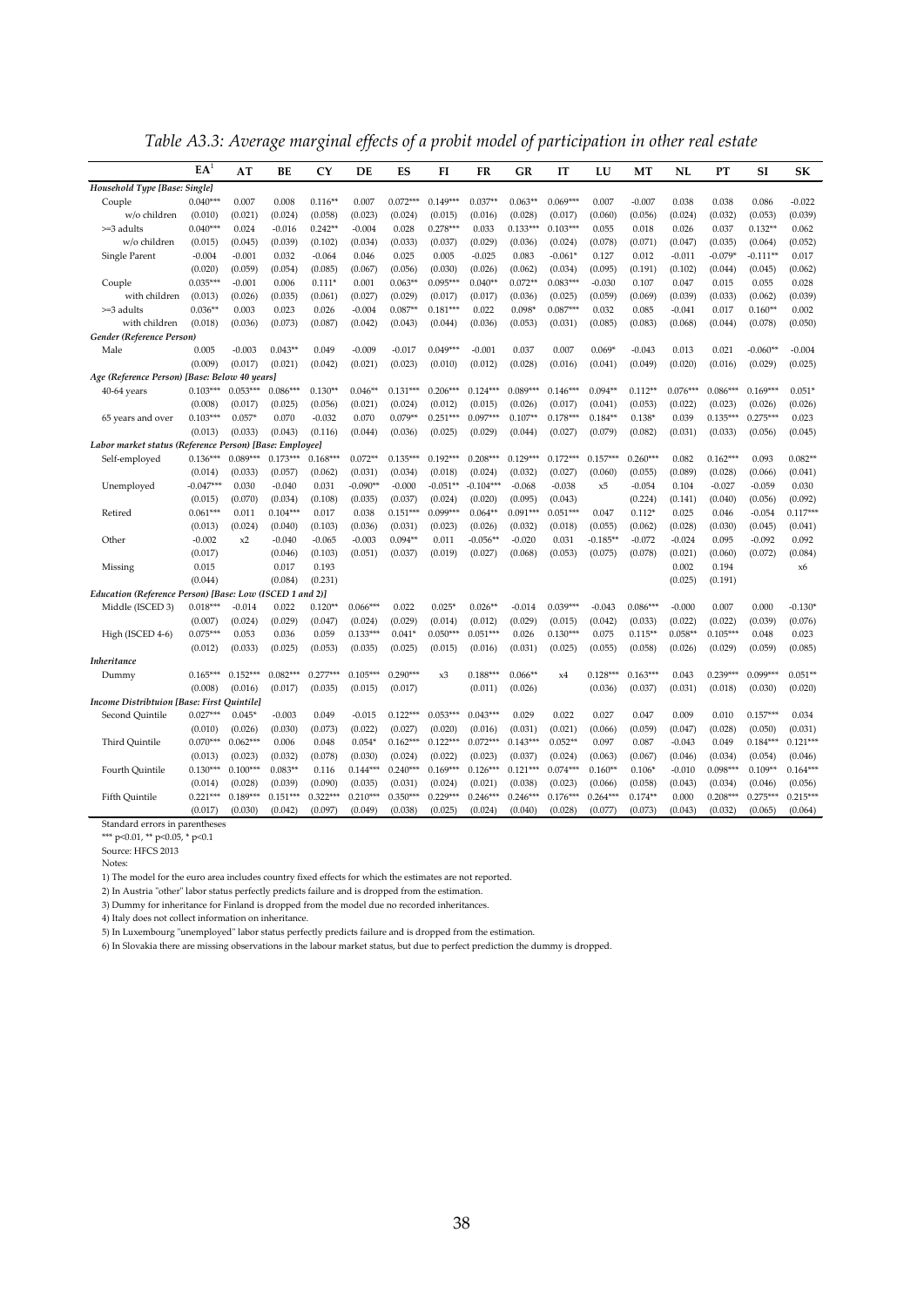*Table A3.4: Average marginal effects from a probit model of participation in business ownership*

|                                                          | $EA$ <sup>1</sup> | AT         | BE          | CY         | DE         | ES          | FI             | FR          | GR          | IT         | LU         | мт         | NL         | PT             | <b>SI</b>   | SК         |
|----------------------------------------------------------|-------------------|------------|-------------|------------|------------|-------------|----------------|-------------|-------------|------------|------------|------------|------------|----------------|-------------|------------|
| Household Type [Base: Single]                            |                   |            |             |            |            |             |                |             |             |            |            |            |            |                |             |            |
| Couple                                                   | $0.033***$        | $0.036**$  | $0.031**$   | 0.004      | $0.039***$ | $0.030**$   | $0.053***$     | $0.042***$  | $0.024***$  | $0.029***$ | 0.030      | $-0.015$   | 0.023      | $0.027*$       | x10         | $-0.033*$  |
| w/o children                                             | (0.006)           | (0.016)    | (0.014)     | (0.057)    | (0.015)    | (0.015)     | (0.011)        | (0.008)     | (0.008)     | (0.008)    | (0.021)    | (0.034)    | (0.026)    | (0.015)        |             | (0.019)    |
| >=3 adults                                               | $0.067***$        | $0.106***$ | 0.030       | 0.046      | $0.042**$  | $0.058***$  | $0.043*$       | $0.056***$  | $0.061***$  | $0.109***$ | 0.011      | $-0.015$   | x7         | $0.044**$      |             | 0.016      |
| w/o children                                             | (0.008)           | (0.028)    | (0.029)     | (0.083)    | (0.018)    | (0.021)     | (0.023)        | (0.014)     | (0.020)     | (0.019)    | (0.029)    | (0.047)    |            | (0.020)        |             | (0.030)    |
| Single Parent                                            | 0.004             | $-0.002$   | 0.021       | 0.002      | 0.015      | $-0.038**$  | 0.008          | $-0.008$    | $-0.010$    | 0.024      | 0.007      | $-0.030$   | $-0.008$   | 0.028          |             | $-0.014$   |
|                                                          | (0.008)           | (0.033)    | (0.032)     | (0.095)    | (0.029)    | (0.018)     | (0.024)        | (0.008)     | (0.007)     | (0.023)    | (0.026)    | (0.101)    | (0.067)    | (0.040)        |             | (0.022)    |
| Couple                                                   | $0.039***$        | 0.027      | 0.025       | $-0.006$   | $0.035**$  | $0.046***$  | $0.057***$     | $0.057***$  | $0.051***$  | $0.049***$ | 0.015      | $-0.040$   | $-0.013$   | $0.032*$       |             | $-0.025$   |
| with children                                            | (0.006)           | (0.020)    | (0.017)     | (0.052)    | (0.017)    | (0.017)     | (0.014)        | (0.009)     | (0.012)     | (0.012)    | (0.018)    | (0.039)    | (0.019)    | (0.016)        |             | (0.019)    |
| >=3 adults                                               | $0.054***$        | $0.077**$  | 0.007       | $-0.021$   | $0.062**$  | $0.044*$    | $-0.041**$     | $0.077***$  | $0.058***$  | $0.085***$ | 0.061      | $-0.013$   | 0.035      | 0.019          |             | $-0.021$   |
| with children                                            | (0.009)           | (0.031)    | (0.032)     | (0.062)    | (0.029)    | (0.024)     | (0.018)        | (0.015)     | (0.022)     | (0.017)    | (0.037)    | (0.051)    | (0.068)    | (0.020)        |             | (0.032)    |
| Gender (Reference Person)                                |                   |            |             |            |            |             |                |             |             |            |            |            |            |                |             |            |
| Male                                                     | $-0.016***$       | $-0.019$   | $-0.009$    | $0.067**$  | $-0.016$   | $-0.017$    | $-0.009$       | $-0.023***$ | $-0.021**$  | $-0.012$   | $-0.018$   | $-0.032$   | 0.008      | $-0.004$       | $-0.051***$ | $-0.016$   |
|                                                          | (0.004)           | (0.014)    | (0.016)     | (0.030)    | (0.012)    | (0.012)     | (0.008)        | (0.006)     | (0.009)     | (0.010)    | (0.021)    | (0.031)    | (0.018)    | (0.013)        | (0.019)     | (0.015)    |
| Age (Reference Person) [Base: Below 40 years]            |                   |            |             |            |            |             |                |             |             |            |            |            |            |                |             |            |
| 40-64 years                                              | 0.004             | $0.028*$   | 0.014       | 0.017      | $0.025*$   | $-0.018$    | $0.085***$     | 0.004       | $-0.016$    | $-0.003$   | 0.002      | $-0.014$   | $-0.014$   | $-0.004$       | $-0.010$    | $-0.009$   |
|                                                          | (0.005)           | (0.015)    | (0.013)     | (0.039)    | (0.015)    | (0.014)     | (0.008)        | (0.007)     | (0.011)     | (0.012)    | (0.021)    | (0.036)    | (0.026)    | (0.012)        | (0.018)     | (0.012)    |
| 65 years and over                                        | $-0.016**$        | 0.007      | $-0.015$    | $-0.046$   | $-0.015$   | $-0.028$    | $0.117***$     | $-0.010$    | $-0.020$    | $-0.020$   | $-0.017$   | $-0.076$   | $-0.047$   | 0.017          | $-0.054*$   | $-0.001$   |
|                                                          | (0.006)           | (0.023)    | (0.023)     | (0.145)    | (0.016)    | (0.025)     | (0.020)        | (0.011)     | (0.022)     | (0.015)    | (0.030)    | (0.052)    | (0.051)    | (0.024)        | (0.029)     | (0.035)    |
| Labor market status (Reference Person) [Base: Employee]  |                   |            |             |            |            |             |                |             |             |            |            |            |            |                |             |            |
| Self-employed                                            | $0.674***$        | $0.452***$ | $0.514***$  | $0.481***$ | $0.554***$ | $0.791***$  | $0.191***$     | $0.735***$  | $0.260***$  | x4         | $0.340***$ | $0.564***$ | $0.482***$ | $0.377***$     | $0.795***$  | $0.703***$ |
|                                                          | (0.017)           | (0.046)    | (0.060)     | (0.070)    | (0.054)    | (0.030)     | (0.018)        | (0.021)     | (0.032)     |            | (0.078)    | (0.080)    | (0.136)    | (0.037)        | (0.063)     | (0.065)    |
| Unemployed                                               | $-0.022***$       | 0.009      | $-0.006$    | $-0.092**$ | x2         | $-0.033***$ | $-0.018$       | $-0.018*$   | 0.011       | 0.030      | x6         | 0.041      | x8         | $-0.025**$     | $-0.003$    | x10        |
|                                                          | (0.005)           | (0.068)    | (0.018)     | (0.039)    |            | (0.011)     | (0.020)        | (0.010)     | (0.015)     | (0.032)    |            | (0.147)    |            | (0.013)        | (0.026)     |            |
| Retired                                                  | 0.002             | $-0.016$   | 0.000       | $-0.072$   | 0.003      | 0.024       | $0.041**$      | $-0.009$    | 0.020       | 0.012      | 0.018      | 0.048      | $-0.011$   | $-0.021$       | 0.026       | 0.024      |
|                                                          | (0.006)           | (0.011)    | (0.017)     | (0.124)    | (0.015)    | (0.027)     | (0.019)        | (0.008)     | (0.017)     | (0.013)    | (0.021)    | (0.042)    | (0.027)    | (0.013)        | (0.036)     | (0.020)    |
| Other                                                    | 0.000             | 0.004      | 0.035       | x10        | $-0.006$   | $-0.010$    | $-0.022$       | $-0.022***$ | 0.039       | 0.007      |            | x10        | 0.039      | x <sup>9</sup> | x10         | 0.051      |
|                                                          | (0.010)           | (0.071)    | (0.042)     |            | (0.022)    | (0.028)     | (0.014)        | (0.008)     | (0.031)     | (0.029)    |            |            | (0.055)    |                |             | (0.066)    |
| Missing                                                  | $0.074*$          |            | $-0.026***$ | $-0.115*$  |            |             |                |             |             |            |            |            | $0.064*$   | 0.350          |             | x10        |
|                                                          | (0.039)           |            | (0.007)     | (0.065)    |            |             |                |             |             |            |            |            | (0.039)    | (0.225)        |             |            |
| Education (Reference Person) [Base: Low (ISCED 1 and 2)] |                   |            |             |            |            |             |                |             |             |            |            |            |            |                |             |            |
| Middle (ISCED 3)                                         | $0.010**$         | $-0.011$   | 0.022       | 0.032      | 0.016      | $0.024*$    | 0.001          | $0.013**$   | $-0.010$    | 0.003      | 0.015      | 0.010      | 0.023      | 0.022          | 0.033       | $-0.003$   |
|                                                          | (0.004)           | (0.019)    | (0.015)     | (0.046)    | (0.016)    | (0.013)     | (0.011)        | (0.006)     | (0.011)     | (0.008)    | (0.017)    | (0.027)    | (0.019)    | (0.016)        | (0.027)     | (0.027)    |
| High (ISCED 4-6)                                         | $0.019***$        | $-0.017$   | $0.042***$  | $-0.025$   | $0.031*$   | 0.015       | 0.001          | 0.009       | $-0.027***$ | 0.025      | 0.011      | 0.012      | $0.066**$  | 0.004          | 0.033       | 0.048      |
|                                                          | (0.006)           | (0.025)    | (0.015)     | (0.045)    | (0.018)    | (0.012)     | (0.011)        | (0.009)     | (0.010)     | (0.015)    | (0.021)    | (0.031)    | (0.028)    | (0.013)        | (0.031)     | (0.039)    |
| Inheritance                                              |                   |            |             |            |            |             |                |             |             |            |            |            |            |                |             |            |
| Dummy                                                    | $0.027***$        | $0.047***$ | $0.027***$  | 0.011      | $0.031***$ | $0.029***$  | x <sub>3</sub> | $0.018***$  | $-0.001$    | x5         | 0.021      | 0.035      | $0.064**$  | $0.037***$     | $-0.021$    | $-0.015$   |
|                                                          | (0.005)           | (0.010)    | (0.010)     | (0.033)    | (0.011)    | (0.009)     |                | (0.005)     | (0.006)     |            | (0.013)    | (0.027)    | (0.028)    | (0.011)        | (0.016)     | (0.012)    |
| Income Distribtuion [Base: First Quintile]               |                   |            |             |            |            |             |                |             |             |            |            |            |            |                |             |            |
| Second Quintile                                          | 0.006             | 0.002      | 0.018       | 0.026      | 0.006      | $0.027**$   | 0.015          | $-0.003$    | 0.003       | 0.006      | 0.007      | 0.046      | $-0.022$   | $0.026*$       | $-0.011$    | 0.012      |
|                                                          | (0.007)           | (0.019)    | (0.017)     | (0.037)    | (0.023)    | (0.013)     | (0.013)        | (0.011)     | (0.005)     | (0.008)    | (0.024)    | (0.042)    | (0.048)    | (0.014)        | (0.015)     | (0.018)    |
| Third Quintile                                           | $0.021***$        | 0.033      | $0.069***$  | $0.106**$  | 0.012      | $0.049***$  | 0.019          | $-0.012$    | 0.016       | $0.030***$ | 0.022      | 0.033      | 0.021      | $0.037**$      | $0.036**$   | $0.041*$   |
|                                                          | (0.007)           | (0.026)    | (0.022)     | (0.049)    | (0.019)    | (0.013)     | (0.014)        | (0.012)     | (0.010)     | (0.010)    | (0.025)    | (0.042)    | (0.043)    | (0.017)        | (0.017)     | (0.024)    |
| Fourth Quintile                                          | $0.029***$        | 0.037      | $0.052***$  | $0.107**$  | 0.024      | $0.080***$  | $0.046***$     | $-0.013$    | $0.028***$  | $0.044***$ | 0.032      | 0.066      | $-0.012$   | $0.032*$       | $0.048*$    | $0.063*$   |
|                                                          | (0.006)           | (0.024)    | (0.018)     | (0.054)    | (0.019)    | (0.017)     | (0.015)        | (0.011)     | (0.011)     | (0.010)    | (0.024)    | (0.048)    | (0.036)    | (0.018)        | (0.028)     | (0.032)    |
| Fifth Quintile                                           | $0.062***$        | $0.060***$ | $0.061***$  | $0.188***$ | $0.069***$ | $0.081***$  | $0.126***$     | 0.003       | $0.057***$  | $0.105***$ | $0.061*$   | $0.134**$  | 0.003      | $0.072***$     | $0.118***$  | $0.101**$  |
|                                                          | (0.008)           | (0.022)    | (0.022)     | (0.064)    | (0.026)    | (0.017)     | (0.019)        | (0.011)     | (0.013)     | (0.017)    | (0.032)    | (0.055)    | (0.040)    | (0.017)        | (0.034)     | (0.043)    |
| Standard errors in parentheses                           |                   |            |             |            |            |             |                |             |             |            |            |            |            |                |             |            |

Standard errors in parentheses

\*\*\* p<0.01, \*\* p<0.05, \* p<0.1

Source: HFCS 2013

Notes:

1) The model for the euro area includes country fixed effects for which the estimates are not reported.

2) In Germany "unemployment" labor status perfectly predicts and is dropped from the estimation

3) Dummy for inheritance for Finland is dropped from the model due no recorded inheritances.

4) In Italy "self-employment" labor status perfectly predicts success and is dropped from the estimation.

5) Italy does not collect information on inheritance.

6) In Luxembourg "unemployment" and "other" labor status perfectly predicts and is dropped from the estimation.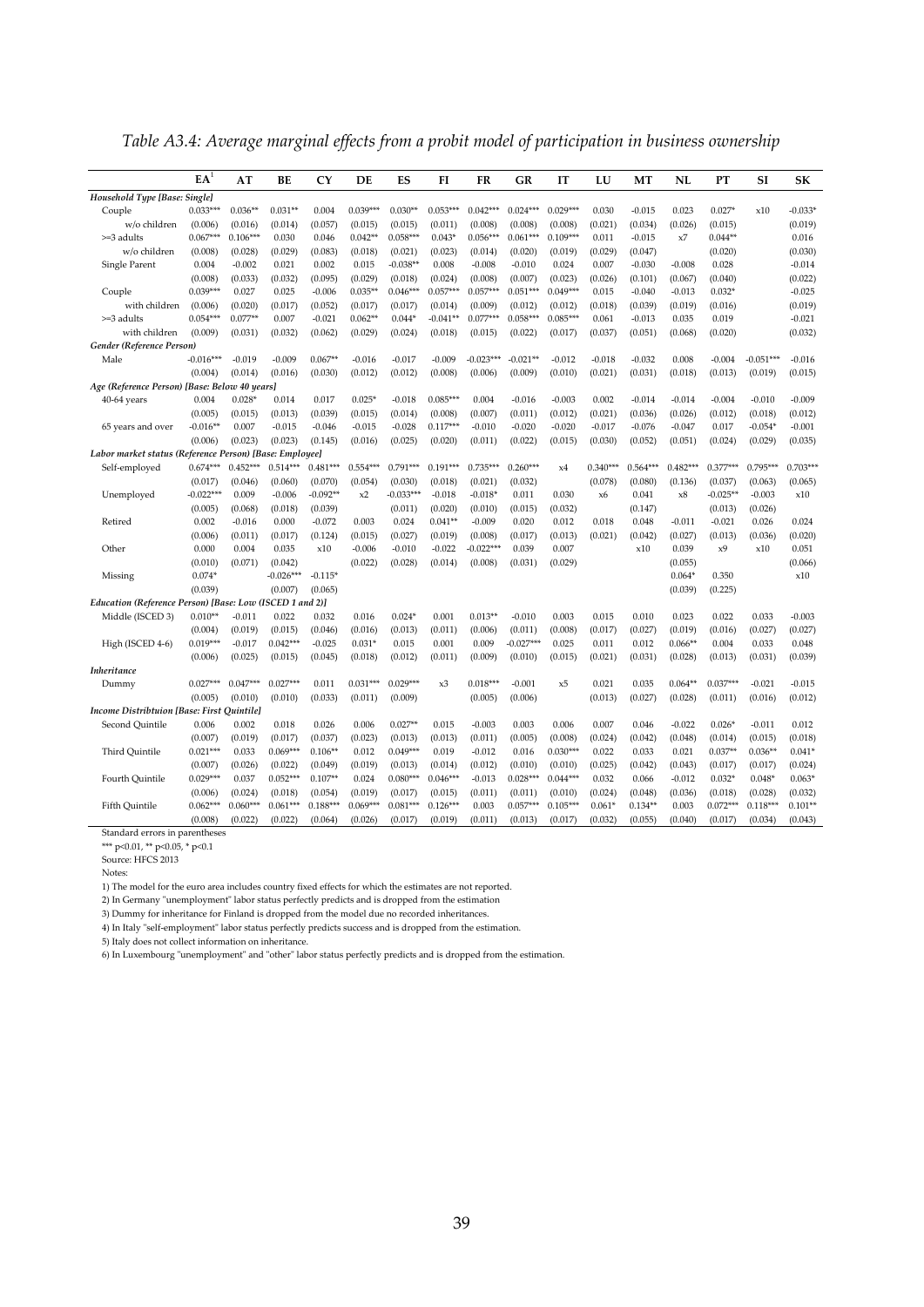# **11 Appendix 4: Tobit Models (including net wealth indicator)**

|                                                                | EA <sup>1</sup>      | AT                   | ВE                   | CY                                                                                                                              | DE                   | ES                   | FI                    | FR                   | GR                   | IT                                                          | LU                   | MТ                   | NL                            | PT                   | SI                            | SК                             |
|----------------------------------------------------------------|----------------------|----------------------|----------------------|---------------------------------------------------------------------------------------------------------------------------------|----------------------|----------------------|-----------------------|----------------------|----------------------|-------------------------------------------------------------|----------------------|----------------------|-------------------------------|----------------------|-------------------------------|--------------------------------|
| Household Type [Base: Single]                                  |                      |                      |                      |                                                                                                                                 |                      |                      |                       |                      |                      |                                                             |                      |                      |                               |                      |                               |                                |
| Couple                                                         | $-0.025$             | $-0.716$             | 1.683                | 4.185*                                                                                                                          | $-2.541$             | 0.990                | 3.265***              | $-0.189$             | 0.140                | 1.743                                                       | $-2.876$             | $-1.788$             | $-5.128$                      | 0.598                | 0.989                         | $-1.610$                       |
| w/o children                                                   | (0.650)              | (2.625)              | (2.614)              | (2.400)                                                                                                                         | (2.300)              | (0.976)              | (0.712)               | (1.009)              | (1.312)              | (1.193)                                                     | (2.955)              | (2.750)              | (6.870)                       | (1.358)              | (2.451)                       | (2.495)                        |
| >=3 adults                                                     | 0.133                | $-0.256$             | 0.818                | $6.078**$                                                                                                                       | $-3.247$             | $-0.266$             | 6.380***              | 0.185                | 1.501                | 4.167***                                                    | $-1.867$             | 0.245                | $-6.244$                      | 1.044                | 0.843                         | 2.531                          |
| w/o children                                                   | (0.845)              | (3.826)              | (3.774)              | (2.702)                                                                                                                         | (2.657)              | (1.242)              | (0.999)               | (1.502)              | (1.533)              | (1.331)                                                     | (3.249)              | (3.281)              | (9.065)                       | (1.491)              | (3.154)                       | (2.635)                        |
| Single Parent                                                  | 0.257                | 0.250                | 2.600                | $-1.750$                                                                                                                        | 1.671                | 0.991                | 0.089                 | 1.079                | 1.101                | $-3.689$                                                    | $-0.061$             | 2.327                | 2.912                         | $-2.682$             | $-12.553***$                  | $-0.401$                       |
|                                                                | (1.057)              | (5.552)              | (3.779)              | (3.088)                                                                                                                         | (4.028)              | (2.006)              | (1.140)               | (1.444)              | (2.333)              | (2.717)                                                     | (4.061)              | (7.341)              | (20.285)                      | (2.033)              | (3.701)                       | (3.634)                        |
| Couple                                                         | $-0.358$<br>(0.788)  | $-1.614$<br>(2.978)  | 2.157<br>(3.093)     | 4.480*                                                                                                                          | $-2.231$             | 1.091<br>(1.261)     | $2.120***$            | $-1.174$<br>(0.972)  | $-0.180$<br>(1.511)  | 1.939<br>(1.405)                                            | $-4.612$<br>(3.001)  | 1.697<br>(3.292)     | $-4.799$<br>(8.535)           | $-0.135$             | $-2.105$<br>(3.241)           | 0.442<br>(2.573)               |
| with children<br>>=3 adults                                    | 0.334                | $-0.880$             | 2.766                | (2.505)<br>3.872                                                                                                                | (2.608)<br>$-4.631$  | 2.541*               | (0.712)<br>$3.624***$ | $-0.007$             | 1.429                | $3.616**$                                                   | $-3.698$             | 1.656                | $-27.306$                     | (1.628)<br>0.488     | 2.116                         | $-0.446$                       |
| with children                                                  | (0.959)              | (3.639)              | (5.505)              | (2.839)                                                                                                                         | (3.389)              | (1.417)              | (1.158)               | (1.769)              | (1.927)              | (1.686)                                                     | (3.642)              | (3.064)              | (27.445)                      | (1.858)              | (3.322)                       | (3.126)                        |
| Gender (Reference Person)                                      |                      |                      |                      |                                                                                                                                 |                      |                      |                       |                      |                      |                                                             |                      |                      |                               |                      |                               |                                |
| Male                                                           | $-0.101$             | $-0.410$             | 2.517*               | 0.759                                                                                                                           | $-1.288$             | $-1.136$             | $0.967***$            | $-0.166$             | 0.109                | 0.066                                                       | 0.823                | $-1.223$             | $-1.932$                      | 0.346                | $-4.105***$                   | $-0.068$                       |
|                                                                | (0.475)              | (1.518)              | (1.391)              | (1.113)                                                                                                                         | (1.418)              | (0.814)              | (0.320)               | (0.513)              | (0.791)              | (0.714)                                                     | (1.859)              | (1.779)              | (2.944)                       | (0.658)              | (1.386)                       | (1.340)                        |
| Age (Reference Person) [Base: Below 40 years]                  |                      |                      |                      |                                                                                                                                 |                      |                      |                       |                      |                      |                                                             |                      |                      |                               |                      |                               |                                |
| $40-64$ years                                                  | 1.935***             | 1.729                | 2.119                | 1.882                                                                                                                           | 0.298                | 1.941**              | 1.805***              | 0.652                | 0.319                | 4.426***                                                    | 2.131                | 1.638                | 5.063                         | 0.752                | 12.868***                     | $-0.620$                       |
|                                                                | (0.531)              | (1.823)              | (2.537)              | (1.171)                                                                                                                         | (1.850)              | (0.936)              | (0.523)               | (0.928)              | (0.821)              | (1.236)                                                     | (2.276)              | (2.041)              | (4.721)                       | (1.011)              | (2.046)                       | (1.566)                        |
| 65 years and over                                              | 1.688**              | 2.138                | 1.771                | $-1.617$                                                                                                                        | 0.737                | 1.170                | 1.881**               | $-0.127$             | 0.547                | 4.886***                                                    | 4.789                | 4.289                | $-2.261$                      | 1.819                | 19.314***                     | $-3.912$                       |
|                                                                | (0.748)              | (2.807)              | (3.215)              | (2.506)                                                                                                                         | (2.999)              | (1.265)              | (0.776)               | (1.502)              | (1.370)              | (1.560)                                                     | (3.397)              | (3.066)              | (6.852)                       | (1.225)              | (2.888)                       | (2.918)                        |
| Marital Status (Reference Person) [Base: Unmarried]<br>Married | 0.716                | $-0.174$             | $-4.123*$            | $-3.255$                                                                                                                        | 2.868                | $-0.257$             | $-1.324**$            | 1.016                | $-0.249$             | $-0.105$                                                    | 5.653**              | 0.810                | 6.192                         | 0.027                | $-8.776***$                   | 0.276                          |
|                                                                | (0.690)              | (2.335)              | (2.259)              | (2.439)                                                                                                                         | (2.528)              | (1.077)              | (0.581)               | (0.890)              | (1.126)              | (1.277)                                                     | (2.640)              | (2.225)              | (6.699)                       | (1.225)              | (2.604)                       | (3.012)                        |
| Divorced                                                       | 0.204                | 0.951                | 0.849                | $-0.293$                                                                                                                        | 3.033                | $-1.438$             | $-0.366$              | $-0.572$             | 0.050                | $-2.001$                                                    | 3.416                | 4.070                | $-0.806$                      | $-0.416$             | $-14.452***$                  | 3.699                          |
|                                                                | (0.787)              | (2.935)              | (3.019)              | (2.299)                                                                                                                         | (2.373)              | (1.361)              | (0.652)               | (1.029)              | (1.765)              | (1.668)                                                     | (2.610)              | (3.838)              | (8.960)                       | (1.407)              | (3.564)                       | (2.791)                        |
| Widowed                                                        | $-1.331*$            | 2.228                | $-1.454$             | $-4.052*$                                                                                                                       | $-0.767$             | 3.947***             | $-2.395**$            | 0.394                | $-1.619$             | $-2.141*$                                                   | 1.996                | $-1.584$             | $-8.653$                      | 0.657                | $-13.857***$                  | 0.823                          |
|                                                                | (0.741)              | (3.295)              | (3.762)              | (2.323)                                                                                                                         | (2.624)              | (1.313)              | (0.967)               | (1.156)              | (1.675)              | (1.228)                                                     | (2.972)              | (3.363)              | (6.553)                       | (1.525)              | (3.213)                       | (3.102)                        |
| Labor market status (Reference Person) [Base: Employee]        |                      |                      |                      |                                                                                                                                 |                      |                      |                       |                      |                      |                                                             |                      |                      |                               |                      |                               |                                |
| Self-employed                                                  | $2.651***$           | 2.766                | 6.578***             | 1.896*                                                                                                                          | 1.921                | 1.308                | 2.850***              | 2.996***             | 0.811                | 3.886***                                                    | $3.826*$             | 1.909                | 7.922                         | 2.598***             | 1.176                         | 3.315*                         |
|                                                                | (0.546)              | (1.938)              | (2.505)              | (0.994)                                                                                                                         | (1.655)              | (1.017)              | (0.431)               | (0.694)              | (0.878)              | (0.829)                                                     | (2.014)              | (1.683)              | (7.897)                       | (0.808)              | (2.454)                       | (1.956)                        |
| Unemployed                                                     | $-1.283$             | 2.659                | $-4.695$             | 1.249                                                                                                                           | $-6.724$             | 0.775                | $-2.047**$            | $-2.967*$            | $-2.549$             | $-2.964$                                                    | $-55.002$            | $-3.181$             | 14.168                        | $-1.168$             | $-1.462$                      | 0.256                          |
| Retired                                                        | (0.932)<br>0.656     | (5.321)<br>$-0.433$  | (4.369)<br>3.298*    | (2.464)<br>0.895                                                                                                                | (6.899)<br>0.998     | (1.361)<br>2.357**   | (0.902)<br>0.680      | (1.599)<br>$-0.093$  | (3.464)<br>$-0.043$  | (2.483)<br>$-0.679$                                         | (56.156)<br>$-1.426$ | (9.243)<br>1.613     | (14.405)<br>2.995             | (1.773)<br>1.046     | (3.119)<br>$-6.038**$         | (5.624)<br>6.932***            |
|                                                                | (0.603)              | (1.976)              | (2.001)              | (2.115)                                                                                                                         | (2.120)              | (0.933)              | (0.615)               | (1.028)              | (0.959)              | (0.764)                                                     | (2.199)              | (2.071)              | (4.165)                       | (1.022)              | (2.423)                       | (1.951)                        |
| Other                                                          | $-0.945$             | $-54.802$            | $-3.342$             | 0.448                                                                                                                           | $-1.072$             | 2.118*               | $-0.547$              | $-2.353$             | $-3.127$             | $-3.789$                                                    | $-11.969$            | $-3.364$             | $-4.887$                      | 2.353                | $-12.869***$                  | 4.675                          |
|                                                                | (0.915)              | (51.455)             | (9.293)              | (2.319)                                                                                                                         | (3.630)              | (1.175)              | (0.701)               | (1.488)              | (2.326)              | (2.715)                                                     | (9.385)              | (3.550)              | (5.829)                       | (1.999)              | (4.542)                       | (4.644)                        |
| Missing                                                        | 0.005                |                      | $-0.830$             | 6.828                                                                                                                           |                      |                      |                       |                      |                      |                                                             |                      |                      | $-0.581$                      | 3.552                |                               | $-52.074**$                    |
|                                                                | (2.473)              |                      | (17.763)             | (7.841)                                                                                                                         |                      |                      |                       |                      |                      |                                                             |                      |                      | (4.215)                       | (30.566)             |                               | (4.578)                        |
| Education (Reference Person) [Base: Low (ISCED 1 and 2)]       |                      |                      |                      |                                                                                                                                 |                      |                      |                       |                      |                      |                                                             |                      |                      |                               |                      |                               |                                |
| Middle (ISCED 3)                                               | $-1.046***$          | $-1.554$             | 0.246                | 1.607                                                                                                                           | 4.937*               | $-0.418$             | 0.248                 | $-0.616$             | $-2.116**$           | $-0.538$                                                    | $-2.815*$            | 1.739                | 0.837                         | $-1.343$             | $-3.407**$                    | $-8.994**$                     |
|                                                                | (0.324)              | (2.230)              | (2.129)              | (1.066)                                                                                                                         | (2.538)              | (0.989)              | (0.469)               | (0.555)              | (0.921)              | (0.649)                                                     | (1.689)              | (1.370)              | (3.429)                       | (1.012)              | (1.731)                       | (3.574)                        |
| High (ISCED 4-6)                                               | 0.620                | 3.663                | $-0.603$             | 0.002                                                                                                                           | 7.702***<br>(2.828)  | $-0.998$             | 0.030                 | $-0.378$             | $-1.662*$<br>(0.990) | $2.140***$                                                  | 0.924                | 1.837                | $6.591*$                      | 1.402                | $-4.462*$                     | $-2.251$<br>(3.984)            |
| Inheritance                                                    | (0.466)              | (2.595)              | (1.951)              | (1.205)                                                                                                                         |                      | (0.745)              | (0.444)               | (0.629)              |                      | (0.822)                                                     | (2.036)              | (1.857)              | (3.397)                       | (1.018)              | (2.334)                       |                                |
| Dummy                                                          | 4.952***             | 9.092***             | 3.059**              | 4.273***                                                                                                                        | $3.351***$           | 7.251***             | x2                    | 5.554***             | $-0.822$             | x3                                                          | 2.166                | 2.689**              | 1.764                         | $6.672***$           | 3.817***                      | 1.810*                         |
|                                                                | (0.437)              | (1.316)              | (1.298)              | (0.956)                                                                                                                         | (0.982)              | (0.523)              |                       | (0.522)              | (0.659)              |                                                             | (1.501)              | (1.342)              | (3.961)                       | (0.677)              | (1.290)                       | (1.075)                        |
| Net Wealth Distribution [Base: First Quintile]                 |                      |                      |                      |                                                                                                                                 |                      |                      |                       |                      |                      |                                                             |                      |                      |                               |                      |                               |                                |
| Second Quintile                                                | 6.418***             | 0.186                | 10.018               | 5.604***                                                                                                                        | $-3.954$             | 4.952***             | 3.955***              | 9.495***             |                      | 10.079*** 14.847***                                         | 9.931*               | 7.139**              | 17.860                        | 7.594***             | 54.068                        | 8.597***                       |
|                                                                | (0.970)              | (6.264)              | (9.597)              | (1.831)                                                                                                                         | (3.176)              | (1.769)              | (0.901)               | (1.854)              | (1.130)              | (1.582)                                                     | (5.913)              | (2.892)              | (54.543)                      | (1.298)              | (33.224)                      | (2.588)                        |
| Third Quintile                                                 | 10.412***            | 9.366*               | 6.818                | 10.325***                                                                                                                       | 4.136                | 7.858***             | 11.474***             | 16.540***            | 11.788***            | 15.204***                                                   | 5.745                | 11.440***            | 27.334                        | 10.156***            | 51.601                        | 13.597***                      |
|                                                                | (0.939)              | (5.198)              | (9.484)              | (2.052)                                                                                                                         | (3.100)              | (1.461)              | (0.899)               | (1.723)              | (1.241)              | (1.610)                                                     | (5.980)              | (3.156)              | (49.065)                      | (1.584)              | (33.491)                      | (2.448)                        |
| Fourth Quintile                                                | 14.659***            | 14.209***            | 14.820               | 12.199***                                                                                                                       | 9.960***             | 11.700***            | 18.348***             | 19.977***            | 16.278***            | 19.674***                                                   | 8.834                | 17.254***            | 34.598                        | 13.410***            | 54.992*                       | 12.199***                      |
|                                                                | (1.000)<br>22.884*** | (5.310)<br>19.968*** | (9.417)              | (1.740)<br>16.429***                                                                                                            | (2.902)<br>18.956*** | (1.525)              | (0.873)               | (1.700)<br>28.752*** | (1.458)<br>23.181*** | (1.508)                                                     | (5.943)<br>20.653*** | (2.709)<br>23.023*** | (49.906)<br>52.467            | (1.424)<br>21.245*** | (32.085)<br>66.442**          | (2.496)<br>$20.23$ **          |
| Fifth Quintile                                                 | (0.964)              | (5.213)              | 26.095***<br>(9.151) | (1.803)                                                                                                                         | (2.858)              | 17.050***<br>(1.407) | 24.786***<br>(0.825)  | (1.705)              | (1.316)              | 29.068***<br>(1.523)                                        | (5.839)              | (2.800)              | (48.502)                      | (1.381)              | (32.613)                      | (2.243)                        |
| Income Distribtuion [Base: First Quintile]                     |                      |                      |                      |                                                                                                                                 |                      |                      |                       |                      |                      |                                                             |                      |                      |                               |                      |                               |                                |
| Second Quintile                                                | 0.045                | 4.659                | $-2.145$             | 0.384                                                                                                                           | $-2.845$             | 2.846***             | $-0.570$              | 0.811                | $-0.106$             | $-1.737$                                                    | 1.802                | 0.030                | 3.061                         | $-0.308$             | 11.325***                     | 1.274                          |
|                                                                | (0.603)              | (3.064)              | (2.610)              | (1.634)                                                                                                                         | (2.742)              | (0.882)              | (0.845)               | (0.894)              | (1.075)              | (1.118)                                                     | (3.534)              | (2.159)              | (6.233)                       | (1.184)              | (2.616)                       | (2.501)                        |
| Third Quintile                                                 | 0.888                | 4.824*               | $-3.153$             | 0.205                                                                                                                           | 2.559                | 3.160***             | 0.048                 | 0.463                | 1.699                | $-2.300*$                                                   | 2.967                | 1.730                | $-5.852$                      | $-0.293$             | 12.088***                     | $6.023**$                      |
|                                                                | (0.716)              | (2.723)              | (2.837)              | (1.747)                                                                                                                         | (2.796)              | (0.821)              | (0.881)               | (1.173)              | (1.178)              | (1.218)                                                     | (3.382)              | (2.347)              | (7.541)                       | (1.289)              | (3.413)                       | (2.759)                        |
| Fourth Quintile                                                | 1.829**              | 6.957**              | 1.292                | $-0.199$                                                                                                                        | $6.023**$            | 4.798***             | $-0.131$              | $-0.577$             | 0.566                | $-3.402***$                                                 | 3.578                | 0.439                | $-3.461$                      | 0.832                | 9.164**                       | 7.205***                       |
|                                                                | (0.806)              | (2.761)              | (3.154)              | (1.754)                                                                                                                         | (2.876)              | (1.182)              | (0.889)               | (1.049)              | (1.310)              | (1.190)                                                     | (3.294)              | (2.158)              | (5.255)                       | (1.261)              | (3.568)                       | (2.730)                        |
| Fifth Quintile                                                 |                      | 2.716*** 10.828***   | 2.950                | 2.618                                                                                                                           | $6.295**$            | 5.679***             | $-0.634$              | 1.196                | 0.862                | $-2.949**$                                                  | 4.847                | 1.262                | $-3.225$                      | 1.763                | 10.697***                     | 8.136**                        |
|                                                                | (0.823)              | (2.703)              | (3.118)              | (1.628)                                                                                                                         | (3.163)              | (1.245)              | (0.887)               | (1.085)              | (1.250)              | (1.232)                                                     | (3.473)              | (2.425)              | (5.669)                       | (1.188)              | (3.700)                       | (3.237)                        |
|                                                                |                      |                      |                      | -31.643***-39.571***-33.140***-11.294***-30.616***-18.067***-20.989***-27.961***-14.480***-28.979***-22.737***-22.312***-69.492 |                      |                      |                       |                      |                      |                                                             |                      |                      |                               |                      |                               | -22.634***-69.059** -27.070*** |
| Constant                                                       | (1.005)              | (5.816)              | $(10.422)$ $(2.140)$ |                                                                                                                                 | (2.915)              | (1.789)              | (0.861)               | (1.910)              | (1.558)              | (1.932)                                                     | (5.543)              | (4.000)              | (49.243)                      | (2.266)              | $(35.216)$ $(4.509)$          |                                |
| Sigma                                                          |                      |                      |                      | 12.555*** 15.380*** 15.562*** 7.781***                                                                                          |                      |                      |                       |                      |                      | 13.586*** 10.390*** 10.527*** 11.867*** 10.049*** 12.710*** |                      |                      | 13.001*** 11.476*** 19.220*** |                      | 11.306*** 11.413*** 13.983*** |                                |
|                                                                | (0.126)              | (0.564)              | (0.451)              | (0.311)                                                                                                                         | (0.410)              | (0.229)              | (0.115)               | (0.183)              | (0.253)              | (0.172)                                                     | (0.496)              | (0.393)              | (1.016)                       | (0.308)              | (0.685)                       | (0.483)                        |
| Standard errors in parentheses                                 |                      |                      |                      |                                                                                                                                 |                      |                      |                       |                      |                      |                                                             |                      |                      |                               |                      |                               |                                |

#### *Table A4.1: Tobit model for the value of other real estate*

\*\*\* p<0.01, \*\* p<0.05, \* p<0.1

Source: HFCS 2013 Notes:

1) The model for the euro area includes country fixed effects for which the estimates are not reported.

2) Dummy for inheritance for Finland is dropped from the model due no recorded inheritances.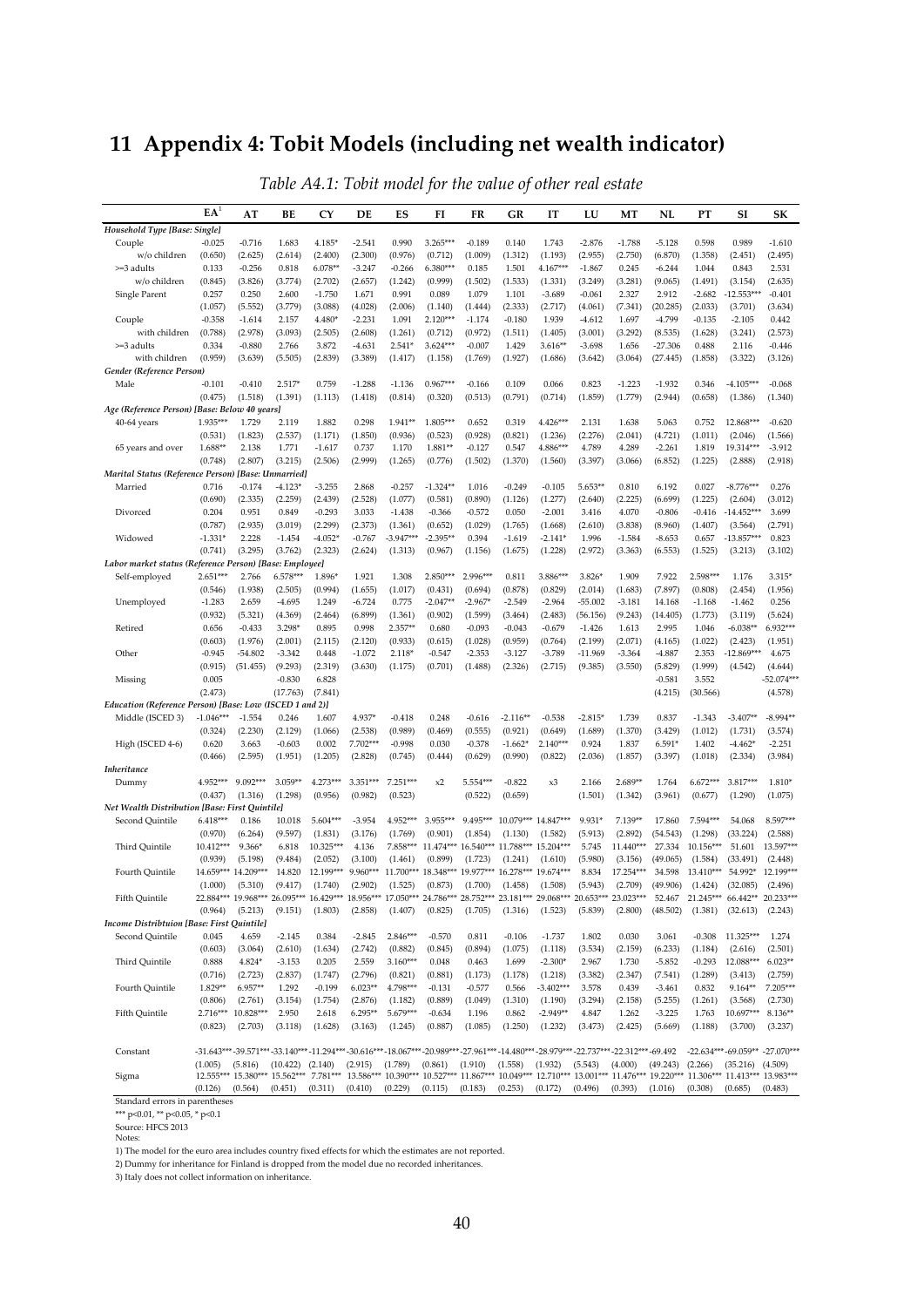*Table A4.2: Tobit model for the value of business assets*

|                                                          | EA                     | AT                   | BE                   | CY                   | DE                    | ES                  | FI                  | FR                                                                                                            | GR                   | IT                   | LU                      | MТ                                                                                                                                                              | NL                    | PT                    | SI                   | SK                      |
|----------------------------------------------------------|------------------------|----------------------|----------------------|----------------------|-----------------------|---------------------|---------------------|---------------------------------------------------------------------------------------------------------------|----------------------|----------------------|-------------------------|-----------------------------------------------------------------------------------------------------------------------------------------------------------------|-----------------------|-----------------------|----------------------|-------------------------|
| Household Type [Base: Single]                            |                        |                      |                      |                      |                       |                     |                     |                                                                                                               |                      |                      |                         |                                                                                                                                                                 |                       |                       |                      |                         |
| Couple                                                   | 2.901***               | 2.318                | 3.271                | $-1.596$             | 3.918                 | 1.507               | 1.580*              | 4.184***                                                                                                      | 1.704                | 1.533                | 5.151                   | -4.563                                                                                                                                                          | 0.748                 | 0.720                 | 37.059***            | $-2.955*$               |
| w/o children                                             | (0.861)                | (2.679)              | (2.520)              | (5.173)              | (2.508)               | (1.829)             | (0.848)             | (1.192)                                                                                                       | (2.743)              | (1.214)              | (5.118)                 | (5.521)                                                                                                                                                         | (5.407)               | (3.266)               | (5.307)              | (1.628)                 |
| >=3 adults                                               | $6.388***$             | 7.429**              | 3.732                | 2.822                | 5.652**               | 3.585*              | 0.751               | 5.824***                                                                                                      | $6.771*$             | 7.018***             | 1.982                   | $-3.920$                                                                                                                                                        | $-96.829***$          | 2.614                 | 44.115***            | $-0.613$                |
| w/o children                                             | (0.966)                | (3.084)              | (4.966)              | (6.486)              | (2.845)               | (1.981)             | (1.376)             | (1.598)                                                                                                       | (3.466)              | (1.605)              | (5.151)                 | (5.860)                                                                                                                                                         | (14.674)              | (3.294)               | (6.973)              | (1.752)                 |
| Single Parent                                            | 0.989<br>(1.391)       | $-2.077$<br>(10.944) | 4.213<br>(11.942)    | $-6.541$<br>(11.433) | 2.862<br>(4.749)      | $-4.156$<br>(3.380) | 0.936<br>(1.582)    | $-0.795$<br>(1.575)                                                                                           | $-9.504$<br>(16.716) | 1.849                | $-2.967$<br>(27.090)    | 4.627<br>(13.660)                                                                                                                                               | 1.364                 | 5.177<br>(4.771)      | 0.993                | 0.470                   |
| Couple                                                   | 4.149***               | $-0.267$             | 1.899                | $-1.395$             | 4.715*                | 2.186               | 1.629*              | 5.689***                                                                                                      | $5.031*$             | (2.636)<br>4.335***  | 3.844                   | $-6.934$                                                                                                                                                        | (15.248)<br>$-2.734$  | 0.750                 | (4.919)<br>45.897*** | (1.819)<br>$-2.711$     |
| with children                                            | (0.946)                | (2.624)              | (2.751)              | (5.466)              | (2.853)               | (2.059)             | (0.966)             | (1.210)                                                                                                       | (3.011)              | (1.377)              | (4.940)                 | (6.126)                                                                                                                                                         | (5.909)               | (3.166)               | (7.210)              | (1.711)                 |
| >=3 adults                                               | 5.291***               | 4.432                | $-0.497$             | 0.135                | $7.136*$              | 2.707               | $-5.122***$         | 7.689***                                                                                                      | 5.962                | 5.157***             | 7.497                   | $-5.523$                                                                                                                                                        | 4.290                 | $-0.767$              | 41.744***            | $-2.966$                |
| with children                                            | (1.148)                | (2.886)              | (5.002)              | (5.918)              | (3.820)               | (2.393)             | (1.626)             | (1.447)                                                                                                       | (3.947)              | (1.526)              | (5.687)                 | (6.243)                                                                                                                                                         | (15.227)              | (3.459)               | (6.164)              | (2.384)                 |
| Gender (Reference Person)                                |                        |                      |                      |                      |                       |                     |                     |                                                                                                               |                      |                      |                         |                                                                                                                                                                 |                       |                       |                      |                         |
| Male                                                     | $-1.960***$            | $-2.577$             | $-2.754$             | 3.721                | $-0.720$              | $-2.216*$           | $-0.825*$           | $-3.234***$                                                                                                   | $-5.185***$          | $-1.872***$          | $-3.398$                | $-3.686$                                                                                                                                                        | 2.075                 | $-1.371$              | $-4.334**$           | $-0.273$                |
|                                                          | (0.474)                | (1.766)              | (2.106)              | (2.305)              | (1.615)               | (1.133)             | (0.437)             | (0.681)                                                                                                       | (1.631)              | (0.693)              | (3.350)                 | (2.983)                                                                                                                                                         | (3.382)               | (1.696)               | (1.853)              | (1.210)                 |
| Age (Reference Person) [Base: Below 40 years]            |                        |                      |                      |                      |                       |                     |                     |                                                                                                               |                      |                      |                         |                                                                                                                                                                 |                       |                       |                      |                         |
| $40-64$ years                                            | $-0.968$               | 0.931                | $-1.503$             | $-2.805$             | 3.956*                | $-2.956**$          | $3.114***$          | $-2.503***$                                                                                                   | $-3.953**$           | $-1.054$             | $-3.285$                | $-3.870$                                                                                                                                                        | $-7.814$              | $-4.082***$           | $-2.030$             | $-1.269$                |
|                                                          | (0.594)                | (2.074)              | (2.359)              | (2.122)              | (2.032)               | (1.356)             | (0.711)             | (0.741)                                                                                                       | (1.802)              | (0.883)              | (3.686)                 | (3.259)                                                                                                                                                         | (5.579)               | (1.492)               | (1.537)              | (0.941)                 |
| 65 years and over                                        | $-4.033***$            | $-0.487$<br>(3.291)  | $-5.170$<br>(4.277)  | $-8.684$<br>(8.498)  | $-3.579$<br>(2.841)   | $-4.888*$           | 3.870***            | $-4.219***$                                                                                                   | $-5.210$<br>(3.837)  | $-2.330*$            | $-9.185*$               | $-8.459$                                                                                                                                                        | $-17.619$<br>(22.232) | $-1.652$<br>(3.017)   | $-7.433*$            | $-2.792$                |
| Marital Status (Reference Person) [Base: Unmarried]      | (0.815)                |                      |                      |                      |                       | (2.615)             | (1.178)             | (1.498)                                                                                                       |                      | (1.398)              | (5.573)                 | (5.677)                                                                                                                                                         |                       |                       | (4.266)              | (3.262)                 |
| Married                                                  | 0.521                  | 0.352                | 2.569                | 3.871                | 0.182                 | 0.862               | 1.288               | 0.517                                                                                                         | 3.129                | 0.888                | 0.756                   | 5.600                                                                                                                                                           | $-7.731*$             | 4.975                 | 7.857**              | 1.071                   |
|                                                          | (0.858)                | (2.211)              | (3.281)              | (5.206)              | (2.488)               | (1.723)             | (0.826)             | (0.855)                                                                                                       | (2.870)              | (1.460)              | (4.915)                 | (7.872)                                                                                                                                                         | (4.279)               | (3.127)               | (3.969)              | (1.429)                 |
| Divorced                                                 | 1.224                  | $-2.799$             | 4.351                | 12.356***            | 3.178                 | $-1.993$            | $-0.384$            | 0.988                                                                                                         | 2.172                | 1.211                | 1.790                   | 7.753                                                                                                                                                           | $-0.772$              | 4.504                 | 6.023                | $-1.876$                |
|                                                          | (0.921)                | (3.611)              | (3.969)              | (3.861)              | (2.508)               | (2.474)             | (0.928)             | (1.124)                                                                                                       | (4.128)              | (2.040)              | (5.635)                 | (7.021)                                                                                                                                                         | (9.734)               | (3.339)               | (4.970)              | (1.516)                 |
| Widowed                                                  | $-3.631***$            | $-4.087$             | $-7.449$             | 10.254               | $-6.620$              | $-1.784$            | 1.272               | $-3.544**$                                                                                                    | $-8.666$             | $-2.238$             | 10.183                  | $-61.670***$                                                                                                                                                    | $-4.945$              | $-1.029$              | $-36.245***$         | $-4.435$                |
|                                                          | (1.127)                | (7.032)              | (14.550)             | (8.659)              | (4.228)               | (2.456)             | (1.206)             | (1.577)                                                                                                       | (25.418)             | (2.108)              | (7.613)                 | (9.451)                                                                                                                                                         | (22.471)              | (4.508)               | (6.154)              | (3.394)                 |
| Labor market status (Reference Person) [Base: Employee]  |                        |                      |                      |                      |                       |                     |                     |                                                                                                               |                      |                      |                         |                                                                                                                                                                 |                       |                       |                      |                         |
| Self-employed                                            | 22.709***              | 18.225***            | 24.291***            |                      | 13.760*** 22.025***   | 22.052***           | 8.185***            | 22.884***                                                                                                     | 22.516***            | 21.634***            | 26.368***               | 18.026***                                                                                                                                                       | 33.140***             | 18.617***             | 18.691***            | 18.515***               |
|                                                          | (0.330)<br>$-4.569***$ | (1.593)              | (1.659)              | (2.168)              | (0.916)               | (0.856)             | (0.634)             | (0.563)                                                                                                       | (1.424)<br>4.301     | (0.641)              | (2.689)<br>$-81.351***$ | (2.190)                                                                                                                                                         | (5.137)               | (1.259)               | (2.179)              | (0.900)                 |
| Unemployed                                               | (1.316)                | 0.134<br>(9.552)     | $-2.046$<br>(33.778) | $-5.666$<br>(36.449) | $-53.487$<br>(33.151) | $-7.384$<br>(6.253) | $-0.633$<br>(1.449) | $-2.569$<br>(2.567)                                                                                           | (34.360)             | $-3.717$<br>(15.831) | (12.079)                | 5.286<br>(12.508)                                                                                                                                               | $-17.587$<br>(45.669) | $-3.478$<br>(3.448)   | $-0.050$<br>(4.505)  | $-31.254***$<br>(4.251) |
| Retired                                                  | $-0.695$               | $-4.942**$           | $-2.158$             | $-5.032$             | 0.202                 | 0.975               | 1.261               | $-2.873**$                                                                                                    | 4.308                | $-0.161$             | $-0.633$                | 1.898                                                                                                                                                           | $-0.641$              | $-5.435**$            | 2.324                | 2.364                   |
|                                                          | (0.797)                | (2.006)              | (3.478)              | (8.816)              | (2.237)               | (2.269)             | (0.970)             | (1.265)                                                                                                       | (3.643)              | (1.388)              | (4.341)                 | (4.034)                                                                                                                                                         | (13.444)              | (2.340)               | (4.135)              | (1.973)                 |
| Other                                                    | $-1.056$               | 0.179                | 4.731                | $-76.055***$         | $-5.180$              | $-2.380$            | $-1.408$            | $-3.846*$                                                                                                     | 8.618                | $-1.869$             |                         | -81.259***-58.139***                                                                                                                                            | 9.864                 |                       | -75.482***-40.699*** | 4.438                   |
|                                                          | (1.562)                | (10.087)             | (12.286)             | (8.498)              | (18.229)              | (3.300)             | (0.995)             | (2.174)                                                                                                       | (16.299)             | (16.359)             | (10.939)                | (9.638)                                                                                                                                                         | (9.864)               | (4.825)               | (6.075)              | (3.833)                 |
| Missing                                                  | $4.605*$               |                      | $-10.576$            | $-11.019$            |                       |                     |                     |                                                                                                               |                      |                      |                         |                                                                                                                                                                 | 12.318**              | 19.428                |                      | $-23.289***$            |
|                                                          | (2.775)                |                      | (25.654)             | (29.534)             |                       |                     |                     |                                                                                                               |                      |                      |                         |                                                                                                                                                                 | (4.849)               | (39.877)              |                      | (3.708)                 |
| Education (Reference Person) [Base: Low (ISCED 1 and 2)] |                        |                      |                      |                      |                       |                     |                     |                                                                                                               |                      |                      |                         |                                                                                                                                                                 |                       |                       |                      |                         |
| Middle (ISCED 3)                                         | 0.011                  | $-2.323$             | 3.696                | 0.983                | 1.956                 | 1.638               | $-0.062$            | 0.901                                                                                                         | $-2.272$             | $-0.704$             | 1.219                   | $-0.578$                                                                                                                                                        | 3.096                 | 1.708                 | $-3.849$             | $-3.417$                |
|                                                          | (0.487)                | (2.252)              | (3.070)              | (2.434)              | (2.465)               | (1.115)             | (0.606)             | (0.804)                                                                                                       | (1.757)              | (0.656)              | (3.406)                 | (3.128)                                                                                                                                                         | (6.287)               | (1.745)               | (3.088)              | (2.881)                 |
| High (ISCED 4-6)                                         | $-0.142$<br>(0.601)    | $-2.812$<br>(3.022)  | 4.666<br>(3.203)     | $-3.079$             | 2.524                 | 0.176<br>(1.095)    | $-0.424$            | 0.287<br>(1.011)                                                                                              | $-6.114***$          | $-4.082***$          | 1.262<br>(4.035)        | $-0.920$                                                                                                                                                        | 11.131*               | $-1.993$<br>(1.898)   | $-6.175*$            | $-0.348$<br>(3.097)     |
| Inheritance                                              |                        |                      |                      | (2.533)              | (2.518)               |                     | (0.647)             |                                                                                                               | (2.185)              | (1.092)              |                         | (2.697)                                                                                                                                                         | (6.399)               |                       | (3.726)              |                         |
| Dummy                                                    | $1.465**$              | 0.949                | 1.583                | $-3.321*$            | 1.892                 | 1.951**             | x2                  | 0.131                                                                                                         | $-1.565$             | x3                   | 0.236                   | $-0.414$                                                                                                                                                        | 8.153                 | 1.698                 | $-1.104$             | $-1.635*$               |
|                                                          | (0.588)                | (1.198)              | (1.633)              | (1.978)              | (1.441)               | (0.868)             |                     | (0.598)                                                                                                       | (1.146)              |                      | (2.430)                 | (2.405)                                                                                                                                                         | (5.151)               | (1.445)               | (1.531)              | (0.866)                 |
| Net Wealth Distribution [Base: First Quintile]           |                        |                      |                      |                      |                       |                     |                     |                                                                                                               |                      |                      |                         |                                                                                                                                                                 |                       |                       |                      |                         |
| Second Quintile                                          | 4.796***               | 11.120               | 8.703                | 0.021                | 6.776*                | 1.065               | 3.012***            | 7.119***                                                                                                      | $6.982**$            | 3.929***             | 4.136                   | 51.003*                                                                                                                                                         | $-14.519$             | 15.591                | 2.216                | 2.086                   |
|                                                          | (1.158)                | (9.379)              | (12.581)             | (5.685)              | (3.621)               | (2.146)             | (1.050)             | (2.254)                                                                                                       | (2.989)              | (1.472)              | (15.157)                | (26.928)                                                                                                                                                        | (39.831)              | (19.857)              | (2.908)              | (1.563)                 |
| Third Quintile                                           | $6.253***$             | 12.957               | 11.294               | 10.297**             | $6.216*$              | 2.397               | $6.583***$          | 9.878***                                                                                                      | $6.613**$            | 5.377***             | 2.514                   | 57.571**                                                                                                                                                        | 8.640                 | 18.169                | 2.514                | 2.572                   |
|                                                          | (1.036)                | (9.083)              | (11.867)             | (4.967)              | (3.279)               | (2.051)             | (0.918)             | (2.077)                                                                                                       | (2.712)              | (1.427)              | (19.097)                | (27.599)                                                                                                                                                        |                       | $(12.879)$ $(19.769)$ | (5.062)              | (1.627)                 |
| Fourth Quintile                                          | 7.200***               | 17.044*              | 12.998               | 11.032**             | $5.821*$              | 5.280***            | 7.372***            | 11.039***                                                                                                     | 8.092***             | $4.603***$           | 12.320                  | 59.888**                                                                                                                                                        | 15.955                | 20.191                | $6.671*$             | 2.761                   |
|                                                          | (1.094)                | (8.968)              | (11.891)             | (4.978)              | (3.437)               | (1.923)             | (0.972)             | (2.145)                                                                                                       | (2.682)              | (1.429)              | (14.909)                | (27.432)                                                                                                                                                        | (13.948)              | (19.732)              | (3.431)              | (1.720)                 |
| Fifth Quintile                                           |                        | 12.772*** 28.440***  | 19.611*              |                      | 22.434*** 11.770***   | 10.375***           | $9.204***$          |                                                                                                               | 17.630*** 11.567***  | 8.829***             | 20.545                  | 71.350**                                                                                                                                                        | 21.214*               | 30.955                | 13.362***            | 7.555***                |
| Income Distribtuion [Base: First Quintile]               | (1.164)                | (9.446)              | (11.907)             | (4.430)              | (3.412)               | (2.297)             | (1.000)             | (2.215)                                                                                                       | (2.747)              | (1.476)              | (15.696)                | (28.264)                                                                                                                                                        |                       | $(12.879)$ $(19.623)$ | (4.863)              | (1.441)                 |
| Second Quintile                                          | 0.499                  | -2.293               | 3.232                | 4.141                | $-1.706$              | 3.466               | $-0.139$            | $-1.006$                                                                                                      | 0.294                | $3.242**$            | 3.049                   | 5.116                                                                                                                                                           | $-1.805$              | 2.149                 | 2.414                | 0.454                   |
|                                                          | (1.048)                | (3.633)              | (13.551)             | (4.751)              | (4.911)               | (2.273)             | (0.860)             | (1.242)                                                                                                       | (1.919)              | (1.542)              | (6.065)                 | (7.187)                                                                                                                                                         | (10.789)              | (2.720)               | (3.981)              | (3.117)                 |
| Third Quintile                                           | 1.553                  | $-0.315$             | 9.482                | 9.061**              | $-0.186$              | 4.660**             | $-0.382$            | $-2.826**$                                                                                                    | 2.934                | 4.107**              | 4.196                   | 2.544                                                                                                                                                           | 6.526                 | 2.043                 | 5.211                | 3.369                   |
|                                                          | (1.096)                | (3.837)              | (13.134)             | (4.307)              | (3.998)               | (2.040)             | (0.909)             | (1.171)                                                                                                       | (2.626)              | (1.710)              | (5.420)                 | (7.471)                                                                                                                                                         | (6.512)               | (2.901)               | (3.256)              | (3.164)                 |
| Fourth Quintile                                          | $1.552*$               | $-0.010$             | 6.982                | 6.974                | 0.161                 | 5.374**             | 0.653               | $-3.905***$                                                                                                   | $5.126**$            | 5.223***             | 4.037                   | 6.102                                                                                                                                                           | $-1.606$              | 0.643                 | 3.223                | 3.679                   |
|                                                          | (0.936)                | (3.223)              | (12.991)             | (4.462)              | (3.705)               | (2.125)             | (0.942)             | (1.181)                                                                                                       | (2.300)              | (1.562)              | (4.707)                 | (7.033)                                                                                                                                                         | (6.873)               | (3.085)               | (3.455)              | (3.105)                 |
| Fifth Quintile                                           | 2.797***               | 0.046                | 7.337                | 8.227*               | 4.485                 | 4.444**             | 3.862***            | $-3.988***$                                                                                                   | 7.355***             | 5.538***             | 5.712                   | 8.232                                                                                                                                                           | 3.565                 | 1.608                 | 4.652                | 5.711*                  |
|                                                          | (0.971)                | (3.294)              | (13.080)             | (4.365)              | (3.909)               | (2.148)             | (1.061)             | (1.063)                                                                                                       | (2.328)              | (1.714)              | (5.302)                 | (7.133)                                                                                                                                                         | (7.288)               | (2.726)               | (3.925)              | (3.380)                 |
|                                                          |                        |                      |                      |                      |                       |                     |                     |                                                                                                               |                      |                      |                         |                                                                                                                                                                 |                       |                       |                      |                         |
| Constant                                                 |                        |                      |                      |                      |                       |                     |                     |                                                                                                               |                      |                      |                         | -30.379***-35.758***-46.227** -29.962***-37.831***-24.576***-24.138***-26.169***-35.101***-26.394***-45.082***-77.709***-47.214***-47.200** -63.811***-15.672** |                       |                       |                      |                         |
| Sigma                                                    | (1.334)                | (8.906)              | $(18.364)$ $(6.848)$ |                      | (4.999)               | (3.021)             | (1.410)             | (2.395)<br>11.768*** 12.176*** 12.608*** 12.504*** 12.417*** 10.302*** 11.995*** 10.708*** 13.579*** 9.714*** | (4.776)              | (2.366)              |                         | $(15.230)$ $(29.206)$ $(15.641)$ $(20.513)$ $(9.026)$<br>16.143*** 11.265*** 15.006*** 14.068*** 8.128***                                                       |                       |                       |                      | (4.417)<br>6.758***     |
|                                                          | (0.236)                | (0.825)              | (0.908)              | (0.831)              | (0.611)               | (0.547)             | (0.126)             | (0.304)                                                                                                       | (0.712)              | (0.299)              | (1.286)                 | (0.927)                                                                                                                                                         | (1.828)               | (0.609)               | (0.852)              | (0.481)                 |
| Standard errors in parentheses                           |                        |                      |                      |                      |                       |                     |                     |                                                                                                               |                      |                      |                         |                                                                                                                                                                 |                       |                       |                      |                         |

\*\*\* p<0.01, \*\* p<0.05, \* p<0.1

Source: HFCS 2013 Notes:

1) The model for the euro area includes country fixed effects for which the estimates are not reported.

3) Italy does not collect information on inheritance.

2) Dummy for inheritance for Finland is dropped from the model due no recorded inheritances.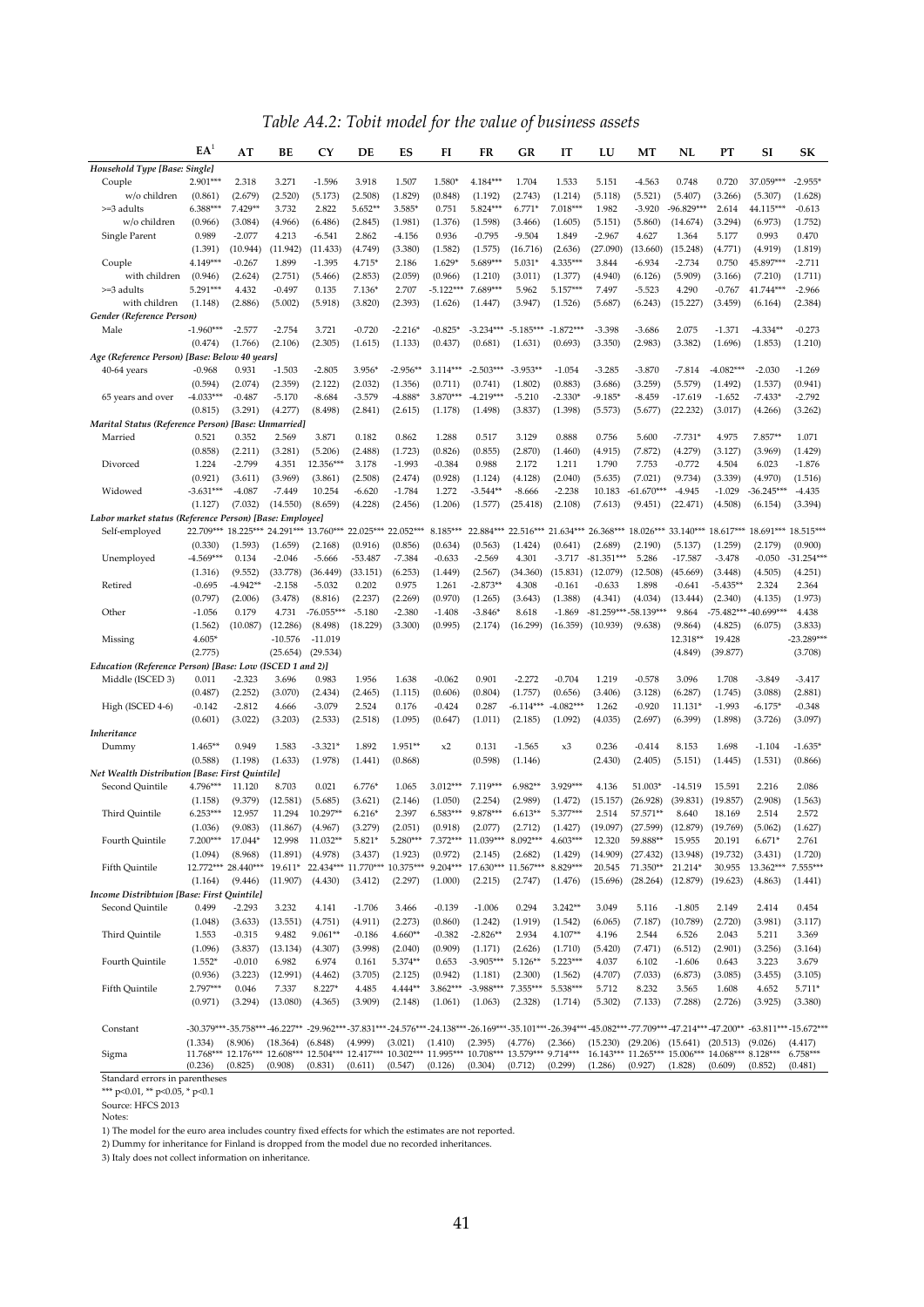| Table A4.3: Tobit model for the value of safe financial assets |  |
|----------------------------------------------------------------|--|
|----------------------------------------------------------------|--|

|                                                          | EA                    | AT                    | BЕ                  | CY                  | DE                  | ES                  | FI                  | FR                    | GR                  | IT          | LU                    | МT                  | NL                  | PТ                  | SI                  | SК                  |
|----------------------------------------------------------|-----------------------|-----------------------|---------------------|---------------------|---------------------|---------------------|---------------------|-----------------------|---------------------|-------------|-----------------------|---------------------|---------------------|---------------------|---------------------|---------------------|
| Household Type [Base: Single]                            |                       |                       |                     |                     |                     |                     |                     |                       |                     |             |                       |                     |                     |                     |                     |                     |
| Couple                                                   | $-0.267***$           | $-0.006$              | $-0.009$            | 0.743               | 0.004               | $-0.769***$         | $0.155**$           | $-0.037$              | $-1.469***$         | $-0.776***$ | $-0.114$              | 0.337               | 0.549               | $-0.386*$           | 0.445               | $-0.896**$          |
| w/o children                                             | (0.096)               | (0.242)               | (0.203)             | (1.037)             | (0.247)             | (0.220)             | (0.072)             | (0.099)               | (0.476)             | (0.248)     | (0.323)               | (0.435)             | (0.495)             | (0.231)             | (0.853)             | (0.368)             |
| >=3 adults                                               | $-0.465***$           | 0.070                 | 0.012               | $-0.608$            | 0.104               | $-1.099***$         | $-0.085$            | $-0.611***$           | $-2.445***$         | $-1.409***$ | $-0.558$              | 0.753               | 1.046*              | $-0.782***$         | 1.031               | $-0.809$            |
| w/o children                                             | (0.149)               | (0.273)               | (0.255)             | (1.248)             | (0.382)             | (0.343)             | (0.120)             | (0.162)               | (0.506)             | (0.307)     | (0.422)               | (0.509)             | (0.578)             | (0.300)             | (1.055)             | (0.495)             |
| Single Parent                                            | $-0.460***$           | 0.183                 | $-0.724**$          | $-0.426$            | $-0.215$            | $-0.401$            | $-0.325***$         | $-0.321***$           | 0.246               | $-0.603$    | $-0.480$              | $-1.811*$           | $-0.703$            | $-0.133$            | $-2.582**$          | $-0.755*$           |
|                                                          | (0.164)               | (0.251)               | (0.350)             | (1.139)             | (0.403)             | (0.392)             | (0.108)             | (0.109)               | (0.832)             | (0.469)     | (0.460)               | (1.009)             | (0.701)             | (0.302)             | (1.037)             | (0.413)             |
| Couple                                                   | $-0.516***$           | 0.236                 | $-0.784***$         | 0.244               | 0.111               | $-1.460***$         | $-0.080$            | $-0.356***$           | $-2.493***$         | $-0.907***$ | $-0.196$              | 0.715               | 0.147               | $-0.610**$          | 0.144               | $-0.941**$          |
| with children                                            | (0.111)               | (0.270)               | (0.246)             | (1.004)             | (0.292)             | (0.280)             | (0.091)             | (0.102)               | (0.599)             | (0.292)     | (0.360)               | (0.548)             | (0.533)             | (0.248)             | (0.941)             | (0.369)             |
| >=3 adults                                               | $-0.700***$           | $-0.023$              | $-0.620$            | 1.311               | $-0.246$            | $-1.420***$         | 0.025               | $-0.615***$           | $-3.085***$         | $-1.607***$ | $-0.817*$             | 0.559               | 0.245               | $-1.139***$         | 1.890**             | $-0.616$            |
| with children                                            | (0.155)               | (0.375)               | (0.403)             | (1.146)             | (0.496)             | (0.307)             | (0.161)             | (0.146)               | (0.821)             | (0.385)     | (0.429)               | (0.558)             | (0.863)             | (0.283)             | (0.951)             | (0.468)             |
| Gender (Reference Person)                                |                       |                       |                     |                     |                     |                     |                     |                       |                     |             |                       |                     |                     |                     |                     |                     |
| Male                                                     | $-0.062$              | $-0.335**$            | $-0.030$            | 0.367               | $-0.061$            | 0.082               | $-0.084*$           | $-0.046$              | 0.075               | 0.055       | $-0.109$              | $-0.374$            | $-0.103$            | $-0.035$            | $-0.324$            | $-0.366**$          |
|                                                          | (0.064)               | (0.154)               | (0.129)             | (0.478)             | (0.147)             | (0.197)             | (0.046)             | (0.056)               | (0.345)             | (0.165)     | (0.205)               | (0.298)             | (0.298)             | (0.126)             | (0.444)             | (0.181)             |
| Age (Reference Person) [Base: Below 40 years]            |                       |                       |                     |                     |                     |                     |                     |                       |                     |             |                       |                     |                     |                     |                     |                     |
| 40-64 years                                              | $-0.105$              | 0.023                 | $-0.412**$          | $-0.572$            | $-0.140$            | $0.378*$            | $0.247***$          | $-0.099$              | $-0.248$            | $-0.020$    | 0.114                 | 0.277               | $-0.410$            | $-0.070$            | $-0.821*$           | $-0.323*$           |
|                                                          | (0.067)               | (0.126)               | (0.200)             | (0.481)             | (0.182)             | (0.206)             | (0.060)             | (0.078)               | (0.363)             | (0.196)     | (0.257)               | (0.255)             | (0.272)             | (0.137)             | (0.453)             | (0.189)             |
| 65 years and over                                        | 0.091                 | 0.103                 | $-0.966***$         | $-0.156$            | $-0.083$            | $0.547*$            | $0.318***$          | 0.187                 | $-0.063$            | 0.258       | 0.238                 | 0.276               | $-0.136$            | 0.025               | $-0.488$            | $-1.682***$         |
|                                                          | (0.112)               | (0.199)               | (0.280)             | (1.287)             | (0.371)             | (0.316)             | (0.102)             | (0.150)               | (0.439)             | (0.247)     | (0.427)               | (0.367)             | (0.421)             | (0.236)             | (0.795)             | (0.571)             |
| Marital Status (Reference Person) [Base: Unmarried]      |                       |                       |                     |                     |                     |                     |                     |                       |                     |             |                       |                     |                     |                     |                     |                     |
| Married                                                  | $-0.143$              | 0.032                 | $-0.097$            | $-0.775$            | $-0.508*$           | $0.458*$            | $-0.042$            | $-0.248***$           | $1.081**$           | $-0.101$    | $-0.172$              | $-0.331$            | $-0.152$            | $0.816***$          | $-0.760$            | $0.708**$           |
|                                                          | (0.097)               | (0.182)               | (0.202)             | (0.964)             | (0.268)             | (0.276)             | (0.064)             | (0.067)               | (0.485)             | (0.248)     | (0.300)               | (0.443)             | (0.412)             | (0.181)             | (0.689)             | (0.334)             |
| Divorced                                                 | $-0.360***$           | $-0.582***$           | 0.195               | 0.096               | $-0.424$            | $-0.566$            | $-0.059$            | $-0.406***$           | $-0.914$            | $-0.171$    | $-0.793*$             | $-0.262$            | 0.143               | $-0.444*$           | $-1.358$            | 0.242               |
|                                                          | (0.108)               | (0.220)               | (0.243)             | (0.854)             | (0.259)             | (0.359)             | (0.064)             | (0.112)               | (0.709)             | (0.292)     | (0.432)               | (0.656)             | (0.427)             | (0.264)             | (0.927)             | (0.305)             |
| Widowed                                                  | $-0.296***$           | 0.140                 | $-0.148$            | $-0.989$            | $-0.487*$           | 0.165               | $-0.090$            | 0.039                 | 0.510               | $-0.564**$  | $-0.299$              | $1.220***$          | 0.131               | 0.101               | 0.600               | $-0.510$            |
|                                                          | (0.099)               | (0.202)               | (0.338)             | (1.197)             | (0.271)             | (0.259)             | (0.097)             | (0.120)               | (0.532)             | (0.255)     | (0.413)               | (0.424)             | (0.451)             | (0.279)             | (0.953)             | (0.510)             |
| Labor market status (Reference Person) [Base: Employee]  |                       |                       |                     |                     |                     |                     |                     |                       |                     |             |                       |                     |                     |                     |                     |                     |
| Self-employed                                            | $-0.099$              | $-0.166$              | $-0.079$            | 0.725               | $-0.172$            | $-0.139$            | $0.311***$          | $-0.202$              | $0.497*$            | $-0.127$    | 0.071                 | $0.534**$           | 0.262               | $-0.038$            | $-0.155$            | $-0.010$            |
|                                                          | (0.082)               | (0.204)               | (0.199)             | (0.534)             | (0.243)             | (0.280)             | (0.072)             | (0.136)               | (0.300)             | (0.204)     | (0.276)               | (0.225)             | (0.745)             | (0.174)             | (0.757)             | (0.180)             |
| Unemployed                                               | $-1.023***$           | $-1.151***$           | $-0.724**$          | $-1.201$            | $-1.492***$         | $-0.909***$         | $-0.398***$         | $-0.587***$           | $-0.403$            | $-2.050***$ | $-1.107$              | $-1.660$            | 0.221               | 0.038               | $-1.649**$          | $-2.051***$         |
|                                                          | (0.136)               | (0.361)               | (0.309)             | (1.076)             | (0.391)             | (0.234)             | (0.106)             | (0.150)               | (1.380)             | (0.596)     | (0.828)               | (1.233)             | (0.556)             | (0.175)             | (0.760)             | (0.695)             |
| Retired                                                  | 0.043                 | 0.035                 | 0.305               | 0.167               | 0.090               | $-0.208$            | $0.158*$            | $0.191*$              | $0.778*$            | $0.452**$   | $-0.038$              | 0.381               | $-0.438$            | 0.018               | $-2.073***$         | $-0.262$            |
|                                                          | (0.083)               | (0.166)               | (0.226)             | (1.078)             | (0.299)             | (0.256)             | (0.093)             | (0.115)               | (0.421)             | (0.200)     | (0.320)               | (0.367)             | (0.362)             | (0.193)             | (0.627)             | (0.357)             |
| Other                                                    | $-0.220$              | $-0.076$              | $-0.959**$          | $-3.174*$           | $-0.423$            | $-0.472*$           | $-0.076$            | $-0.128$              | 0.011               | $-0.849$    | $-0.763$              | $-1.280**$          | $-0.146$            | $-0.826**$          | $-3.635***$         | $-1.370**$          |
|                                                          | (0.136)               | (0.389)               | (0.403)             | (1.785)             | (0.382)             | (0.254)             | (0.101)             | (0.136)               | (0.707)             | (0.764)     | (0.518)               | (0.607)             | (0.529)             | (0.399)             | (1.150)             | (0.570)             |
| Missing                                                  | 0.272                 |                       | $-0.017$            | $-4.798$            |                     |                     |                     |                       |                     |             |                       |                     | 0.344               | 0.053               |                     | $-3.442$            |
|                                                          | (0.357)               |                       | (0.439)             | (6.585)             |                     |                     |                     |                       |                     |             |                       |                     | (0.377)             | (1.232)             |                     | (4.551)             |
| Education (Reference Person) [Base: Low (ISCED 1 and 2)] |                       |                       |                     |                     |                     |                     |                     |                       |                     |             |                       |                     |                     |                     |                     |                     |
| Middle (ISCED 3)                                         | $0.392***$            | $0.715***$            | $0.283*$            | $1.689***$          | 0.208               | $0.423**$           | $-0.053$            | $0.246***$            | $1.351***$          | $0.537***$  | $0.650**$             | 0.214               | 0.372               | $0.706***$          | 0.163               | $1.564***$          |
|                                                          | (0.076)               | (0.184)               | (0.157)             | (0.599)             | (0.268)             | (0.188)             | (0.058)             | (0.068)               | (0.299)             | (0.148)     | (0.252)               | (0.186)             | (0.277)             | (0.123)             | (0.528)             | (0.603)             |
| High (ISCED 4-6)                                         | $0.625***$            | $1.072***$            | $0.322*$            | 1.952***            | $0.499*$            | $0.864***$          | $0.140**$           | $0.449***$            | 1.784***            | $0.552***$  | $0.807***$            | 0.348               | $0.764***$          | $0.887***$          | 2.477***            | 1.890***            |
|                                                          | (0.082)               | (0.212)               | (0.173)             | (0.647)             | (0.278)             | (0.149)             | (0.062)             | (0.103)               | (0.367)             | (0.162)     | (0.278)               | (0.212)             | (0.279)             | (0.139)             | (0.607)             | (0.679)             |
| Inheritance                                              |                       |                       |                     |                     |                     |                     |                     |                       |                     |             |                       |                     |                     |                     |                     |                     |
| Dummy                                                    | $0.193***$            | 0.014                 | $0.301**$           | 0.349               | 0.079               | $0.438***$          | x2                  | $0.342***$            | $-0.703***$         | x3          | 0.036                 | $0.487***$          | 0.342               | 0.078               | 0.101               | 0.121               |
|                                                          | (0.042)               | (0.102)               | (0.133)             | (0.452)             | (0.110)             | (0.114)             |                     | (0.061)               | (0.250)             |             | (0.192)               | (0.164)             | (0.248)             | (0.122)             | (0.410)             | (0.171)             |
| Net Wealth Distribution [Base: First Quintile]           |                       |                       |                     |                     |                     |                     |                     |                       |                     |             |                       |                     |                     |                     |                     |                     |
| Second Quintile                                          | $2.104***$            | $2.409***$            | $2.151***$          | 2.369***            | 2.748***            | $1.130***$          | $1.448***$          | 1.894***              | 1.195***            | 2.236***    | 1.998***              | $0.907**$           | 2.810***            | 1.587***            | 0.673               | $0.957***$          |
|                                                          | (0.096)               | (0.174)               | (0.277)             | (0.814)             | (0.258)             | (0.259)             | (0.072)             | (0.086)               | (0.412)             | (0.242)     | (0.419)               | (0.386)             | (0.455)             | (0.206)             | (0.667)             | (0.332)             |
| Third Quintile                                           | 2.629***              | 2.832***              | 2.553***            | $1.678**$           | 3.572***            | $1.606***$          | $1.625***$          | 1.986***              | 2.674***            | 2.789***    | 2.358***              | $1.140***$          | 3.394***            | 1.873***            | 1.870**             | $1.634***$          |
|                                                          | (0.105)               | (0.227)               | (0.217)             | (0.775)             | (0.242)             | (0.259)             | (0.072)             | (0.096)               | (0.441)             | (0.283)     | (0.351)               | (0.331)             | (0.454)             | (0.196)             | (0.872)             | (0.347)             |
| Fourth Quintile                                          | 3.037***              | $3.074***$            | $3.409***$          | $3.191***$          | 3.896***            | 2.364***            | $2.135***$          | $2.416***$            | $3.483***$          | 2.908***    | 2.595***              | 1.771***            | 3.549***            | 2.473***            | $2.074***$          | $1.571***$          |
|                                                          |                       |                       |                     |                     |                     | (0.240)             | (0.069)             | (0.091)               | (0.399)             | (0.277)     |                       |                     |                     |                     |                     | (0.347)             |
| Fifth Quintile                                           | (0.099)<br>$3.717***$ | (0.207)<br>$3.691***$ | (0.230)<br>4.051*** | (0.801)<br>3.656*** | (0.269)<br>4.567*** | 2.947***            | $2.640***$          | $3.160***$            | 4.245***            | 3.469***    | (0.366)<br>$2.623***$ | (0.326)<br>1.710*** | (0.406)<br>4.198*** | (0.192)<br>3.343*** | (0.726)<br>2.491*** | 2.496***            |
|                                                          |                       |                       |                     |                     |                     |                     |                     |                       |                     |             |                       |                     |                     |                     |                     |                     |
|                                                          | (0.101)               | (0.280)               | (0.217)             | (0.898)             | (0.263)             | (0.265)             | (0.077)             | (0.115)               | (0.425)             | (0.290)     | (0.401)               | (0.318)             | (0.364)             | (0.202)             | (0.905)             | (0.352)             |
| Income Distribtuion [Base: First Quintile]               | $0.886***$            | $0.381**$             |                     | 1.222               |                     | 1.095***            | $0.411***$          | $0.538***$            | 1.488***            | $2.194***$  | $0.696**$             |                     |                     |                     | 2.998***            | $0.793**$           |
| Second Quintile                                          |                       |                       | $0.486*$            |                     | 0.397               |                     |                     |                       |                     |             |                       | 0.591               | 0.466               | $0.913***$          |                     |                     |
|                                                          | (0.099)               | (0.193)               | (0.269)             | (0.802)             | (0.289)             | (0.222)             | (0.075)             | (0.095)               | (0.476)             | (0.289)     | (0.341)               | (0.388)             | (0.401)             | (0.185)             | (0.784)             | (0.368)             |
| Third Quintile                                           | 1.323***              | $0.467**$             | 1.186***            | $1.722**$           | $0.771***$          | 1.498***            | $0.730***$          | $0.853***$            | $2.548***$          | $3.056***$  | $0.903**$             | 1.219***            | 0.360               | $1.184***$          | $3.155***$          | $0.736**$           |
|                                                          | (0.099)               | (0.215)               | (0.268)             | (0.719)             | (0.280)             | (0.280)             | (0.090)             | (0.097)               | (0.473)             | (0.246)     | (0.378)               | (0.439)             | (0.438)             | (0.206)             | (0.747)             | (0.371)             |
| Fourth Quintile                                          | $1.568***$            | $1.027***$            | 1.386***            | 2.678***            | $0.824***$          | $1.605***$          | $0.848***$          | $1.176***$            | 3.039***            | $3.650***$  | 1.214***              | 1.397***            | 0.254               | $1.593***$          | $2.214***$          | 1.485***            |
|                                                          | (0.110)               | (0.197)               | (0.265)             | (0.728)             | (0.319)             | (0.254)             | (0.092)             | (0.114)               | (0.460)             | (0.293)     | (0.373)               | (0.392)             | (0.474)             | (0.190)             | (0.803)             | (0.367)             |
| Fifth Quintile                                           | 2.085***              | 1.358***              | $1.447***$          | $2.916***$          | $1.411***$          | $2.100***$          | $1.187***$          | $1.710***$            | 3.158***            | 4.450***    | 1.724***              | 1.586***            | 0.370               | 1.969***            | $3.461***$          | 1.793***            |
|                                                          | (0.108)               | (0.353)               | (0.285)             | (0.816)             | (0.301)             | (0.286)             | (0.101)             | (0.123)               | (0.513)             | (0.309)     | (0.398)               | (0.401)             | (0.437)             | (0.210)             | (0.855)             | (0.395)             |
| Constant                                                 | $6.141***$            | $6.073***$            | 7.004***            | $3.351***$          | $6.094***$          | $5.694***$          | $6.712***$          | $6.740***$            | $1.383**$           | 3.308***    | 7.322***              | 7.309***            | 6.935***            | 5.075***            | $3.435***$          | $4.704***$          |
|                                                          |                       | (0.280)               | (0.290)             | (1.055)             |                     |                     |                     |                       |                     | (0.334)     |                       |                     | (0.738)             | (0.271)             | (1.045)             |                     |
| Sigma                                                    | (0.137)<br>$2.577***$ | $2.004***$            | $2.203***$          | 4.266***            | (0.348)<br>2.066*** | (0.304)<br>2.648*** | (0.096)<br>1.568*** | (0.141)<br>$1.660***$ | (0.651)<br>4.975*** | 3.798***    | (0.378)<br>$2.002***$ | (0.540)<br>2.194*** | 2.398***            | $2.513***$          | $3.514***$          | (0.656)<br>2.745*** |
|                                                          | (0.033)               | (0.071)               | (0.084)             | (0.234)             | (0.089)             | (0.085)             | (0.017)             | (0.033)               | (0.192)             | (0.075)     | (0.105)               | (0.113)             | (0.153)             | (0.065)             | (0.147)             | (0.072)             |
| Standard errors in parentheses                           |                       |                       |                     |                     |                     |                     |                     |                       |                     |             |                       |                     |                     |                     |                     |                     |

\*\*\* p<0.01, \*\* p<0.05, \* p<0.1

Source: HFCS 2013 Notes:

1) The model for the euro area includes country fixed effects for which the estimates are not reported.

2) Dummy for inheritance for Finland is dropped from the model due no recorded inheritances.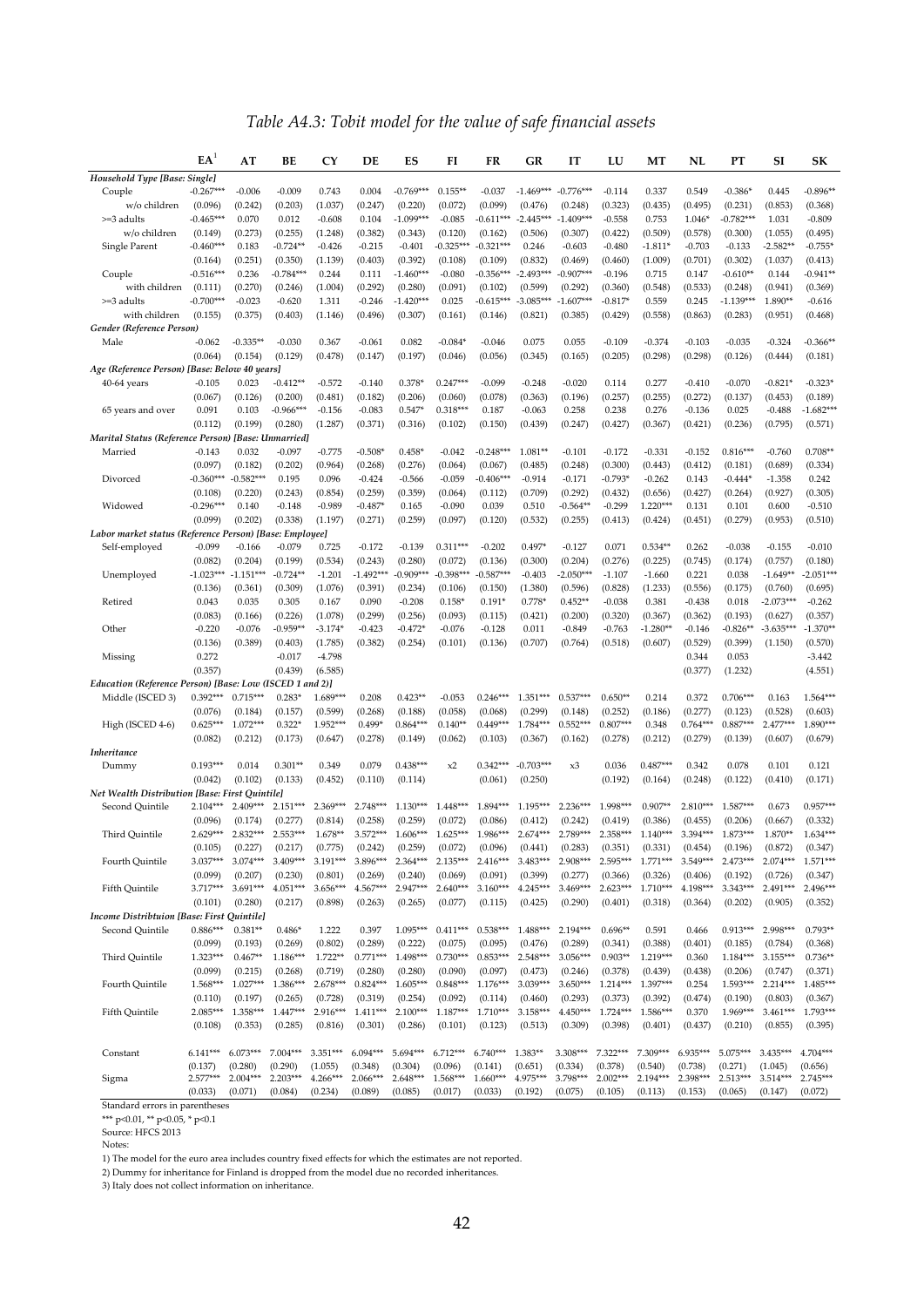# **12 Appendix 5: Tobit Models (excluding net wealth indicator)**

|--|

|                                                          | EA          | AT                       | BE          | CY       | $\overline{\rm DE}$ | ES         | $_{\rm FI}$ | FR          | $G_{R}$     | īΤ          | LU          | M          | N <sub>L</sub> | PT          | $\overline{\text{SI}}$ | SK         |
|----------------------------------------------------------|-------------|--------------------------|-------------|----------|---------------------|------------|-------------|-------------|-------------|-------------|-------------|------------|----------------|-------------|------------------------|------------|
| Household Type [Base: Single]                            |             |                          |             |          |                     |            |             |             |             |             |             |            |                |             |                        |            |
| Couple                                                   | 2.283***    | 5.136***                 | $2.667***$  | $-0.046$ | 3.000***            | $0.909**$  | $0.586**$   | 1.596***    | $2.351***$  | $0.705*$    | 0.657       | 2.385**    | 4.298***       | 1.880***    | $3.605***$             | $1.358***$ |
| w/o children                                             | (0.298)     | (0.707)                  | (0.652)     | (1.027)  | (0.846)             | (0.385)    | (0.290)     | (0.511)     | (0.415)     | (0.371)     | (0.949)     | (0.952)    | (1.164)        | (0.481)     | (0.919)                | (0.293)    |
| >=3 adults                                               | 1.870***    | $6.058***$               | 2.464**     | 1.130    | 4.119***            | 0.139      | 0.396       | 2.241***    | 2.556***    | 0.381       | $-1.286$    | 1.463      | 4.345          | 1.915***    | 4.922***               | 1.989***   |
| w/o children                                             | (0.366)     | (1.332)                  | (1.050)     | (0.994)  | (1.099)             | (0.521)    | (0.440)     | (0.682)     | (0.632)     | (0.556)     | (1.522)     | (1.322)    | (2.883)        | (0.604)     | (0.990)                | (0.402)    |
| Single Parent                                            | $-0.462$    | 1.245                    | $-0.109$    | 1.073    | $-1.026$            | 0.526      | $-1.132*$   | $-1.931**$  | 1.216       | 0.462       | $-0.011$    | $-0.813$   | $-0.914$       | $-0.544$    | $3.277*$               | $0.867*$   |
|                                                          | (0.596)     | (1.812)                  | (1.225)     | (1.630)  | (2.337)             | (0.919)    | (0.637)     | (0.822)     | (1.440)     | (0.993)     | (1.950)     | (2.088)    | (2.652)        | (0.854)     | (1.752)                | (0.470)    |
| Couple                                                   | 3.570***    | 6.786***                 | 3.535***    | 1.464    | 4.063***            | 1.958***   | 2.085***    | 3.714***    | 3.129***    | 1.507***    | 1.313       | 4.455***   | 8.579***       | 2.760***    | 5.739***               | 2.269***   |
| with children                                            | (0.320)     | (0.952)                  | (0.715)     | (0.911)  | (1.083)             | (0.442)    | (0.349)     | (0.565)     | (0.524)     | (0.477)     | (1.091)     | (1.072)    | (1.179)        | (0.575)     | (1.120)                | (0.404)    |
| >=3 adults                                               | 2.342***    | $6.015***$               | $4.012***$  | $-0.182$ | 6.533***            | $-0.257$   | 1.148*      | 0.726       | $2.546***$  | 0.613       | 1.969       | $3.521***$ | 7.536***       | $1.678**$   | 5.756***               | $1.867***$ |
| with children                                            | (0.445)     | (1.440)                  | (1.167)     | (1.495)  | (1.384)             | (0.684)    | (0.608)     | (0.968)     | (0.645)     | (0.741)     | (1.572)     | (1.253)    | (2.034)        | (0.739)     | (1.153)                | (0.501)    |
| Gender (Reference Person)                                |             |                          |             |          |                     |            |             |             |             |             |             |            |                |             |                        |            |
| Male                                                     | $-0.203$    | $-0.015$                 | $-1.010**$  | $-0.426$ | $-0.293$            | $-0.033$   | 0.307       | 0.007       | $-0.006$    | $-0.396$    | $-2.211***$ | $-0.516$   | 0.999          | 0.269       | $-0.826$               | $-0.215$   |
|                                                          | (0.216)     | (0.914)                  | (0.507)     | (0.717)  | (0.782)             | (0.313)    | (0.216)     | (0.325)     | (0.302)     | (0.254)     | (0.764)     | (0.643)    | (1.021)        | (0.332)     | (0.541)                | (0.197)    |
| Age (Reference Person) [Base: Below 40 years]            |             |                          |             |          |                     |            |             |             |             |             |             |            |                |             |                        |            |
| $40-64$ years                                            | 4.357***    | 4.331***                 | $3.648***$  | 0.714    | 6.287***            | 2.052***   | 4.592***    | $6.220***$  | 4.032***    | $3.674***$  | $2.190***$  | 0.791      | 0.641          | 3.713***    | 2.227***               | 2.492***   |
|                                                          | (0.200)     | (0.697)                  | (0.660)     | (0.845)  | (0.783)             | (0.373)    | (0.250)     | (0.427)     | (0.361)     | (0.465)     | (0.827)     | (0.617)    | (1.124)        | (0.566)     | (0.832)                | (0.280)    |
| 65 years and over                                        | 5.738***    | 5.487***                 | $3.003***$  | 1.864    | $7.663***$          | 2.584***   | 5.592***    | $6.841***$  | 4.938***    | 5.102***    | 5.444***    | 0.615      | 3.965**        | 4.405***    | 2.070*                 | 3.107***   |
|                                                          | (0.300)     | (1.098)                  | (0.948)     | (2.173)  | (1.291)             | (0.531)    | (0.408)     | (0.618)     | (0.703)     | (0.618)     | (1.383)     | (1.023)    | (1.854)        | (0.710)     | (1.101)                | (0.392)    |
| Labor market status (Reference Person) [Base: Employee]  |             |                          |             |          |                     |            |             |             |             |             |             |            |                |             |                        |            |
| Self-employed                                            | $0.958***$  | 3.390***                 | 1.104       | $-0.195$ | 1.989*              | $-0.368$   | $2.526***$  | 2.757***    | $1.048**$   | 0.386       | $-2.220$    | 1.053      | $-1.638$       | 0.607       | 0.910                  | 0.458      |
|                                                          | (0.307)     | (0.943)                  | (0.856)     | (1.100)  | (1.063)             | (0.468)    | (0.331)     | (0.552)     | (0.424)     | (0.433)     | (1.388)     | (0.652)    | (2.233)        | (0.440)     | (0.821)                | (0.340)    |
| Unemployed                                               | $-2.295***$ | $-4.686**$               | $-3.137***$ | $-1.084$ | $-4.306**$          | $-1.484**$ | $-1.984***$ | $-3.909***$ | 0.852       | 0.570       | $-6.710$    | 0.605      | $-1.218$       | $-2.580***$ | $-0.416$               | $-3.371**$ |
|                                                          | (0.456)     | (2.303)                  | (1.126)     | (1.543)  | (2.185)             | (0.616)    | (0.574)     | (0.773)     | (1.359)     | (1.162)     | (10.570)    | (1.628)    | (3.517)        | (0.679)     | (1.120)                | (1.716)    |
| Retired                                                  | 2.022***    | 1.960**                  | 3.576***    | $-0.316$ | $2.573**$           | 1.176***   | 2.322***    | 3.009***    | 2.500***    | 3.382***    | 1.699*      | $-0.568$   | $-2.711*$      | $-0.211$    | 4.234***               | $0.757***$ |
|                                                          | (0.261)     | (0.914)                  | (0.676)     | (1.937)  | (1.120)             | (0.406)    | (0.370)     | (0.597)     | (0.549)     | (0.442)     | (1.032)     | (1.046)    | (1.647)        | (0.491)     | (0.843)                | (0.265)    |
| Other                                                    | $-0.610$    | $-2.352$                 | $-2.958**$  | $-4.068$ | $-2.302$            | 0.817      | $-2.609***$ | $-1.765**$  | $-0.879$    | 5.179***    | 3.892**     | 1.209      | $-3.267*$      | $-0.002$    | $-0.883$               | 0.564      |
|                                                          | (0.454)     | (3.104)                  | (1.440)     | (2.561)  | (2.152)             | (0.504)    | (0.477)     | (0.857)     | (1.042)     | (1.009)     | (1.772)     | (1.486)    | (1.680)        | (0.940)     | (1.601)                | (0.366)    |
| Missing                                                  | 1.316       |                          | 1.901       | $-3.989$ |                     |            |             |             |             |             |             |            | $-1.130$       | $-0.552$    |                        | 2.536***   |
|                                                          | (0.976)     |                          | (2.306)     | (7.828)  |                     |            |             |             |             |             |             |            | (1.182)        | (12.298)    |                        | (0.806)    |
| Education (Reference Person) [Base: Low (ISCED 1 and 2)] |             |                          |             |          |                     |            |             |             |             |             |             |            |                |             |                        |            |
| Middle (ISCED 3)                                         | $0.773***$  | $-0.254$                 | 0.182       | 1.315    | 1.721               | $-0.665*$  | 0.295       | $1.230***$  | 0.176       | $1.626***$  | $1.950**$   | $1.446***$ | $-0.067$       | 0.599       | 1.478**                | 0.367      |
|                                                          | (0.215)     | (0.764)                  | (0.648)     | (0.898)  | (1.102)             | (0.387)    | (0.295)     | (0.327)     | (0.450)     | (0.333)     | (0.881)     | (0.533)    | (0.880)        | (0.451)     | (0.650)                | (0.423)    |
| High (ISCED 4-6)                                         | 1.259***    | $-2.056**$               | $1.272*$    | $1.679*$ | 1.854               | 0.059      | $0.676**$   | 2.070***    | $-0.447$    | 1.876***    | 0.156       | 1.807***   | $2.155**$      | $0.942**$   | 0.990                  | $0.992**$  |
|                                                          | (0.264)     | (1.042)                  | (0.660)     | (0.944)  | (1.232)             | (0.361)    | (0.285)     | (0.441)     | (0.610)     | (0.560)     | (1.093)     | (0.690)    | (0.902)        | (0.462)     | (0.747)                | (0.435)    |
| Inheritance                                              |             |                          |             |          |                     |            |             |             |             |             |             |            |                |             |                        |            |
| Dummy                                                    | 4.180***    | $7.187***$               | $1.882***$  | 3.447*** | 6.788***            | 1.665***   | x2          | 2.791***    | 5.191***    | x3          | $3.051***$  | $2.760***$ | 3.072***       | $3.286***$  | 3.362***               | $1.424***$ |
|                                                          | (0.214)     | (0.635)                  | (0.422)     | (0.599)  | (0.590)             | (0.230)    |             | (0.287)     | (0.206)     |             | (0.622)     | (0.452)    | (1.173)        | (0.321)     | (0.462)                | (0.132)    |
| Income Distribtuion [Base: First Quintile]               |             |                          |             |          |                     |            |             |             |             |             |             |            |                |             |                        |            |
| Second Quintile                                          | 1.722***    | 2.532*                   | 1.283       | 2.945**  | $4.141**$           | 0.712      | 2.906***    | $2.169***$  | 0.355       | $2.154***$  | $4.025**$   | 0.917      | $-0.231$       | $-0.626$    | 1.217                  | $-0.144$   |
|                                                          | (0.364)     | (1.393)                  | (0.868)     | (1.287)  | (1.757)             | (0.469)    | (0.453)     | (0.547)     | (0.569)     | (0.456)     | (1.604)     | (1.099)    | (1.746)        | (0.522)     | (0.996)                | (0.344)    |
| Third Quintile                                           | 3.304***    | $3.216**$                | $3.469***$  | $2.609*$ | 5.577***            | $1.873***$ | 4.830***    | 4.133***    | $1.101**$   | $3.820***$  | $7.122***$  | 1.227      | 0.803          | $0.941*$    | 0.687                  | 0.242      |
|                                                          | (0.367)     | (1.392)                  | (0.881)     | (1.446)  | (1.642)             | (0.539)    | (0.421)     | (0.593)     | (0.546)     | (0.461)     | (1.449)     | (1.150)    | (1.748)        | (0.512)     | (1.061)                | (0.406)    |
| Fourth Quintile                                          | 5.191***    | 3.398**                  | 5.054***    | 4.840*** | 8.269***            | 2.089***   | 7.110***    | 7.113***    | 1.547**     | $6.016***$  | 9.979***    | 1.712      | 3.377*         | $1.353**$   | 1.580                  | 0.407      |
|                                                          | (0.372)     | (1.443)                  | (0.827)     | (1.406)  | (1.537)             | (0.589)    | (0.486)     | (0.572)     | (0.717)     | (0.477)     | (1.403)     | (1.180)    | (1.787)        | (0.575)     | (0.981)                | (0.377)    |
| Fifth Quintile                                           | $6.401***$  | 5.577***                 | 5.523***    | 5.333*** | 10.125***           | 2.944***   | 8.015***    | 7.748***    | $3.147***$  | 6.944***    | 10.618***   | 1.880      | 3.194**        | 2.333***    | 2.496**                | 0.171      |
|                                                          | (0.418)     | (1.486)                  | (0.952)     | (1.390)  | (1.715)             | (0.529)    | (0.533)     | (0.638)     | (0.707)     | (0.544)     | (1.579)     | (1.266)    | (1.623)        | (0.548)     | (1.022)                | (0.483)    |
|                                                          |             |                          |             |          |                     |            |             |             |             |             |             |            |                |             |                        |            |
| Constant                                                 |             | $-8.483***$ $-11.348***$ | $-1.159$    | 2.509    | $-17.017***$        | 5.552***   | $-2.545***$ | $-9.388***$ | $-1.375***$ | $-2.613***$ | $-2.246*$   | $3.928***$ | $-1.677$       | 0.699       | $-0.445$               | 5.707***   |
|                                                          | (0.506)     | (1.311)                  | (0.987)     | (1.656)  | (1.774)             | (0.586)    | (0.545)     | (0.554)     | (0.478)     | (0.698)     | (1.361)     | (1.377)    | (1.703)        | (0.673)     | (1.369)                | (0.506)    |
|                                                          | $8.154***$  | $10.143***$              | $7.014***$  | 6.637*** | 9.864***            | 5.467***   | 6.769***    | 8.909***    | $6.116***$  | 7.684***    | 7.692***    | $6.170***$ | 9.342***       | 6.895***    | 4.705***               | 3.532***   |
| Sigma                                                    |             |                          |             |          |                     |            |             |             |             |             |             |            |                |             |                        |            |
|                                                          | (0.056)     | (0.224)                  | (0.191)     | (0.316)  | (0.176)             | (0.175)    | (0.078)     | (0.101)     | (0.077)     | (0.116)     | (0.277)     | (0.227)    | (0.170)        | (0.185)     | (0.257)                | (0.067)    |

Standard errors in parentheses

\*\*\* p<0.01, \*\* p<0.05, \* p<0.1

Source: HFCS 2013 Notes:

1) The model for the euro area includes country fixed effects for which the estimates are not reported.

2) Dummy for inheritance for Finland is dropped from the model due no recorded inheritances. 3) Italy does not collect information on inheritance.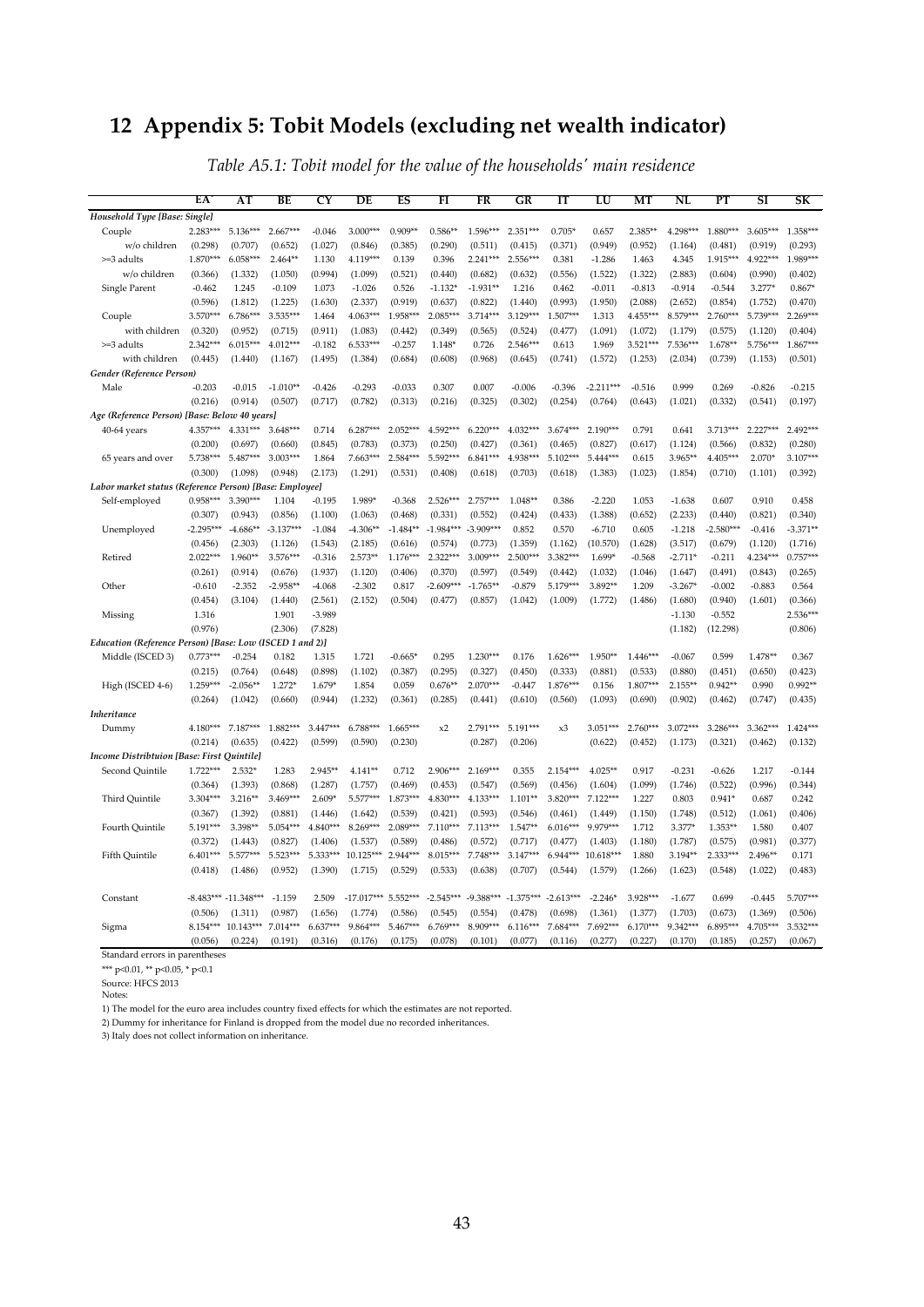*Table A5.2: Tobit model for the value of risky financial assets*

|                                                          | EA <sup>1</sup> | AT          | BE          | <b>CY</b>  | DE          | ES          | F1          | FR          | GR                  | IT                                                                                                                                                  | LU         | MT         | NL        | PT        | SI                  | SK          |
|----------------------------------------------------------|-----------------|-------------|-------------|------------|-------------|-------------|-------------|-------------|---------------------|-----------------------------------------------------------------------------------------------------------------------------------------------------|------------|------------|-----------|-----------|---------------------|-------------|
| Household Type [Base: Single]                            |                 |             |             |            |             |             |             |             |                     |                                                                                                                                                     |            |            |           |           |                     |             |
| Couple                                                   | $-2.511***$     | $-2.299$    | 0.139       | $-1.727$   | $-3.345***$ | $-1.845$    | $-0.068$    | $-3.543***$ | 4.461               | $-4.385***$                                                                                                                                         | $-3.196$   | 1.087      | 0.184     | $-1.506$  | 3.035               | $-1.696$    |
| w/o children                                             | (0.447)         | (1.406)     | (1.112)     | (1.596)    | (1.075)     | (1.152)     | (0.405)     | (0.527)     | (4.018)             | (1.041)                                                                                                                                             | (1.978)    | (1.802)    | (1.388)   | (1.896)   | (2.567)             | (3.155)     |
| >=3 adults                                               | $-5.180***$     | $-4.980**$  | $-0.736$    | $-1.421$   | $-5.597***$ | $-4.776***$ | $-1.068$    | $-7.093***$ | 4.096               | $-9.188***$                                                                                                                                         | $-4.112*$  | 2.025      | $-7.074*$ | $-5.198*$ | 1.226               | $-0.021$    |
| w/o children                                             | (0.600)         | (2.244)     | (1.908)     | (2.131)    | (1.802)     | (1.564)     | (0.704)     | (1.185)     | (4.561)             | (1.242)                                                                                                                                             | (2.263)    | (2.369)    | (3.815)   | (3.033)   | (2.832)             | (3.701)     |
| Single Parent                                            | $-1.924$        | $-1.214$    | $-3.946*$   | 1.355      | 1.265       | $-0.667$    | $-1.181$    | $-3.970***$ | $-3.887$            | $-4.198$                                                                                                                                            | $-7.270$   | $-4.149$   | $-8.455$  | $-3.086$  | $-2.188$            | 3.541       |
|                                                          | (1.449)         | (3.748)     | (2.305)     | (2.188)    | (3.044)     | (2.689)     | (0.781)     | (1.227)     | (34.167)            | (2.964)                                                                                                                                             | (24.947)   | (6.290)    | (9.061)   | (9.235)   | (3.698)             | (5.500)     |
| Couple                                                   | $-3.951***$     | $-2.009$    | $-0.409$    | $-1.863$   | $-4.278***$ | $-3.466**$  | $-1.455***$ | $-4.121***$ | 1.850               | $-7.187***$                                                                                                                                         | $-3.495**$ | 4.437**    | $-2.615$  | $-2.021$  | 3.364               | $-0.063$    |
| with children                                            | (0.490)         | (1.792)     | (1.442)     | (1.500)    | (1.228)     | (1.594)     | (0.443)     | (0.666)     | (4.443)             | (1.249)                                                                                                                                             | (1.781)    | (2.117)    | (1.686)   | (2.586)   | (3.009)             | (2.658)     |
| >=3 adults                                               | $-5.311***$     | $-8.422***$ | $-1.482$    | $-2.456$   | $-7.155***$ | $-1.268$    | $-2.328***$ | $-7.080***$ | 3.630               | $-9.722***$                                                                                                                                         | $-8.018**$ | 2.375      | $-1.429$  | $-5.025*$ | 5.035               | $-1.576$    |
| with children                                            | (0.925)         | (3.152)     | (2.407)     | (2.080)    | (2.436)     | (2.322)     | (0.784)     | (1.111)     | (6.295)             | (1.536)                                                                                                                                             | (3.310)    | (2.455)    | (3.337)   | (2.967)   | (3.219)             | (5.327)     |
| Gender (Reference Person)                                |                 |             |             |            |             |             |             |             |                     |                                                                                                                                                     |            |            |           |           |                     |             |
| Male                                                     | $0.849**$       | 2.736**     | 0.733       | $2.617**$  | $-0.325$    | 0.968       | $0.517*$    | $1.278**$   | 0.901               | 1.001                                                                                                                                               | 1.162      | $-3.173**$ | 0.338     | $3.330**$ | 1.389               | 1.034       |
|                                                          | (0.375)         | (1.230)     | (1.010)     | (1.250)    | (0.976)     | (1.115)     | (0.301)     | (0.501)     | (3.057)             | (0.786)                                                                                                                                             | (1.467)    | (1.480)    | (1.403)   | (1.369)   | (1.456)             | (2.273)     |
| Age (Reference Person) [Base: Below 40 years]            |                 |             |             |            |             |             |             |             |                     |                                                                                                                                                     |            |            |           |           |                     |             |
|                                                          | 1.555***        | 0.741       | 3.334***    | 5.879***   | $-1.870$    | 5.026***    | $0.990***$  | 1.987***    | $6.740**$           | 7.297***                                                                                                                                            | 2.499      | 2.334      | $4.145**$ | 2.192     | 4.016**             | 3.078       |
| 40-64 years                                              | (0.571)         | (1.524)     | (1.264)     | (1.175)    | (1.225)     | (1.491)     | (0.324)     | (0.554)     |                     | (0.954)                                                                                                                                             | (1.566)    | (1.813)    | (1.922)   | (1.911)   | (1.932)             | (2.287)     |
|                                                          | 2.328***        | $-1.771$    | 5.367***    | 5.738      | 0.657       | 7.949***    | 2.457***    |             | (3.078)<br>11.333** | $6.177***$                                                                                                                                          | 5.891**    |            | 9.985***  | 2.833     |                     |             |
| 65 years and over                                        |                 |             |             |            |             |             |             | 1.613       |                     |                                                                                                                                                     |            | 3.639      |           |           | 3.503               | 5.542       |
|                                                          | (0.775)         | (2.540)     | (2.027)     | (3.070)    | (2.227)     | (2.345)     | (0.608)     | (1.070)     | (5.102)             | (1.424)                                                                                                                                             | (2.922)    | (2.463)    | (2.754)   | (2.268)   | (2.728)             | (5.205)     |
| Labor market status (Reference Person) [Base: Employee]  |                 |             |             |            |             |             |             | 0.997       |                     | 1.855**                                                                                                                                             |            |            |           |           |                     |             |
| Self-employed                                            | 0.506           | 3.751**     | 1.005       | $-0.930$   | $-1.257$    | 0.907       | $2.120***$  |             | 0.361               |                                                                                                                                                     | 1.908      | 2.315      | 1.913     | 1.997     | $-0.713$            | 2.037       |
|                                                          | (0.524)         | (1.903)     | (2.134)     | (1.570)    | (1.587)     | (1.489)     | (0.350)     | (0.747)     | (3.296)             | (0.923)                                                                                                                                             | (1.812)    | (1.696)    | (3.092)   | (1.992)   | (3.683)             | (2.832)     |
| Unemployed                                               | $-2.719**$      | 2.627       | $-0.718$    | $-0.957$   | $-2.461$    | $-2.787$    | $-2.150***$ | $-4.364***$ | $-95.092***$        | 2.300                                                                                                                                               | 1.569      | 3.289      | $-3.203$  | $-0.130$  | $-0.049$            | $-5.179$    |
|                                                          | (1.226)         | (4.085)     | (2.437)     | (2.326)    | (3.638)     | (1.739)     | (0.778)     | (1.367)     | (4.770)             | (3.061)                                                                                                                                             | (34.584)   | (4.254)    | (6.046)   | (3.527)   | (2.670)             | (10.341)    |
| Retired                                                  | 1.790***        | $3.638*$    | 3.080*      | $-0.273$   | $-0.299$    | 2.257       | $1.822***$  | $-0.028$    | $-3.010$            | 6.701***                                                                                                                                            | 0.680      | 2.484      | $-4.525*$ | 1.748     | 0.224               | $-4.668$    |
|                                                          | (0.525)         | (1.933)     | (1.803)     | (2.735)    | (1.755)     | (1.877)     | (0.584)     | (0.764)     | (4.432)             | (0.839)                                                                                                                                             | (2.358)    | (2.108)    | (2.388)   | (2.077)   | (2.180)             | (4.238)     |
| Other                                                    | 2.287*          | 2.834       | $-2.887$    | $-3.572$   | 2.567       | $-1.167$    | 0.417       | $-1.902$    | 1.747               | 8.190**                                                                                                                                             | 2.464      | $-0.563$   | 1.135     | $-3.875$  | $-8.592***$         | 1.728       |
|                                                          | (1.169)         | (4.444)     | (3.577)     | (10.144)   | (2.456)     | (2.720)     | (0.615)     | (1.767)     | (46.765)            | (4.140)                                                                                                                                             | (5.998)    | (3.212)    | (2.457)   | (26.106)  | (3.137)             | (9.149)     |
| Missing                                                  | $-0.280$        |             | $-2.774$    | 6.662      |             |             |             |             |                     |                                                                                                                                                     |            |            | 0.780     | $-59.551$ |                     | $-70.652**$ |
|                                                          | (2.032)         |             | (13.539)    | (13.001)   |             |             |             |             |                     |                                                                                                                                                     |            |            | (2.081)   | (41.165)  |                     | (3.718)     |
| Education (Reference Person) [Base: Low (ISCED 1 and 2)] |                 |             |             |            |             |             |             |             |                     |                                                                                                                                                     |            |            |           |           |                     |             |
| Middle (ISCED 3)                                         | 3.180***        | 8.235***    | $4.130***$  | 1.540      | 5.318**     | 6.813***    | 1.566***    | $1.762***$  | 8.236***            | $2.775***$                                                                                                                                          | $6.226***$ | 1.269      | 2.689     | 8.340***  | 7.353***            | 0.226       |
|                                                          | (0.379)         | (2.536)     | (1.172)     | (1.304)    | (2.518)     | (1.195)     | (0.375)     | (0.563)     | (3.171)             | (0.644)                                                                                                                                             | (1.514)    | (1.370)    | (1.800)   | (1.738)   | (2.473)             | (11.224)    |
| High (ISCED 4-6)                                         | $6.681***$      | 11.813***   | 7.080***    | $2.771**$  | 10.706***   | 10.804***   | 3.820***    | 3.863***    | 10.748***           | 2.989***                                                                                                                                            | 10.092***  | $2.635*$   | 4.359**   |           | 13.258*** 14.786*** | 8.654       |
|                                                          | (0.500)         | (2.870)     | (1.209)     | (1.341)    | (2.600)     | (1.095)     | (0.359)     | (0.646)     | (3.214)             | (0.953)                                                                                                                                             | (1.695)    | (1.522)    | (1.783)   | (1.607)   | (2.532)             | (11.410)    |
| <b>Inheritance</b>                                       |                 |             |             |            |             |             |             |             |                     |                                                                                                                                                     |            |            |           |           |                     |             |
| Dummy                                                    | 3.878***        | 5.790***    | 4.346***    | $2.261**$  | 2.941***    | 4.693***    | x2          | 4.391***    | $-1.160$            | x3                                                                                                                                                  | 2.950**    | $6.533***$ | 6.696***  | 5.912***  | 0.875               | $-0.372$    |
|                                                          | (0.408)         | (1.245)     | (0.873)     | (0.972)    | (0.818)     | (0.984)     |             | (0.410)     | (2.199)             |                                                                                                                                                     | (1.313)    | (1.132)    | (1.658)   | (1.240)   | (1.446)             | (2.146)     |
| Income Distribtuion [Base: First Quintile]               |                 |             |             |            |             |             |             |             |                     |                                                                                                                                                     |            |            |           |           |                     |             |
| Second Quintile                                          | 4.039***        | 4.369       | $5.636***$  | 3.230*     | 2.007       | 4.285**     | 2.893***    | 5.432***    | 0.925               | 10.111***                                                                                                                                           | 4.858      | 3.765*     | 1.956     | 0.196     | $-0.000$            | $-0.005$    |
|                                                          | (0.768)         | (3.194)     | (1.563)     | (1.927)    | (2.290)     | (1.759)     | (0.675)     | (1.121)     | (11.013)            | (1.376)                                                                                                                                             | (3.411)    | (2.059)    | (2.616)   | (2.942)   | (2.783)             | (4.293)     |
| Third Quintile                                           | 8.222***        | 8.673***    | 8.959***    | 3.067      | 8.448***    | 3.177       | 5.236***    | 9.628***    | 3.022               | 16.478***                                                                                                                                           | 10.512***  | 4.129*     | 2.276     | 4.699     | 3.880               | 0.881       |
|                                                          | (0.902)         | (3.023)     | (1.654)     | (2.181)    | (2.321)     | (2.056)     | (0.672)     | (1.145)     | (11.144)            | (1.583)                                                                                                                                             | (2.940)    | (2.140)    | (2.367)   | (3.083)   | (2.510)             | (3.707)     |
| Fourth Quintile                                          | 11.349***       | 13.543***   | $10.047***$ | 5.872***   | 10.729***   | 5.767***    | 7.138***    | 13.501***   | 7.756               | 22.015***                                                                                                                                           | 14.216***  | 7.062***   | 5.397**   | 7.723***  | $-1.248$            | $-4.499$    |
|                                                          | (0.790)         | (3.237)     | (1.525)     | (1.951)    | (2.136)     | (1.905)     | (0.731)     | (1.128)     | (10.946)            | (1.862)                                                                                                                                             | (2.840)    | (2.110)    | (2.642)   | (2.875)   | (2.821)             | (4.017)     |
| Fifth Quintile                                           | 16.394***       | 16.111***   | 11.413***   | $9.127***$ | 16.028***   | 12.236***   | 10.688***   | 19.026***   | 13.395              | 28.238***                                                                                                                                           | 20.150***  | 8.328***   | 6.596***  | 17.235*** | 0.603               | $-2.366$    |
|                                                          | (0.792)         | (3.274)     | (1.677)     | (1.958)    | (2.197)     | (1.879)     | (0.799)     | (1.215)     | (10.875)            | (1.839)                                                                                                                                             | (2.981)    | (2.562)    | (2.345)   | (3.132)   | (3.229)             | (4.331)     |
|                                                          |                 |             |             |            |             |             |             |             |                     |                                                                                                                                                     |            |            |           |           |                     |             |
| Constant                                                 |                 |             |             |            |             |             |             |             |                     | -27.027***-36.920***-23.164***-13.619***-21.364***-30.694***-10.257***-22.090***-54.706***-34.435***-25.493***-14.430***-17.655***-40.546***-24.024 |            |            |           |           |                     | $-32.368**$ |
|                                                          | (0.998)         | (3.600)     | (1.950)     | (2.173)    | (3.139)     | (2.256)     | (0.670)     | (1.074)     | (10.623)            | (1.806)                                                                                                                                             | (2.824)    | (2.464)    | (3.577)   | (3.092)   | (4.384)             | (12.770)    |
| Sigma                                                    | 12.657***       | 14.599***   | 11.649***   | 8.371***   | 12.224***   | 14.035***   | 8.850***    | 11.304***   | 19.112***           | 13.205***                                                                                                                                           | 11.043***  | 11.434***  | 12.554*** |           | 15.344*** 11.024*** | 16.954***   |
|                                                          | (0.122)         | (0.510)     | (0.279)     | (0.383)    | (0.342)     | (0.340)     | (0.082)     | (0.146)     | (0.839)             | (0.203)                                                                                                                                             | (0.434)    | (0.376)    | (0.387)   | (0.506)   | (0.573)             | (0.581)     |
| Standard errors in parentheses                           |                 |             |             |            |             |             |             |             |                     |                                                                                                                                                     |            |            |           |           |                     |             |
| $*** -0.01$ **<br>$\sim$ $\sim$                          |                 |             |             |            |             |             |             |             |                     |                                                                                                                                                     |            |            |           |           |                     |             |

\*\*\* p<0.01, \*\* p<0.05, \* p<0.1

Source: HFCS 2013 Notes:

1) The model for the euro area includes country fixed effects for which the estimates are not reported.

2) Dummy for inheritance for Finland is dropped from the model due no recorded inheritances.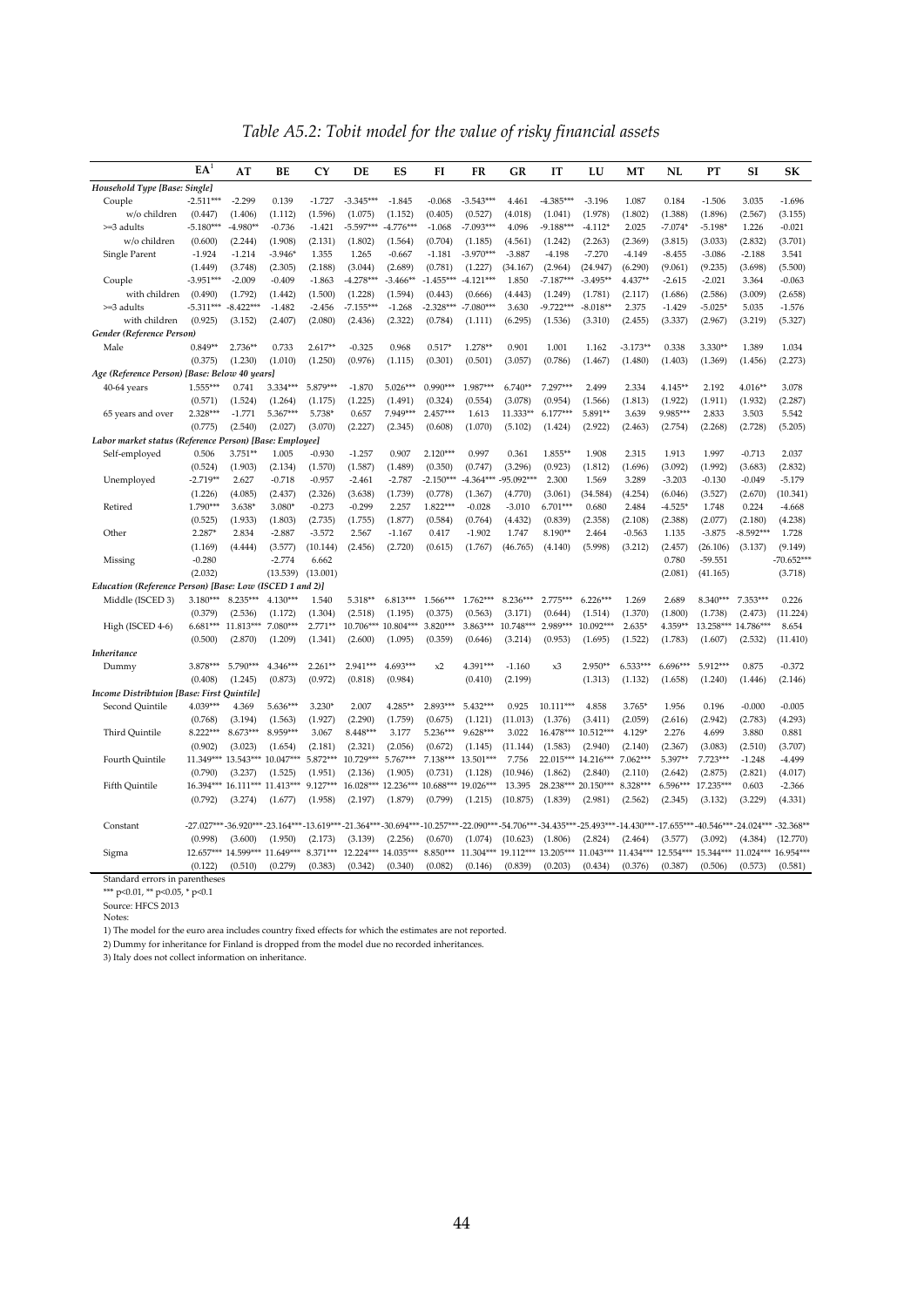*Table A5.3: Tobit model for the value of other real estate*

|                                                          | EA          | AT         | BE.        | <b>CY</b>  | DE         | ES         | FI         | <b>FR</b>   | GR         | IT         | LU         | МT         | NL                  | PТ         | <b>SI</b>                                                                                                                                                       | <b>SK</b>   |
|----------------------------------------------------------|-------------|------------|------------|------------|------------|------------|------------|-------------|------------|------------|------------|------------|---------------------|------------|-----------------------------------------------------------------------------------------------------------------------------------------------------------------|-------------|
| Household Type [Base: Single]                            |             |            |            |            |            |            |            |             |            |            |            |            |                     |            |                                                                                                                                                                 |             |
| Couple                                                   | 2.034***    | 0.588      | 0.580      | 3.785**    | 0.406      | 2.459***   | 5.783***   | 1.755**     | $2.322**$  | 3.584***   | 0.352      | $-0.336$   | 6.580               | 1.497      | 4.865*                                                                                                                                                          | $-1.392$    |
| w/o children                                             | (0.561)     | (1.845)    | (1.895)    | (1.534)    | (1.674)    | (0.830)    | (0.595)    | (0.844)     | (0.977)    | (0.913)    | (2.650)    | (2.234)    | (4.340)             | (1.216)    | (2.915)                                                                                                                                                         | (2.357)     |
| $>=$ 3 adults                                            | 1.878**     | 1.821      | $-1.196$   | $6.401***$ | $-0.249$   | 1.009      | 8.962***   | 1.581       | 4.161***   | $5.021***$ | 1.892      | 0.762      | 4.661               | 1.207      | 7.191**                                                                                                                                                         | 3.315       |
| w/o children                                             | (0.749)     | (3.414)    | (3.366)    | (2.014)    | (2.446)    | (1.129)    | (0.932)    | (1.527)     | (1.097)    | (1.070)    | (3.143)    | (2.744)    | (7.572)             | (1.310)    | (3.224)                                                                                                                                                         | (2.728)     |
| Single Parent                                            | $-0.209$    | 0.200      | 2.458      | $-1.278$   | 2.693      | 0.871      | 0.210      | $-0.649$    | 2.643      | $-4.263*$  | 5.517      | 0.082      | $-2.431$            | $-4.189*$  | $-10.062***$                                                                                                                                                    | 1.041       |
|                                                          | (1.128)     | (5.472)    | (3.929)    | (2.759)    | (4.226)    | (2.067)    | (1.401)    | (1.491)     | (2.031)    | (2.550)    | (4.149)    | (8.107)    | (24.261)            | (2.216)    | (3.749)                                                                                                                                                         | (3.461)     |
| Couple                                                   | 1.583**     | 0.125      | 0.589      | 3.365**    | 0.019      | 2.068**    | 4.070***   | 0.858       | 2.699**    | 4.293***   | $-1.199$   | 3.821      | 7.841               | 0.544      | 3.677                                                                                                                                                           | 1.650       |
| with children                                            | (0.701)     | (2.283)    | (2.688)    | (1.504)    | (1.998)    | (1.018)    | (0.680)    | (0.855)     | (1.207)    | (1.185)    | (2.795)    | (2.521)    | (5.669)             | (1.362)    | (3.480)                                                                                                                                                         | (2.172)     |
| >=3 adults                                               | 1.619*      | 0.049      | 1.606      | 1.886      | $-0.405$   | 2.780**    | 6.599***   | 0.393       | $3.303**$  | 4.338***   | 1.427      | 3.199      | $-16.848$           | 0.639      | 8.690**                                                                                                                                                         | 0.041       |
| with children                                            | (0.871)     | (3.075)    | (5.178)    | (1.955)    | (3.062)    | (1.417)    | (1.292)    | (1.783)     | (1.534)    | (1.392)    | (3.603)    | (2.958)    | (30.957)            | (1.600)    | (3.715)                                                                                                                                                         | (2.897)     |
| Gender (Reference Person)                                |             |            |            |            |            |            |            |             |            |            |            |            |                     |            |                                                                                                                                                                 |             |
| Male                                                     | 0.189       | $-0.407$   | $3.267**$  | 1.574      | $-0.788$   | $-0.496$   | 1.892***   | $-0.267$    | 1.188      | 0.238      | 2.847      | $-1.712$   | 2.151               | 0.866      | $-3.192**$                                                                                                                                                      | $-0.256$    |
|                                                          | (0.483)     |            |            |            |            |            |            |             | (0.907)    | (0.796)    |            |            | (3.244)             |            |                                                                                                                                                                 |             |
|                                                          |             | (1.495)    | (1.504)    | (1.113)    | (1.540)    | (0.776)    | (0.379)    | (0.567)     |            |            | (1.898)    | (1.774)    |                     | (0.664)    | (1.479)                                                                                                                                                         | (1.421)     |
| Age (Reference Person) [Base: Below 40 years]            | 5.820***    |            | 7.493***   |            |            |            |            |             |            |            |            |            |                     |            |                                                                                                                                                                 |             |
| 40-64 years                                              |             | $5.040***$ |            | $3.113**$  | $3.747**$  | 4.831***   | 9.196***   | 5.931***    | $3.303***$ | $8.644***$ | 4.886**    | $4.746**$  | 14.827***           | $4.004***$ | 12.010***                                                                                                                                                       | $3.164**$   |
|                                                          | (0.528)     | (1.651)    | (2.404)    | (1.390)    | (1.774)    | (0.951)    | (0.549)    | (0.900)     | (0.879)    | (1.228)    | (2.097)    | (2.193)    | (4.886)             | (1.069)    | (2.023)                                                                                                                                                         | (1.543)     |
| 65 years and over                                        | 6.059***    | 5.229*     | $6.326*$   | $-0.818$   | 5.542*     | 3.485***   | 10.689***  | $5.659***$  | 3.899***   | 10.022***  | 8.453**    | $5.612*$   | 9.128               | 5.722***   | 16.270***                                                                                                                                                       | 1.663       |
|                                                          | (0.759)     | (2.900)    | (3.639)    | (2.855)    | (3.135)    | (1.223)    | (0.926)    | (1.491)     | (1.389)    | (1.577)    | (3.423)    | (3.281)    | (7.037)             | (1.216)    | (2.887)                                                                                                                                                         | (2.710)     |
| Labor market status (Reference Person) [Base: Employee]  |             |            |            |            |            |            |            |             |            |            |            |            |                     |            |                                                                                                                                                                 |             |
| Self-employed                                            | 6.566***    | $6.778***$ | 11.308***  | $3.843***$ | 4.949***   | $4.762***$ | $6.671***$ | 9.385***    | $3.946***$ | 7.582***   | $6.491***$ | 8.766***   | 11.930              | $6.394***$ | 3.599                                                                                                                                                           | 4.785**     |
|                                                          | (0.553)     | (2.062)    | (2.639)    | (1.209)    | (1.854)    | (0.987)    | (0.564)    | (0.781)     | (0.915)    | (1.017)    | (2.076)    | (1.523)    | (9.427)             | (0.953)    | (2.637)                                                                                                                                                         | (2.029)     |
| Unemployed                                               | $-2.551***$ | 2.976      | $-4.496$   | 0.629      | $-10.695*$ | $-0.085$   | $-2.481**$ | $-4.612***$ | $-2.638$   | $-2.043$   | $-56.407$  | $-2.416$   | 13.432              | $-1.378$   | $-3.311$                                                                                                                                                        | 1.639       |
|                                                          | (0.947)     | (5.824)    | (3.993)    | (2.393)    | (5.778)    | (1.468)    | (1.104)    | (1.371)     | (4.057)    | (2.803)    | (57.349)   | (10.870)   | (13.203)            | (1.949)    | (3.145)                                                                                                                                                         | (5.696)     |
| Retired                                                  | 3.138***    | 1.280      | 7.737***   | 0.317      | 2.601      | 4.909***   | 3.745***   | 3.015***    | 2.926***   | 2.716***   | 2.491      | 4.289*     | 4.480               | $2.168*$   | $-2.224$                                                                                                                                                        | $6.430***$  |
|                                                          | (0.631)     | (2.098)    | (2.648)    | (2.423)    | (2.342)    | (0.982)    | (0.767)    | (1.135)     | (0.955)    | (0.870)    | (2.229)    | (2.245)    | (4.379)             | (1.126)    | (2.361)                                                                                                                                                         | (2.088)     |
| Other                                                    | 0.162       | $-55.457$  | $-4.815$   | $-1.337$   | $-0.553$   | 3.271***   | 0.194      | $-1.702$    | $-0.813$   | 1.933      | $-11.903$  | $-3.480$   | $-5.850$            | 4.276*     | $-4.956$                                                                                                                                                        | 5.408       |
|                                                          | (0.988)     | (53.870)   | (8.763)    | (3.042)    | (4.124)    | (1.261)    | (0.765)    | (1.489)     | (2.546)    | (2.753)    | (10.240)   | (3.628)    | (5.490)             | (2.462)    | (4.398)                                                                                                                                                         | (4.260)     |
| Missing                                                  | 1.063       |            | 1.640      | 5.203      |            |            |            |             |            |            |            |            | 0.510               | 8.394      |                                                                                                                                                                 | $-67.288**$ |
|                                                          | (2.598)     |            | (19.255)   | (9.483)    |            |            |            |             |            |            |            |            | (4.767)             | (37.538)   |                                                                                                                                                                 | (3.669)     |
| Education (Reference Person) [Base: Low (ISCED 1 and 2)] |             |            |            |            |            |            |            |             |            |            |            |            |                     |            |                                                                                                                                                                 |             |
| Middle (ISCED 3)                                         | $0.821**$   | $-1.310$   | 1.925      | $3.316***$ | 5.997**    | 0.896      | 0.855      | 0.778       | $-0.165$   | $2.171***$ | $-1.988$   | $3.651***$ | $-0.340$            | 0.568      | 0.285                                                                                                                                                           | $-7.513**$  |
|                                                          | (0.363)     | (2.186)    | (2.254)    | (1.142)    | (2.456)    | (1.023)    | (0.567)    | (0.601)     | (0.935)    | (0.754)    | (1.889)    | (1.251)    | (4.097)             | (1.125)    | (2.014)                                                                                                                                                         | (3.585)     |
| High (ISCED 4-6)                                         | 3.715***    | 3.749      | 2.955      | 2.042      | 10.367***  | $1.652**$  | 1.837***   | 1.882**     | 1.091      | 6.296***   | 3.318      | 4.768**    | 8.697**             | 4.239***   | 3.076                                                                                                                                                           | 1.420       |
|                                                          | (0.559)     | (2.525)    | (1.971)    | (1.288)    | (2.959)    | (0.809)    | (0.580)    | (0.767)     | (0.929)    | (1.036)    | (2.146)    | (2.021)    | (3.816)             | (1.063)    | (2.809)                                                                                                                                                         | (3.938)     |
| Inheritance                                              |             |            |            |            |            |            |            |             |            |            |            |            |                     |            |                                                                                                                                                                 |             |
| Dummy                                                    | 8.619***    | 13.575***  | $6.369***$ | 7.484***   | 7.968***   | 9.706***   | x2         | 9.329***    | 2.289***   | x3         | 5.600***   | 6.388***   | 7.366*              | 9.769***   | 5.473***                                                                                                                                                        | $3.121***$  |
|                                                          | (0.453)     | (1.278)    | (1.305)    | (1.011)    | (1.116)    | (0.554)    |            | (0.590)     | (0.814)    |            | (1.571)    | (1.381)    | (4.455)             | (0.699)    | (1.447)                                                                                                                                                         | (1.134)     |
| Income Distribtuion [Base: First Quintile]               |             |            |            |            |            |            |            |             |            |            |            |            |                     |            |                                                                                                                                                                 |             |
| Second Quintile                                          | $2.014***$  | $6.144*$   | $-0.169$   | 1.442      | $-2.121$   | 5.227***   | $2.638***$ | $3.036***$  | 1.248      | 1.311      | 1.926      | 2.132      | 1.246               | 0.907      | 11.100***                                                                                                                                                       | 2.893       |
|                                                          | (0.686)     | (3.331)    | (2.763)    | (1.980)    | (2.921)    | (1.039)    | (0.946)    | (0.945)     | (1.213)    | (1.260)    | (3.773)    | (2.458)    | (6.799)             | (1.279)    | (3.249)                                                                                                                                                         | (2.566)     |
| Third Quintile                                           | 4.652***    | 8.028***   | 0.800      | 1.254      | 5.469*     | 6.698***   | 5.429***   | 4.689***    | 5.148***   | $3.202**$  | 5.695      | 3.722      | $-8.608$            | $2.668*$   | 12.594***                                                                                                                                                       | 8.427***    |
|                                                          | (0.821)     | (2.930)    | (3.008)    | (1.998)    | (3.082)    | (0.894)    | (0.976)    | (1.254)     | (1.344)    | (1.365)    | (3.521)    | (2.726)    | (7.881)             | (1.415)    | (3.450)                                                                                                                                                         | (3.058)     |
| Fourth Quintile                                          | 7.527***    | 11.257***  | $6.769**$  | 3.226      | 11.600***  | 9.344***   | 7.221***   | $6.077***$  | 4.469***   | $4.440***$ | 8.276**    | 4.505*     | $-1.503$            | 4.635***   | 8.660**                                                                                                                                                         | $10.540**$  |
|                                                          | (0.839)     | (3.049)    | (3.199)    | (2.163)    | (2.983)    | (1.121)    | (1.034)    | (1.182)     | (1.388)    | (1.318)    | (3.415)    | (2.324)    | (6.481)             | (1.310)    | (3.596)                                                                                                                                                         | (3.136)     |
| Fifth Quintile                                           | 11.415***   | 17.139***  | 10.828***  | 7.528***   | 14.842***  | 12.415***  | 9.379***   | 11.427***   | 8.135***   | 8.758***   | 12.091***  | $6.809**$  | 0.137               | 8.978***   | 16.355*** 12.800***                                                                                                                                             |             |
|                                                          | (0.892)     | (2.810)    | (3.176)    | (2.115)    | (3.398)    | (1.254)    | (1.062)    | (1.161)     | (1.369)    | (1.393)    | (3.722)    | (2.765)    | (6.312)             | (1.222)    | (3.560)                                                                                                                                                         | (3.471)     |
|                                                          |             |            |            |            |            |            |            |             |            |            |            |            |                     |            |                                                                                                                                                                 |             |
| Constant                                                 |             |            |            |            |            |            |            |             |            |            |            |            |                     |            | -33.627***-39.163***-36.551***-10.735***-35.540***-20.163***-24.964***-25.793***-14.766***-27.708***-22.726***-19.061***-55.844***-21.083***-35.040***-23.783** |             |
|                                                          | (1.071)     | (3.546)    | (3.892)    | (2.162)    | (3.478)    | (1.472)    | (0.888)    | (1.286)     | (1.703)    | (1.466)    | (3.428)    | (3.359)    | (7.552)             | (1.693)    | (3.715)                                                                                                                                                         | (3.903)     |
| Sigma                                                    | 14.165***   | 16.393***  | 17.477***  | 9.097***   | 15.283***  | 11.550***  | 12.882***  | 13.716***   | 11.946***  | 14.582***  | 14.530***  | 13.326***  | 23.250*** 12.881*** |            | 13.482***                                                                                                                                                       | 15.093***   |
|                                                          | (0.112)     | (0.588)    | (0.471)    | (0.354)    | (0.416)    | (0.238)    | (0.114)    | (0.169)     | (0.289)    | (0.193)    | (0.514)    | (0.445)    | (0.872)             | (0.314)    | (0.698)                                                                                                                                                         | (0.492)     |
| Standard errors in parentheses                           |             |            |            |            |            |            |            |             |            |            |            |            |                     |            |                                                                                                                                                                 |             |

\*\*\* p<0.01, \*\* p<0.05, \* p<0.1

Source: HFCS 2013 Notes:

1) The model for the euro area includes country fixed effects for which the estimates are not reported.

2) Dummy for inheritance for Finland is dropped from the model due no recorded inheritances.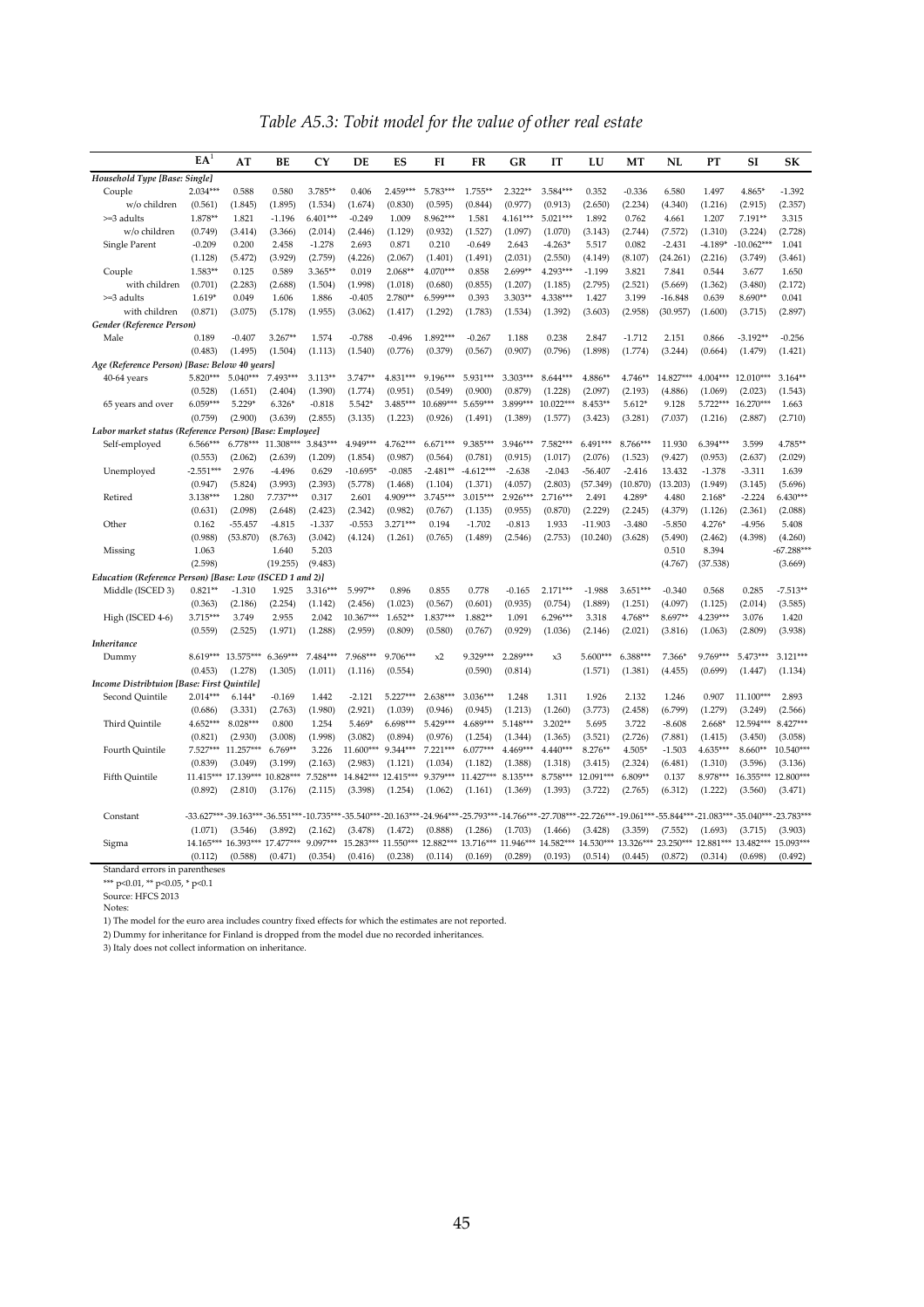*Table A5.4: Tobit model for the value of business assets*

|                                                          | EA <sup>1</sup> | AT                                                                     | BE        | <b>CY</b>    | DE         | ES         | F1         | <b>FR</b>   | GR          | IT          | LU           | МT           | NL                                                                             | PT        | <b>SI</b>            | SK            |
|----------------------------------------------------------|-----------------|------------------------------------------------------------------------|-----------|--------------|------------|------------|------------|-------------|-------------|-------------|--------------|--------------|--------------------------------------------------------------------------------|-----------|----------------------|---------------|
| Household Type [Base: Single]                            |                 |                                                                        |           |              |            |            |            |             |             |             |              |              |                                                                                |           |                      |               |
| Couple                                                   | 4.497***        | 6.886***                                                               | 5.556**   | 0.913        | 4.890**    | 2.942      | 2.959***   | $6.348***$  | 6.556**     | $3.008**$   | 6.314        | $-1.226$     | 0.847                                                                          | 4.506**   | 42.266***            | $-1.281$      |
| w/o children                                             | (0.744)         | (2.447)                                                                | (2.286)   | (4.006)      | (2.247)    | (1.827)    | (0.647)    | (1.054)     | (2.671)     | (1.175)     | (4.274)      | (3.278)      | (4.669)                                                                        | (2.283)   | (5.635)              | (1.423)       |
| >=3 adults                                               | 8.166***        | 13.769***                                                              | 5.552     | 3.586        | 7.053***   | $5.402***$ | 2.197*     | $7.608***$  | 12.180***   | 8.419***    | 3.309        | $-0.731$     | $-107.382**$                                                                   | $6.623**$ | 52.119***            | 1.651         |
| w/o children                                             | (0.867)         | (3.014)                                                                | (4.743)   | (4.981)      | (2.659)    | (1.879)    | (1.227)    | (1.495)     | (3.263)     | (1.500)     | (5.842)      | (4.504)      | (14.978)                                                                       | (2.699)   | (6.872)              | (1.665)       |
| Single Parent                                            | 1.264           | $-3.713$                                                               | 4.617     | 0.604        | 3.477      | $-4.761$   | 0.371      | $-1.262$    | $-5.105$    | 2.596       | 2.066        | $-3.997$     | $-2.386$                                                                       | 4.368     | $-2.717$             | $-0.554$      |
|                                                          | (1.355)         | (11.606)                                                               | (12.452)  | (11.546)     | (4.807)    | (3.441)    | (1.551)    | (1.410)     | (17.084)    | (1.983)     | (27.889)     | (11.955)     | (16.967)                                                                       | (5.014)   | (2.202)              | (1.713)       |
| Couple                                                   | 5.715***        | 5.954**                                                                | 4.429*    | $-0.378$     | $5.162*$   | 3.689**    | $3.156***$ | 7.854***    | 10.911***   | $6.124***$  | 3.363        | $-4.064$     | $-4.356$                                                                       | 5.187**   | 53.196***            | $-0.390$      |
| with children                                            | (0.793)         | (2.781)                                                                | (2.654)   | (3.601)      | (2.640)    | (1.740)    | (0.769)    | (1.061)     | (2.734)     | (1.100)     | (3.991)      | (4.007)      | (4.866)                                                                        | (2.371)   | (6.673)              | (1.281)       |
| >=3 adults                                               | 6.788***        | $10.542***$                                                            | 1.858     | $-0.565$     | 8.468**    | 3.928*     | $-3.405**$ | 9.386***    | $11.253***$ | 6.654***    | 7.455        | $-1.320$     | 3.183                                                                          | 3.833     | 50.911***            | $-1.316$      |
| with children                                            | (1.048)         | (2.995)                                                                | (5.589)   | (4.922)      | (3.554)    | (2.254)    | (1.576)    | (1.374)     | (3.640)     | (1.534)     | (4.800)      | (4.467)      | (15.865)                                                                       | (3.030)   | (6.963)              | (2.703)       |
| Gender (Reference Person)                                |                 |                                                                        |           |              |            |            |            |             |             |             |              |              |                                                                                |           |                      |               |
| Male                                                     | $-1.701***$     | $-2.599$                                                               | $-1.953$  | 4.983**      | $-0.834$   | $-1.650$   | $-0.592$   | $-3.189***$ | $-3.489**$  | $-1.931***$ | $-3.036$     | $-3.620$     | 2.580                                                                          | $-0.406$  | $-4.704**$           | 0.031         |
|                                                          | (0.453)         | (1.968)                                                                | (2.099)   | (2.379)      | (1.596)    | (1.136)    | (0.457)    | (0.739)     | (1.652)     | (0.716)     | (4.113)      | (3.270)      | (3.204)                                                                        | (1.824)   | (2.066)              | (1.187)       |
| Age (Reference Person) [Base: Below 40 years]            |                 |                                                                        |           |              |            |            |            |             |             |             |              |              |                                                                                |           |                      |               |
|                                                          | $0.973*$        | 4.936**                                                                | 2.089     | 1.728        | 5.220***   | $-1.177$   | $5.650***$ | 0.353       | $-2.787$    | 0.228       | 0.485        | $-1.180$     | $-4.353$                                                                       | $-0.447$  | $-0.370$             | $-0.100$      |
| 40-64 years                                              | (0.545)         | (2.103)                                                                | (2.113)   | (2.400)      | (1.863)    | (1.185)    | (0.661)    | (0.729)     | (1.701)     | (0.850)     | (3.694)      | (2.945)      | (4.357)                                                                        | (1.639)   | (1.549)              | (0.971)       |
|                                                          | $-1.935**$      | 1.629                                                                  | $-2.783$  | $-2.294$     | $-1.931$   | $-2.997$   | 7.181***   | $-1.944$    |             | $-0.520$    | $-4.002$     | $-9.228$     | $-13.254$                                                                      | 2.029     | $-4.792$             | $-0.166$      |
| 65 years and over                                        |                 |                                                                        |           |              |            |            |            |             | $-3.667$    |             |              |              |                                                                                |           |                      |               |
|                                                          | (0.792)         | (3.495)                                                                | (4.360)   | (10.203)     | (2.618)    | (2.482)    | (1.173)    | (1.619)     | (3.854)     | (1.319)     | (6.394)      | (6.039)      | (22.852)                                                                       | (3.128)   | (3.882)              | (3.034)       |
| Labor market status (Reference Person) [Base: Employee]  |                 |                                                                        |           |              | 23.240***  | 24.878***  | 9.195***   | 27.151***   | 23.872***   | 23.007***   | 29.216***    | 27.338*      | 35.986***                                                                      | 23.471**  | 22.291               | 19.921***     |
| Self-employed                                            | 25.014***       | 24.223***                                                              | 27.512*** | 16.233***    |            |            |            |             |             |             |              |              |                                                                                |           |                      |               |
|                                                          | (0.299)         | (2.083)                                                                | (1.705)   | (2.156)      | (0.926)    | (0.928)    | (0.632)    | (0.502)     | (1.433)     | (0.590)     | (2.695)      | (1.615)      | (4.113)                                                                        | (1.251)   | (2.279)              | (1.089)       |
| Unemployed                                               | $-5.451***$     | 1.769                                                                  | $-2.686$  | $-8.410$     | $-54.661*$ | $-8.315$   | $-1.124$   | $-3.678$    | 3.212       | $-4.209$    | $-82.438***$ | 4.957        | $-14.483$                                                                      | $-5.738*$ | $-3.547$             | $-32.100**$   |
|                                                          | (1.289)         | (10.280)                                                               | (33.157)  | (39.288)     | (33.009)   | (6.242)    | (1.437)    | (2.438)     | (34.574)    | (15.539)    | (9.157)      | (13.986)     | (45.398)                                                                       | (3.237)   | (4.069)              | (3.759)       |
| Retired                                                  | 0.112           | $-2.784$                                                               | 0.359     | $-6.837$     | $-0.097$   | 2.756      | 2.398**    | $-1.440$    | 5.184       | 0.354       | 3.849        | 5.484        | $-1.143$                                                                       | $-4.180$  | 2.456                | 1.613         |
|                                                          | (0.811)         | (2.137)                                                                | (3.606)   | (10.640)     | (2.241)    | (2.405)    | (1.001)    | (1.346)     | (3.831)     | (1.368)     | (4.435)      | (4.070)      | (14.014)                                                                       | (2.643)   | (3.822)              | (1.989)       |
| Other                                                    | $-0.808$        | 1.224                                                                  | 3.571     | $-78.853***$ | $-4.899$   | $-1.205$   | $-1.332$   | $-4.672**$  | 8.837       | $-1.090$    | $-78.274***$ | $-69.932***$ | 9.767                                                                          |           | -75.687***-51.394*** | 5.199         |
|                                                          | (1.608)         | (11.458)                                                               | (13.156)  | (6.683)      | (18.577)   | (3.684)    | (1.014)    | (2.195)     | (16.444)    | (16.186)    | (8.339)      | (6.500)      | (10.821)                                                                       | (4.015)   | (6.422)              | (4.493)       |
| Missing                                                  | $5.525*$        |                                                                        | $-10.836$ | $-11.161$    |            |            |            |             |             |             |              |              | 11.674**                                                                       | 23.053    |                      | $-25.202***$  |
|                                                          | (2.881)         |                                                                        | (27.921)  | (36.905)     |            |            |            |             |             |             |              |              | (4.618)                                                                        | (46.524)  |                      | (3.300)       |
| Education (Reference Person) [Base: Low (ISCED 1 and 2)] |                 |                                                                        |           |              |            |            |            |             |             |             |              |              |                                                                                |           |                      |               |
| Middle (ISCED 3)                                         | $0.942*$        | $-2.043$                                                               | 4.774     | 2.559        | 2.902      | $2.441**$  | $-0.008$   | $1.820**$   | $-1.602$    | $-0.024$    | 2.966        | 1.280        | 3.918                                                                          | 3.495*    | $-0.449$             | $-2.178$      |
|                                                          | (0.512)         | (2.576)                                                                | (3.114)   | (2.767)      | (2.642)    | (1.177)    | (0.620)    | (0.775)     | (1.739)     | (0.643)     | (3.684)      | (2.757)      | (6.361)                                                                        | (2.110)   | (2.119)              | (3.376)       |
| High (ISCED 4-6)                                         | 1.385**         | $-2.826$                                                               | 7.179**   | $-1.947$     | 4.271      | 1.654      | 0.023      | 1.626       | $-5.152**$  | $-3.170***$ | 2.688        | 1.978        | 12.072*                                                                        | 1.259     | $-0.076$             | 2.107         |
|                                                          | (0.616)         | (3.264)                                                                | (3.284)   | (2.933)      | (2.656)    | (1.243)    | (0.621)    | (1.076)     | (2.069)     | (1.090)     | (4.520)      | (3.151)      | (6.623)                                                                        | (2.106)   | (2.498)              | (3.652)       |
| <b>Inheritance</b>                                       |                 |                                                                        |           |              |            |            |            |             |             |             |              |              |                                                                                |           |                      |               |
| Dummy                                                    | 3.333***        | $6.081***$                                                             | $3.570**$ | 0.494        | 3.636***   | $3.512***$ | x2         | $2.506***$  | $-0.145$    | x3          | 3.913        | 3.862        | 11.555**                                                                       | 5.193***  | $-0.675$             | $-1.068$      |
|                                                          | (0.585)         | (1.165)                                                                | (1.743)   | (2.199)      | (1.377)    | (0.904)    |            | (0.584)     | (1.194)     |             | (2.511)      | (2.508)      | (4.681)                                                                        | (1.526)   | (1.646)              | (0.924)       |
| Income Distribtuion [Base: First Quintile]               |                 |                                                                        |           |              |            |            |            |             |             |             |              |              |                                                                                |           |                      |               |
| Second Quintile                                          | 1.281           | 0.481                                                                  | 4.435     | 3.976        | $-1.001$   | $5.262**$  | 1.009      | $-0.224$    | 1.563       | $3.629**$   | 2.181        | 6.530        | $-1.822$                                                                       | 4.961*    | 4.093                | 1.322         |
|                                                          | (1.060)         | (3.710)                                                                | (14.723)  | (4.558)      | (4.854)    | (2.277)    | (0.851)    | (1.373)     | (1.988)     | (1.483)     | (6.927)      | (7.244)      | (11.855)                                                                       | (2.949)   | (3.707)              | (3.230)       |
| Third Quintile                                           | 3.138***        | 4.584                                                                  | 12.109    | 10.203**     | 1.069      | 7.647***   | 1.445      | $-1.362$    | 4.717*      | 5.278***    | 5.379        | 5.029        | 6.572                                                                          | 6.708**   | 7.525**              | 4.456         |
|                                                          | (1.042)         | (4.674)                                                                | (14.295)  | (4.184)      | (3.919)    | (2.188)    | (0.922)    | (1.361)     | (2.594)     | (1.601)     | (6.057)      | (7.396)      | (6.791)                                                                        | (3.355)   | (2.994)              | (3.347)       |
| Fourth Quintile                                          | 4.011***        | 6.085                                                                  | 10.558    | 10.905**     | 2.128      | 9.269***   | $3.141***$ | $-1.440$    | 6.942***    | 7.268***    | 7.487        | 9.130        | $-0.992$                                                                       | $6.172*$  | 5.173                | 5.444         |
|                                                          | (0.922)         | (4.135)                                                                | (14.105)  | (4.621)      | (3.458)    | (2.281)    | (0.958)    | (1.434)     | (2.272)     | (1.488)     | (5.694)      | (7.348)      | (7.447)                                                                        | (3.504)   | (3.965)              | (3.362)       |
| Fifth Quintile                                           | 6.843***        | 8.698**                                                                | 11.796    | 15.316***    | 7.677**    | 9.716***   | 7.175***   | 0.577       | 10.835***   | 8.702***    | 11.987**     | 13.639*      | 4.289                                                                          | 10.968*** | $9.664***$           | $8.267**$     |
|                                                          | (0.977)         | (3.567)                                                                | (14.161)  | (4.382)      | (3.745)    | (2.148)    | (1.030)    | (1.266)     | (2.148)     | (1.665)     | (6.075)      | (7.023)      | (7.177)                                                                        | (3.272)   | (3.364)              | (3.562)       |
| Constant                                                 |                 | -30.298***-36.305***-43.730***-27.406***-36.482***-28.597***-23.409*** |           |              |            |            |            |             |             |             |              |              | -24.627***-36.321***-26.070***-45.721***-27.246***-45.224***-39.959***-66.278* |           |                      | $**-18.890**$ |
|                                                          | (1.175)         | (4.924)                                                                | (15.400)  | (6.188)      | (4.701)    | (2.797)    | (1.227)    | (1.504)     | (3.971)     | (2.136)     | (7.087)      | (7.868)      | (8.693)                                                                        | (3.413)   | (7.495)              | (5.229)       |
| Sigma                                                    |                 | 12.379*** 14.185*** 13.655***                                          |           | 14.901***    | 12.902***  | 10.998***  | 12.265***  | 11.630***   | 13.993***   | 10.069***   | 17.855***    | 13.951***    | 16.852***                                                                      | 16.001*** | 9.578***             | 7.523***      |
|                                                          | (0.246)         | (1.116)                                                                | (0.976)   | (0.899)      | (0.619)    | (0.623)    | (0.139)    | (0.344)     | (0.732)     | (0.309)     | (1.357)      | (1.066)      | (2.184)                                                                        | (0.610)   | (1.129)              | (0.550)       |
| Standard errors in parentheses                           |                 |                                                                        |           |              |            |            |            |             |             |             |              |              |                                                                                |           |                      |               |
| *** p<0.01, ** p<0.05, * p<0.1                           |                 |                                                                        |           |              |            |            |            |             |             |             |              |              |                                                                                |           |                      |               |

Source: HFCS 2013 Notes:

1) The model for the euro area includes country fixed effects for which the estimates are not reported.

2) Dummy for inheritance for Finland is dropped from the model due no recorded inheritances.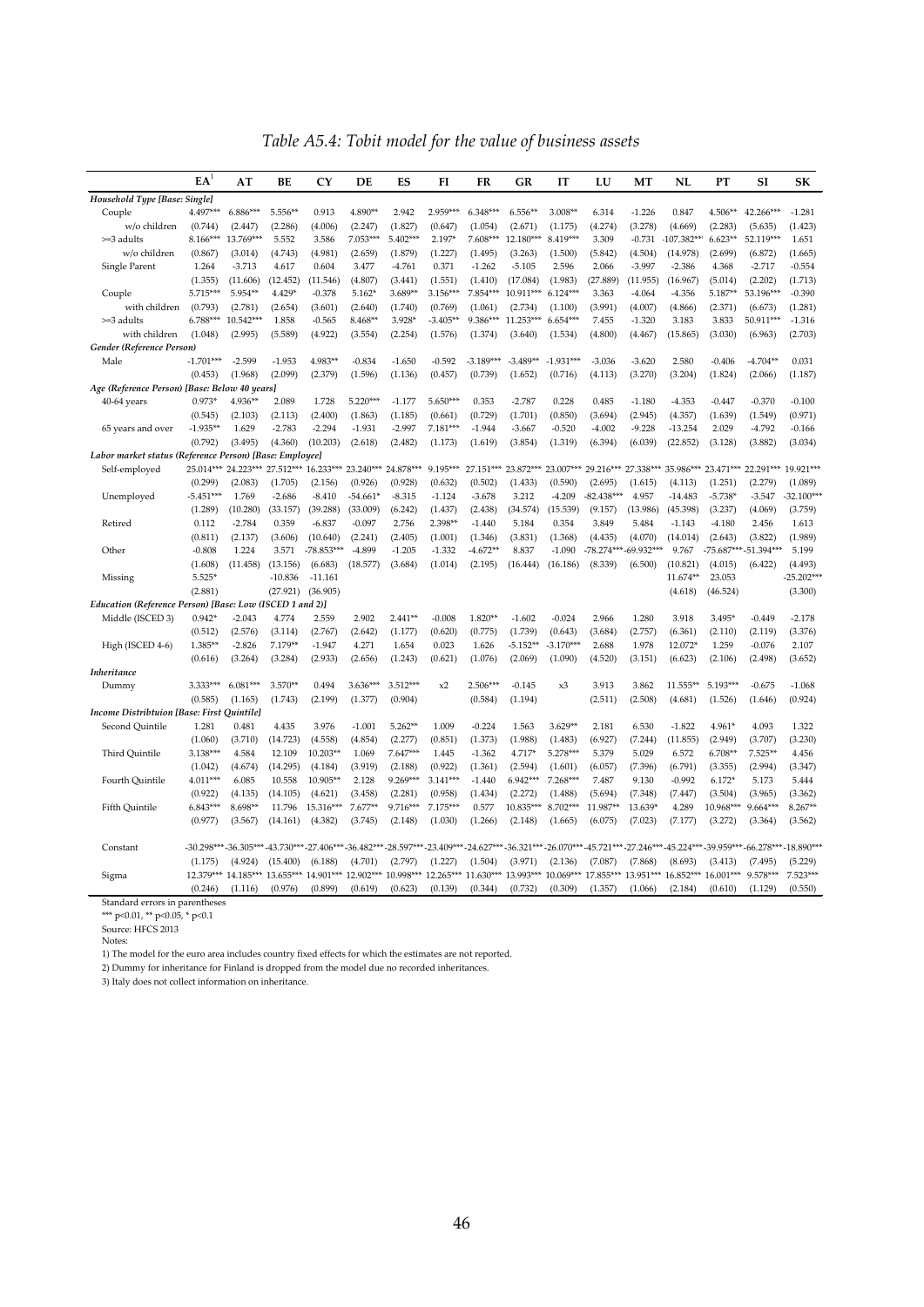*Table A5.5: Tobit model for the value of safe financial assets*

|                                                          | EA <sup>1</sup>     | AT                    | BF.                   | CY                  | DE                    | ES                  | FI                  | FR                  | GR                    | IT                  | LU                    | МT                  | NL                    | PT                    | SI                    | SК                  |
|----------------------------------------------------------|---------------------|-----------------------|-----------------------|---------------------|-----------------------|---------------------|---------------------|---------------------|-----------------------|---------------------|-----------------------|---------------------|-----------------------|-----------------------|-----------------------|---------------------|
| Household Type [Base: Single]                            |                     |                       |                       |                     |                       |                     |                     |                     |                       |                     |                       |                     |                       |                       |                       |                     |
| Couple                                                   | $-0.065$            | $0.461**$             | 0.235                 | 0.539               | 0.002                 | $-0.395**$          | $0.306***$          | $-0.063$            | $-0.554$              | $-0.550***$         | $-0.034$              | 0.050               | $0.979***$            | $0.385**$             | 0.318                 | $-0.175$            |
| w/o children                                             | (0.075)             | (0.228)               | (0.185)               | (0.676)             | (0.162)               | (0.187)             | (0.071)             | (0.100)             | (0.402)               | (0.192)             | (0.268)               | (0.343)             | (0.377)               | (0.179)               | (0.783)               | (0.335)             |
| >=3 adults                                               | $-0.311**$          | $0.648**$             | 0.252                 | $-0.549$            | $-0.035$              | $-0.714**$          | 0.068               | $-0.689***$         | $-1.265***$           | $-1.311***$         | $-0.550$              | 0.337               | $1.627***$            | 0.050                 | 1.073                 | 0.143               |
| w/o children                                             | (0.132)             | (0.302)               | (0.261)               | (0.956)             | (0.354)               | (0.278)             | (0.132)             | (0.173)             | (0.437)               | (0.274)             | (0.396)               | (0.398)             | (0.536)               | (0.259)               | (0.854)               | (0.402)             |
| Single Parent                                            | $-0.696***$         | 0.037                 | $-0.769**$            | $-0.217$            | $-0.825$              | $-0.505$            | $-0.414***$         | $-0.655***$         | $-0.132$              | $-0.598$            | $-0.553$              | $-2.403*$           | $-0.851$              | $-0.438$              | $-2.371**$            | $-0.478$            |
|                                                          | (0.189)             | (0.280)               | (0.364)               | (1.046)             | (0.519)               | (0.349)             | (0.112)             | (0.122)             | (0.740)               | (0.454)             | (0.508)               | (1.052)             | (0.977)               | (0.313)               | (1.061)               | (0.428)             |
| Couple                                                   | $-0.318***$         | $0.655**$             | $-0.648***$           | $-0.093$            | $-0.043$              | $-0.856***$         | 0.053               | $-0.423***$         | $-1.017**$            | $-0.652***$         | $-0.045$              | 0.593               | $0.771**$             | 0.332                 | 0.194                 | 0.017               |
| with children                                            | (0.096)             | (0.262)               | (0.244)               | (0.655)             | (0.218)               | (0.228)             | (0.082)             | (0.105)             | (0.454)               | (0.231)             | (0.282)               | (0.400)             | (0.371)               | (0.230)               | (0.755)               | (0.259)             |
| >=3 adults                                               | $-0.624***$         | 0.313                 | $-0.282$              | 0.587               | $-0.085$              | $-1.079***$         | $0.285*$            | $-0.866***$         | $-1.832**$            | $-1.564***$         | $-0.636$              | 0.296               | 0.553                 | $-0.341$              | $2.148***$            | 0.324               |
| with children                                            | (0.147)             | (0.366)               | (0.414)               | (0.725)             | (0.470)               | (0.309)             | (0.168)             | (0.166)             | (0.781)               | (0.332)             | (0.417)               | (0.447)             | (0.801)               | (0.278)               | (0.797)               | (0.333)             |
| Gender (Reference Person)                                |                     |                       |                       |                     |                       |                     |                     |                     |                       |                     |                       |                     |                       |                       |                       |                     |
| Male                                                     | $-0.044$            | $-0.295*$             | $-0.067$              | 0.543               | $-0.076$              | 0.171               | 0.020               | $-0.099$            | 0.380                 | 0.099               | $-0.179$              | $-0.655*$           | $-0.010$              | $0.212*$              | $-0.836*$             | $-0.273$            |
|                                                          | (0.058)             | (0.161)               | (0.148)               | (0.500)             | (0.133)               | (0.200)             | (0.048)             | (0.063)             | (0.357)               | (0.163)             | (0.201)               | (0.281)             | (0.266)               | (0.127)               | (0.468)               | (0.183)             |
| Age (Reference Person) [Base: Below 40 years]            |                     |                       |                       |                     |                       |                     |                     |                     |                       |                     |                       |                     |                       |                       |                       |                     |
| $40-64$ years                                            | $0.319***$          | $0.346**$             | $0.355**$             | $-0.247$            | $-0.084$              | $0.915***$          | $0.817***$          | $0.228**$           | 0.408                 | $0.492***$          | 0.278                 | $0.520**$           | 0.425                 | $0.552***$            | $-0.588$              | 0.235               |
|                                                          | (0.070)             | (0.153)               | (0.175)               | (0.498)             | (0.170)               | (0.204)             | (0.057)             | (0.091)             | (0.349)               | (0.184)             | (0.272)               | (0.230)             | (0.371)               | (0.138)               | (0.485)               | (0.153)             |
| 65 years and over                                        | $0.691***$          | $0.750***$            | $-0.317$              | $-0.209$            | 0.269                 | $1.250***$          | $1.038***$          | $0.691***$          | $0.838**$             | $0.849***$          | $0.786*$              | $0.837**$           | $1.320***$            | $0.785***$            | 0.135                 | $-1.002*$           |
|                                                          | (0.114)             | (0.234)               | (0.290)               | (1.283)             | (0.410)               | (0.324)             | (0.114)             | (0.162)             | (0.412)               | (0.239)             | (0.427)               | (0.375)             | (0.494)               | (0.237)               | (0.913)               | (0.566)             |
| Labor market status (Reference Person) [Base: Employee]  |                     |                       |                       |                     |                       |                     |                     |                     |                       |                     |                       |                     |                       |                       |                       |                     |
| Self-employed                                            | $0.366***$          | 0.250                 | $0.472**$             | $0.910*$            | 0.191                 | 0.370               | $0.585***$          | $0.422***$          | $1.096***$            | 0.305               | 0.291                 | $0.927***$          | 0.373                 | $0.440**$             | 0.207                 | 0.226               |
|                                                          | (0.085)             | (0.213)               | (0.219)               | (0.522)             | (0.239)               | (0.285)             | (0.071)             | (0.142)             | (0.313)               | (0.207)             | (0.290)               | (0.199)             | (0.844)               | (0.173)               | (0.725)               | (0.174)             |
| Unemployed                                               | $-1.457***$         | $-1.593***$           | $-1.100***$           | $-1.378$            | $-2.446***$           | $-1.123***$         | $-0.467***$         | $-0.893***$         | $-0.592$              | $-2.034***$         | $-1.725*$             | $-1.630$            | 0.199                 | $-0.258$              | $-1.734**$            | $-2.099***$         |
|                                                          | (0.154)             | (0.412)               | (0.319)               | (1.090)             | (0.435)               | (0.250)             | (0.118)             | (0.175)             | (1.497)               | (0.606)             | (0.949)               | (1.277)             | (0.737)               | (0.205)               | (0.830)               | (0.610)             |
| Retired                                                  | $0.316***$          | 0.076                 | $0.900***$            | 0.063               | 0.308                 | 0.214               | $0.440***$          | $0.427***$          | 1.559***              | $0.904***$          | 0.209                 | 0.406               | $-0.765*$             | 0.190                 | $-1.645**$            | $-0.310$            |
|                                                          | (0.092)             | (0.204)               | (0.246)               | (1.083)             | (0.355)               | (0.277)             | (0.101)             | (0.124)             | (0.440)               | (0.212)             | (0.349)               | (0.378)             | (0.418)               | (0.202)               | (0.655)               | (0.370)             |
| Other                                                    | $-0.208$            | $-0.506$              | $-1.416***$           | $-3.587*$           | $-0.689$              | $-0.118$            | $-0.046$            | $-0.165$            | 0.330                 | $-0.070$            | $-0.548$              | $-1.030$            | $-0.516$              | $-0.602$              | $-3.593***$           | $-1.335**$          |
|                                                          | (0.148)             | (0.446)               | (0.447)               | (1.972)             | (0.393)               | (0.269)             | (0.106)             | (0.158)             | (0.711)               | (0.795)             | (0.615)               | (0.679)             | (0.586)               | (0.450)               | (1.229)               | (0.538)             |
| Missing                                                  | 0.418               |                       | 0.286                 | $-5.397$            |                       |                     |                     |                     |                       |                     |                       |                     | 0.254                 | 0.376                 |                       | $-3.474$            |
|                                                          | (0.402)             |                       | (0.559)               | (6.501)             |                       |                     |                     |                     |                       |                     |                       |                     | (0.400)               | (1.583)               |                       | (5.085)             |
| Education (Reference Person) [Base: Low (ISCED 1 and 2)] |                     |                       |                       |                     |                       |                     |                     |                     |                       |                     |                       |                     |                       |                       |                       |                     |
| Middle (ISCED 3)                                         | $0.615***$          | $0.918***$            | $0.484***$            | $2.068***$          | $0.622**$             | $0.527**$           | 0.024               | $0.379***$          | $1.576***$            | $0.874***$          | $0.846***$            | $0.342*$            | 0.361                 | $1.004***$            | 0.503                 | 1.898***            |
|                                                          | (0.080)             | (0.228)               | (0.165)               | (0.585)             | (0.287)               | (0.205)             | (0.066)             | (0.076)             | (0.307)               | (0.152)             | (0.263)               | (0.194)             | (0.335)               | (0.142)               | (0.552)               | (0.629)             |
| High (ISCED 4-6)                                         | $1.016***$          | 1.308***              | $0.804***$            | $2.436***$          | 1.159***              | 1.175***            | $0.325***$          | $0.723***$          | 2.197***              | $0.970***$          | $1.113***$            | $0.564***$          | $0.834***$            | $1.371***$            | 2.950***              | 2.562***            |
|                                                          | (0.086)             | (0.251)               | (0.170)               | (0.608)             | (0.302)               | (0.165)             | (0.069)             | (0.113)             | (0.370)               | (0.175)             | (0.299)               | (0.211)             | (0.323)               | (0.151)               | (0.616)               | (0.693)             |
| Inheritance                                              |                     |                       |                       |                     |                       |                     |                     |                     |                       |                     |                       |                     |                       |                       |                       |                     |
| Dummy                                                    | $0.768***$          | $0.740***$            | $0.768***$            | $0.957**$           | $0.893***$            | $0.845***$          | x2                  | $0.741***$          | 0.073                 | x3                  | 0.329                 | $0.703***$          | $0.754***$            | $0.654***$            | 0.527                 | $0.294*$            |
|                                                          | (0.049)             | (0.100)               | (0.137)               | (0.414)             | (0.124)               | (0.116)             |                     | (0.060)             | (0.246)               |                     | (0.217)               | (0.172)             | (0.269)               | (0.120)               | (0.411)               | (0.168)             |
| Income Distribtuion [Base: First Quintile]               |                     |                       |                       |                     |                       |                     |                     |                     |                       |                     |                       |                     |                       |                       |                       |                     |
| Second Quintile                                          | 1.267***            | $0.853***$            | $0.783***$            | 1.576*              | $0.972***$            | 1.390***            | $0.693***$          | $0.882***$          | $1.710***$            | 2.697***            | 1.087***              | $0.791*$            | 0.571                 | $0.990***$            | $3.466***$            | $1.071***$          |
|                                                          | (0.114)             | (0.219)               | (0.280)               | (0.837)             | (0.321)               | (0.236)             | (0.091)             | (0.102)             | (0.471)               | (0.296)             | (0.374)               | (0.445)             | (0.480)               | (0.190)               | (0.818)               | (0.392)             |
| Third Quintile                                           | $2.001***$          | $1.083***$            | $1.913***$            | $2.085***$          | $1.743***$            | $2.058***$          | $1.207***$          | $1.419***$          | $3.127***$            | $3.961***$          | $1.683***$            | $1.436***$          | 0.512                 | 1.545***              | 3.560***              | $1.106***$          |
|                                                          | (0.110)             | (0.246)               | (0.280)               | (0.737)             | (0.298)               | (0.299)             | (0.099)             | (0.115)             | (0.489)               | (0.239)             | (0.374)               | (0.477)             | (0.493)               | (0.213)               | (0.828)               | (0.404)             |
| Fourth Quintile                                          | 2.533***            | $1.857***$            | 2.405***              | $3.416***$          | 2.234***              | $2.325***$          | 1.499***            | 2.008***            | $3.779***$            | 4.922***            | $2.261***$            | 1.777***            | 0.476                 | $2.103***$            | $2.563***$            | 1.986***            |
|                                                          | (0.123)             | (0.248)               | (0.269)               | (0.744)             | (0.365)               | (0.290)             | (0.103)             | (0.126)             | (0.510)               | (0.286)             | (0.378)               | (0.437)             | (0.508)               | (0.212)               | (0.928)               | (0.394)             |
| Fifth Quintile                                           | 3.350***            | 2.409***              | $2.662***$            | 3.882***            | 3.073***              | $3.228***$          | $2.040***$          | 2.848***            | 4.617***              | 5.982***            | 2.869***              | $2.050***$          | 0.622                 | 2.913***              | 4.303***              | 2.380***            |
|                                                          | (0.121)             | (0.372)               | (0.294)               | (0.759)             | (0.339)               | (0.281)             | (0.113)             | (0.153)             | (0.536)               | (0.305)             | (0.418)               | (0.454)             | (0.444)               | (0.211)               | (0.874)               | (0.395)             |
| Constant                                                 | $6.615***$          | $6.763***$            | 7.509***              | 3.784***            | 6.944***              | 5.778***            | 7.037***            | 7.322***            | 1.355**               | 3.540***            | 7.791***              | 7.962***            | 8.510***              | 5.361***              | 3.289***              | 4.486***            |
|                                                          |                     |                       |                       |                     |                       |                     |                     |                     |                       |                     |                       |                     |                       |                       |                       |                     |
|                                                          | (0.136)<br>2.787*** | (0.282)<br>$2.274***$ | (0.284)<br>$2.450***$ | (0.938)<br>4.409*** | (0.350)<br>$2.400***$ | (0.308)<br>2.798*** | (0.096)<br>1.729*** | (0.136)<br>1.858*** | (0.645)<br>$5.177***$ | (0.274)<br>3.937*** | (0.377)<br>$2.156***$ | (0.512)<br>2.285*** | (0.721)<br>$2.757***$ | (0.254)<br>$2.720***$ | (0.907)<br>$3.634***$ | (0.683)<br>2.866*** |
| Sigma                                                    | (0.036)             | (0.071)               | (0.082)               | (0.236)             | (0.098)               | (0.092)             | (0.017)             | (0.037)             | (0.187)               | (0.081)             | (0.115)               | (0.121)             | (0.155)               | (0.068)               | (0.170)               | (0.078)             |
| Standard errors in parentheses                           |                     |                       |                       |                     |                       |                     |                     |                     |                       |                     |                       |                     |                       |                       |                       |                     |

\*\*\* p<0.01, \*\* p<0.05, \* p<0.1

Source: HFCS 2013 Notes:

1) The model for the euro area includes country fixed effects for which the estimates are not reported.

2) Dummy for inheritance for Finland is dropped from the model due no recorded inheritances.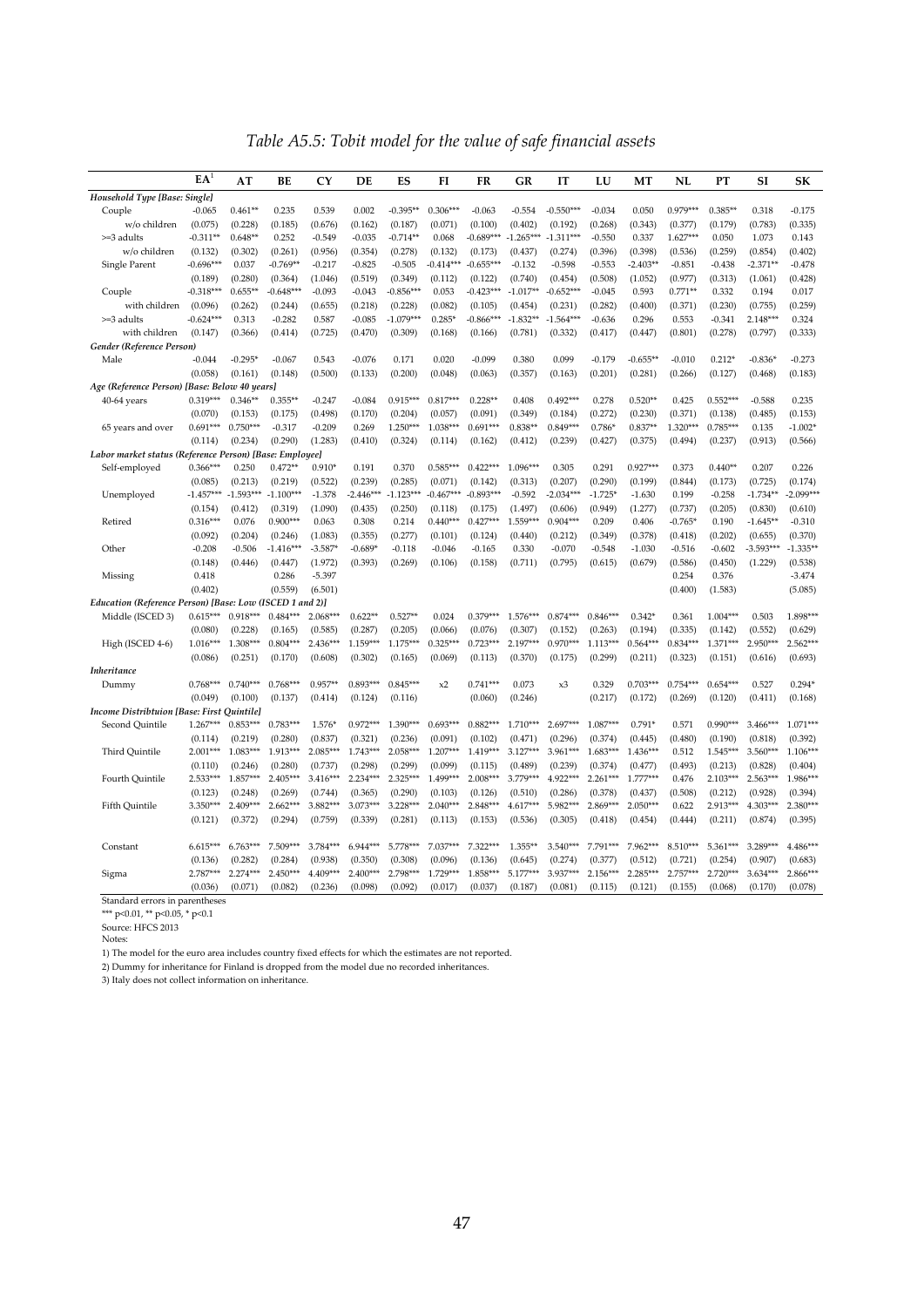# **13 Appendix 6: Definitions**

#### **A- Definition of explanatory variables**

- Household type: single [base], couples with children, three or more adults without children, single parent, couple with dependent children, three or more adults with dependent children
- Gender of the reference person: dummy equal to one for male reference person
- Age of reference person: below 40 years [base], 40-64 years, 65 years and older
- Marital status of the reference person: single [base], married (including consensual union on a legal bases), divorced, widowed
- Employment status of the reference person: employee [base], self-employed, unemployed, retired, other, missing
- Education of the reference person: low (ISCED 1 and 2) [base], middle (ISCED 3), high (ISCED 4-6)
- Inheritance: dummy equal to one if a household has inherited in the past
- Net wealth distribution: quintiles [base: first quintile]
- Income distribution: quintiles [base: first quintile]

#### **Reference person:**

 The reference person is defined in accordance with the Canberra definition, i.e. applying the following rule in the order that is given until one person is found: "one of the partners in a registered or de facto marriage, with dependent children; one of the partners in a registered or de facto marriage, without dependent children; a lone parent with dependent children; the person with the highest income; the eldest person" [see also United Nations (2011) Canberra Handbook, page 65-66].

## **B- Definitions of the institutional indicators**

**Institutional indicators- investigating differences in the effect of explanatory variables for housing assets**

| Indicators                  | <b>Definition</b>                                                    | Source             |
|-----------------------------|----------------------------------------------------------------------|--------------------|
| Collateral                  | Share of mortgages used for purposes other than financing a new home | ECB (2009)         |
| Housing price-to-rent ratio | Price of the house on annual rent; long-term average = 100; 2009     | <b>OECD</b> Stat   |
| Inheritance tax on HMR      | yes/no - Inheritance tax on own principal home                       | ECB (2009)         |
| Pension -replacement rate   | Gross pension replacement rates: average earners                     | <b>OECD</b> (2011) |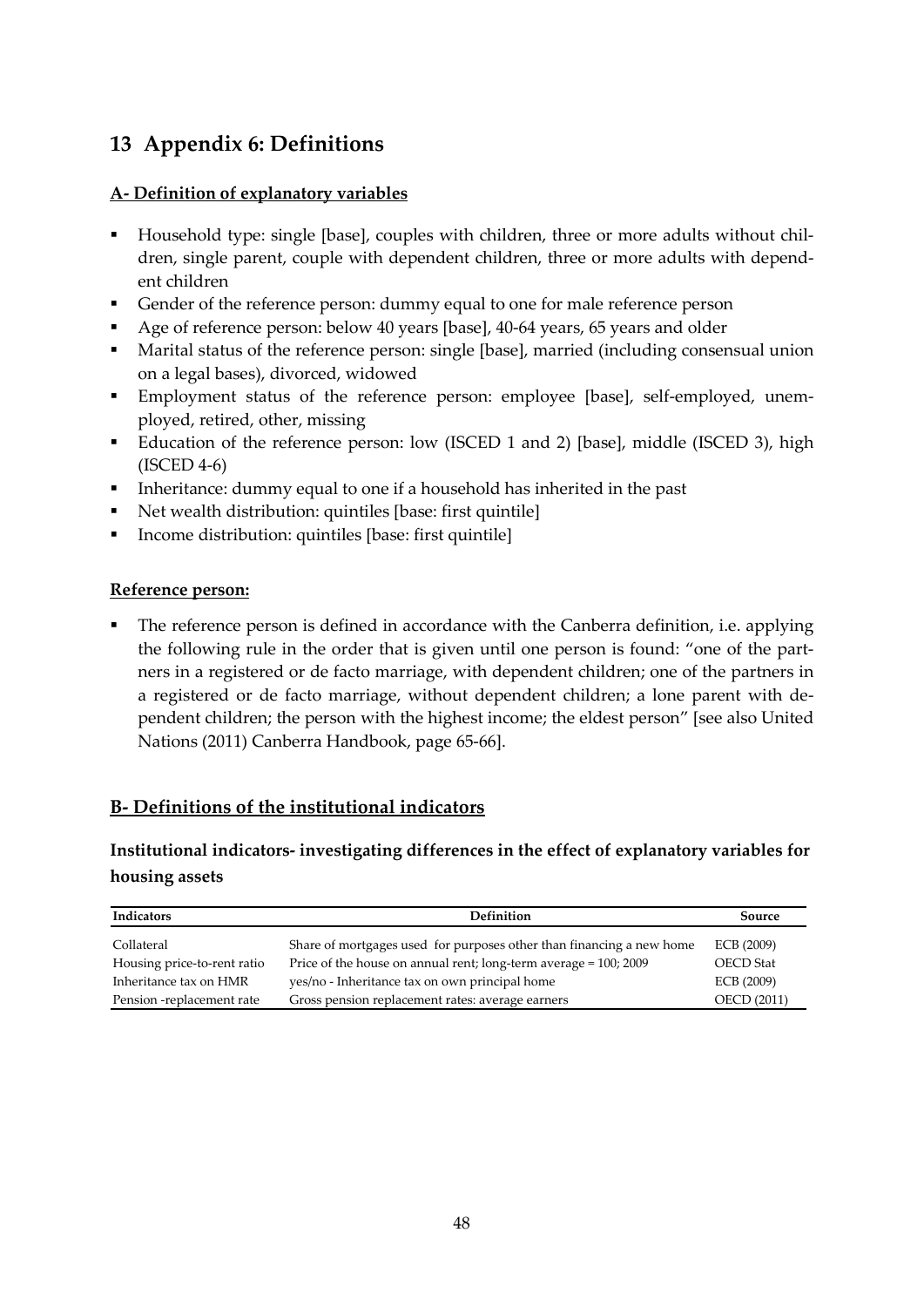**Institutional indicators- investigating differences in the effect of explanatory variables for risky assets**

| Indicators                | <b>Definition</b>                                                           | Source                                             |
|---------------------------|-----------------------------------------------------------------------------|----------------------------------------------------|
| Stock capitalization      | Stock market total value traded to GDP (%)                                  | Worldbank - Financial                              |
|                           |                                                                             | development and                                    |
|                           |                                                                             | <b>Structure Dataset</b>                           |
| Literacy                  | Senior business leader's evaluation of the statement "Economic literacy"    |                                                    |
|                           | among the population is generally high-scale from 0 to 10                   | "World Competitiveness                             |
|                           |                                                                             | Yearbook" as seen in                               |
| Trust                     | Country index of interpersonal trust (last available data 1999 for AT, BE,  | Figure 1 (Jappelli, 2010)<br><b>Values Surveys</b> |
|                           | GR, LUX, MT, PT, SK, 2005 for DE, FI, IT, SI, 2006 for CY, FR, NL, 2007 for | EVS/WVS, ASEP/JDS                                  |
|                           | ES)                                                                         | Databank                                           |
| Confidence                | Consumer confidence (average 2009-2010)                                     | <b>Business and Consumer</b>                       |
| Internet access           | Percentage of households with access to the internet (2009)                 | <b>OECD - EU Community</b>                         |
| wealth tax                | yes/no- Wealth Tax                                                          | ECB (2009)                                         |
| Pension -replacement rate | Gross pension replacement rates: average earners                            | <b>OECD</b> (2011)                                 |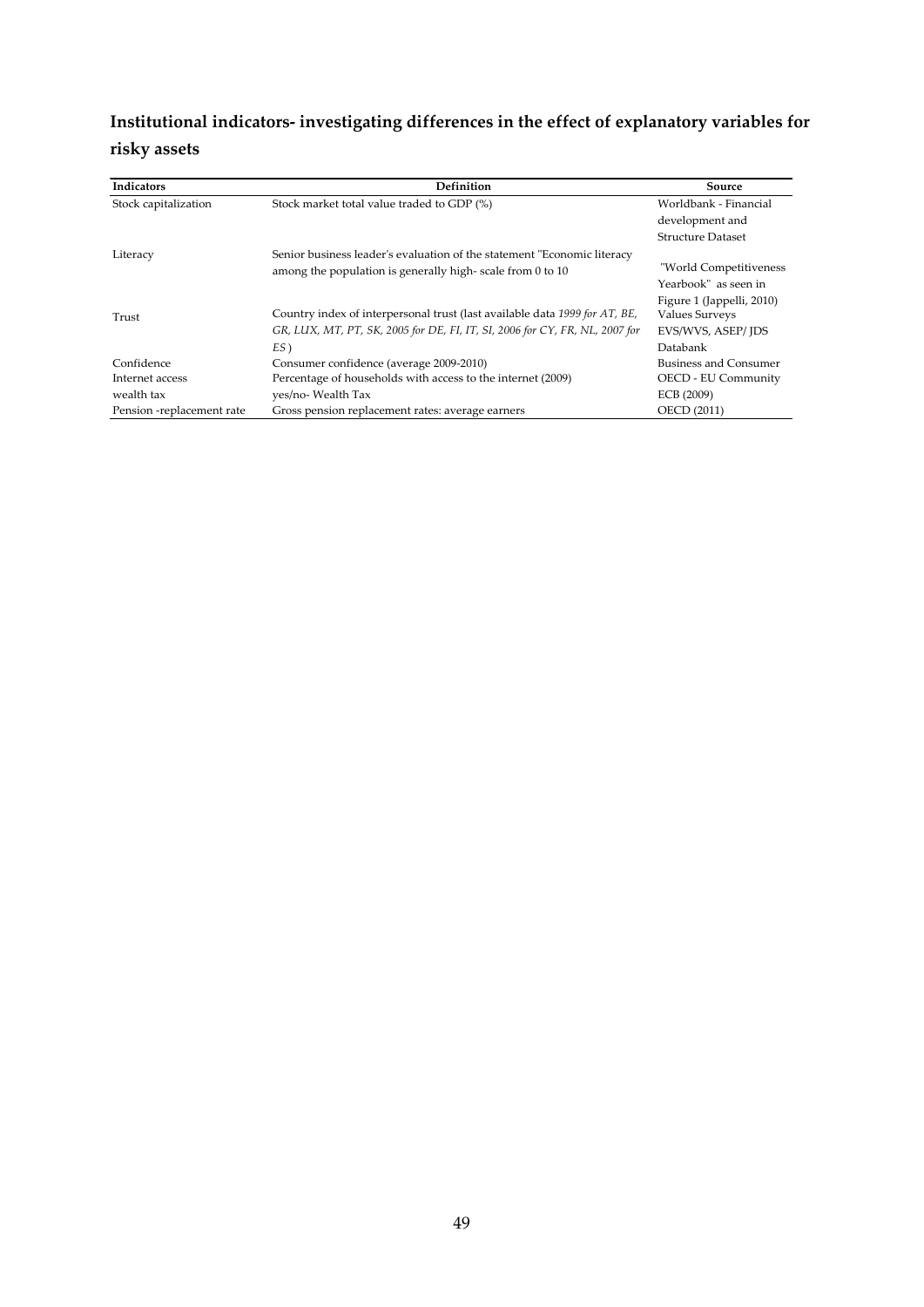# **14 Appendix 7: Multivariate specifications - MCO estimates**

|                             |          |          | Net wealth |           |                |                | Income   |                |           | Age         | Inheritance |
|-----------------------------|----------|----------|------------|-----------|----------------|----------------|----------|----------------|-----------|-------------|-------------|
|                             | Q2       | Q3       | Q4         | Q5        | Q <sub>2</sub> | Q <sub>3</sub> | Q4       | Q <sub>5</sub> | $40 - 64$ | 65 and over |             |
| Mortgage market             | $-0.288$ | $-0.451$ | $-0.608$   | $-0.676$  | 0.030          | 0.054          | 0.144    | 0.181          | 0.032     | 0.003       | 0.088       |
|                             | $-0.680$ | $-1.220$ | $-2.100$   | $-2.370$  | 0.370          | 0.480          | 1.010    | 1.290          | 0.290     | 0.040       | 1.160       |
| Housing price-to-rent ratio | 0.043    | $-0.003$ | $-0.039$   | $-0.055$  | $-0.011$       | 0.009          | 0.015    | 0.016          | $-0.027$  | $-0.032$    | $-0.018$    |
|                             | 0.550    | $-0.050$ | $-0.740$   | $-1.060$  | $-0.750$       | 0.420          | 0.570    | 0.630          | $-1.350$  | $-2.190$    | $-2.000$    |
| Inheritance tax on HMR      | $-8.752$ | $-9.460$ | $-10.983$  | $-11.722$ | 1.353          | 1.597          | 3.881    | 4.278          | $-0.315$  | $-0.740$    | 1.444       |
|                             | $-0.910$ | $-1.140$ | $-1.680$   | $-1.820$  | 0.720          | 0.630          | 1.210    | 1.350          | $-0.130$  | $-0.410$    | 0.950       |
| Pension -replacement rate   | 0.088    | $-0.036$ | $-0.046$   | $-0.037$  | $-0.006$       | $-0.014$       | $-0.019$ | $-0.024$       | $-0.007$  | 0.009       | 0.000       |
|                             | 0.590    | $-0.270$ | $-0.450$   | $-0.370$  | $-0.200$       | $-0.360$       | $-0.370$ | $-0.480$       | $-0.190$  | 0.310       | 0.000       |
| R-squared                   | 0.18     | 0.24     | 0.53       | 0.59      | 0.15           | 0.11           | 0.24     | 0.27           | 0.31      | 0.52        | 0.64        |

#### **Determinants of housing main residence and institutional factors**

#### **Determinants of other real estate and institutional factors**

|                             |          |                | Net wealth |          |                | Income         |          |                |           | Age         | Inheritance |
|-----------------------------|----------|----------------|------------|----------|----------------|----------------|----------|----------------|-----------|-------------|-------------|
|                             | Q2       | Q <sub>3</sub> | Q4         | Q5       | Q <sub>2</sub> | Q <sub>3</sub> | Q4       | Q <sub>5</sub> | $40 - 64$ | 65 and over |             |
| Mortgage market             | 1.384    | 1.490          | 1.592      | 1.452    | 0.306          | 0.399          | 0.167    | 0.088          | 0.341     | 0.565       | $-0.207$    |
|                             | 1.130    | 1.420          | 1.570      | 1.170    | 1.020          | 1.540          | 0.600    | 0.250          | 1.260     | 1.420       | $-0.490$    |
| Housing price-to-rent ratio | $-0.049$ | $-0.049$       | $-0.013$   | 0.015    | $-0.039$       | $-0.129$       | $-0.107$ | $-0.115$       | $-0.024$  | $-0.107$    | $-0.013$    |
|                             | $-0.220$ | $-0.260$       | $-0.070$   | 0.060    | $-0.720$       | $-2.740$       | $-2.100$ | $-1.820$       | $-0.490$  | $-1.470$    | $-0.260$    |
| Inheritance tax on HMR      | 34.258   | 36.461         | 38.240     | 37.069   | 10.176         | 12.539         | 7.816    | 6.761          | 10.463    | 15.743      | $-3.036$    |
|                             | 1.240    | 1.540          | 1.670      | 1.320    | 1.510          | 2.140          | 1.240    | 0.860          | 1.710     | 1.750       | $-0.360$    |
| Pension -replacement rate   | 0.057    | $-0.028$       | $-0.095$   | $-0.104$ | 0.074          | 0.090          | 0.063    | 0.061          | 0.007     | 0.002       | $-0.018$    |
|                             | 0.130    | $-0.070$       | $-0.260$   | $-0.240$ | 0.700          | 0.990          | 0.640    | 0.500          | 0.070     | 0.010       | $-0.150$    |
| R-squared                   | 0.20     | 0.26           | 0.29       | 0.21     | 0.31           | 0.62           | 0.44     | 0.36           | 0.30      | 0.39        | 0.18        |

#### **Determinants of risky asset holding and institutional factors**

|                             | Net wealth |          |          |          | Income   |          |          |                | Education |          | Inheritance |
|-----------------------------|------------|----------|----------|----------|----------|----------|----------|----------------|-----------|----------|-------------|
|                             | Q2         | Q3       | Q4       | Q5       | Q2       | Q3       | Q4       | O <sub>5</sub> | Middle    | High     |             |
| Stock market capitalization | 0.045      | 0.041    | 0.030    | 0.033    | 0.047    | 0.076    | 0.120    | 0.154          | $-0.004$  | $-0.023$ | $-0.017$    |
|                             | 1.980      | 1.360    | 1.040    | 0.800    | 1.950    | 2.520    | 2.470    | 2.650          | $-0.140$  | $-0.700$ | $-0.810$    |
| Literacy                    | 0.677      | 0.853    | 0.864    | 1.202    | 0.863    | 0.666    | 1.723    | 1.191          | $-0.779$  | $-1.633$ | $-0.013$    |
|                             | 0.850      | 0.800    | 0.870    | 0.840    | 1.030    | 0.630    | 1.020    | 0.590          | $-0.810$  | $-1.430$ | $-0.020$    |
| Trust                       | 0.114      | 0.113    | 0.106    | 0.129    | 0.044    | 0.057    | 0.143    | 0.149          | $-0.035$  | $-0.104$ | $-0.065$    |
|                             | 2.900      | 2.140    | 2.150    | 1.830    | 1.050    | 1.100    | 1.700    | 1.480          | $-0.740$  | $-1.840$ | $-1.360$    |
| Internet access             | $-0.362$   | $-0.361$ | $-0.374$ | $-0.447$ | $-0.241$ | $-0.354$ | $-0.608$ | $-0.710$       | 0.116     | 0.282    | 0.235       |
|                             | $-2.880$   | $-2.130$ | $-2.370$ | $-1.980$ | $-1.810$ | $-2.120$ | $-2.260$ | $-2.200$       | 0.760     | 1.560    | 1.770       |
| Pension -replacement rate   | $-0.055$   | $-0.084$ | $-0.035$ | 0.016    | $-0.160$ | $-0.328$ | $-0.350$ | $-0.403$       | 0.081     | 0.118    | 0.015       |
|                             | $-0.770$   | $-0.880$ | $-0.390$ | 0.120    | $-2.130$ | $-3.490$ | $-2.310$ | $-2.220$       | 0.940     | 1.160    | 0.210       |
| R-squared                   | 0.62       | 0.45     | 0.56     | 0.53     | 0.47     | 0.66     | 0.54     | 0.53           | 0.25      | 0.47     | 0.61        |